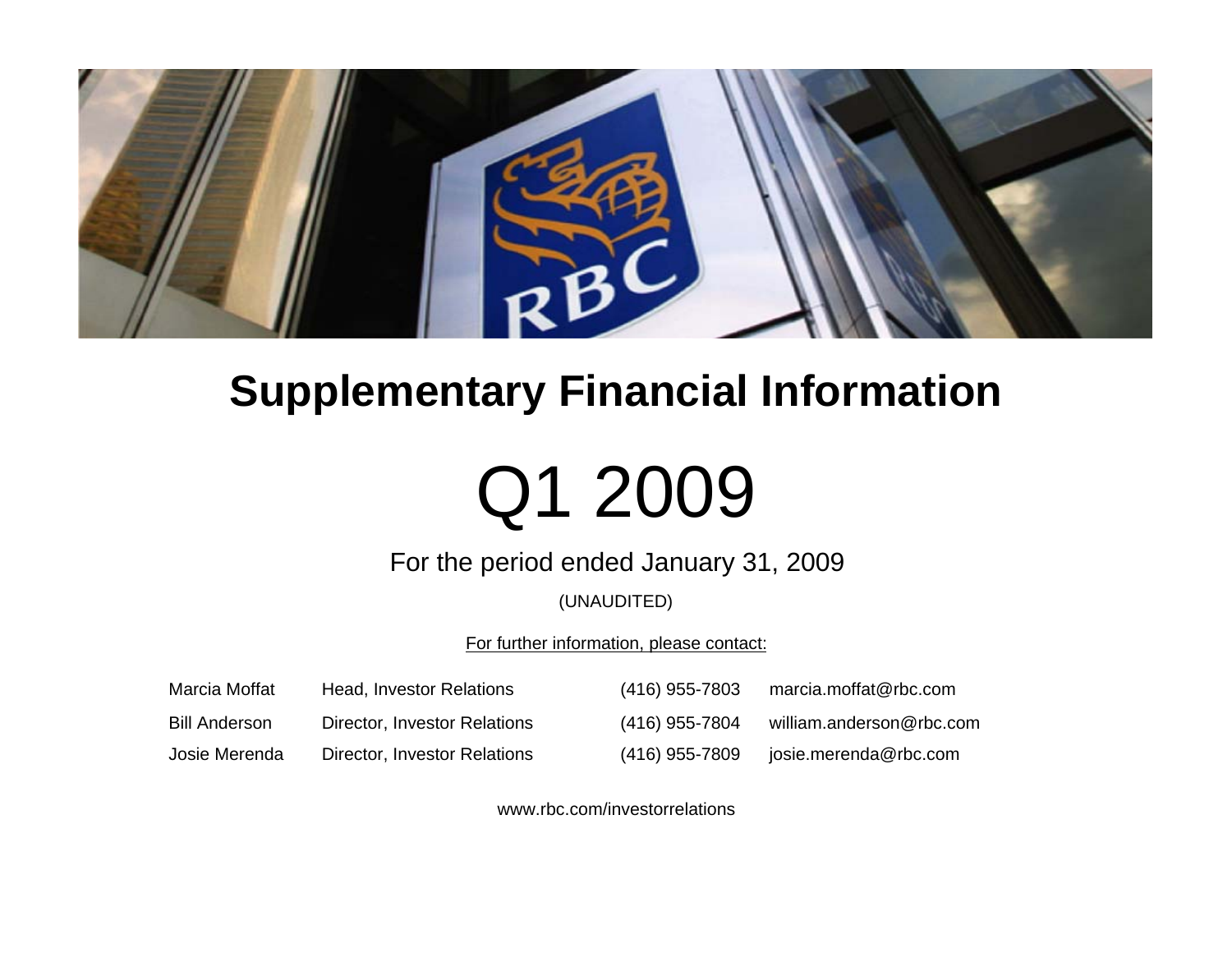# **Page Page**

- 1 **Notes to Users Capital**
- 2 **Key performance and Non-GAAP measures** 20 Capital Basel I
- 2 Glossary

# 4 Financial Highlights

# **Consolidated Results**

- 
- 6 Revenue from trading activities 24 Loans managed
- 7 Non-interest expense
- 8 Other earnings measures and Defined operating leverage **Credit Quality Credit Quality**
- 8 Goodwill

- 
- 10 Wealth Management **31** Credit quality ratios
- 11 Insurance
- 12 International Banking **Credit Risk Exposure**
- 
- 
- 

# **On- and Off-Balance Sheet**

- 
- 
- 16 Assets under administration and management
- 
- 17 Statements of changes in shareholders' equity 35 Derivative-related credit risk
- 18 Loan securitization
- 

- 19 Capital Basel II
- 
- **Glossary** 21 Risk-adjusted assets Basel II
- 22 Risk-adjusted assets Basel I
- **Financial Highlights** 23 Regulatory capital generation Basel II and Basel I
- 24 Economic capital
- 24 Financial asset securitizations capital charges
- 6 Statements of income 24 Securitization subject to early amortization seller's interest
	-

- 25 Loans and acceptances
- 26 Gross impaired loans
- **Segment Details** 28 Provision for credit losses
- 9 Canadian Banking 29 Allowance for credit losses
	-

- 13 Capital Markets 32 Credit risk exposure by geography and portfolio
- 14 Corporate Support 33 Exposure covered by credit risk mitigation
- 14 Discontinued Operations 33 Credit exposure by residual contractual maturity
	- 33 Credit exposure of portfolios under the standardized approach by risk weight
- 15 Balance sheets (period-end balances) 34 Retail credit exposure by portfolio and risk category
- 16 Selected average balance sheet items 34 Wholesale credit exposure by portfolio and risk rating
- 16 Statements of comprehensive income 35 Fair value of derivative instruments
	-
- 18 Our financial asset securitizations 35 Realized gains and losses on available-for-sale securities
	- 36 **Calculation of ROE and RORC**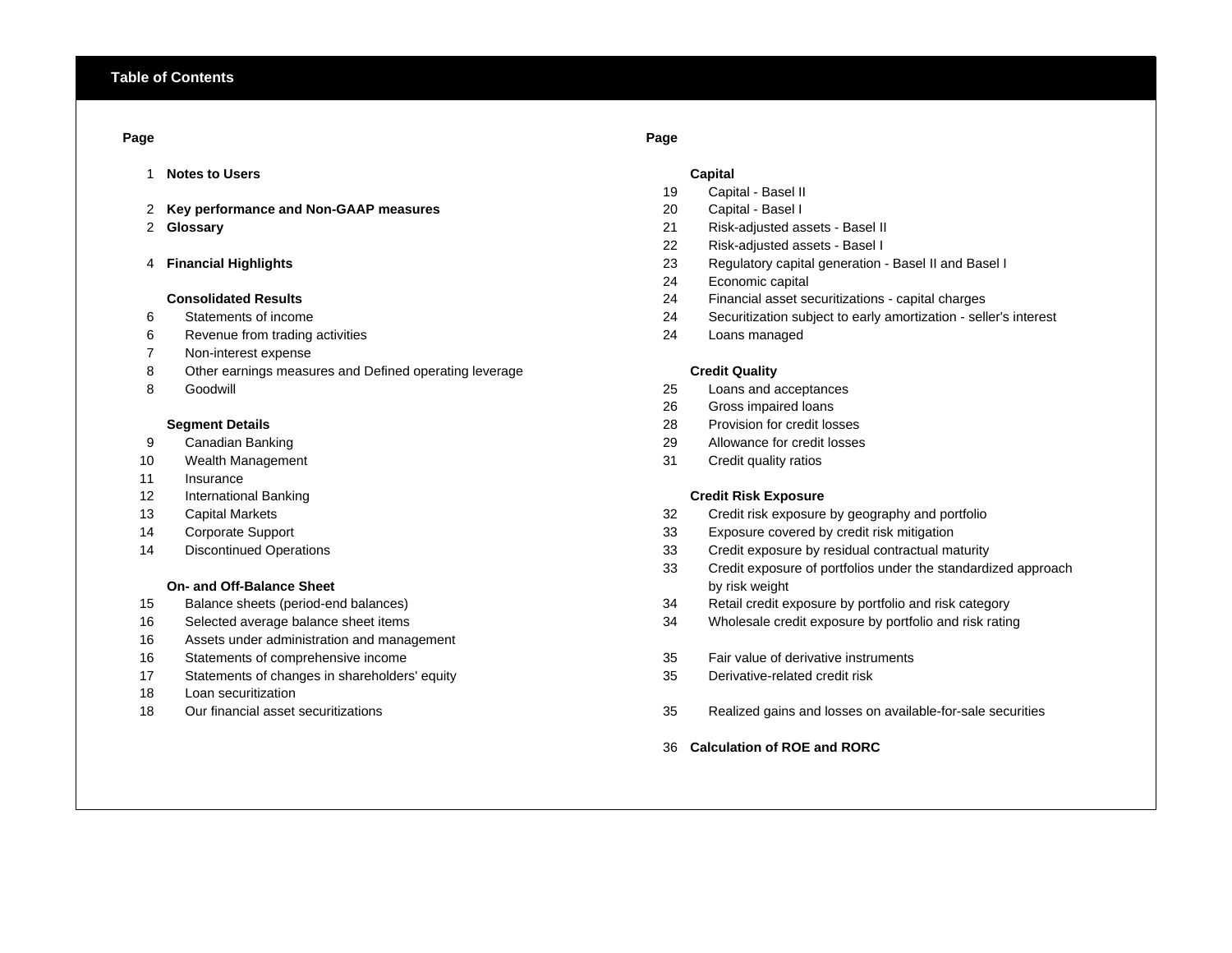# **Notes to Users**

The financial information in this document is in Canadian dollars and is based on unaudited interim financial statements prepared in accordance with Canadian generally accepted accounting principles (GAAP), unless otherwise noted. This document is not audited and should be read in conjunction with our Q1 2009 Report to Shareholders, our 2008 Annual Report to Shareholders and the Glossary on page 2 of this document. Certain comparative amounts have been reclassified to conform to the current period's presentation.

# *Significant reporting changes made to this document in Q1/09*

# *Capital Markets - business realignment*

We realigned Capital Markets into two main businesses: Capital Markets Sales and Trading, and Corporate and Investment Banking. The Capital Markets Sales and Trading business brings together our agency sales capabilities and is our centre for trading equity, fixed income, foreign exchange and commodity products as well as conducting our proprietary trading businesses. Corporate and Investment Banking provides a complete suite of advisory services to clients from origination, structuring and advising to distribution, and manages our private equity, conduits and securitization business. It also includes our Global Credit business, Global Financial Institutions business and Research business, which offers economic and securities research products to institutional and retail clients globally.

# *Impact of Goodwill and Other Intangible Assets accounting standard*

On November 1, 2008, we adopted Canadian Institute of Chartered Accountants Handbook section 3064, *Goodwill and Other Intangible Assets* . As a result of adopting Section 3064, we have reclassified \$805 million of software from Premises and equipment to Other intangibles on our Consolidated Balance Sheets and corresponding depreciation of \$53 million from Non-interest expense - Equipment to Non-interest expense - Amortization of other intangibles on our Consolidated Statements of Income. Amounts for prior periods have also been reclassified.

# *Accounting adjustments*

We identified the following errors pertaining to prior periods: an under accrual of \$90 million (\$62 million after-tax) of our card points liability; a \$63 million ( \$43 million after-tax) over capitalization of software development costs; and a \$15 million understatement of income taxes. These errors are not material to the periods to which they relate. However, as correcting the erros in the current quarter would have materially distorted net income for the quarter, we have corrected them by decreasing opening retaining earnings for the quarter ended January 31, 2007 by \$120 million. See pages 15 and 17 for impact on Balance Sheets and Statements of Changes in Shareholders' Equity.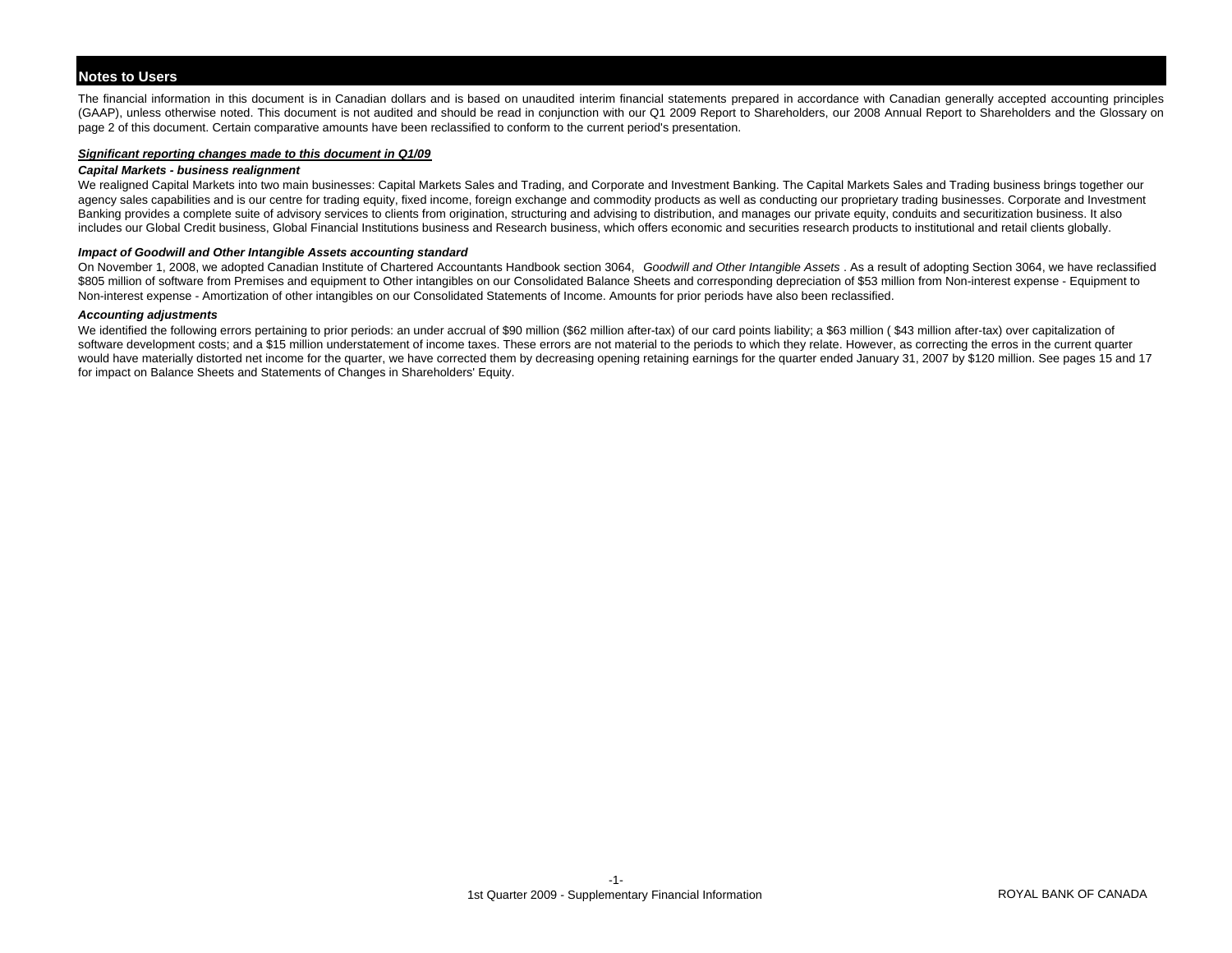# **Key performance and Non-GAAP measures**

Management measures and evaluates the performance of our consolidated operations and each of our segments based on a number of different measures including net income and non-GAAP measures. For details, refer to How we measure and report our business segments in our Q1 2009 Report to Shareholders and our 2008 Annual Report to Shareholders. We also include non-GAAP cash basis financial measures in this document which we believe provides investors with supplemental information that may be useful in comparing to other financial institutions. However, readers are cautioned that the following non-GAAP financial measures do not have any standardized m prescribed by GAAP and therefore may not be comparable to similar measures presented by other companies.

## **Performance measures**

Risk capital includes credit, market (trading and non-trading), insurance-specific, operational, Business segment return on equity is calculated as net income available to common shareholders

An estimate of the amount of equity capital required to underpin risks. It is calculated by estimating the level of capital that is necessary to support our various businesses, given their risks, consistent **Non-GAAP measures** with our desired solvency standard and credit ratings. The state of the state of the cash basis measures of the cash basis measures

Unattributed capital represents common equity in excess of common equity attributed to our These non-cash charges do not deplete our cash reserves. business segments and is reported in the Corporate Support segment.

Net income available to common shareholders divided by average risk capital. Refer to page 36 for the business segments' RORC calculation. Business segment RORC is calculated as net income available to Economic profit common shareholders divided by average risk capital for the period. The excluding the after-tax effect of

## **Risk capital** Return on equity (ROE) **Return on equity (ROE)**

business and fixed assets risk capital. divided by Average attributed capital for the period and using methods that are intended to approximate the average of the daily balances for the period. Corporate Support also includes average unattributed capital. Refer Attributed capital (Economic capital) **Attributed capital (Economic capital)** to page 36 for calculation of ROE.

Cash basis measures such as cash net income, cash diluted earnings per share (EPS) and cash ROE Unattributed capital and the amortization of other intangibles. The capital are calculated by adding back to net income the after-tax amount of the amortization of other intangibles.

## Defined operating leverage

Average risk capital experiment of the daily risk capital balances for and the difference between revenue growth rate (as adjusted) and Calculated using methods intended to approximate the average of the daily risk capital non-interest expense growth rate (as adjusted). Revenue is based on a taxable equivalent basis, excluding the period. consolidated variable interest entities (VIEs) and Insurance revenue. Our revenue in 2007 excludes accounting adjustments related to the financial instruments accounting standards. Non-interest expense Return on risk capital (RORC) excludes Insurance expense.

amortization of other intangibles, less a capital charge for use of attributed capital.

## **Glossary**

# Assets-to-capital multiple **Ratios**

Total assets plus specified off-balance sheet items, as defined by the Office of the Superintendent of Financial Institutions Canada (OSFI), dividend by total regulatory capital.

# Assets under administration (AUA)

Assets administered by us, which are beneficially owned by clients. Services provided in respect of assets under Efficiency ratio administration are of an administrative nature, including safekeeping, collecting investment income, settling Non-interest expense as a percentage of total revenue. purchase and sale transactions, and record keeping.

Assets managed by us, which are beneficially owned by clients. Services provided in respect of assets under management include the selection of investments and the provision of investment advice. We have assets under Return on common equity (ROE) management that are also administered by us and included in assets under administration. Net income available to common shareholders divided by average common equity for the period. Refer to

# Goodwill and intangibles

Represents our net investment in goodwill and intangibles.

## Taxable equivalent basis (teb)

Income from certain tax-advantaged sources are reported on a taxable equivalent basis (teb). Under this approach, revenue from tax-advantaged sources are grossed up, which currently includes only our Canadian taxable corporate dividends recorded in Net interest income, to their tax equivalent value with a corresponding offset recorded in the provision for income taxes. We record teb adjustments in Capital Markets and record elimination adjustments in Corporate Support thereby generating the same after-tax net income as reported under GAAP. See the How we measure and report our business segments section in our 2008 Annual report.

## Total trading revenue

Total trading revenue is comprised of trading related revenue recorded in Net interest income and Non-interest income.

# Capital ratios

The percentage of risk-adjusted assets supported by capital, using the guidelines of the OSFI based on standards issued by the Bank for International Settlements and GAAP financial information.

## Return on assets

Assets under management (AUM) Net income divided by average assets.

page 36 for ROE calculation.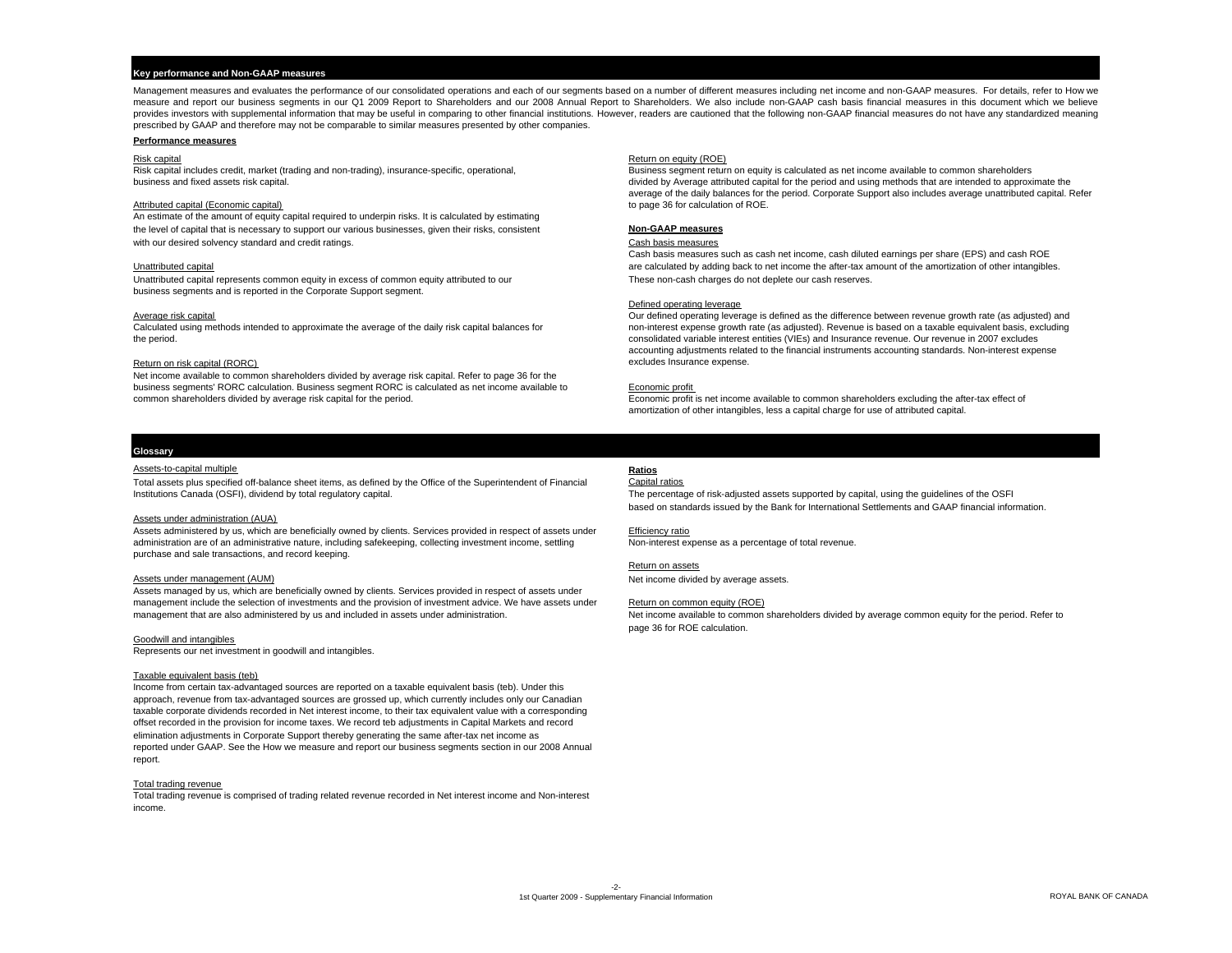# **Glossary** *continued*

# **Calculations**

Average balances (assets, loans and acceptances, and deposits) Net interest margin (average assets)

Calculated using methods intended to approximate the average of the daily balances for the period. Net interest income divided by average assets.

Calculated as the average of the month-end common equity balances for the period. For the business Net interest income divided by average earning assets. segments, calculated using methods intended to approximate the average of the daily attributed capital for the period. the period. Net write-offs and the period. Net write-offs and the period.

# Average earning assets

The average carrying value of deposits with banks, securities, assets purchased under reverse repurchase agreements and certain securities borrowed, and loans based on daily balances for the period.

of capital is regularly reviewed and adjusted from time to time based on prevailing market conditions. assets.

End of period common shares outstanding multiplied by the closing common share price on the Toronto Stock Used in the calculation of risk-based capital ratios as defined by guidelines issued by OSFI based on Basel II, Exchange. effective November 1, 2007. A majority of our credit risk portfolios use the AIRB Approach and the remainder

Average common equity networks are a state of the state of the state of the state of the state of the state of the state of the state of the state of the state of the state of the state of the state of the state of the sta

Gross write-offs less recoveries of amounts previously written off.

# Risk-adjusted assets - Basel I

Used in the calculation of risk-based capital ratios as defined by guidelines issued by OSFI. The face value of is discounted using risk-weighted factors in order to reflect a comparable risk per dollar among all types of assets. Capital charge The risk inherent in off-balance sheet instruments is also recognized, first by determining a credit equivalent Calculated by multiplying the cost of capital by the amount of average common equity. The cost of capital is a<br>
proxy for the after-tax return that we estimate to be required by shareholders for the use of their capital. T to the calculation of the Balance Sheet and off-balance sheet risk-adjusted assets to obtain the total risk-adjusted

# Market capitalization and the state of the state of the state of the state of the Risk-adjusted assets - Basel II

use a Standardized Approach for the calculation of Risk-adjusted assets (RAA) based on the total exposure, Dividend yield incomposing internal inc. exposure at default, and counterparty risk weights. For market risk RAA measurement, we use internal<br>Dividends per common share divided by the average of the high and low share pric models approach for products with regulatory approval and a standardized approach for products to be approved. For Operational risk, we use the Standardized Approach. In addition, Basel II requires a transitional capital floor adjustment. For more details, refer to our 2008 Annual Report and Q1 2009 Report to Shareholders.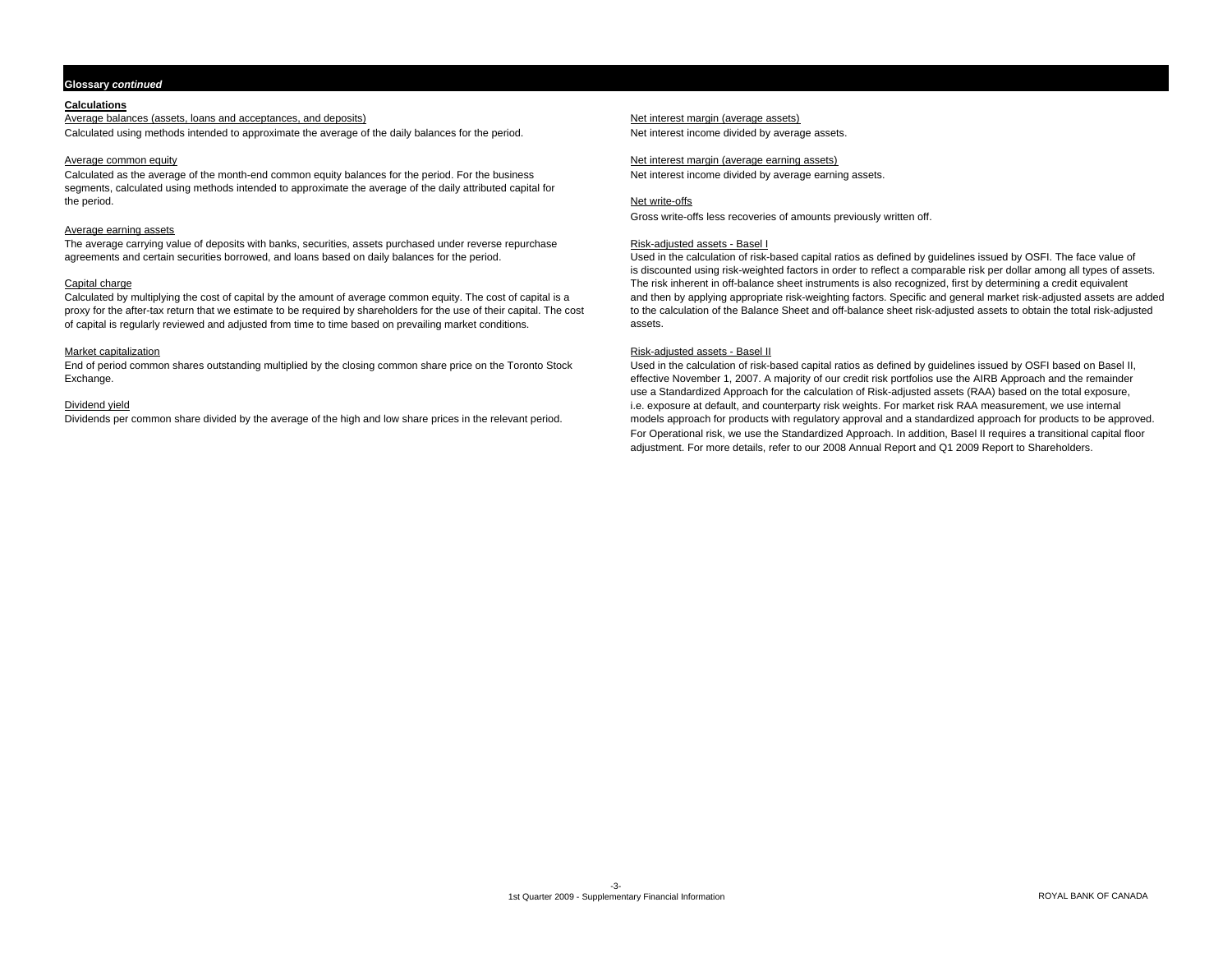| Q1/08<br>Q4/07<br>Q3/07<br>Q2/07<br>Q1/07<br>Q1/09<br>Q4/08<br>Q3/08<br>Q2/08<br>2008<br>2007<br>2006<br>6,941<br>5,069<br>5,912<br>4,954<br>5,647<br>5,615<br>5,480<br>5,669<br>5,698<br>21,582<br>22,462<br>20,637<br>Total revenue<br>747<br>293<br>1,595<br>791<br>429<br>Provision for credit losses (PCL)<br>619<br>334<br>349<br>263<br>178<br>188<br>162<br>Insurance policyholder benefits, claims and acquisition expense<br>1,076<br>(86)<br>553<br>548<br>616<br>637<br>343<br>677<br>516<br>1,631<br>2,173<br>2,509<br>3,272<br>2,970<br>3,093<br>3,148<br>12,351<br>11,495<br>Non-interest expense (NIE)<br>3,622<br>2,989<br>3,120<br>3,165<br>3,067<br>12,473<br>4,555<br>5,492<br>4,757<br>1,053<br>1,120<br>1,262<br>928<br>1,245<br>1,324<br>1,395<br>1,279<br>1,494<br>Net income from continuing operations<br>(29)<br>Net loss from discontinued operations<br>928<br>1,245<br>1,324<br>1,279<br>5,492<br>4,728<br>1,053<br>1,120<br>1,262<br>1,395<br>1,494<br>4,555<br>Net Income<br>1,012<br>1,093<br>1,235<br>905<br>1,221<br>1,300<br>1,369<br>1,257<br>1,478<br>4,454<br>5,404<br>4,668<br>Net income available to common shareholders<br>Total<br>\$0.74<br>\$1.02<br>\$1.16<br>\$3.41<br>\$4.24<br>\$3.65<br>Earnings per share (EPS) - basic<br>\$0.82<br>\$0.93<br>\$0.70<br>\$0.96<br>\$1.07<br>\$0.99<br>\$0.73<br>\$0.81<br>\$0.92<br>\$0.70<br>\$0.95<br>\$1.01<br>\$1.06<br>\$0.98<br>\$1.14<br>\$3.38<br>\$4.19<br>\$3.59<br>- diluted<br>15.7%<br>24.7%<br>23.5%<br>Return on common equity (ROE)<br>13.8%<br>16.1%<br>19.5%<br>21.5%<br>23.1%<br>24.5%<br>23.6%<br>27.5%<br>18.1%<br>36.7%<br>Return on risk capital (RORC)<br>21.5%<br>26.3%<br>31.1%<br>26.0%<br>35.6%<br>35.8%<br>36.9%<br>35.2%<br>29.6%<br>37.4%<br>41.6%<br>0.56%<br>0.66%<br>0.78%<br>0.58%<br>0.79%<br>0.88%<br>0.94%<br>0.91%<br>1.06%<br>0.70%<br>0.95%<br>0.94%<br>Return on assets<br>2.05%<br>2.23%<br>2.21%<br>Return on risk-adjusted assets<br>1.53%<br>1.60%<br>2.00%<br>1.51%<br>2.12%<br>2.21%<br>2.16%<br>2.45%<br>1.78%<br>52.2%<br>59.0%<br>55.3%<br>60.0%<br>55.3%<br>55.1%<br>57.8%<br>55.5%<br>53.8%<br>57.2%<br>55.5%<br>55.7%<br>Efficiency ratio<br><b>Continuing Operations</b><br>\$0.74<br>\$0.82<br>\$0.93<br>\$0.70<br>\$0.96<br>\$1.02<br>\$1.07<br>\$0.99<br>\$3.41<br>\$4.24<br>\$3.67<br>Earnings per share (EPS) - basic<br>\$1.16<br>- diluted<br>\$0.73<br>\$0.92<br>\$0.70<br>\$0.95<br>\$1.01<br>\$1.06<br>\$0.98<br>\$3.38<br>\$4.19<br>\$3.61<br>\$0.81<br>\$1.14<br>Return on common equity (ROE)<br>13.8%<br>19.5%<br>15.7%<br>21.5%<br>23.1%<br>23.6%<br>27.5%<br>18.1%<br>24.7%<br>23.3%<br>16.1%<br>24.5%<br>21.5%<br>26.3%<br>31.1%<br>26.0%<br>35.6%<br>36.9%<br>29.6%<br>37.4%<br>37.0%<br>Return on risk capital (RORC)<br>35.8%<br>35.2%<br>41.6%<br><b>Discontinued Operations</b><br>(\$0.02)<br>Earnings per share (EPS) - basic<br>ä,<br>(\$0.02)<br>- diluted<br>Diluted EPS growth<br>$(23.2)\%$<br>$(28.6)\%$<br>5.2%<br>15.3%<br>28.1%<br>$(19.3)\%$<br>16.7%<br>39.7%<br>$(19.8)\%$<br>$(13.2)\%$<br>$(16.7)\%$<br>17.8%<br>Diluted EPS growth - continuing operations<br>$(23.2)\%$<br>$(19.8)\%$<br>$(13.2)\%$<br>$(28.6)\%$<br>5.2%<br>16.5%<br>14.0%<br>28.1%<br>$(19.3)\%$<br>16.1%<br>38.3%<br>$(16.7)\%$<br>22.9%<br>(9.7)%<br>7.9%<br>$(12.6)\%$<br>(0.9)%<br>5.0%<br>10.7%<br>(3.9)%<br>8.8%<br>7.6%<br>Revenue growth<br>5.3%<br>14.9%<br>16.1%<br>$(3.4)\%$<br>3.4%<br>(5.7)%<br>1.7%<br>4.7%<br>10.6%<br>7.5%<br>11.5%<br>(1.0)%<br>8.5%<br>1.2%<br>NIE growth<br>2.5 %<br>(1.4)%<br>9.5%<br>0.6%<br>(5.9)%<br>(0.2)%<br>2.0%<br>1.2%<br>1.7%<br>5.8%<br>1.0%<br>2.6%<br>Defined operating leverage<br>0.23%<br>Specific PCL to average net loans and acceptances<br>0.80%<br>0.65%<br>0.47%<br>0.54 %<br>0.44%<br>0.41%<br>0.29%<br>0.35%<br>0.53%<br>0.33%<br>0.29%<br>1.57%<br>1.59%<br>1.42 %<br>1.37%<br>1.36%<br>1.33%<br>1.32%<br>1.34%<br>1.44 %<br>1.33%<br>1.35%<br>Net interest margin (average assets)<br>1.31%<br>57.6%<br>55.4%<br>62.1%<br>64.4%<br>56.6%<br>65.7%<br>67.1%<br>Non-interest income as % of total revenue<br>46.6%<br>61.1%<br>64.1%<br>66.7%<br>67.5%<br>29.3%<br>27.7%<br>25.2%<br>14.4%<br>21.2%<br>15.7%<br>19.5%<br>21.3%<br>22.3%<br>22.8%<br>19.8%<br>22.6%<br>Effective tax rate<br>289,800<br>274,000<br>255,400<br>244,300<br>222,900<br>270,900<br>233,500<br>206,200<br>Average loans and acceptances<br>294,900<br>264,100<br>236,500<br>230,200<br>723,859<br>636,792<br>627,471<br>632,761<br>589,076<br>571,615<br>723,859<br>600,346<br>536,780<br>713,176<br>600,346<br>604,582<br><b>Total assets</b><br>650,300<br>742,600<br>677,300<br>642,900<br>654,800<br>626,200<br>597,500<br>588,800<br>578,700<br>558,900<br>581,000<br>502,300<br>Average assets<br>500,000<br>530,500<br>499,200<br>434,100<br>Average earning assets<br>539,300<br>545,100<br>528,000<br>530,100<br>518,700<br>506,600<br>507,200<br>483,300<br>422,850<br>438,575<br>365,205<br>376,325<br>372,728<br>438,575<br>365,205<br>343,523<br>Deposits<br>409,091<br>399,425<br>394,416<br>365,606<br>30,361<br>27,980<br>23,612<br>22,861<br>22,275<br>22,380<br>21,932<br>27,980<br>22,275<br>21,075<br>Common equity<br>26,357<br>21,741<br>22,300<br>22,100<br>24,650<br>21,850<br>19,900<br>29,050<br>27,000<br>25,250<br>23,400<br>22,600<br>21,800<br>21,350<br>Average common equity<br>Average risk capital<br>18,700<br>16,500<br>15,750<br>14,150<br>13,650<br>14,400<br>14,700<br>14,650<br>14,100<br>15,050<br>14,450<br>12,750<br>Before tax impact of 1% increase in rates on:<br>45<br>35<br>9<br>53<br>82<br>70<br>54<br>66<br>83<br>45<br>54<br>87<br>Net interest income risk<br>(501)<br>(508)<br>(480)<br>(575)<br>(496)<br>(440)<br>(307)<br>(500)<br>(508)<br>(508)<br>(440)<br>(496)<br>Economic value of equity<br>Before tax impact of 1% decrease in rates on:<br>(90)<br>(25)<br>(87)<br>(111)<br>(123)<br>(143)<br>(90)<br>(111)<br>(153)<br>Net interest income risk<br>(115)<br>(57)<br>(140)<br>396<br>448<br>397<br>489<br>386<br>372<br>377<br>448<br>309<br>375<br>Economic value of equity<br>309<br>201 | <b>FINANCIAL HIGHLIGHTS</b>           |  |  |  |  |  |  |
|---------------------------------------------------------------------------------------------------------------------------------------------------------------------------------------------------------------------------------------------------------------------------------------------------------------------------------------------------------------------------------------------------------------------------------------------------------------------------------------------------------------------------------------------------------------------------------------------------------------------------------------------------------------------------------------------------------------------------------------------------------------------------------------------------------------------------------------------------------------------------------------------------------------------------------------------------------------------------------------------------------------------------------------------------------------------------------------------------------------------------------------------------------------------------------------------------------------------------------------------------------------------------------------------------------------------------------------------------------------------------------------------------------------------------------------------------------------------------------------------------------------------------------------------------------------------------------------------------------------------------------------------------------------------------------------------------------------------------------------------------------------------------------------------------------------------------------------------------------------------------------------------------------------------------------------------------------------------------------------------------------------------------------------------------------------------------------------------------------------------------------------------------------------------------------------------------------------------------------------------------------------------------------------------------------------------------------------------------------------------------------------------------------------------------------------------------------------------------------------------------------------------------------------------------------------------------------------------------------------------------------------------------------------------------------------------------------------------------------------------------------------------------------------------------------------------------------------------------------------------------------------------------------------------------------------------------------------------------------------------------------------------------------------------------------------------------------------------------------------------------------------------------------------------------------------------------------------------------------------------------------------------------------------------------------------------------------------------------------------------------------------------------------------------------------------------------------------------------------------------------------------------------------------------------------------------------------------------------------------------------------------------------------------------------------------------------------------------------------------------------------------------------------------------------------------------------------------------------------------------------------------------------------------------------------------------------------------------------------------------------------------------------------------------------------------------------------------------------------------------------------------------------------------------------------------------------------------------------------------------------------------------------------------------------------------------------------------------------------------------------------------------------------------------------------------------------------------------------------------------------------------------------------------------------------------------------------------------------------------------------------------------------------------------------------------------------------------------------------------------------------------------------------------------------------------------------------------------------------------------------------------------------------------------------------------------------------------------------------------------------------------------------------------------------------------------------------------------------------------------------------------------------------------------------------------------------------------------------------------------------------------------------------------------------------------------------------------------------------------------------------------------------------------------------------------------------------------------------------------------------------------------------------------------------------------------------------------------------------------------------------------------------------------------------------------------------------------------------------------------------------------------------------------------------------------------------------------------------------------------------------------------------------------------------------------------------------------------------------------------------------------------------------------------------------------------------------------------------------------------------------------------------------|---------------------------------------|--|--|--|--|--|--|
|                                                                                                                                                                                                                                                                                                                                                                                                                                                                                                                                                                                                                                                                                                                                                                                                                                                                                                                                                                                                                                                                                                                                                                                                                                                                                                                                                                                                                                                                                                                                                                                                                                                                                                                                                                                                                                                                                                                                                                                                                                                                                                                                                                                                                                                                                                                                                                                                                                                                                                                                                                                                                                                                                                                                                                                                                                                                                                                                                                                                                                                                                                                                                                                                                                                                                                                                                                                                                                                                                                                                                                                                                                                                                                                                                                                                                                                                                                                                                                                                                                                                                                                                                                                                                                                                                                                                                                                                                                                                                                                                                                                                                                                                                                                                                                                                                                                                                                                                                                                                                                                                                                                                                                                                                                                                                                                                                                                                                                                                                                                                                                                                                                                                                                                                                                                                                                                                                                                                                                                                                                                                                                                                                         | (C\$MM)                               |  |  |  |  |  |  |
|                                                                                                                                                                                                                                                                                                                                                                                                                                                                                                                                                                                                                                                                                                                                                                                                                                                                                                                                                                                                                                                                                                                                                                                                                                                                                                                                                                                                                                                                                                                                                                                                                                                                                                                                                                                                                                                                                                                                                                                                                                                                                                                                                                                                                                                                                                                                                                                                                                                                                                                                                                                                                                                                                                                                                                                                                                                                                                                                                                                                                                                                                                                                                                                                                                                                                                                                                                                                                                                                                                                                                                                                                                                                                                                                                                                                                                                                                                                                                                                                                                                                                                                                                                                                                                                                                                                                                                                                                                                                                                                                                                                                                                                                                                                                                                                                                                                                                                                                                                                                                                                                                                                                                                                                                                                                                                                                                                                                                                                                                                                                                                                                                                                                                                                                                                                                                                                                                                                                                                                                                                                                                                                                                         | SELECTED INCOME STATEMENT INFORMATION |  |  |  |  |  |  |
|                                                                                                                                                                                                                                                                                                                                                                                                                                                                                                                                                                                                                                                                                                                                                                                                                                                                                                                                                                                                                                                                                                                                                                                                                                                                                                                                                                                                                                                                                                                                                                                                                                                                                                                                                                                                                                                                                                                                                                                                                                                                                                                                                                                                                                                                                                                                                                                                                                                                                                                                                                                                                                                                                                                                                                                                                                                                                                                                                                                                                                                                                                                                                                                                                                                                                                                                                                                                                                                                                                                                                                                                                                                                                                                                                                                                                                                                                                                                                                                                                                                                                                                                                                                                                                                                                                                                                                                                                                                                                                                                                                                                                                                                                                                                                                                                                                                                                                                                                                                                                                                                                                                                                                                                                                                                                                                                                                                                                                                                                                                                                                                                                                                                                                                                                                                                                                                                                                                                                                                                                                                                                                                                                         |                                       |  |  |  |  |  |  |
|                                                                                                                                                                                                                                                                                                                                                                                                                                                                                                                                                                                                                                                                                                                                                                                                                                                                                                                                                                                                                                                                                                                                                                                                                                                                                                                                                                                                                                                                                                                                                                                                                                                                                                                                                                                                                                                                                                                                                                                                                                                                                                                                                                                                                                                                                                                                                                                                                                                                                                                                                                                                                                                                                                                                                                                                                                                                                                                                                                                                                                                                                                                                                                                                                                                                                                                                                                                                                                                                                                                                                                                                                                                                                                                                                                                                                                                                                                                                                                                                                                                                                                                                                                                                                                                                                                                                                                                                                                                                                                                                                                                                                                                                                                                                                                                                                                                                                                                                                                                                                                                                                                                                                                                                                                                                                                                                                                                                                                                                                                                                                                                                                                                                                                                                                                                                                                                                                                                                                                                                                                                                                                                                                         |                                       |  |  |  |  |  |  |
|                                                                                                                                                                                                                                                                                                                                                                                                                                                                                                                                                                                                                                                                                                                                                                                                                                                                                                                                                                                                                                                                                                                                                                                                                                                                                                                                                                                                                                                                                                                                                                                                                                                                                                                                                                                                                                                                                                                                                                                                                                                                                                                                                                                                                                                                                                                                                                                                                                                                                                                                                                                                                                                                                                                                                                                                                                                                                                                                                                                                                                                                                                                                                                                                                                                                                                                                                                                                                                                                                                                                                                                                                                                                                                                                                                                                                                                                                                                                                                                                                                                                                                                                                                                                                                                                                                                                                                                                                                                                                                                                                                                                                                                                                                                                                                                                                                                                                                                                                                                                                                                                                                                                                                                                                                                                                                                                                                                                                                                                                                                                                                                                                                                                                                                                                                                                                                                                                                                                                                                                                                                                                                                                                         |                                       |  |  |  |  |  |  |
|                                                                                                                                                                                                                                                                                                                                                                                                                                                                                                                                                                                                                                                                                                                                                                                                                                                                                                                                                                                                                                                                                                                                                                                                                                                                                                                                                                                                                                                                                                                                                                                                                                                                                                                                                                                                                                                                                                                                                                                                                                                                                                                                                                                                                                                                                                                                                                                                                                                                                                                                                                                                                                                                                                                                                                                                                                                                                                                                                                                                                                                                                                                                                                                                                                                                                                                                                                                                                                                                                                                                                                                                                                                                                                                                                                                                                                                                                                                                                                                                                                                                                                                                                                                                                                                                                                                                                                                                                                                                                                                                                                                                                                                                                                                                                                                                                                                                                                                                                                                                                                                                                                                                                                                                                                                                                                                                                                                                                                                                                                                                                                                                                                                                                                                                                                                                                                                                                                                                                                                                                                                                                                                                                         |                                       |  |  |  |  |  |  |
|                                                                                                                                                                                                                                                                                                                                                                                                                                                                                                                                                                                                                                                                                                                                                                                                                                                                                                                                                                                                                                                                                                                                                                                                                                                                                                                                                                                                                                                                                                                                                                                                                                                                                                                                                                                                                                                                                                                                                                                                                                                                                                                                                                                                                                                                                                                                                                                                                                                                                                                                                                                                                                                                                                                                                                                                                                                                                                                                                                                                                                                                                                                                                                                                                                                                                                                                                                                                                                                                                                                                                                                                                                                                                                                                                                                                                                                                                                                                                                                                                                                                                                                                                                                                                                                                                                                                                                                                                                                                                                                                                                                                                                                                                                                                                                                                                                                                                                                                                                                                                                                                                                                                                                                                                                                                                                                                                                                                                                                                                                                                                                                                                                                                                                                                                                                                                                                                                                                                                                                                                                                                                                                                                         |                                       |  |  |  |  |  |  |
|                                                                                                                                                                                                                                                                                                                                                                                                                                                                                                                                                                                                                                                                                                                                                                                                                                                                                                                                                                                                                                                                                                                                                                                                                                                                                                                                                                                                                                                                                                                                                                                                                                                                                                                                                                                                                                                                                                                                                                                                                                                                                                                                                                                                                                                                                                                                                                                                                                                                                                                                                                                                                                                                                                                                                                                                                                                                                                                                                                                                                                                                                                                                                                                                                                                                                                                                                                                                                                                                                                                                                                                                                                                                                                                                                                                                                                                                                                                                                                                                                                                                                                                                                                                                                                                                                                                                                                                                                                                                                                                                                                                                                                                                                                                                                                                                                                                                                                                                                                                                                                                                                                                                                                                                                                                                                                                                                                                                                                                                                                                                                                                                                                                                                                                                                                                                                                                                                                                                                                                                                                                                                                                                                         |                                       |  |  |  |  |  |  |
|                                                                                                                                                                                                                                                                                                                                                                                                                                                                                                                                                                                                                                                                                                                                                                                                                                                                                                                                                                                                                                                                                                                                                                                                                                                                                                                                                                                                                                                                                                                                                                                                                                                                                                                                                                                                                                                                                                                                                                                                                                                                                                                                                                                                                                                                                                                                                                                                                                                                                                                                                                                                                                                                                                                                                                                                                                                                                                                                                                                                                                                                                                                                                                                                                                                                                                                                                                                                                                                                                                                                                                                                                                                                                                                                                                                                                                                                                                                                                                                                                                                                                                                                                                                                                                                                                                                                                                                                                                                                                                                                                                                                                                                                                                                                                                                                                                                                                                                                                                                                                                                                                                                                                                                                                                                                                                                                                                                                                                                                                                                                                                                                                                                                                                                                                                                                                                                                                                                                                                                                                                                                                                                                                         |                                       |  |  |  |  |  |  |
|                                                                                                                                                                                                                                                                                                                                                                                                                                                                                                                                                                                                                                                                                                                                                                                                                                                                                                                                                                                                                                                                                                                                                                                                                                                                                                                                                                                                                                                                                                                                                                                                                                                                                                                                                                                                                                                                                                                                                                                                                                                                                                                                                                                                                                                                                                                                                                                                                                                                                                                                                                                                                                                                                                                                                                                                                                                                                                                                                                                                                                                                                                                                                                                                                                                                                                                                                                                                                                                                                                                                                                                                                                                                                                                                                                                                                                                                                                                                                                                                                                                                                                                                                                                                                                                                                                                                                                                                                                                                                                                                                                                                                                                                                                                                                                                                                                                                                                                                                                                                                                                                                                                                                                                                                                                                                                                                                                                                                                                                                                                                                                                                                                                                                                                                                                                                                                                                                                                                                                                                                                                                                                                                                         |                                       |  |  |  |  |  |  |
|                                                                                                                                                                                                                                                                                                                                                                                                                                                                                                                                                                                                                                                                                                                                                                                                                                                                                                                                                                                                                                                                                                                                                                                                                                                                                                                                                                                                                                                                                                                                                                                                                                                                                                                                                                                                                                                                                                                                                                                                                                                                                                                                                                                                                                                                                                                                                                                                                                                                                                                                                                                                                                                                                                                                                                                                                                                                                                                                                                                                                                                                                                                                                                                                                                                                                                                                                                                                                                                                                                                                                                                                                                                                                                                                                                                                                                                                                                                                                                                                                                                                                                                                                                                                                                                                                                                                                                                                                                                                                                                                                                                                                                                                                                                                                                                                                                                                                                                                                                                                                                                                                                                                                                                                                                                                                                                                                                                                                                                                                                                                                                                                                                                                                                                                                                                                                                                                                                                                                                                                                                                                                                                                                         | PROFITABILITY MEASURES                |  |  |  |  |  |  |
|                                                                                                                                                                                                                                                                                                                                                                                                                                                                                                                                                                                                                                                                                                                                                                                                                                                                                                                                                                                                                                                                                                                                                                                                                                                                                                                                                                                                                                                                                                                                                                                                                                                                                                                                                                                                                                                                                                                                                                                                                                                                                                                                                                                                                                                                                                                                                                                                                                                                                                                                                                                                                                                                                                                                                                                                                                                                                                                                                                                                                                                                                                                                                                                                                                                                                                                                                                                                                                                                                                                                                                                                                                                                                                                                                                                                                                                                                                                                                                                                                                                                                                                                                                                                                                                                                                                                                                                                                                                                                                                                                                                                                                                                                                                                                                                                                                                                                                                                                                                                                                                                                                                                                                                                                                                                                                                                                                                                                                                                                                                                                                                                                                                                                                                                                                                                                                                                                                                                                                                                                                                                                                                                                         |                                       |  |  |  |  |  |  |
|                                                                                                                                                                                                                                                                                                                                                                                                                                                                                                                                                                                                                                                                                                                                                                                                                                                                                                                                                                                                                                                                                                                                                                                                                                                                                                                                                                                                                                                                                                                                                                                                                                                                                                                                                                                                                                                                                                                                                                                                                                                                                                                                                                                                                                                                                                                                                                                                                                                                                                                                                                                                                                                                                                                                                                                                                                                                                                                                                                                                                                                                                                                                                                                                                                                                                                                                                                                                                                                                                                                                                                                                                                                                                                                                                                                                                                                                                                                                                                                                                                                                                                                                                                                                                                                                                                                                                                                                                                                                                                                                                                                                                                                                                                                                                                                                                                                                                                                                                                                                                                                                                                                                                                                                                                                                                                                                                                                                                                                                                                                                                                                                                                                                                                                                                                                                                                                                                                                                                                                                                                                                                                                                                         |                                       |  |  |  |  |  |  |
|                                                                                                                                                                                                                                                                                                                                                                                                                                                                                                                                                                                                                                                                                                                                                                                                                                                                                                                                                                                                                                                                                                                                                                                                                                                                                                                                                                                                                                                                                                                                                                                                                                                                                                                                                                                                                                                                                                                                                                                                                                                                                                                                                                                                                                                                                                                                                                                                                                                                                                                                                                                                                                                                                                                                                                                                                                                                                                                                                                                                                                                                                                                                                                                                                                                                                                                                                                                                                                                                                                                                                                                                                                                                                                                                                                                                                                                                                                                                                                                                                                                                                                                                                                                                                                                                                                                                                                                                                                                                                                                                                                                                                                                                                                                                                                                                                                                                                                                                                                                                                                                                                                                                                                                                                                                                                                                                                                                                                                                                                                                                                                                                                                                                                                                                                                                                                                                                                                                                                                                                                                                                                                                                                         |                                       |  |  |  |  |  |  |
|                                                                                                                                                                                                                                                                                                                                                                                                                                                                                                                                                                                                                                                                                                                                                                                                                                                                                                                                                                                                                                                                                                                                                                                                                                                                                                                                                                                                                                                                                                                                                                                                                                                                                                                                                                                                                                                                                                                                                                                                                                                                                                                                                                                                                                                                                                                                                                                                                                                                                                                                                                                                                                                                                                                                                                                                                                                                                                                                                                                                                                                                                                                                                                                                                                                                                                                                                                                                                                                                                                                                                                                                                                                                                                                                                                                                                                                                                                                                                                                                                                                                                                                                                                                                                                                                                                                                                                                                                                                                                                                                                                                                                                                                                                                                                                                                                                                                                                                                                                                                                                                                                                                                                                                                                                                                                                                                                                                                                                                                                                                                                                                                                                                                                                                                                                                                                                                                                                                                                                                                                                                                                                                                                         |                                       |  |  |  |  |  |  |
|                                                                                                                                                                                                                                                                                                                                                                                                                                                                                                                                                                                                                                                                                                                                                                                                                                                                                                                                                                                                                                                                                                                                                                                                                                                                                                                                                                                                                                                                                                                                                                                                                                                                                                                                                                                                                                                                                                                                                                                                                                                                                                                                                                                                                                                                                                                                                                                                                                                                                                                                                                                                                                                                                                                                                                                                                                                                                                                                                                                                                                                                                                                                                                                                                                                                                                                                                                                                                                                                                                                                                                                                                                                                                                                                                                                                                                                                                                                                                                                                                                                                                                                                                                                                                                                                                                                                                                                                                                                                                                                                                                                                                                                                                                                                                                                                                                                                                                                                                                                                                                                                                                                                                                                                                                                                                                                                                                                                                                                                                                                                                                                                                                                                                                                                                                                                                                                                                                                                                                                                                                                                                                                                                         |                                       |  |  |  |  |  |  |
|                                                                                                                                                                                                                                                                                                                                                                                                                                                                                                                                                                                                                                                                                                                                                                                                                                                                                                                                                                                                                                                                                                                                                                                                                                                                                                                                                                                                                                                                                                                                                                                                                                                                                                                                                                                                                                                                                                                                                                                                                                                                                                                                                                                                                                                                                                                                                                                                                                                                                                                                                                                                                                                                                                                                                                                                                                                                                                                                                                                                                                                                                                                                                                                                                                                                                                                                                                                                                                                                                                                                                                                                                                                                                                                                                                                                                                                                                                                                                                                                                                                                                                                                                                                                                                                                                                                                                                                                                                                                                                                                                                                                                                                                                                                                                                                                                                                                                                                                                                                                                                                                                                                                                                                                                                                                                                                                                                                                                                                                                                                                                                                                                                                                                                                                                                                                                                                                                                                                                                                                                                                                                                                                                         |                                       |  |  |  |  |  |  |
|                                                                                                                                                                                                                                                                                                                                                                                                                                                                                                                                                                                                                                                                                                                                                                                                                                                                                                                                                                                                                                                                                                                                                                                                                                                                                                                                                                                                                                                                                                                                                                                                                                                                                                                                                                                                                                                                                                                                                                                                                                                                                                                                                                                                                                                                                                                                                                                                                                                                                                                                                                                                                                                                                                                                                                                                                                                                                                                                                                                                                                                                                                                                                                                                                                                                                                                                                                                                                                                                                                                                                                                                                                                                                                                                                                                                                                                                                                                                                                                                                                                                                                                                                                                                                                                                                                                                                                                                                                                                                                                                                                                                                                                                                                                                                                                                                                                                                                                                                                                                                                                                                                                                                                                                                                                                                                                                                                                                                                                                                                                                                                                                                                                                                                                                                                                                                                                                                                                                                                                                                                                                                                                                                         |                                       |  |  |  |  |  |  |
|                                                                                                                                                                                                                                                                                                                                                                                                                                                                                                                                                                                                                                                                                                                                                                                                                                                                                                                                                                                                                                                                                                                                                                                                                                                                                                                                                                                                                                                                                                                                                                                                                                                                                                                                                                                                                                                                                                                                                                                                                                                                                                                                                                                                                                                                                                                                                                                                                                                                                                                                                                                                                                                                                                                                                                                                                                                                                                                                                                                                                                                                                                                                                                                                                                                                                                                                                                                                                                                                                                                                                                                                                                                                                                                                                                                                                                                                                                                                                                                                                                                                                                                                                                                                                                                                                                                                                                                                                                                                                                                                                                                                                                                                                                                                                                                                                                                                                                                                                                                                                                                                                                                                                                                                                                                                                                                                                                                                                                                                                                                                                                                                                                                                                                                                                                                                                                                                                                                                                                                                                                                                                                                                                         |                                       |  |  |  |  |  |  |
|                                                                                                                                                                                                                                                                                                                                                                                                                                                                                                                                                                                                                                                                                                                                                                                                                                                                                                                                                                                                                                                                                                                                                                                                                                                                                                                                                                                                                                                                                                                                                                                                                                                                                                                                                                                                                                                                                                                                                                                                                                                                                                                                                                                                                                                                                                                                                                                                                                                                                                                                                                                                                                                                                                                                                                                                                                                                                                                                                                                                                                                                                                                                                                                                                                                                                                                                                                                                                                                                                                                                                                                                                                                                                                                                                                                                                                                                                                                                                                                                                                                                                                                                                                                                                                                                                                                                                                                                                                                                                                                                                                                                                                                                                                                                                                                                                                                                                                                                                                                                                                                                                                                                                                                                                                                                                                                                                                                                                                                                                                                                                                                                                                                                                                                                                                                                                                                                                                                                                                                                                                                                                                                                                         |                                       |  |  |  |  |  |  |
|                                                                                                                                                                                                                                                                                                                                                                                                                                                                                                                                                                                                                                                                                                                                                                                                                                                                                                                                                                                                                                                                                                                                                                                                                                                                                                                                                                                                                                                                                                                                                                                                                                                                                                                                                                                                                                                                                                                                                                                                                                                                                                                                                                                                                                                                                                                                                                                                                                                                                                                                                                                                                                                                                                                                                                                                                                                                                                                                                                                                                                                                                                                                                                                                                                                                                                                                                                                                                                                                                                                                                                                                                                                                                                                                                                                                                                                                                                                                                                                                                                                                                                                                                                                                                                                                                                                                                                                                                                                                                                                                                                                                                                                                                                                                                                                                                                                                                                                                                                                                                                                                                                                                                                                                                                                                                                                                                                                                                                                                                                                                                                                                                                                                                                                                                                                                                                                                                                                                                                                                                                                                                                                                                         |                                       |  |  |  |  |  |  |
|                                                                                                                                                                                                                                                                                                                                                                                                                                                                                                                                                                                                                                                                                                                                                                                                                                                                                                                                                                                                                                                                                                                                                                                                                                                                                                                                                                                                                                                                                                                                                                                                                                                                                                                                                                                                                                                                                                                                                                                                                                                                                                                                                                                                                                                                                                                                                                                                                                                                                                                                                                                                                                                                                                                                                                                                                                                                                                                                                                                                                                                                                                                                                                                                                                                                                                                                                                                                                                                                                                                                                                                                                                                                                                                                                                                                                                                                                                                                                                                                                                                                                                                                                                                                                                                                                                                                                                                                                                                                                                                                                                                                                                                                                                                                                                                                                                                                                                                                                                                                                                                                                                                                                                                                                                                                                                                                                                                                                                                                                                                                                                                                                                                                                                                                                                                                                                                                                                                                                                                                                                                                                                                                                         |                                       |  |  |  |  |  |  |
|                                                                                                                                                                                                                                                                                                                                                                                                                                                                                                                                                                                                                                                                                                                                                                                                                                                                                                                                                                                                                                                                                                                                                                                                                                                                                                                                                                                                                                                                                                                                                                                                                                                                                                                                                                                                                                                                                                                                                                                                                                                                                                                                                                                                                                                                                                                                                                                                                                                                                                                                                                                                                                                                                                                                                                                                                                                                                                                                                                                                                                                                                                                                                                                                                                                                                                                                                                                                                                                                                                                                                                                                                                                                                                                                                                                                                                                                                                                                                                                                                                                                                                                                                                                                                                                                                                                                                                                                                                                                                                                                                                                                                                                                                                                                                                                                                                                                                                                                                                                                                                                                                                                                                                                                                                                                                                                                                                                                                                                                                                                                                                                                                                                                                                                                                                                                                                                                                                                                                                                                                                                                                                                                                         |                                       |  |  |  |  |  |  |
|                                                                                                                                                                                                                                                                                                                                                                                                                                                                                                                                                                                                                                                                                                                                                                                                                                                                                                                                                                                                                                                                                                                                                                                                                                                                                                                                                                                                                                                                                                                                                                                                                                                                                                                                                                                                                                                                                                                                                                                                                                                                                                                                                                                                                                                                                                                                                                                                                                                                                                                                                                                                                                                                                                                                                                                                                                                                                                                                                                                                                                                                                                                                                                                                                                                                                                                                                                                                                                                                                                                                                                                                                                                                                                                                                                                                                                                                                                                                                                                                                                                                                                                                                                                                                                                                                                                                                                                                                                                                                                                                                                                                                                                                                                                                                                                                                                                                                                                                                                                                                                                                                                                                                                                                                                                                                                                                                                                                                                                                                                                                                                                                                                                                                                                                                                                                                                                                                                                                                                                                                                                                                                                                                         |                                       |  |  |  |  |  |  |
|                                                                                                                                                                                                                                                                                                                                                                                                                                                                                                                                                                                                                                                                                                                                                                                                                                                                                                                                                                                                                                                                                                                                                                                                                                                                                                                                                                                                                                                                                                                                                                                                                                                                                                                                                                                                                                                                                                                                                                                                                                                                                                                                                                                                                                                                                                                                                                                                                                                                                                                                                                                                                                                                                                                                                                                                                                                                                                                                                                                                                                                                                                                                                                                                                                                                                                                                                                                                                                                                                                                                                                                                                                                                                                                                                                                                                                                                                                                                                                                                                                                                                                                                                                                                                                                                                                                                                                                                                                                                                                                                                                                                                                                                                                                                                                                                                                                                                                                                                                                                                                                                                                                                                                                                                                                                                                                                                                                                                                                                                                                                                                                                                                                                                                                                                                                                                                                                                                                                                                                                                                                                                                                                                         |                                       |  |  |  |  |  |  |
|                                                                                                                                                                                                                                                                                                                                                                                                                                                                                                                                                                                                                                                                                                                                                                                                                                                                                                                                                                                                                                                                                                                                                                                                                                                                                                                                                                                                                                                                                                                                                                                                                                                                                                                                                                                                                                                                                                                                                                                                                                                                                                                                                                                                                                                                                                                                                                                                                                                                                                                                                                                                                                                                                                                                                                                                                                                                                                                                                                                                                                                                                                                                                                                                                                                                                                                                                                                                                                                                                                                                                                                                                                                                                                                                                                                                                                                                                                                                                                                                                                                                                                                                                                                                                                                                                                                                                                                                                                                                                                                                                                                                                                                                                                                                                                                                                                                                                                                                                                                                                                                                                                                                                                                                                                                                                                                                                                                                                                                                                                                                                                                                                                                                                                                                                                                                                                                                                                                                                                                                                                                                                                                                                         |                                       |  |  |  |  |  |  |
|                                                                                                                                                                                                                                                                                                                                                                                                                                                                                                                                                                                                                                                                                                                                                                                                                                                                                                                                                                                                                                                                                                                                                                                                                                                                                                                                                                                                                                                                                                                                                                                                                                                                                                                                                                                                                                                                                                                                                                                                                                                                                                                                                                                                                                                                                                                                                                                                                                                                                                                                                                                                                                                                                                                                                                                                                                                                                                                                                                                                                                                                                                                                                                                                                                                                                                                                                                                                                                                                                                                                                                                                                                                                                                                                                                                                                                                                                                                                                                                                                                                                                                                                                                                                                                                                                                                                                                                                                                                                                                                                                                                                                                                                                                                                                                                                                                                                                                                                                                                                                                                                                                                                                                                                                                                                                                                                                                                                                                                                                                                                                                                                                                                                                                                                                                                                                                                                                                                                                                                                                                                                                                                                                         |                                       |  |  |  |  |  |  |
|                                                                                                                                                                                                                                                                                                                                                                                                                                                                                                                                                                                                                                                                                                                                                                                                                                                                                                                                                                                                                                                                                                                                                                                                                                                                                                                                                                                                                                                                                                                                                                                                                                                                                                                                                                                                                                                                                                                                                                                                                                                                                                                                                                                                                                                                                                                                                                                                                                                                                                                                                                                                                                                                                                                                                                                                                                                                                                                                                                                                                                                                                                                                                                                                                                                                                                                                                                                                                                                                                                                                                                                                                                                                                                                                                                                                                                                                                                                                                                                                                                                                                                                                                                                                                                                                                                                                                                                                                                                                                                                                                                                                                                                                                                                                                                                                                                                                                                                                                                                                                                                                                                                                                                                                                                                                                                                                                                                                                                                                                                                                                                                                                                                                                                                                                                                                                                                                                                                                                                                                                                                                                                                                                         | <b>KEY RATIOS</b>                     |  |  |  |  |  |  |
|                                                                                                                                                                                                                                                                                                                                                                                                                                                                                                                                                                                                                                                                                                                                                                                                                                                                                                                                                                                                                                                                                                                                                                                                                                                                                                                                                                                                                                                                                                                                                                                                                                                                                                                                                                                                                                                                                                                                                                                                                                                                                                                                                                                                                                                                                                                                                                                                                                                                                                                                                                                                                                                                                                                                                                                                                                                                                                                                                                                                                                                                                                                                                                                                                                                                                                                                                                                                                                                                                                                                                                                                                                                                                                                                                                                                                                                                                                                                                                                                                                                                                                                                                                                                                                                                                                                                                                                                                                                                                                                                                                                                                                                                                                                                                                                                                                                                                                                                                                                                                                                                                                                                                                                                                                                                                                                                                                                                                                                                                                                                                                                                                                                                                                                                                                                                                                                                                                                                                                                                                                                                                                                                                         |                                       |  |  |  |  |  |  |
|                                                                                                                                                                                                                                                                                                                                                                                                                                                                                                                                                                                                                                                                                                                                                                                                                                                                                                                                                                                                                                                                                                                                                                                                                                                                                                                                                                                                                                                                                                                                                                                                                                                                                                                                                                                                                                                                                                                                                                                                                                                                                                                                                                                                                                                                                                                                                                                                                                                                                                                                                                                                                                                                                                                                                                                                                                                                                                                                                                                                                                                                                                                                                                                                                                                                                                                                                                                                                                                                                                                                                                                                                                                                                                                                                                                                                                                                                                                                                                                                                                                                                                                                                                                                                                                                                                                                                                                                                                                                                                                                                                                                                                                                                                                                                                                                                                                                                                                                                                                                                                                                                                                                                                                                                                                                                                                                                                                                                                                                                                                                                                                                                                                                                                                                                                                                                                                                                                                                                                                                                                                                                                                                                         |                                       |  |  |  |  |  |  |
|                                                                                                                                                                                                                                                                                                                                                                                                                                                                                                                                                                                                                                                                                                                                                                                                                                                                                                                                                                                                                                                                                                                                                                                                                                                                                                                                                                                                                                                                                                                                                                                                                                                                                                                                                                                                                                                                                                                                                                                                                                                                                                                                                                                                                                                                                                                                                                                                                                                                                                                                                                                                                                                                                                                                                                                                                                                                                                                                                                                                                                                                                                                                                                                                                                                                                                                                                                                                                                                                                                                                                                                                                                                                                                                                                                                                                                                                                                                                                                                                                                                                                                                                                                                                                                                                                                                                                                                                                                                                                                                                                                                                                                                                                                                                                                                                                                                                                                                                                                                                                                                                                                                                                                                                                                                                                                                                                                                                                                                                                                                                                                                                                                                                                                                                                                                                                                                                                                                                                                                                                                                                                                                                                         |                                       |  |  |  |  |  |  |
|                                                                                                                                                                                                                                                                                                                                                                                                                                                                                                                                                                                                                                                                                                                                                                                                                                                                                                                                                                                                                                                                                                                                                                                                                                                                                                                                                                                                                                                                                                                                                                                                                                                                                                                                                                                                                                                                                                                                                                                                                                                                                                                                                                                                                                                                                                                                                                                                                                                                                                                                                                                                                                                                                                                                                                                                                                                                                                                                                                                                                                                                                                                                                                                                                                                                                                                                                                                                                                                                                                                                                                                                                                                                                                                                                                                                                                                                                                                                                                                                                                                                                                                                                                                                                                                                                                                                                                                                                                                                                                                                                                                                                                                                                                                                                                                                                                                                                                                                                                                                                                                                                                                                                                                                                                                                                                                                                                                                                                                                                                                                                                                                                                                                                                                                                                                                                                                                                                                                                                                                                                                                                                                                                         |                                       |  |  |  |  |  |  |
|                                                                                                                                                                                                                                                                                                                                                                                                                                                                                                                                                                                                                                                                                                                                                                                                                                                                                                                                                                                                                                                                                                                                                                                                                                                                                                                                                                                                                                                                                                                                                                                                                                                                                                                                                                                                                                                                                                                                                                                                                                                                                                                                                                                                                                                                                                                                                                                                                                                                                                                                                                                                                                                                                                                                                                                                                                                                                                                                                                                                                                                                                                                                                                                                                                                                                                                                                                                                                                                                                                                                                                                                                                                                                                                                                                                                                                                                                                                                                                                                                                                                                                                                                                                                                                                                                                                                                                                                                                                                                                                                                                                                                                                                                                                                                                                                                                                                                                                                                                                                                                                                                                                                                                                                                                                                                                                                                                                                                                                                                                                                                                                                                                                                                                                                                                                                                                                                                                                                                                                                                                                                                                                                                         |                                       |  |  |  |  |  |  |
|                                                                                                                                                                                                                                                                                                                                                                                                                                                                                                                                                                                                                                                                                                                                                                                                                                                                                                                                                                                                                                                                                                                                                                                                                                                                                                                                                                                                                                                                                                                                                                                                                                                                                                                                                                                                                                                                                                                                                                                                                                                                                                                                                                                                                                                                                                                                                                                                                                                                                                                                                                                                                                                                                                                                                                                                                                                                                                                                                                                                                                                                                                                                                                                                                                                                                                                                                                                                                                                                                                                                                                                                                                                                                                                                                                                                                                                                                                                                                                                                                                                                                                                                                                                                                                                                                                                                                                                                                                                                                                                                                                                                                                                                                                                                                                                                                                                                                                                                                                                                                                                                                                                                                                                                                                                                                                                                                                                                                                                                                                                                                                                                                                                                                                                                                                                                                                                                                                                                                                                                                                                                                                                                                         |                                       |  |  |  |  |  |  |
|                                                                                                                                                                                                                                                                                                                                                                                                                                                                                                                                                                                                                                                                                                                                                                                                                                                                                                                                                                                                                                                                                                                                                                                                                                                                                                                                                                                                                                                                                                                                                                                                                                                                                                                                                                                                                                                                                                                                                                                                                                                                                                                                                                                                                                                                                                                                                                                                                                                                                                                                                                                                                                                                                                                                                                                                                                                                                                                                                                                                                                                                                                                                                                                                                                                                                                                                                                                                                                                                                                                                                                                                                                                                                                                                                                                                                                                                                                                                                                                                                                                                                                                                                                                                                                                                                                                                                                                                                                                                                                                                                                                                                                                                                                                                                                                                                                                                                                                                                                                                                                                                                                                                                                                                                                                                                                                                                                                                                                                                                                                                                                                                                                                                                                                                                                                                                                                                                                                                                                                                                                                                                                                                                         |                                       |  |  |  |  |  |  |
|                                                                                                                                                                                                                                                                                                                                                                                                                                                                                                                                                                                                                                                                                                                                                                                                                                                                                                                                                                                                                                                                                                                                                                                                                                                                                                                                                                                                                                                                                                                                                                                                                                                                                                                                                                                                                                                                                                                                                                                                                                                                                                                                                                                                                                                                                                                                                                                                                                                                                                                                                                                                                                                                                                                                                                                                                                                                                                                                                                                                                                                                                                                                                                                                                                                                                                                                                                                                                                                                                                                                                                                                                                                                                                                                                                                                                                                                                                                                                                                                                                                                                                                                                                                                                                                                                                                                                                                                                                                                                                                                                                                                                                                                                                                                                                                                                                                                                                                                                                                                                                                                                                                                                                                                                                                                                                                                                                                                                                                                                                                                                                                                                                                                                                                                                                                                                                                                                                                                                                                                                                                                                                                                                         |                                       |  |  |  |  |  |  |
|                                                                                                                                                                                                                                                                                                                                                                                                                                                                                                                                                                                                                                                                                                                                                                                                                                                                                                                                                                                                                                                                                                                                                                                                                                                                                                                                                                                                                                                                                                                                                                                                                                                                                                                                                                                                                                                                                                                                                                                                                                                                                                                                                                                                                                                                                                                                                                                                                                                                                                                                                                                                                                                                                                                                                                                                                                                                                                                                                                                                                                                                                                                                                                                                                                                                                                                                                                                                                                                                                                                                                                                                                                                                                                                                                                                                                                                                                                                                                                                                                                                                                                                                                                                                                                                                                                                                                                                                                                                                                                                                                                                                                                                                                                                                                                                                                                                                                                                                                                                                                                                                                                                                                                                                                                                                                                                                                                                                                                                                                                                                                                                                                                                                                                                                                                                                                                                                                                                                                                                                                                                                                                                                                         |                                       |  |  |  |  |  |  |
|                                                                                                                                                                                                                                                                                                                                                                                                                                                                                                                                                                                                                                                                                                                                                                                                                                                                                                                                                                                                                                                                                                                                                                                                                                                                                                                                                                                                                                                                                                                                                                                                                                                                                                                                                                                                                                                                                                                                                                                                                                                                                                                                                                                                                                                                                                                                                                                                                                                                                                                                                                                                                                                                                                                                                                                                                                                                                                                                                                                                                                                                                                                                                                                                                                                                                                                                                                                                                                                                                                                                                                                                                                                                                                                                                                                                                                                                                                                                                                                                                                                                                                                                                                                                                                                                                                                                                                                                                                                                                                                                                                                                                                                                                                                                                                                                                                                                                                                                                                                                                                                                                                                                                                                                                                                                                                                                                                                                                                                                                                                                                                                                                                                                                                                                                                                                                                                                                                                                                                                                                                                                                                                                                         | SELECTED BALANCE SHEET INFORMATION    |  |  |  |  |  |  |
|                                                                                                                                                                                                                                                                                                                                                                                                                                                                                                                                                                                                                                                                                                                                                                                                                                                                                                                                                                                                                                                                                                                                                                                                                                                                                                                                                                                                                                                                                                                                                                                                                                                                                                                                                                                                                                                                                                                                                                                                                                                                                                                                                                                                                                                                                                                                                                                                                                                                                                                                                                                                                                                                                                                                                                                                                                                                                                                                                                                                                                                                                                                                                                                                                                                                                                                                                                                                                                                                                                                                                                                                                                                                                                                                                                                                                                                                                                                                                                                                                                                                                                                                                                                                                                                                                                                                                                                                                                                                                                                                                                                                                                                                                                                                                                                                                                                                                                                                                                                                                                                                                                                                                                                                                                                                                                                                                                                                                                                                                                                                                                                                                                                                                                                                                                                                                                                                                                                                                                                                                                                                                                                                                         |                                       |  |  |  |  |  |  |
|                                                                                                                                                                                                                                                                                                                                                                                                                                                                                                                                                                                                                                                                                                                                                                                                                                                                                                                                                                                                                                                                                                                                                                                                                                                                                                                                                                                                                                                                                                                                                                                                                                                                                                                                                                                                                                                                                                                                                                                                                                                                                                                                                                                                                                                                                                                                                                                                                                                                                                                                                                                                                                                                                                                                                                                                                                                                                                                                                                                                                                                                                                                                                                                                                                                                                                                                                                                                                                                                                                                                                                                                                                                                                                                                                                                                                                                                                                                                                                                                                                                                                                                                                                                                                                                                                                                                                                                                                                                                                                                                                                                                                                                                                                                                                                                                                                                                                                                                                                                                                                                                                                                                                                                                                                                                                                                                                                                                                                                                                                                                                                                                                                                                                                                                                                                                                                                                                                                                                                                                                                                                                                                                                         |                                       |  |  |  |  |  |  |
|                                                                                                                                                                                                                                                                                                                                                                                                                                                                                                                                                                                                                                                                                                                                                                                                                                                                                                                                                                                                                                                                                                                                                                                                                                                                                                                                                                                                                                                                                                                                                                                                                                                                                                                                                                                                                                                                                                                                                                                                                                                                                                                                                                                                                                                                                                                                                                                                                                                                                                                                                                                                                                                                                                                                                                                                                                                                                                                                                                                                                                                                                                                                                                                                                                                                                                                                                                                                                                                                                                                                                                                                                                                                                                                                                                                                                                                                                                                                                                                                                                                                                                                                                                                                                                                                                                                                                                                                                                                                                                                                                                                                                                                                                                                                                                                                                                                                                                                                                                                                                                                                                                                                                                                                                                                                                                                                                                                                                                                                                                                                                                                                                                                                                                                                                                                                                                                                                                                                                                                                                                                                                                                                                         |                                       |  |  |  |  |  |  |
|                                                                                                                                                                                                                                                                                                                                                                                                                                                                                                                                                                                                                                                                                                                                                                                                                                                                                                                                                                                                                                                                                                                                                                                                                                                                                                                                                                                                                                                                                                                                                                                                                                                                                                                                                                                                                                                                                                                                                                                                                                                                                                                                                                                                                                                                                                                                                                                                                                                                                                                                                                                                                                                                                                                                                                                                                                                                                                                                                                                                                                                                                                                                                                                                                                                                                                                                                                                                                                                                                                                                                                                                                                                                                                                                                                                                                                                                                                                                                                                                                                                                                                                                                                                                                                                                                                                                                                                                                                                                                                                                                                                                                                                                                                                                                                                                                                                                                                                                                                                                                                                                                                                                                                                                                                                                                                                                                                                                                                                                                                                                                                                                                                                                                                                                                                                                                                                                                                                                                                                                                                                                                                                                                         |                                       |  |  |  |  |  |  |
|                                                                                                                                                                                                                                                                                                                                                                                                                                                                                                                                                                                                                                                                                                                                                                                                                                                                                                                                                                                                                                                                                                                                                                                                                                                                                                                                                                                                                                                                                                                                                                                                                                                                                                                                                                                                                                                                                                                                                                                                                                                                                                                                                                                                                                                                                                                                                                                                                                                                                                                                                                                                                                                                                                                                                                                                                                                                                                                                                                                                                                                                                                                                                                                                                                                                                                                                                                                                                                                                                                                                                                                                                                                                                                                                                                                                                                                                                                                                                                                                                                                                                                                                                                                                                                                                                                                                                                                                                                                                                                                                                                                                                                                                                                                                                                                                                                                                                                                                                                                                                                                                                                                                                                                                                                                                                                                                                                                                                                                                                                                                                                                                                                                                                                                                                                                                                                                                                                                                                                                                                                                                                                                                                         |                                       |  |  |  |  |  |  |
|                                                                                                                                                                                                                                                                                                                                                                                                                                                                                                                                                                                                                                                                                                                                                                                                                                                                                                                                                                                                                                                                                                                                                                                                                                                                                                                                                                                                                                                                                                                                                                                                                                                                                                                                                                                                                                                                                                                                                                                                                                                                                                                                                                                                                                                                                                                                                                                                                                                                                                                                                                                                                                                                                                                                                                                                                                                                                                                                                                                                                                                                                                                                                                                                                                                                                                                                                                                                                                                                                                                                                                                                                                                                                                                                                                                                                                                                                                                                                                                                                                                                                                                                                                                                                                                                                                                                                                                                                                                                                                                                                                                                                                                                                                                                                                                                                                                                                                                                                                                                                                                                                                                                                                                                                                                                                                                                                                                                                                                                                                                                                                                                                                                                                                                                                                                                                                                                                                                                                                                                                                                                                                                                                         |                                       |  |  |  |  |  |  |
|                                                                                                                                                                                                                                                                                                                                                                                                                                                                                                                                                                                                                                                                                                                                                                                                                                                                                                                                                                                                                                                                                                                                                                                                                                                                                                                                                                                                                                                                                                                                                                                                                                                                                                                                                                                                                                                                                                                                                                                                                                                                                                                                                                                                                                                                                                                                                                                                                                                                                                                                                                                                                                                                                                                                                                                                                                                                                                                                                                                                                                                                                                                                                                                                                                                                                                                                                                                                                                                                                                                                                                                                                                                                                                                                                                                                                                                                                                                                                                                                                                                                                                                                                                                                                                                                                                                                                                                                                                                                                                                                                                                                                                                                                                                                                                                                                                                                                                                                                                                                                                                                                                                                                                                                                                                                                                                                                                                                                                                                                                                                                                                                                                                                                                                                                                                                                                                                                                                                                                                                                                                                                                                                                         |                                       |  |  |  |  |  |  |
|                                                                                                                                                                                                                                                                                                                                                                                                                                                                                                                                                                                                                                                                                                                                                                                                                                                                                                                                                                                                                                                                                                                                                                                                                                                                                                                                                                                                                                                                                                                                                                                                                                                                                                                                                                                                                                                                                                                                                                                                                                                                                                                                                                                                                                                                                                                                                                                                                                                                                                                                                                                                                                                                                                                                                                                                                                                                                                                                                                                                                                                                                                                                                                                                                                                                                                                                                                                                                                                                                                                                                                                                                                                                                                                                                                                                                                                                                                                                                                                                                                                                                                                                                                                                                                                                                                                                                                                                                                                                                                                                                                                                                                                                                                                                                                                                                                                                                                                                                                                                                                                                                                                                                                                                                                                                                                                                                                                                                                                                                                                                                                                                                                                                                                                                                                                                                                                                                                                                                                                                                                                                                                                                                         |                                       |  |  |  |  |  |  |
|                                                                                                                                                                                                                                                                                                                                                                                                                                                                                                                                                                                                                                                                                                                                                                                                                                                                                                                                                                                                                                                                                                                                                                                                                                                                                                                                                                                                                                                                                                                                                                                                                                                                                                                                                                                                                                                                                                                                                                                                                                                                                                                                                                                                                                                                                                                                                                                                                                                                                                                                                                                                                                                                                                                                                                                                                                                                                                                                                                                                                                                                                                                                                                                                                                                                                                                                                                                                                                                                                                                                                                                                                                                                                                                                                                                                                                                                                                                                                                                                                                                                                                                                                                                                                                                                                                                                                                                                                                                                                                                                                                                                                                                                                                                                                                                                                                                                                                                                                                                                                                                                                                                                                                                                                                                                                                                                                                                                                                                                                                                                                                                                                                                                                                                                                                                                                                                                                                                                                                                                                                                                                                                                                         | <b>INTEREST RATE SENSITIVITY</b>      |  |  |  |  |  |  |
|                                                                                                                                                                                                                                                                                                                                                                                                                                                                                                                                                                                                                                                                                                                                                                                                                                                                                                                                                                                                                                                                                                                                                                                                                                                                                                                                                                                                                                                                                                                                                                                                                                                                                                                                                                                                                                                                                                                                                                                                                                                                                                                                                                                                                                                                                                                                                                                                                                                                                                                                                                                                                                                                                                                                                                                                                                                                                                                                                                                                                                                                                                                                                                                                                                                                                                                                                                                                                                                                                                                                                                                                                                                                                                                                                                                                                                                                                                                                                                                                                                                                                                                                                                                                                                                                                                                                                                                                                                                                                                                                                                                                                                                                                                                                                                                                                                                                                                                                                                                                                                                                                                                                                                                                                                                                                                                                                                                                                                                                                                                                                                                                                                                                                                                                                                                                                                                                                                                                                                                                                                                                                                                                                         |                                       |  |  |  |  |  |  |
|                                                                                                                                                                                                                                                                                                                                                                                                                                                                                                                                                                                                                                                                                                                                                                                                                                                                                                                                                                                                                                                                                                                                                                                                                                                                                                                                                                                                                                                                                                                                                                                                                                                                                                                                                                                                                                                                                                                                                                                                                                                                                                                                                                                                                                                                                                                                                                                                                                                                                                                                                                                                                                                                                                                                                                                                                                                                                                                                                                                                                                                                                                                                                                                                                                                                                                                                                                                                                                                                                                                                                                                                                                                                                                                                                                                                                                                                                                                                                                                                                                                                                                                                                                                                                                                                                                                                                                                                                                                                                                                                                                                                                                                                                                                                                                                                                                                                                                                                                                                                                                                                                                                                                                                                                                                                                                                                                                                                                                                                                                                                                                                                                                                                                                                                                                                                                                                                                                                                                                                                                                                                                                                                                         |                                       |  |  |  |  |  |  |
|                                                                                                                                                                                                                                                                                                                                                                                                                                                                                                                                                                                                                                                                                                                                                                                                                                                                                                                                                                                                                                                                                                                                                                                                                                                                                                                                                                                                                                                                                                                                                                                                                                                                                                                                                                                                                                                                                                                                                                                                                                                                                                                                                                                                                                                                                                                                                                                                                                                                                                                                                                                                                                                                                                                                                                                                                                                                                                                                                                                                                                                                                                                                                                                                                                                                                                                                                                                                                                                                                                                                                                                                                                                                                                                                                                                                                                                                                                                                                                                                                                                                                                                                                                                                                                                                                                                                                                                                                                                                                                                                                                                                                                                                                                                                                                                                                                                                                                                                                                                                                                                                                                                                                                                                                                                                                                                                                                                                                                                                                                                                                                                                                                                                                                                                                                                                                                                                                                                                                                                                                                                                                                                                                         |                                       |  |  |  |  |  |  |
|                                                                                                                                                                                                                                                                                                                                                                                                                                                                                                                                                                                                                                                                                                                                                                                                                                                                                                                                                                                                                                                                                                                                                                                                                                                                                                                                                                                                                                                                                                                                                                                                                                                                                                                                                                                                                                                                                                                                                                                                                                                                                                                                                                                                                                                                                                                                                                                                                                                                                                                                                                                                                                                                                                                                                                                                                                                                                                                                                                                                                                                                                                                                                                                                                                                                                                                                                                                                                                                                                                                                                                                                                                                                                                                                                                                                                                                                                                                                                                                                                                                                                                                                                                                                                                                                                                                                                                                                                                                                                                                                                                                                                                                                                                                                                                                                                                                                                                                                                                                                                                                                                                                                                                                                                                                                                                                                                                                                                                                                                                                                                                                                                                                                                                                                                                                                                                                                                                                                                                                                                                                                                                                                                         |                                       |  |  |  |  |  |  |
|                                                                                                                                                                                                                                                                                                                                                                                                                                                                                                                                                                                                                                                                                                                                                                                                                                                                                                                                                                                                                                                                                                                                                                                                                                                                                                                                                                                                                                                                                                                                                                                                                                                                                                                                                                                                                                                                                                                                                                                                                                                                                                                                                                                                                                                                                                                                                                                                                                                                                                                                                                                                                                                                                                                                                                                                                                                                                                                                                                                                                                                                                                                                                                                                                                                                                                                                                                                                                                                                                                                                                                                                                                                                                                                                                                                                                                                                                                                                                                                                                                                                                                                                                                                                                                                                                                                                                                                                                                                                                                                                                                                                                                                                                                                                                                                                                                                                                                                                                                                                                                                                                                                                                                                                                                                                                                                                                                                                                                                                                                                                                                                                                                                                                                                                                                                                                                                                                                                                                                                                                                                                                                                                                         |                                       |  |  |  |  |  |  |
|                                                                                                                                                                                                                                                                                                                                                                                                                                                                                                                                                                                                                                                                                                                                                                                                                                                                                                                                                                                                                                                                                                                                                                                                                                                                                                                                                                                                                                                                                                                                                                                                                                                                                                                                                                                                                                                                                                                                                                                                                                                                                                                                                                                                                                                                                                                                                                                                                                                                                                                                                                                                                                                                                                                                                                                                                                                                                                                                                                                                                                                                                                                                                                                                                                                                                                                                                                                                                                                                                                                                                                                                                                                                                                                                                                                                                                                                                                                                                                                                                                                                                                                                                                                                                                                                                                                                                                                                                                                                                                                                                                                                                                                                                                                                                                                                                                                                                                                                                                                                                                                                                                                                                                                                                                                                                                                                                                                                                                                                                                                                                                                                                                                                                                                                                                                                                                                                                                                                                                                                                                                                                                                                                         |                                       |  |  |  |  |  |  |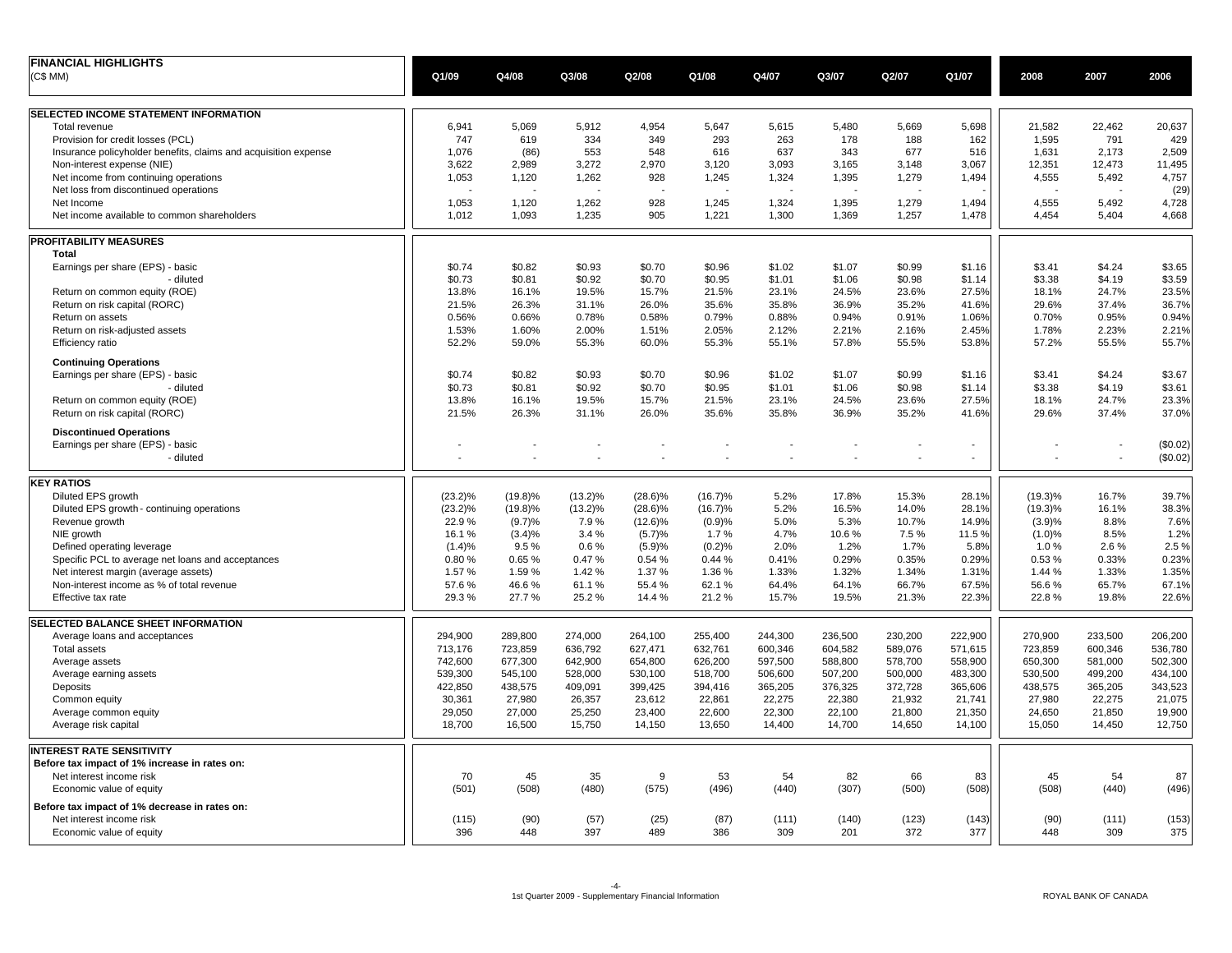| FINANCIAL HIGHLIGHTS continued                                                       |                 |                  |                  |                  |                  |                          |                  |                  |                  |                  |                          |                 |
|--------------------------------------------------------------------------------------|-----------------|------------------|------------------|------------------|------------------|--------------------------|------------------|------------------|------------------|------------------|--------------------------|-----------------|
| (C\$ MM)                                                                             | Q1/09           | Q4/08            | Q3/08            | Q2/08            | Q1/08            | Q4/07                    | Q3/07            | Q2/07            | Q1/07            | 2008             | 2007                     | 2006            |
|                                                                                      |                 |                  |                  |                  |                  |                          |                  |                  |                  |                  |                          |                 |
| <b>CAPITAL MEASURES</b>                                                              |                 |                  |                  |                  |                  |                          |                  |                  |                  |                  |                          |                 |
| Tier 1 capital ratio - Basel II                                                      | 10.6%           | 9.0%             | 9.4%             | 9.5%             | 9.7%             |                          |                  |                  |                  | 9.0%             |                          |                 |
| - Basel                                                                              | 9.6%            | 8.3%             | 8.7%             | 8.8%             | 9.2%             | 9.4%                     | 9.2%             | 9.3%             | 9.1%             | 8.3%             | 9.4%                     | 9.6%            |
| Total capital ratio - Basel II                                                       | 12.5%           | 11.0%            | 11.6%            | 11.4%            | 11.2%            |                          |                  |                  |                  | 11.0%            |                          |                 |
| - Basel                                                                              | 11.6%           | 10.5%            | 11.0%            | 10.9%            | 11.0%            | 11.5%                    | 11.3%            | 11.6%            | 11.1%            | 10.5%            | 11.5%                    | 11.9%           |
| Assets-to-capital multiple <sup>2</sup> - Basel II                                   | 17.5X           | 20.1X            | 19.5X            | 20.2X            | 22.1X            | $\overline{\phantom{a}}$ |                  |                  |                  | 20.1X            | $\overline{\phantom{a}}$ |                 |
| Basel I                                                                              | 17.4X           | 20.0X            | 19.4X            | 19.9X<br>249.2   | 21.0X            | 20.0X                    | 20.5X            | 20.2X            | 20.8X            | 20.0X            | 20.0X                    | 19.7X           |
| Risk-adjusted assets (\$ billions) 3 - Basel II<br>- Basel I                         | 273.6<br>309.0  | 278.6<br>311.2   | 254.2<br>283.1   | 273.6            | 241.2<br>260.0   | 247.6                    | 250.2            | 243.2            | 242.3            | 278.6<br>311.2   | 247.6                    | 223.7           |
|                                                                                      |                 |                  |                  |                  |                  |                          |                  |                  |                  |                  |                          |                 |
| <b>SHARE INFORMATION</b>                                                             |                 |                  |                  |                  |                  |                          |                  |                  |                  |                  |                          |                 |
| First preferred shares outstanding (000s) - end of period<br>Non-cumulative series N |                 |                  | 12,000           | 12,000           | 12,000           | 12,000                   | 12,000           | 12,000           | 12,000           |                  | 12,000                   | 12,000          |
| Non-cumulative series O                                                              |                 |                  |                  |                  |                  |                          |                  |                  |                  |                  |                          | 6,000           |
| Non-cumulative series W                                                              | 12.000          | 12.000           | 12,000           | 12,000           | 12,000           | 12,000                   | 12.000           | 12,000           | 12.000           | 12,000           | 12.000                   | 12,000          |
| Non-cumulative series AA                                                             | 12,000          | 12,000           | 12,000           | 12,000           | 12,000           | 12,000                   | 12,000           | 12,000           | 12,000           | 12,000           | 12,000                   | 12,000          |
| Non-cumulative series AB                                                             | 12,000          | 12,000           | 12,000           | 12,000           | 12,000           | 12,000                   | 12,000           | 12,000           | 12,000           | 12,000           | 12,000                   | 12,000          |
| Non-cumulative series AC                                                             | 8,000           | 8,000            | 8,000            | 8,000            | 8,000            | 8,000                    | 8,000            | 8,000            | 8,000            | 8,000            | 8,000                    |                 |
| Non-cumulative series AD                                                             | 10,000          | 10,000           | 10,000           | 10,000           | 10,000           | 10,000                   | 10,000           | 10,000           | 10,000           | 10,000           | 10,000                   |                 |
| Non-cumulative series AE                                                             | 10,000          | 10,000           | 10,000           | 10,000           | 10,000           | 10,000                   | 10,000           | 10,000           | 10,000           | 10,000           | 10,000                   |                 |
| Non-cumulative series AF<br>Non-cumulative series AG                                 | 8,000<br>10,000 | 8,000            | 8,000<br>10,000  | 8,000            | 8,000            | 8,000                    | 8,000<br>10,000  | 8,000<br>10,000  |                  | 8,000            | 8,000                    |                 |
| Non-cumulative series AH                                                             | 8,500           | 10,000<br>8,500  | 8,500            | 10,000<br>8,500  | 10,000           | 10,000                   |                  |                  |                  | 10,000<br>8,500  | 10,000                   |                 |
| Non-cumulative series AJ                                                             | 16,000          | 16,000           |                  |                  |                  |                          |                  |                  |                  | 16,000           |                          |                 |
| Non-cumulative series AL                                                             | 12,000          |                  |                  |                  |                  |                          |                  |                  |                  |                  |                          |                 |
| Non-cumulative series AN                                                             | 9,000           |                  |                  |                  |                  |                          |                  |                  |                  |                  |                          |                 |
| Non-cumulative series AP                                                             | 11,000          |                  |                  |                  |                  |                          |                  |                  |                  |                  |                          |                 |
| Non-cumulative series AR                                                             | 14,000          |                  |                  |                  |                  |                          |                  |                  |                  |                  |                          |                 |
| Common shares outstanding (000s) <sup>4</sup> - end of period                        | 1,406,973       | 1,341,260        | 1,338,308        | 1,294,084        | 1,276,635        | 1,276,260                | 1,275,780        | 1,275,327        | 1,275,950        | 1,341,260        | 1,276,260                | 1,280,890       |
| - average (basic)                                                                    | 1,366,868       | 1,337,753        | 1,323,293        | 1,287,245        | 1,273,862        | 1,273,005                | 1,272,913        | 1,272,212        | 1,274,354        | 1,305,706        | 1,273,185                | 1,279,956       |
| - average (diluted)<br>Treasury shares held - preferred (000s)                       | 1,379,191<br>76 | 1,353,588<br>260 | 1,340,239<br>489 | 1,298,069<br>332 | 1,286,595<br>290 | 1,287,442<br>249         | 1,288,227<br>122 | 1,288,415<br>851 | 1,293,085<br>141 | 1,319,744<br>260 | 1,289,314<br>249         | 1,299,785<br>94 |
| - common (000s)                                                                      | 1,805           | 2,258            | 2,019            | 2,118            | 2,622            | 2,444                    | 2,744            | 2,648            | 3,108            | 2,258            | 2,444                    | 5,486           |
| Shares repurchased (000s)                                                            |                 |                  |                  |                  | 1,120            | 300                      | 1,000            | 2.900            | 7,645            | 1,120            | 11,845                   | 18,229          |
| (\$ MM)                                                                              |                 |                  |                  |                  | 55               | 15                       | 58               | 159              | 414              | 55               | 646                      | 844             |
| Stock options outstanding (000s)                                                     | 23,848          | 21,773           | 24,754           | 25,982           | 27,086           | 26,623                   | 27,417           | 28,969           | 31,261           | 21,773           | 26,623                   | 32,243          |
| Stock options exercisable (000s)                                                     | 18,479          | 17,247           | 20,228           | 21,275           | 22,368           | 21,924                   | 22,718           | 24,210           | 26,541           | 17,247           | 21,924                   | 26,918          |
| <b>COMMON SHARE PERFORMANCE</b>                                                      |                 |                  |                  |                  |                  |                          |                  |                  |                  |                  |                          |                 |
| Book value per share                                                                 | \$21.61         | \$20.99          | \$19.82          | \$18.37          | \$18.04          | \$17.58                  | \$17.67          | \$17.33          | \$17.17          | \$20.99          | \$17.58                  | \$16.52         |
| Common share price (RY on TSX) - High (intraday)                                     | \$48.30         | \$51.50          | \$51.22          | \$51.76          | \$55.84          | \$57.00                  | \$61.08          | \$59.95          | \$55.96          | \$55.84          | \$61.08                  | \$51.49         |
| - Low (intraday)                                                                     | \$28.05         | \$39.05          | \$39.51          | \$42.82          | \$45.15          | \$50.50                  | \$53.90          | \$52.50          | \$49.50          | \$39.05          | \$49.50                  | \$41.29         |
| - Close, end of period                                                               | \$30.41         | \$46.84          | \$47.25          | \$48.02          | \$50.65          | \$56.04                  | \$54.09          | \$57.82          | \$54.60          | \$46.84          | \$56.04                  | \$49.80         |
| Market capitalization (TSX) (\$ MM)                                                  | 42,786          | 62,825           | 63,235           | 62,142           | 64,662           | 71,522                   | 69,007           | 73,739           | 69,667           | 62,825           | 71,522                   | 63,788          |
| P/E ratio (4-quarters trailing earnings) <sup>5</sup>                                | 9.6             | 13.9             | 13.2             | 12.9             | 12.7             | 13.4                     | 13.1             | 14.5             | 14.2             | 13.9             | 13.4                     | 13.9            |
| Market price to book value                                                           | 1.41            | 2.23             | 2.38             | 2.61             | 2.81             | 3.19                     | 3.06             | 3.34             | 3.18             | 2.23             | 3.19                     | 3.01            |
| <b>DIVIDEND INFORMATION</b>                                                          |                 |                  |                  |                  |                  |                          |                  |                  |                  |                  |                          |                 |
| Dividends declared per share                                                         | \$0.50          | \$0.50           | \$0.50           | \$0.50           | \$0.50           | \$0.50                   | \$0.46           | \$0.46           | \$0.40           | \$2.00           | \$1.82                   | \$1.44          |
| Dividend yield                                                                       | 5.2%            | 4.4%             | 4.4%             | 4.2%             | 4.0%             | 3.7%                     | 3.2%             | 3.3%             | 3.0%             | 4.2%             | 3.3%                     | 3.1%            |
| Dividend payout ratio                                                                | 69%             | 61%              | 54%              | 72%              | 52%              | 49%                      | 43%              | 47%              | 35%              | 59%              | 43%                      | 40%             |
| Common dividends (\$ MM)                                                             | 702             | 670              | 669              | 647              | 638              | 637                      | 587              | 586              | 511              | 2,624            | 2,321                    | 1,847           |
| Preferred dividends (\$ MM)                                                          | 41              | 27               | 27               | 23               | 24               | 24                       | 26               | 22               | 16               | 101              | 88                       | 60              |
| <b>OTHER INFORMATION</b>                                                             |                 |                  |                  |                  |                  |                          |                  |                  |                  |                  |                          |                 |
| Number of employees (full time equivalent)                                           |                 |                  |                  |                  |                  |                          |                  |                  |                  |                  |                          |                 |
| Canada                                                                               | 50.279          | 49.999           | 50.486           | 49.282           | 49.048           | 48.607                   | 49.070           | 48.105           | 47.152           | 49.999           | 48.607                   | 46,342          |
| US                                                                                   | 13,218          | 13,452           | 13,464           | 13,018           | 11,489           | 11,663                   | 11,953           | 11,069           | 10,576           | 13,452           | 11,663                   | 10,056          |
| Other                                                                                | 9,919           | 9,872            | 9,823            | 4,448            | 4,368            | 4,545                    | 4,514            | 4,155            | 4,239            | 9,872            | 4,545                    | 4,141           |
| Total                                                                                | 73,416          | 73,323           | 73,773           | 66,748           | 64,905           | 64,815                   | 65,537           | 63,329           | 61,967           | 73,323           | 64,815                   | 60,539          |
| Number of bank branches <sup>7</sup>                                                 |                 |                  |                  |                  |                  |                          |                  |                  |                  |                  |                          |                 |
| Canada                                                                               | 1.179           | 1.174            | 1,160            | 1,153            | 1,150            | 1,146                    | 1,132            | 1,126            | 1,120            | 1,174            | 1,146                    | 1,117           |
| US                                                                                   | 440             | 439              | 442              | 450              | 349              | 350                      | 348              | 345              | 303              | 439              | 350                      | 282             |
| Other                                                                                | 128             | 128              | 127              | 45               | 45               | 45                       | 44               | 44               | 44               | 128              | 45                       | 44              |
| Total                                                                                | 1,747           | 1,741            | 1,729            | 1,648            | 1,544            | 1,541                    | 1,524            | 1,515            | 1,467            | 1,741            | 1,541                    | 1,443           |
| Number of automated teller machines (ATM)                                            | 4,984           | 4,964            | 4,897            | 4,634            | 4,547            | 4,419                    | 4,377            | 4,333            | 4,273            | 4.964            | 4,419                    | 4,232           |
|                                                                                      |                 |                  |                  |                  |                  |                          |                  |                  |                  |                  |                          |                 |

<sup>1</sup> Commencing Q1/08, capital ratios and risk-adjusted assets are calculated using guidelines issued by OSFI under the new Basel II framework. Comparative amounts are calculated using guidelines issued by the OSFI under th

. Basel I and Basel II are not directly comparable.<br><sup>2</sup> Effective Q208, the OSFI amended the treatment of the general allowance in the calculation of the Assets-to-capital multiple under Basel II. Comparative ratios have

<sup>5</sup> Closing share price divided by diluted earnings per share.

 $^6$  Calculated using number of common shares outstanding, except as noted.<br><sup>7</sup> Bank branches which provide banking services directly to clients.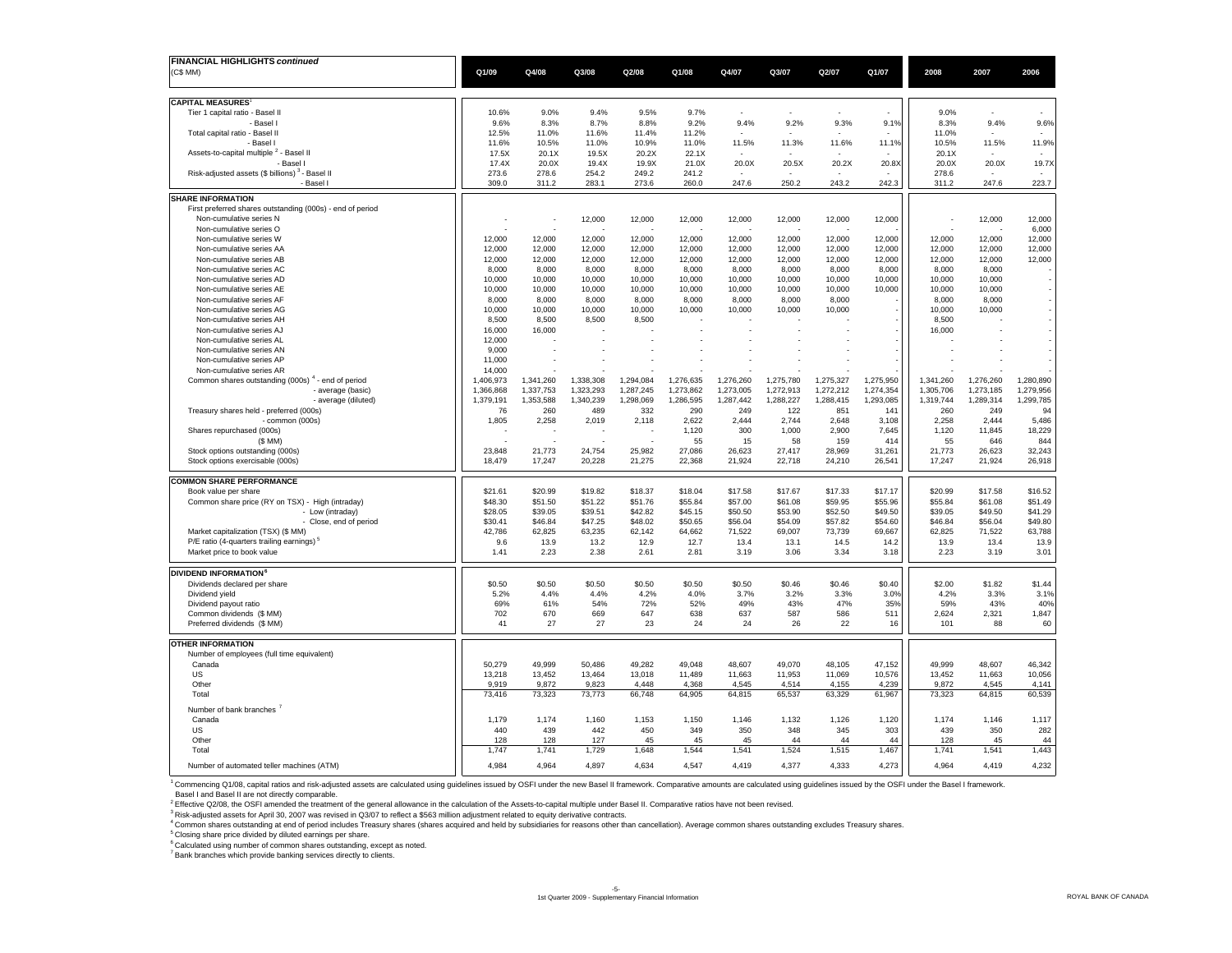| <b>STATEMENTS OF INCOME</b>                                                          |            |              |            |            |            |            |            |            |            |            |              |               |
|--------------------------------------------------------------------------------------|------------|--------------|------------|------------|------------|------------|------------|------------|------------|------------|--------------|---------------|
| (C\$ MM)                                                                             | Q1/09      | Q4/08        | Q3/08      | Q2/08      | Q1/08      | Q4/07      | Q3/07      | Q2/07      | Q1/07      | 2008       | 2007         | 2006          |
|                                                                                      |            |              |            |            |            |            |            |            |            |            |              |               |
| Net interest income                                                                  |            |              |            |            |            |            |            |            |            |            |              |               |
| Interest income                                                                      | 5,939      | 6,268        | 5,910      | 6,375      | 6,791      | 6,781      | 6,745      | 6,594      | 6,427      | 25,344     | 26,547       | 22,204        |
| Interest expense                                                                     | 2,998      | 3,559        | 3,609      | 4,166      | 4,650      | 4,783      | 4,780      | 4,705      | 4,577      | 15,984     | 18,845       | 15,408        |
| Total                                                                                | 2,941      | 2,709        | 2,301      | 2,209      | 2,141      | 1,998      | 1,965      | 1,889      | 1,850      | 9,360      | 7,702        | 6,796         |
| Non-interest income                                                                  |            |              |            |            |            |            |            |            |            |            |              |               |
| Accounts                                                                             | 302        | 284          | 263        | 240        | 242        | 249        | 247        | 250        | 240        | 1,029      | 986          | 917           |
| Other payment services                                                               | 85         | 87           | 86         | 83         | 82         | 81         | 80         | 78         | 78         | 338        | 317          | 299           |
| Service charges                                                                      | 387        | 371          | 349        | 323        | 324        | 330        | 327        | 328        | 318        | 1,367      | 1,303        | 1,216         |
| Insurance premiums, investment and fee income                                        | 1,346      | 111          | 857        | 800        | 841        | 887        | 590        | 855        | 820        | 2,609      | 3,152        | 3,348         |
| Investment management and custodial fees                                             | 419        | 449          | 450        | 427        | 433        | 412        | 403        | 394        | 370        | 1,759      | 1,579        | 1,301         |
| Mutual fund revenue                                                                  | 327        | 387          | 414        | 385        | 375        | 373        | 385        | 361        | 354        | 1,561      | 1,473        | 1,242         |
| Trading revenue                                                                      | (126)      | (526)        | 159        | (303)      | 262        | 68         | 551        | 574        | 806        | (408)      | 1,999        | 2,574         |
| Securities brokerage commissions                                                     | 321        | 390          | 345        | 309        | 333        | 324        | 368        | 338        | 323        | 1,377      | 1,353        | 1,243         |
| Underwriting and other advisory fees<br>Foreign exchange revenue, other than trading | 199<br>167 | 253<br>165   | 243<br>166 | 163<br>149 | 216<br>166 | 301<br>139 | 309<br>138 | 319<br>134 | 288<br>122 | 875<br>646 | 1,217<br>533 | 1,024<br>438  |
| Card service revenue                                                                 | 218        | 182          | 173        | 134        | 159        | 43         | 165        | 134        | 149        | 648        | 491          | 496           |
| Credit fees                                                                          | 113        | 124          | 99         | 84         | 108        | 74         | 71         | 88         | 60         | 415        | 293          | 241           |
| Securitization revenue                                                               | 348        | 171          | 103        | 121        | 66         | 39         | 34         | 97         | 91         | 461        | 261          | 257           |
| Net (loss) gain on available-for-sale securities                                     | (270)      | (372)        | (136)      | (89)       | (20)       | (24)       | 34         | 5          | 48         | (617)      | 63           |               |
| Net gain on investment securities                                                    |            |              |            |            |            |            |            |            |            |            |              | 88            |
| Other                                                                                | 551        | 655          | 389        | 242        | 243        | 651        | 140        | 153        | 99         | 1,529      | 1,043        | 373           |
| Total                                                                                | 4,000      | 2,360        | 3,611      | 2,745      | 3,506      | 3,617      | 3,515      | 3,780      | 3,848      | 12,222     | 14,760       | 13,841        |
| <b>Total revenue</b>                                                                 | 6,941      | 5,069        | 5,912      | 4,954      | 5,647      | 5,615      | 5,480      | 5,669      | 5,698      | 21,582     | 22,462       | 20,637        |
| Provision for credit losses                                                          | 747        | 619          | 334        | 349        | 293        | 263        | 178        | 188        | 162        | 1,595      | 791          | 429           |
| Insurance policyholder benefits, claims and acquisition expense                      | 1.076      | (86)         | 553        | 548        | 616        | 637        | 343        | 677        | 516        | 1,631      | 2,173        | 2,509         |
| Non-interest expense                                                                 | 3,622      | 2,989        | 3,272      | 2,970      | 3,120      | 3,093      | 3,165      | 3,148      | 3,067      | 12,351     | 12,473       | 11,495        |
| Income taxes                                                                         | 438        | 428          | 442        | 156        | 343        | 255        | 349        | 353        | 435        | 1,369      | 1,392        | 1,403         |
| Non-controlling interest in net income of subsidiaries                               | 5          | (1)          | 49         | 3          | 30         | 43         | 50         | 24         | 24         | 81         | 141          | 44            |
| Net income from continuing operations                                                | 1,053      | 1,120        | 1,262      | 928        | 1,245      | 1,324      | 1,395      | 1,279      | 1,494      | 4,555      | 5,492        | 4,757         |
| Net loss from discontinued operations                                                | 1,053      | 1,120        | 1,262      | 928        | 1,245      | 1,324      | 1,395      | 1,279      | 1,494      | 4,555      | 5,492        | (29)<br>4,728 |
| Net income<br><b>Preferred dividends</b>                                             | (41)       | (27)         | (27)       | (23)       | (24)       | (24)       | (26)       | (22)       | (16)       | (101)      | (88)         | (60)          |
| Net income available to common shareholders                                          | 1,012      | 1,093        | 1,235      | 905        | 1,221      | 1,300      | 1,369      | 1,257      | 1,478      | 4,454      | 5,404        | 4,668         |
|                                                                                      |            |              |            |            |            |            |            |            |            |            |              |               |
| <b>Revenue from Trading Activities</b>                                               |            |              |            |            |            |            |            |            |            |            |              |               |
| <b>Total Trading revenue</b>                                                         |            |              |            |            |            |            |            |            |            |            |              |               |
| Net interest income                                                                  | 744        | 468          | 226        | 242        | 62         | (7)        | (31)       | (31)       | (151)      | 998        | (220)        | (539)         |
| Non-interest income                                                                  | (126)      | (526)        | 159        | (303)      | 262        | 68         | 551        | 574        | 806        | (408)      | 1,999        | 2,574         |
| Total                                                                                | 618        | (58)         | 385        | (61)       | 324        | 61         | 520        | 543        | 655        | 590        | 1,779        | 2,035         |
| Trading revenue by product                                                           |            |              |            |            |            |            |            |            |            |            |              |               |
| Interest rate and credit                                                             | 36         | (78)         | 106        | (337)      | 50         | (246)      | 288        | 220        | 378        | (259)      | 640          | 1,174         |
| Equities<br>Foreign exchange and commodities <sup>2</sup>                            | 299<br>283 | (197)<br>217 | 170<br>109 | 170<br>106 | 122<br>152 | 197<br>110 | 154<br>78  | 232<br>91  | 201<br>76  | 265<br>584 | 784<br>355   | 561<br>300    |
| Total                                                                                | 618        | (58)         | 385        | (61)       | 324        | 61         | 520        | 543        | 655        | 590        | 1,779        | 2,035         |
|                                                                                      |            |              |            |            |            |            |            |            |            |            |              |               |
| Trading revenue (teb) by product                                                     |            |              |            |            |            |            |            |            |            |            |              |               |
| Interest rate and credit                                                             | 36         | (78)         | 106        | (337)      | 50         | (246)      | 288        | 220        | 378        | (259)      | 640          | 1,174         |
| Equities<br>Foreign exchange and commodities <sup>2</sup>                            | 359<br>283 | (96)<br>217  | 254<br>109 | 259<br>106 | 252<br>152 | 310<br>110 | 231<br>78  | 296<br>91  | 270<br>76  | 669<br>584 | 1,107<br>355 | 766<br>300    |
| Total (teb)                                                                          | 678        | 43           | 469        | 28         | 454        | 174        | 597        | 607        | 724        | 994        | 2,102        | 2,240         |
|                                                                                      |            |              |            |            |            |            |            |            |            |            |              |               |

<sup>1</sup> In Q4/07 Non-interest income - Other includes a \$326 million gain related to the Visa Inc. restructuring.

<sup>2</sup> Includes precious metals.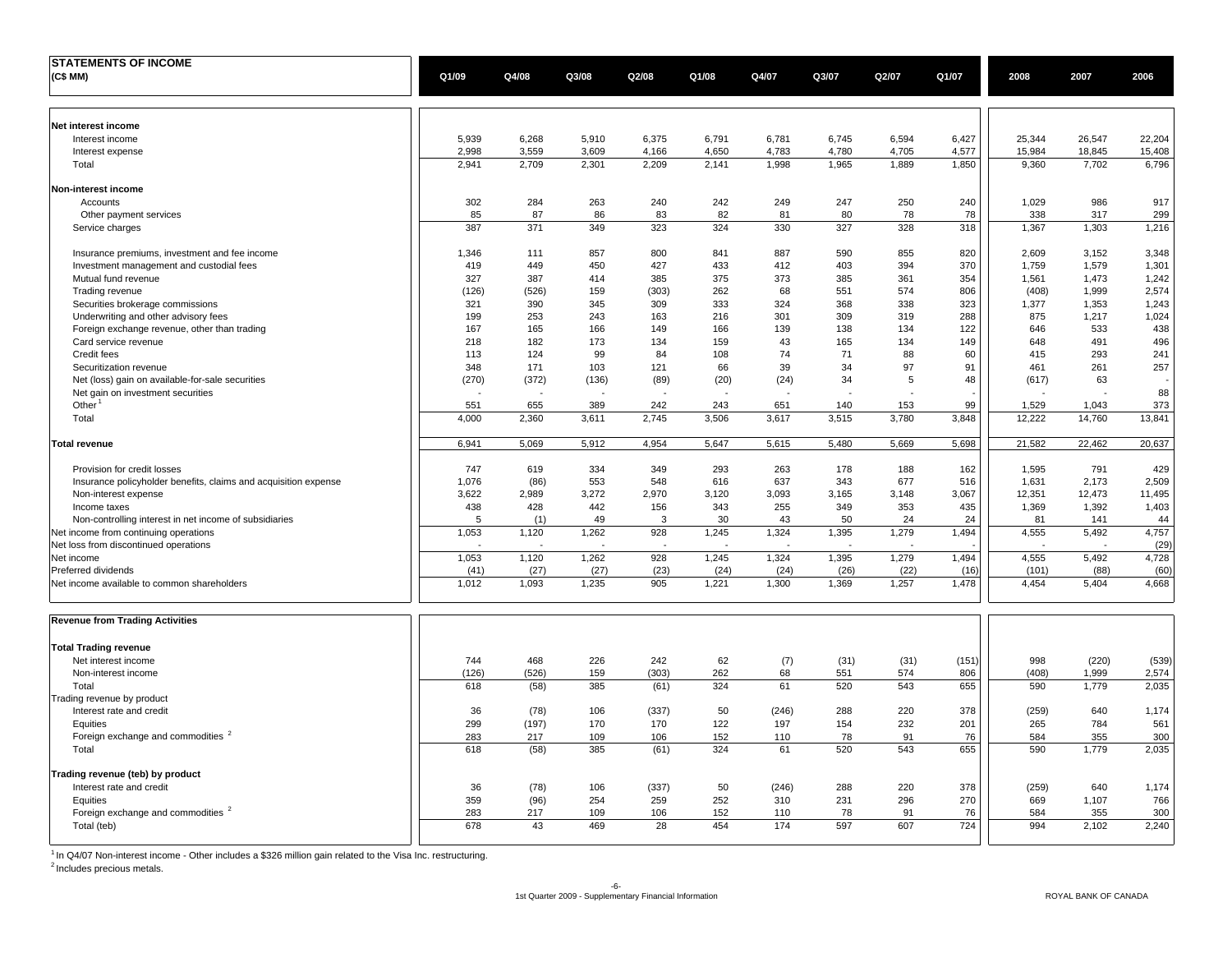| <b>NON-INTEREST EXPENSE</b>             |              |                |                |                |                |                |                |            |                |                |                |                |
|-----------------------------------------|--------------|----------------|----------------|----------------|----------------|----------------|----------------|------------|----------------|----------------|----------------|----------------|
| (C\$ MM)                                | Q1/09        | Q4/08          | Q3/08          | Q2/08          | Q1/08          | Q4/07          | Q3/07          | Q2/07      | Q1/07          | 2008           | 2007           | 2006           |
|                                         |              |                |                |                |                |                |                |            |                |                |                |                |
|                                         |              |                |                |                |                |                |                |            |                |                |                |                |
| <b>Human resources</b>                  |              |                |                |                |                |                |                |            |                |                |                |                |
| Salaries                                | 1,045<br>867 | 1,064<br>625   | 966<br>763     | 924<br>535     | 891<br>766     | 898<br>625     | 899<br>755     | 880<br>804 | 864<br>791     | 3,845<br>2,689 | 3,541<br>2,975 | 3,192<br>2,827 |
| Variable compensation                   |              |                |                |                |                |                |                |            |                |                |                |                |
| Acquisition retention compensation      | 5            | $\overline{4}$ | 6              | $\overline{1}$ | $\overline{2}$ | 3              | $\overline{2}$ | -1         | $\overline{4}$ | 13             | 10             | 3              |
| Benefits related                        | 307          | 281            | 286            | 296            | 292            | 264            | 292            | 294        | 290            | 1,155          | 1,140          | 1,077          |
| Stock-based compensation <sup>1</sup>   | 66           | (20)           | 12             | 44             | 41             | 49             | 44             | 43         | 58             | 77             | 194            | 169            |
| <b>Total Human resources</b>            | 2,290        | 1,954          | 2,033          | 1,800          | 1,992          | 1,839          | 1,992          | 2,022      | 2,007          | 7,779          | 7,860          | 7,268          |
| Equipment                               |              |                |                |                |                |                |                |            |                |                |                |                |
| Depreciation <sup>2</sup>               | 62           | 64             | 54             | 53             | 48             | 48             | 46             | 45         | 44             | 219            | 183            | 172            |
| Computer rental and maintenance         | 187          | 197            | 165            | 162            | 167            | 168            | 157            | 155        | 156            | 691            | 636            | 609            |
| Office equipment rental and maintenance | 6            | 9              | $\overline{4}$ | 6              | 5              | $\overline{7}$ | $\overline{7}$ | 8          | 6              | 24             | 28             | 28             |
| <b>Total Equipment</b>                  | 255          | 270            | 223            | 221            | 220            | 223            | 210            | 208        | 206            | 934            | 847            | 809            |
|                                         |              |                |                |                |                |                |                |            |                |                |                |                |
| Occupancy                               |              |                |                |                |                |                |                |            |                |                |                |                |
| Premises rent                           | 108          | 87             | 101            | 100            | 99             | 101            | 83             | 104        | 95             | 387            | 383            | 382            |
| Premises repairs and maintenance        | 84           | 114            | 78             | 78             | 67             | 76             | 69             | 64         | 61             | 337            | 270            | 233            |
| Depreciation                            | 33           | 22             | 24             | 28             | 25             | 25             | 22             | 22         | 20             | 99             | 89             | 85             |
| Property taxes                          | 26           | 26             | 28             | 26             | 23             | 24             | 26             | 25         | 22             | 103            | 97             | 92             |
| <b>Total Occupancy</b>                  | 251          | 249            | 231            | 232            | 214            | 226            | 200            | 215        | 198            | 926            | 839            | 792            |
| Communications                          |              |                |                |                |                |                |                |            |                |                |                |                |
|                                         |              |                |                |                |                |                |                |            |                |                |                |                |
| Telecommunications                      | 50<br>31     | 53<br>28       | 46<br>27       | 50<br>30       | 48<br>26       | 48<br>27       | 49             | 49<br>26   | 48<br>24       | 197<br>111     | 194<br>102     | 186            |
| Postage and courier                     |              |                |                |                |                |                | 25             |            |                |                |                | 96             |
| Marketing and public relations          | 64           | 120            | 81             | 75             | 67             | 102            | 87             | 83         | 64             | 343            | 336            | 313            |
| Stationery and printing                 | 25           | 29             | 26             | 23             | 20             | 26             | 25             | 20         | 20             | 98             | 91             | 92             |
| <b>Total Communications</b>             | 170          | 230            | 180            | 178            | 161            | 203            | 186            | 178        | 156            | 749            | 723            | 687            |
| <b>Professional fees</b>                | 125          | 169            | 132            | 127            | 134            | 157            | 124            | 129        | 120            | 562            | 530            | 546            |
|                                         |              |                |                |                |                |                |                |            |                |                |                |                |
| Outsourced item processing              | 72           | 105            | 77             | 82             | 77             | 75             | 77             | 82         | 74             | 341            | 308            | 298            |
| Amortization of other intangibles       |              |                |                |                |                |                |                |            |                |                |                |                |
| Computer software <sup>2</sup>          | 53           | 64             | 57             | 52             | 48             | 44             | 41             | 39         | 38             | 221            | 162            | 148            |
| Other                                   | 57           | 45             | 39             | 29             | 22             | 24             | 25             | 25         | 22             | 135            | 96             | 76             |
| Total Amortization of other intangibles | 110          | 109            | 96             | 81             | 70             | 68             | 66             | 64         | 60             | 356            | 258            | 224            |
|                                         |              |                |                |                |                |                |                |            |                |                |                |                |
| Other                                   |              |                |                |                |                |                |                |            |                |                |                |                |
| Business and capital taxes              | 44           | 16             | 39             | 30             | 35             | 49             | 24             | 21         | 31             | 120            | 125            | 114            |
| Travel and relocation                   | 36           | 47             | 41             | 34             | 35             | 43             | 43             | 38         | 34             | 157            | 158            | 143            |
| Employee training                       | 8            | 13             | 12             | 11             | 9              | 17             | 12             | 14         | 11             | 45             | 54             | 43             |
| Donations                               | 10           | 17             | 12             | 12             | 11             | 14             | 12             | 13         | 12             | 52             | 51             | 45             |
| Other $3$                               | 251          | (190)          | 196            | 162            | 162            | 179            | 219            | 164        | 158            | 330            | 720            | 526            |
| <b>Total Other</b>                      | 349          | (97)           | 300            | 249            | 252            | 302            | 310            | 250        | 246            | 704            | 1,108          | 871            |
|                                         |              |                |                |                |                |                |                |            |                |                |                |                |
| Total non-interest expense              | 3,622        | 2,989          | 3,272          | 2,970          | 3,120          | 3,093          | 3,165          | 3,148      | 3,067          | 12,351         | 12,473         | 11,495         |
|                                         |              |                |                |                |                |                |                |            |                |                |                |                |

<sup>1</sup> Stock-based compensation includes the cost of stock options, stock appreciation rights, performance deferred shares, deferred compensation plans and the impact of related economic hedges.

 $^2$ Comparative information has been reclassified as a result of adopting CICA Handbook Section 3064.

 $3$  In Q4/08, Other includes reduction of the Enron-related litigation provision of \$542 million.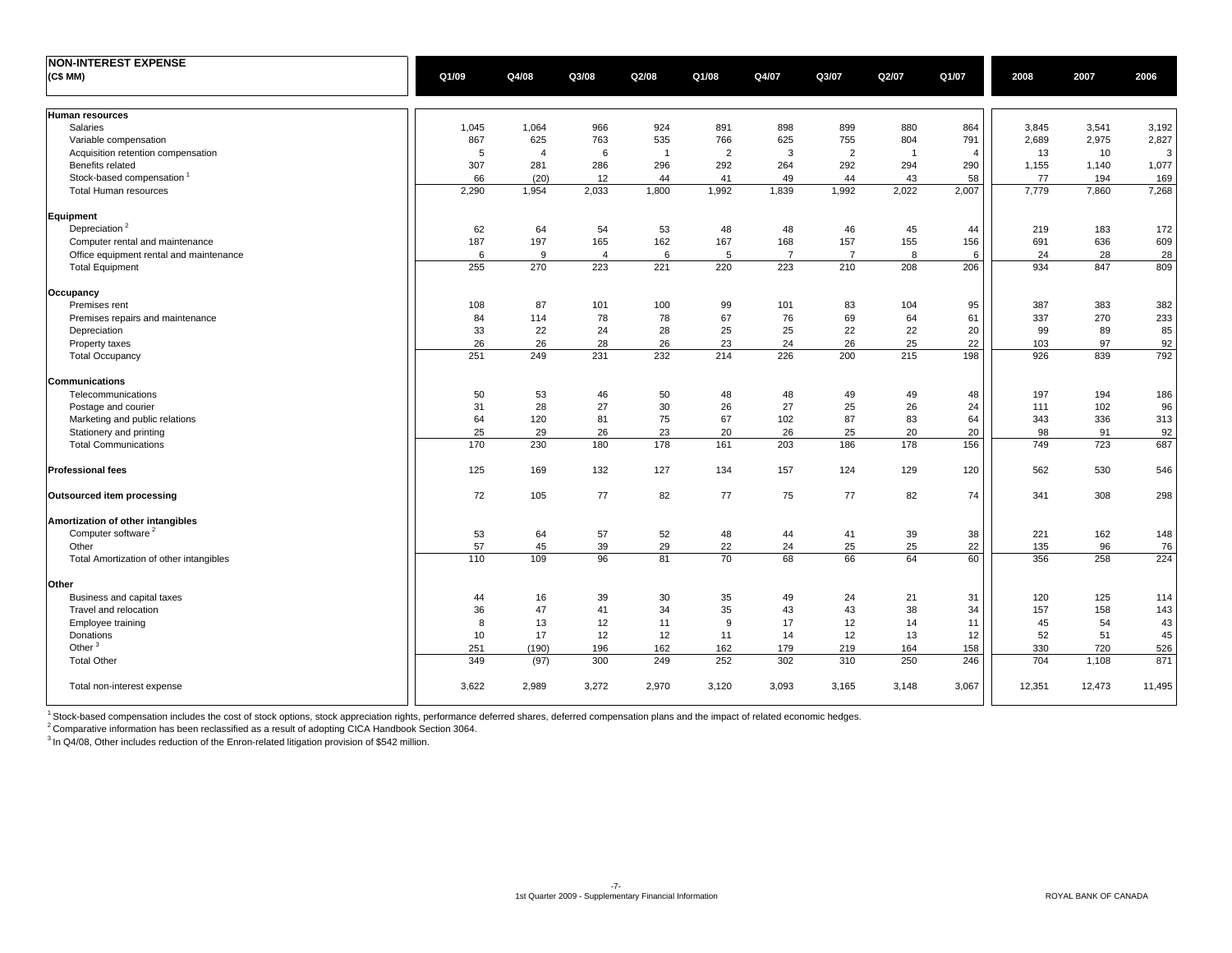| <b>OTHER EARNINGS MEASURES</b><br>(C\$ MM)                         | Q1/09 | Q4/08 | Q3/08 | Q2/08 | Q1/08 | Q4/07 | Q3/07 | Q2/07 | Q1/07 | 2008    | 2007    | 2006    |
|--------------------------------------------------------------------|-------|-------|-------|-------|-------|-------|-------|-------|-------|---------|---------|---------|
| <b>Cash Basis Measures</b>                                         |       |       |       |       |       |       |       |       |       |         |         |         |
| Net income                                                         | 1,053 | 1,120 | 1,262 | 928   | 1,245 | 1,324 | 1,395 | 1,279 | 1,494 | 4,555   | 5,492   | 4,728   |
| After-tax effect of amortization of other intangibles <sup>2</sup> | 51    | 37    | 36    | 27    | 22    | 22    | 22    | 23    | 20    | 122     | 87      | 71      |
| Cash Net income                                                    | 1,104 | 1,157 | 1,298 | 955   | 1,267 | 1,346 | 1,417 | 1,302 | 1,514 | 4,677   | 5,579   | 4,799   |
| Cash Diluted EPS                                                   | 0.77  | 0.84  | 0.95  | 0.72  | 0.97  | 1.03  | 1.08  | 0.99  | 1.16  | 3.47    | 4.26    | 3.65    |
| Cash ROE                                                           | 14.3% | 16.4% | 19.7% | 16.0% | 21.5% | 23.3% | 24.7% | 23.8% | 27.7% | 18.3%   | 24.9%   | 23.7%   |
| Economic Profit <sup>2</sup>                                       |       |       |       |       |       |       |       |       |       |         |         |         |
| Net income                                                         | 1,053 | 1,120 | 1,262 | 928   | 1,245 | 1,324 | 1,395 | 1,279 | 1.494 | 4,555   | 5,492   | 4,728   |
| After-tax effect of amortization of other intangibles <sup>2</sup> | 51    | 37    | 36    | 27    | 22    | 22    | 22    | 23    | 20    | 122     | 87      | 71      |
| Capital charge                                                     | (846) | (705) | (661) | (601) | (591) | (584) | (583) | (553) | (554) | (2,558) | (2,274) | (2,050) |
| <b>Economic Profit</b>                                             | 258   | 452   | 637   | 354   | 676   | 762   | 834   | 749   | 960   | 2,119   | 3,305   | 2,749   |

| <b>DEFINED OPERATING LEVERAGE</b><br>(C\$ MM, except percentage amounts) | Q1/09  | Q4/08 | Q3/08 | Q2/08  | Q1/08  | Q4/07 | Q3/07 | Q2/07 | Q1/07 | 2008   | 2007   | 2006   |
|--------------------------------------------------------------------------|--------|-------|-------|--------|--------|-------|-------|-------|-------|--------|--------|--------|
| Total revenue                                                            | 6,941  | 5,069 | 5,912 | 4,954  | 5,647  | 5,615 | 5,480 | 5,669 | 5,698 | 21,582 | 22,462 | 20,637 |
| Add:                                                                     |        |       |       |        |        |       |       |       |       |        |        |        |
| teb adjustment                                                           | 60     | 102   | 86    | 90     | 132    | 117   | 79    | 66    | 70    | 410    | 332    | 213    |
| Less:                                                                    |        |       |       |        |        |       |       |       |       |        |        |        |
| Revenue related to VIEs                                                  | (29)   | (55)  | 17    | (15)   |        | (1)   | 13    | 8     | 11    | (48)   | 31     | (7)    |
| Insurance revenue                                                        | 1,346  | 111   | 858   | 801    | 840    | 887   | 590   | 855   | 860   | 2,610  | 3,192  | 3,348  |
| Impact of the financial instruments accounting standards <sup>3</sup>    |        |       |       |        |        | (5)   | 23    | 32    | 33    |        | 83     |        |
| Total revenue (adjusted)                                                 | 5,684  | 5,115 | 5,123 | 4,258  | 4,934  | 4,851 | 4,933 | 4,840 | 4.864 | 19,430 | 19,488 | 17,509 |
| Non-interest expense<br>Less:                                            | 3,622  | 2,989 | 3,272 | 2,970  | 3,120  | 3,093 | 3,165 | 3,148 | 3,067 | 12,351 | 12,473 | 11,495 |
| Insurance related non-interest expense                                   | 141    | 154   | 145   | 142    | 135    | 137   | 137   | 135   | 128   | 576    | 537    | 517    |
| Non-interest expense (adjusted)                                          | 3,481  | 2,835 | 3,127 | 2,828  | 2,985  | 2,956 | 3,028 | 3,013 | 2,939 | 11,775 | 11,936 | 10,978 |
| Defined operating leverage <sup>1</sup> (compared to prior year)         | (1.4)% | 9.5%  | 0.6%  | (5.9)% | (0.2)% | 2.0%  | 1.2%  | 1.7%  | 5.8%  | 1.0%   | 2.6%   | 2.5%   |

| <b>GOODWILL</b><br>(C\$MM)     | Q1/09 | Q4/08 | Q3/08 | Q2/08 | Q1/08 | Q4/07 | Q3/07 | Q2/07 | Q1/07 | 2008  | 2007  | 2006            |
|--------------------------------|-------|-------|-------|-------|-------|-------|-------|-------|-------|-------|-------|-----------------|
| Opening balance                | 9,977 | 8,859 | 6,165 | 4,897 | 4,752 | 5,055 | 5,098 | 4,932 | 4,304 | 4,752 | 4,304 | 4,203           |
| Net goodwill acquired          | 15    | 159   | 2,633 | 1,270 |       |       |       | 317   | 527   | 4,062 | 906   | 86              |
| Other adjustments <sup>4</sup> | (44)  | 959   | 61    | (2)   | 145   | (305) | (103) | (151) |       | 1,163 | (458) | 15 <sub>1</sub> |
| Closing balance                | 9,948 | 9,977 | 8,859 | 6,165 | 4,897 | 4,752 | 5,055 | 5,098 | 4,932 | 9,977 | 4,752 | 4,304           |

<sup>1</sup> Defined in the "Key performance and Non-GAAP measures" section.

<sup>2</sup> Excludes the amortization of computer software intangibles

 $3$  Excludes the impact of the financial instruments accounting standards related to Insurance.

<sup>4</sup> Other adjustments include primarily foreign exchange translations on non-Canadian dollar denominated goodwill.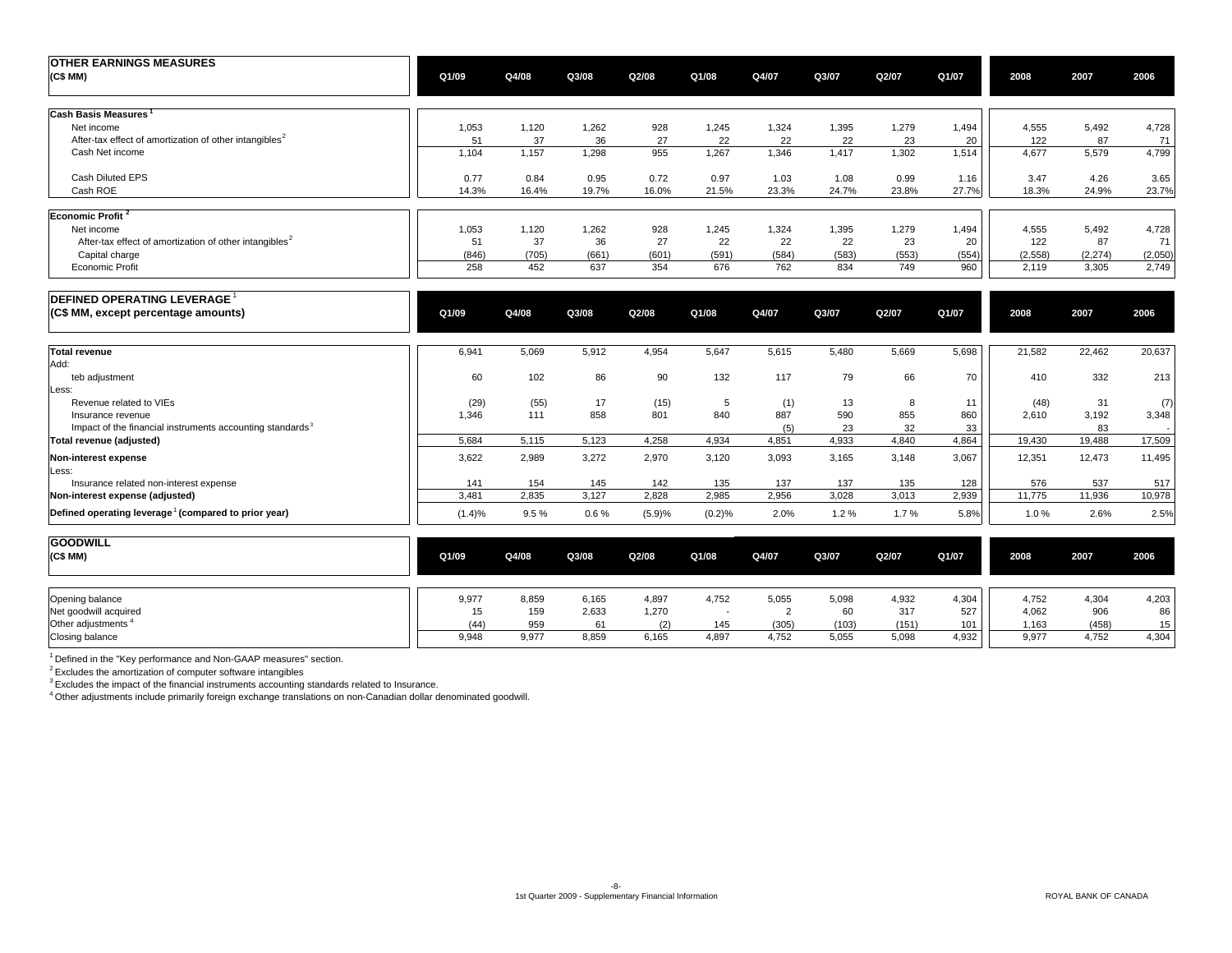| <b>CANADIAN BANKING</b>                                            |                |         |                |                |                |                |                |                |                |                |                |         |
|--------------------------------------------------------------------|----------------|---------|----------------|----------------|----------------|----------------|----------------|----------------|----------------|----------------|----------------|---------|
| (C\$MM)                                                            | Q1/09          | Q4/08   | Q3/08          | Q2/08          | Q1/08          | Q4/07          | Q3/07          | Q2/07          | Q1/07          | 2008           | 2007           | 2006    |
|                                                                    |                |         |                |                |                |                |                |                |                |                |                |         |
|                                                                    |                |         |                |                |                |                |                |                |                |                |                |         |
| <b>Income Statement</b>                                            |                |         |                |                |                |                |                |                |                |                |                |         |
| Net interest income                                                | 1,718          | 1,701   | 1,694          | 1,636          | 1,687          | 1,642          | 1,605          | 1,559          | 1,547          | 6,718          | 6,353          | 5,816   |
| Non-interest income                                                | 747            | 748     | 749            | 650            | 721            | 924            | 712            | 666            | 674            | 2,868          | 2,976          | 2,532   |
| <b>Total revenue</b>                                               | 2,465          | 2,449   | 2,443          | 2,286          | 2,408          | 2,566          | 2,317          | 2,225          | 2,221          | 9,586          | 9,329          | 8,348   |
| Provision for credit losses (PCL)                                  | 270            | 225     | 204            | 224            | 214            | 212            | 190            | 204            | 182            | 867            | 788            | 604     |
| Non-interest expense                                               | 1,176          | 1,220   | 1,186          | 1,156          | 1,196          | 1,222          | 1,219          | 1,160          | 1,147          | 4,758          | 4,748          | 4,510   |
| Other <sup>2</sup>                                                 | 323            | 328     | 344            | 302            | 325            | 335            | 312            | 295            | 306            | 1,299          | 1,248          | 1,110   |
| Net income                                                         | 696            | 676     | 709            | 604            | 673            | 797            | 596            | 566            | 586            | 2.662          | 2.545          | 2,124   |
| <b>Total Revenue by business</b>                                   |                |         |                |                |                |                |                |                |                |                |                |         |
| <b>Personal Financial Services</b>                                 | 1,296          | 1,323   | 1,351          | 1,308          | 1,333          | 1,299          | 1,284          | 1,262          | 1,237          | 5,315          | 5,082          | 4,621   |
| <b>Business Financial Services</b>                                 | 615            | 630     | 607            | 584            | 620            | 609            | 585            | 552            | 555            | 2,441          | 2,301          | 2,141   |
| Cards and Payment Solutions                                        | 554            | 496     | 485            | 394            | 455            | 658            | 448            | 411            | 429            | 1,830          | 1,946          | 1,586   |
| Total                                                              | 2.465          | 2.449   | 2.443          | 2.286          | 2,408          | 2,566          | 2,317          | 2,225          | 2,221          | 9.586          | 9.329          | 8,348   |
| <b>Financial ratios</b>                                            |                |         |                |                |                |                |                |                |                |                |                |         |
| Return on equity (ROE)                                             | 38.9%          | 37.7%   | 40.4%          | 35.8%          | 38.5%          | 42.7%          | 32.2%          | 31.7%          | 32.7%          | 38.1%          | 34.9%          | 32.2%   |
| Return on risk capital (RORC)                                      | 51.8%          | 50.8%   | 54.1%          | 49.5%          | 54.1%          | 57.6%          | 44.4%          | 44.2%          | 45.6%          | 52.2%          | 48.1%          | 44.6%   |
| Net interest margin (average earning assets)                       | 2.81%          | 2.89%   | 2.95%          | 3.00%          | 3.08%          | 3.10%          | 3.15%          | 3.25%          | 3.19%          | 2.98%          | 3.17%          | 3.22%   |
| Efficiency ratio                                                   | 47.7%          | 49.8%   | 48.5%          | 50.6%          | 49.7%          | 47.6%          | 52.6%          | 52.1%          | 51.6%          | 49.6%          | 50.9%          | 54.0%   |
| Operating leverage                                                 | 4.0%           | (4.4)%  | 8.1%           | 3.0%           | 4.1%           | 10.6%          | (0.9)%         | 9.6%           | 6.5%           | 2.6%           | 6.5%           | 4.4%    |
|                                                                    |                |         |                |                |                |                |                |                |                |                |                |         |
| <b>Average balances</b>                                            |                |         |                |                |                |                |                |                |                |                |                |         |
| Total assets                                                       | 249,600        | 241,200 | 234,700        | 228,300        | 225,000        | 216,700        | 209,300        | 204,100        | 199,600        | 232,300        | 207,500        | 187,600 |
| Total earning assets                                               | 242,300        | 234,200 | 228,100        | 221,800        | 218,100        | 209,900        | 202,200        | 196,800        | 192,600        | 225,600        | 200,400        | 180,500 |
| Loans and acceptances                                              | 242,000        | 235,500 | 228,000        | 220,600        | 215,800        | 209,200        | 201,600        | 195,100        | 190,700        | 225,000        | 199,200        | 179,000 |
| Residential mortgages                                              | 138,800        | 136,200 | 131,600        | 127,200        | 124,400        | 119,900        | 114,400        | 110,400        | 108,000        | 129,800        | 113,200        | 100,800 |
| Personal <sup>3</sup>                                              | 48,400         | 46,500  | 44,600         | 42,600         | 41,300         | 40,300         | 39,300         | 38,000         | 37,000         | 43,700         | 38,700         | 34,600  |
| Credit cards                                                       | 12,800         | 12,700  | 12,400         | 12,200         | 12,200         | 11,700         | 11,300         | 11,000         | 11,000         | 12,400         | 11,200         | 9,900   |
| Small business                                                     | 2,700          | 2,800   | 2,700          | 2,700          | 2,600          | 2,500          | 2,300          | 2,400          | 2,400          | 2,700          | 2,400          | 2,200   |
| <b>Total Retail</b>                                                | 202,700        | 198,200 | 191,300        | 184,700        | 180,500        | 174,400        | 167,300        | 161,800        | 158,400        | 188,600        | 165,500        | 147,500 |
| Wholesale                                                          | 39,300         | 37,300  | 36,700         | 35,900         | 35,300         | 34,800         | 34,300         | 33,300         | 32,300         | 36,400         | 33,700         | 31,400  |
| Deposits                                                           | 168,700        | 159,400 | 154,900        | 152,800        | 152,900        | 150,200        | 147,200        | 145,100        | 146,100        | 155,000        | 147,100        | 139,200 |
| Attributed capital                                                 | 7,000          | 7,050   | 6,900          | 6,800          | 6,900          | 7,350          | 7,250          | 7,250          | 7,050          | 6,900          | 7,200          | 6,500   |
| Risk capital                                                       | 5,250          | 5,250   | 5,150          | 4,900          | 4,900          | 5,450          | 5,250          | 5,200          | 5,050          | 5,050          | 5,250          | 4,700   |
| <b>Credit quality</b>                                              |                |         |                |                |                |                |                |                |                |                |                |         |
| Gross impaired loans / Average net loans and acceptances           | 0.36%          | 0.34%   | 0.32%          | 0.34%          | 0.32%          | 0.33%          | 0.33%          | 0.33%          | 0.33%          | 0.36%          | 0.35%          | 0.33%   |
| PCL / Average net loans and acceptances                            | 0.44%          | 0.38%   | 0.36%          | 0.41%          | 0.39%          | 0.40%          | 0.37%          | 0.43%          | 0.38%          | 0.39%          | 0.39%          | 0.34%   |
| Net write-offs / Average net loans and acceptances                 | 0.38%          | 0.40%   | 0.40%          | 0.41%          | 0.40%          | 0.39%          | 0.35%          | 0.42%          | 0.36%          | 0.40%          | 0.38%          | 0.35%   |
| <b>Business information</b>                                        |                |         |                |                |                |                |                |                |                |                |                |         |
| Assets under administration                                        | 113,800        | 109,500 | 123,700        | 124,300        | 115,600        | 120,200        | 115,600        | 113,100        | 107,600        | 109,500        | 120,200        | 101,100 |
|                                                                    |                |         |                |                |                |                |                |                |                |                |                |         |
| Other earnings measures                                            |                |         |                |                |                |                |                |                |                |                |                |         |
| Net income                                                         | 696            | 676     | 709            | 604            | 673            | 797            | 596            | 566            | 586            | 2,662          | 2,545          | 2,124   |
| After-tax effect of amortization of other intangibles <sup>4</sup> | $\overline{2}$ | 3       | $\overline{1}$ | $\overline{2}$ | $\overline{1}$ | $\overline{2}$ | $\overline{1}$ | $\overline{2}$ | $\overline{2}$ | $\overline{7}$ | $\overline{7}$ | 6       |
| Cash Net income                                                    | 698            | 679     | 710            | 606            | 674            | 799            | 597            | 568            | 588            | 2.669          | 2.552          | 2,130   |
| Capital charge                                                     | (203)          | (187)   | (183)          | (175)          | (181)          | (194)          | (191)          | (186)          | (187)          | (726)          | (758)          | (685)   |
| <b>Economic Profit</b>                                             | 495            | 492     | 527            | 431            | 493            | 605            | 406            | 382            | 401            | 1,943          | 1,794          | 1,445   |

1 Reported results include securitized residential mortgage and credit card loans and related amounts for income and provision for credit losses. The average securitized residential mortgage and credit card loans included

and \$4 billion, respectively. Securitized residential mortgages and credit card loans are included in Total assets, Total earning assets, Loans and acceptances, Residential mortgage, Credit cards and AUA to better reflect

<sup>3</sup> As at Q1/09, average personal secured loans was \$24,600 million and average personal unsecured loans was \$23,800 million.

4 Excludes the amortization of computer software intangibles.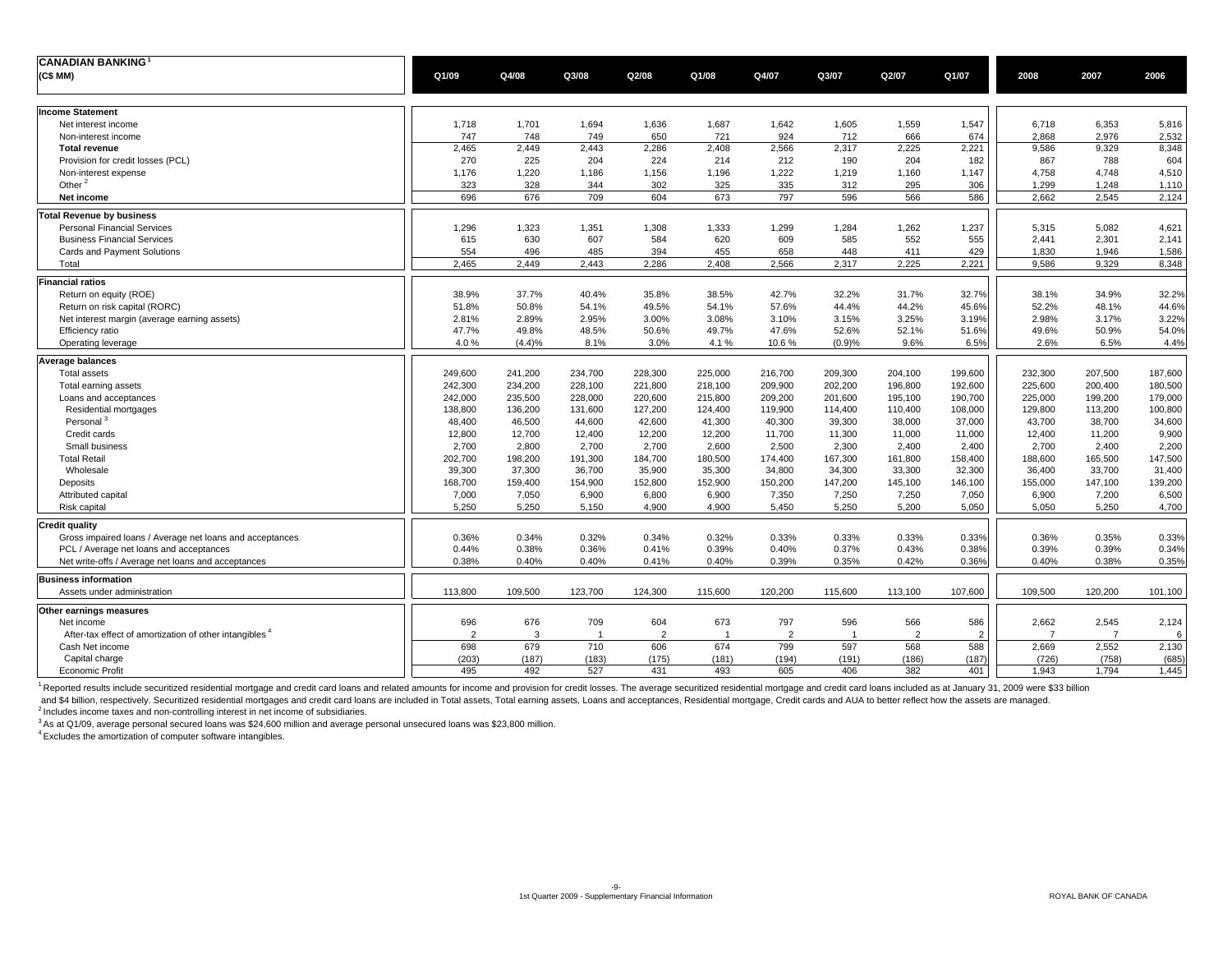| <b>WEALTH MANAGEMENT</b>                                           |                          |         |                |                          |                          |                |         |         |         |                         |                          |                |
|--------------------------------------------------------------------|--------------------------|---------|----------------|--------------------------|--------------------------|----------------|---------|---------|---------|-------------------------|--------------------------|----------------|
| (C\$MM)                                                            | Q1/09                    | Q4/08   | Q3/08          | Q2/08                    | Q1/08                    | Q4/07          | Q3/07   | Q2/07   | Q1/07   | 2008                    | 2007                     | 2006           |
|                                                                    |                          |         |                |                          |                          |                |         |         |         |                         |                          |                |
| <b>Income Statement</b>                                            |                          |         |                |                          |                          |                |         |         |         |                         |                          |                |
| Net interest income                                                | 128                      | 133     | 110            | 113                      | 112                      | 109            | 106     | 104     | 108     | 468                     | 427                      | 397            |
| Fee-based revenue                                                  | 539                      | 596     | 599            | 542                      | 539                      | 538            | 545     | 524     | 502     | 2,276                   | 2,109                    | 1,745          |
| Transactional and other revenue                                    | 330                      | 296     | 310            | 335                      | 302                      | 339            | 355     | 380     | 382     | 1,243                   | 1,456                    | 1,345          |
| <b>Total revenue</b>                                               | 997                      | 1,025   | 1,019          | 990                      | 953                      | 986            | 1,006   | 1,008   | 992     | 3,987                   | 3,992                    | 3,487          |
| Provision for credit losses (PCL)                                  | $\overline{\phantom{a}}$ |         | $\overline{1}$ | - 2                      | $\overline{\phantom{a}}$ | $\overline{1}$ |         |         |         | $\overline{\mathbf{1}}$ | $\overline{1}$           | $\overline{1}$ |
| Non-interest expense                                               | 827                      | 860     | 758            | 732                      | 688                      | 731            | 747     | 722     | 702     | 3,038                   | 2,902                    | 2,613          |
| Business realignment charges                                       | $\sim$                   |         |                | $\overline{\phantom{a}}$ | $\overline{\phantom{a}}$ |                |         |         |         |                         | $\overline{\phantom{a}}$ | 1              |
| Other $1$                                                          | 42                       | 49      | 74             | 76                       | 84                       | 74             | 82      | 92      | 79      | 283                     | 327                      | 268            |
| Net income                                                         | 128                      | 116     | 186            | 182                      | 181                      | 180            | 177     | 194     | 211     | 665                     | 762                      | 604            |
| <b>Total Revenue by business</b>                                   |                          |         |                |                          |                          |                |         |         |         |                         |                          |                |
| Canadian Wealth Management                                         | 335                      | 369     | 383            | 359                      | 363                      | 369            | 369     | 366     | 356     | 1,474                   | 1,460                    | 1,290          |
| U.S. & International Wealth Management                             | 512                      | 483     | 451            | 490                      | 445                      | 479            | 493     | 508     | 508     | 1,869                   | 1,988                    | 1,732          |
|                                                                    | 150                      | 173     | 185            | 141                      | 145                      | 138            | 144     | 134     | 128     | 644                     | 544                      | 465            |
| Global Asset Management<br>Total                                   | 997                      | 1,025   | 1,019          | 990                      | 953                      | 986            | 1,006   | 1,008   | 992     | 3,987                   | 3,992                    | 3,487          |
|                                                                    |                          |         |                |                          |                          |                |         |         |         |                         |                          |                |
| <b>Financial ratios</b>                                            |                          |         |                |                          |                          |                |         |         |         |                         |                          |                |
| Return on equity (ROE)                                             | 12.3%                    | 12.3%   | 21.0%          | 34.8%                    | 35.5%                    | 31.7%          | 29.4%   | 34.3%   | 34.4%   | 23.3%                   | 32.4%                    | 27.8%          |
| Return on risk capital (RORC)                                      | 41.8%                    | 42.8%   | 69.5%          | 72.4%                    | 76.7%                    | 62.4%          | 58.6%   | 66.4%   | 73.1%   | 64.9%                   | 65.1%                    | 59.3%          |
| <b>Average balances</b>                                            |                          |         |                |                          |                          |                |         |         |         |                         |                          |                |
| <b>Total assets</b>                                                | 17,800                   | 16,100  | 17,200         | 18,200                   | 16,000                   | 17,400         | 15,700  | 16,400  | 16,900  | 16,900                  | 16,600                   | 15,100         |
| Loans and acceptances                                              | 6,000                    | 5,900   | 5,300          | 4,900                    | 4,600                    | 4,400          | 4,500   | 4,700   | 4,700   | 5,200                   | 4,600                    | 4,400          |
| Deposits                                                           | 31,800                   | 28,300  | 27,100         | 26,900                   | 25,200                   | 24,000         | 24,600  | 25,800  | 25,300  | 26,900                  | 24,900                   | 22,100         |
| Attributed capital                                                 | 3,950                    | 3,650   | 3,450          | 2,100                    | 2,000                    | 2,250          | 2,350   | 2,300   | 2,400   | 2,800                   | 2,300                    | 2,150          |
| Risk capital                                                       | 1,150                    | 1,050   | 1,050          | 1.000                    | 950                      | 1,150          | 1,200   | 1,200   | 1,150   | 1.000                   | 1,150                    | 1,050          |
| <b>Credit quality</b>                                              |                          |         |                |                          |                          |                |         |         |         |                         |                          |                |
| Gross impaired loans / Average net loans and acceptances           | 0.02%                    | 0.02%   | 0.06%          | 0.06%                    | 0.07%                    | 0.05%          | 0.00%   | 0.00%   | 0.00%   | 0.02%                   | 0.04%                    | 0.00%          |
| PCL / Average net loans and acceptances                            | 0.00%                    | 0.00%   | 0.08%          | 0.00%                    | 0.00%                    | 0.09%          | 0.00%   | 0.00%   | 0.00%   | 0.02%                   | 0.02%                    | 0.02%          |
| Net write-offs / Average net loans and acceptances                 | 0.00%                    | 0.13%   | 0.00%          | 0.00%                    | 0.00%                    | 0.00%          | 0.00%   | 0.00%   | 0.00%   | 0.04%                   | 0.00%                    | 0.02%          |
| <b>Business information</b>                                        |                          |         |                |                          |                          |                |         |         |         |                         |                          |                |
| Assets under administration                                        |                          |         |                |                          |                          |                |         |         |         |                         |                          |                |
| Canadian Wealth Management                                         | 152,400                  | 160,700 | 179,000        | 180,600                  | 177,300                  | 183,000        | 180,900 | 179,200 | 174,300 | 160,700                 | 183,000                  | 168,600        |
| U.S. & International Wealth Management                             | 312,200                  | 334,400 | 330,200        | 300,900                  | 307,400                  | 305,500        | 324,200 | 326,600 | 334,000 | 334,400                 | 305,500                  | 307,900        |
| Total                                                              | 464,600                  | 495,100 | 509,200        | 481,500                  | 484,700                  | 488,500        | 505,100 | 505,800 | 508,300 | 495,100                 | 488,500                  | 476,500        |
|                                                                    |                          |         |                |                          |                          |                |         |         |         |                         |                          |                |
| Assets under management                                            |                          |         |                |                          |                          |                |         |         |         |                         |                          |                |
| Canadian Wealth Management                                         | 21,500                   | 23,000  | 24,800         | 22,900                   | 22,200                   | 22,200         | 21,300  | 20,600  | 19,300  | 23,000                  | 22,200                   | 17,500         |
| U.S. & International Wealth Management                             | 18,400                   | 19,500  | 21,500         | 20,600                   | 21,300                   | 20,200         | 20,700  | 20,700  | 22,400  | 19,500                  | 20,200                   | 19,700         |
| Global Asset Management <sup>2</sup>                               | 181,200                  | 180,100 | 197,400        | 129,300                  | 121,200                  | 118,800        | 117,600 | 117,400 | 115,700 | 180,100                 | 118,800                  | 105,600        |
| Total                                                              | 221,100                  | 222,600 | 243,700        | 172,800                  | 164,700                  | 161,200        | 159,600 | 158,700 | 157,400 | 222,600                 | 161,200                  | 142,800        |
| Other earnings measures                                            |                          |         |                |                          |                          |                |         |         |         |                         |                          |                |
| Net income                                                         | 128                      | 116     | 186            | 182                      | 181                      | 180            | 177     | 194     | 211     | 665                     | 762                      | 604            |
| After-tax effect of amortization of other intangibles <sup>3</sup> | 12                       | 9       | 15             | 4                        | 5                        | 5              | 6       | 5       | 6       | 33                      | 22                       | 20             |
| Cash Net income                                                    | 140                      | 125     | 201            | 186                      | 186                      | 185            | 183     | 199     | 217     | 698                     | 784                      | 624            |
| Capital charge                                                     | (114)                    | (97)    | (91)           | (54)                     | (53)                     | (58)           | (63)    | (58)    | (64)    | (295)                   | (243)                    | (226)          |
| <b>Economic Profit</b>                                             | 26                       | 28      | 110            | 132                      | 133                      | 127            | 120     | 141     | 153     | 403                     | 541                      | 398            |
| (US\$ MM)                                                          |                          |         |                |                          |                          |                |         |         |         |                         |                          |                |
| <b>Revenue by business</b>                                         |                          |         |                |                          |                          |                |         |         |         |                         |                          |                |
| U.S. & International Wealth Management                             | 417                      | 434     | 445            | 488                      | 445                      | 481            | 462     | 445     | 438     | 1,812                   | 1,826                    | 1,533          |
| <b>Business information</b>                                        |                          |         |                |                          |                          |                |         |         |         |                         |                          |                |
| Assets under administration                                        |                          |         |                |                          |                          |                |         |         |         |                         |                          |                |
| U.S. & International Wealth Management                             | 254,600                  | 277,600 | 322,500        | 298,800                  | 306,300                  | 323,300        | 303,900 | 294,100 | 283,700 | 277,600                 | 323,300                  | 274,200        |
|                                                                    |                          |         |                |                          |                          |                |         |         |         |                         |                          |                |

<sup>1</sup> Includes income taxes and non-controlling interest in net income of subsidiaries.<br><sup>2</sup> Q1/09 Global Asset Management - AUM excludes \$2.4 billion in assets held by clients of Phillips, Hager & North Investment Management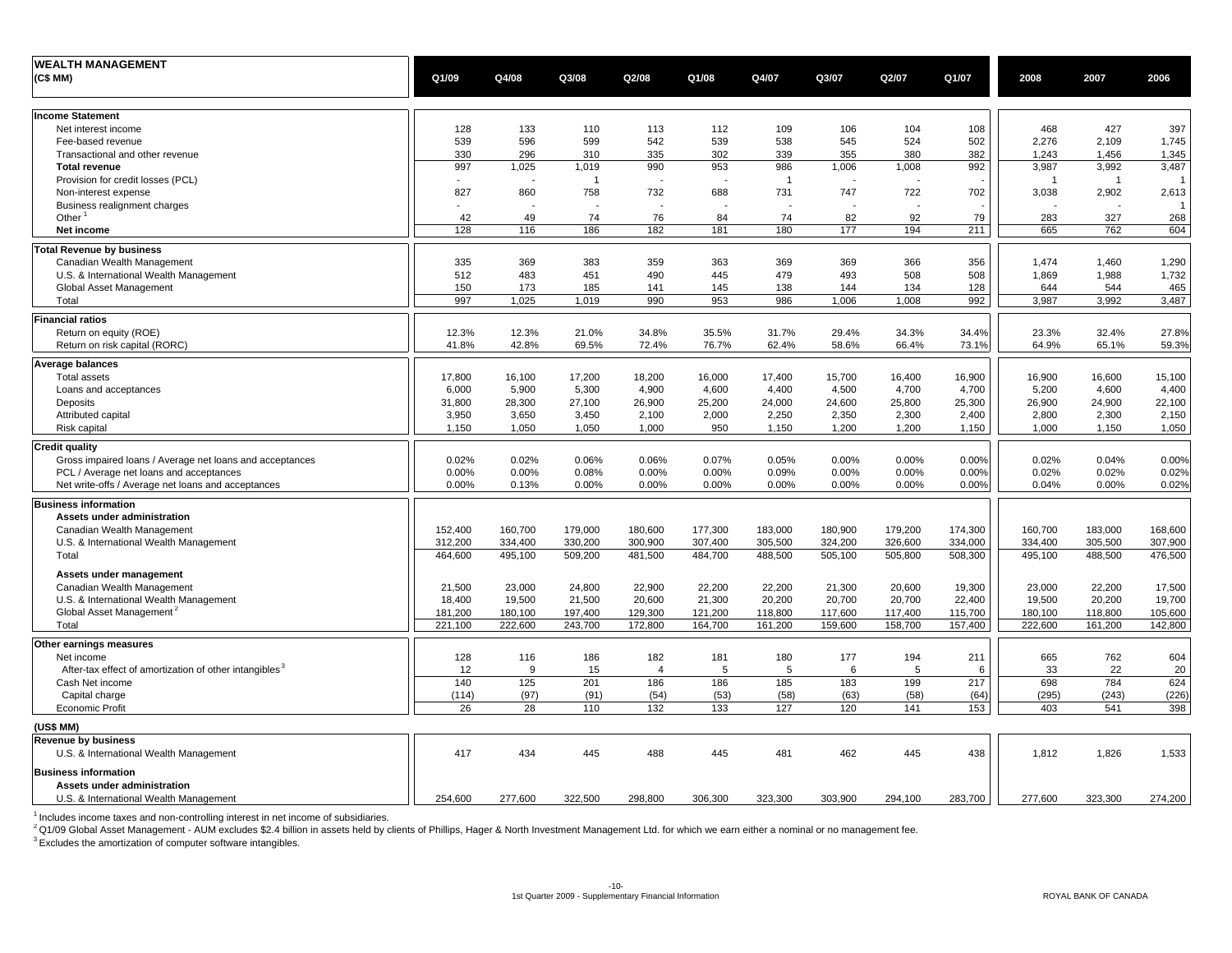| <b>INSURANCE</b>                                                                                                                   |                          |                          |                          |                          |                          |             |                          |             |               |                |                          |        |
|------------------------------------------------------------------------------------------------------------------------------------|--------------------------|--------------------------|--------------------------|--------------------------|--------------------------|-------------|--------------------------|-------------|---------------|----------------|--------------------------|--------|
| (C\$MM)                                                                                                                            | Q1/09                    | Q4/08                    | Q3/08                    | Q2/08                    | Q1/08                    | Q4/07       | Q3/07                    | Q2/07       | Q1/07         | 2008           | 2007                     | 2006   |
|                                                                                                                                    |                          |                          |                          |                          |                          |             |                          |             |               |                |                          |        |
| <b>Income Statement</b>                                                                                                            |                          |                          |                          |                          |                          |             |                          |             |               |                |                          |        |
| Net earned premiums                                                                                                                | 800                      | 752                      | 761                      | 689                      | 662                      | 636         | 660                      | 634         | 663           | 2,864          | 2,593                    | 2,595  |
| Investment income <sup>2</sup>                                                                                                     | 488                      | (697)                    | 49                       | 63                       | 127                      | 202         | (97)                     | 164         | 133           | (458)          | 402                      | 535    |
| Fee income                                                                                                                         | 58                       | 56                       | 48                       | 49                       | 51                       | 49          | 27                       | 57          | 64            | 204            | 197                      | 218    |
| <b>Total revenue</b>                                                                                                               | 1,346                    | 111                      | 858                      | 801                      | 840                      | 887         | 590                      | 855         | 860           | 2,610          | 3,192                    | 3,348  |
| Insurance policyholder benefits, claims and acquisition expense (PBCAE)                                                            | 1,076                    | (86)                     | 553                      | 548                      | 616                      | 637         | 343                      | 677         | 516           | 1,631          | 2,173                    | 2,509  |
| Non-interest expense                                                                                                               | 141                      | 154                      | 145                      | 142                      | 135                      | 137         | 137                      | 135         | 128           | 576            | 537                      | 517    |
| Other $3$                                                                                                                          | 17                       | (16)                     | 23                       | $\overline{7}$           | $\overline{\phantom{a}}$ | 11          | $\overline{7}$           | (9)         | 31            | 14             | 40                       | 20     |
| Net income                                                                                                                         | 112                      | 59                       | 137                      | 104                      | 89                       | 102         | 103                      | 52          | 185           | 389            | 442                      | 302    |
| <b>Total Revenue by business</b>                                                                                                   |                          |                          |                          |                          |                          |             |                          |             |               |                |                          |        |
| Reinsurance & Other                                                                                                                | 302                      | 289                      | 320                      | 237                      | 218                      | 216         | 212                      | 193         | 238           | 1,064          | 859                      | 744    |
| Canadian Life and Health                                                                                                           | 542                      | (197)                    | 333                      | 343                      | 300                      | 355         | 151                      | 312         | 318           | 779            | 1,136                    | 1,227  |
| Property & Casualty                                                                                                                | 176                      | 138                      | 154                      | 174                      | 161                      | 139         | 141                      | 159         | 162           | 627            | 601                      | 576    |
| U.S. Life                                                                                                                          | 326                      | (119)                    | 51                       | 47                       | 161                      | 177         | 86                       | 191         | 142           | 140            | 596                      | 801    |
| Total                                                                                                                              | 1,346                    | 111                      | 858                      | 801                      | 840                      | 887         | 590                      | 855         | 860           | 2.610          | 3.192                    | 3,348  |
| <b>Financial ratios</b>                                                                                                            |                          |                          |                          |                          |                          |             |                          |             |               |                |                          |        |
| Return on equity (ROE)                                                                                                             | 33.7%                    | 20.1%                    | 44.6%                    | 34.1%                    | 31.7%                    | 29.1%       | 28.7%                    | 15.1%       | 50.0%         | 32.8%          | 31.2%                    | 20.5%  |
| Return on risk capital (RORC)                                                                                                      | 38.3%                    | 23.0%                    | 50.1%                    | 38.1%                    | 36.0%                    | 32.2%       | 31.9%                    | 17.0%       | 55.7%         | 37.1%          | 34.7%                    | 22.8%  |
| <b>Average balances</b>                                                                                                            |                          |                          |                          |                          |                          |             |                          |             |               |                |                          |        |
| Total assets                                                                                                                       | 12,600                   | 12,800                   | 12,600                   | 12,700                   | 12,400                   | 12,200      | 12,400                   | 12,900      | 12,700        | 12,600         | 12,500                   | 11,600 |
| Attributed capital                                                                                                                 | 1,300                    | 1,150                    | 1,200                    | 1,250                    | 1,100                    | 1,350       | 1,400                    | 1,400       | 1,450         | 1,150          | 1,400                    | 1,450  |
| Risk capital                                                                                                                       | 1.150                    | 1,000                    | 1,100                    | 1,100                    | 950                      | 1,200       | 1,250                    | 1,250       | 1,300         | 1.050          | 1.250                    | 1,350  |
|                                                                                                                                    |                          |                          |                          |                          |                          |             |                          |             |               |                |                          |        |
| <b>Additional information</b>                                                                                                      |                          |                          |                          |                          |                          |             |                          |             |               |                |                          |        |
| Premiums and deposits 1, 4                                                                                                         | 1,080                    | 1,004                    | 1,014                    | 898                      | 945                      | 860         | 889                      | 816         | 895           | 3.861          | 3.460                    | 3,406  |
| Reinsurance & Other                                                                                                                | 458                      | 405                      | 435                      | 342                      | 369                      | 317         | 334                      | 282         | 318           | 1,551          | 1,251                    | 1,132  |
| Canadian Life and Health                                                                                                           | 320                      | 321                      | 320                      | 307                      | 324                      | 286         | 285                      | 278         | 297           | 1,272          | 1,146                    | 1,069  |
| Property & Casualty                                                                                                                | 161                      | 170                      | 166                      | 155                      | 156                      | 162         | 154                      | 143         | 145           | 647            | 604                      | 573    |
| U.S. Life                                                                                                                          | 141                      | 108                      | 93                       | 94                       | 96                       | 95          | 116                      | 113         | 135           | 391            | 459                      | 632    |
| Insurance policyholder benefits and claims                                                                                         | 922                      | (230)                    | 413                      | 374                      | 472                      | 506         | 189                      | 524         | 369           | 1,029          | 1,588                    | 1,939  |
| Insurance policyholder acquisition expense                                                                                         | 154                      | 144                      | 140                      | 174<br>7,556             | 144<br>7,558             | 131         | 154                      | 153         | 147           | 602            | 585                      | 570    |
| Insurance claims and policy benefit liabilities<br>Fair value changes on investments backing policyholder liabilities <sup>5</sup> | 7,880<br>341             | 7,385<br>(748)           | 7,608                    | (58)                     | 10                       | 7,283<br>78 | 7,533                    | 7,864<br>59 | 7,948<br>(34) | 7,385<br>(870) | 7,283<br>(108)           | 7,337  |
|                                                                                                                                    |                          |                          | (74)                     |                          |                          |             | (211)                    |             |               |                |                          | 61     |
| <b>Business information</b>                                                                                                        |                          |                          |                          |                          |                          |             |                          |             |               |                |                          |        |
| Assets under management                                                                                                            | 100                      | 400                      | 300                      | 300                      | 300                      | 300         | 300                      | 300         | 300           | 400            | 300                      | 300    |
| Other earnings measures                                                                                                            |                          |                          |                          |                          |                          |             |                          |             |               |                |                          |        |
| Net income                                                                                                                         | 112                      | 59                       | 137                      | 104                      | 89                       | 102         | 103                      | 52          | 185           | 389            | 442                      | 302    |
| After-tax effect of amortization of other intangibles <sup>6</sup>                                                                 | $\overline{\phantom{a}}$ | $\overline{\phantom{a}}$ | $\overline{\phantom{a}}$ | $\overline{\phantom{a}}$ | $\overline{\phantom{a}}$ | $\sim$      | $\overline{\phantom{a}}$ | $\sim$      |               |                | $\overline{\phantom{a}}$ |        |
| Cash Net income                                                                                                                    | 112                      | 59                       | 137                      | 104                      | 89                       | 102         | 103                      | 52          | 185           | 389            | 442                      | 302    |
| Capital charge                                                                                                                     | (37)                     | (30)                     | (32)                     | (32)                     | (29)                     | (37)        | (37)                     | (35)        | (38)          | (123)          | (147)                    | (153)  |
| <b>Economic Profit</b>                                                                                                             | 75                       | 29                       | 105                      | 72                       | 60                       | 65          | 66                       | 17          | 147           | 266            | 295                      | 149    |

<sup>1</sup> Premium and deposits equals net earned premiums excluding the cost of premiums to other institutions for reinsurance coverage, plus segregated fund deposits.

<sup>2</sup> Investment income can experience volatility arising from quarterly fluctuation in the fair value of held-for-trading assets. The investments which support actuarial liabilities are predominantly designated as held-for-

changes in fair values of these assets are recorded in investment income in the consolidated statements of income. Changes in fair values of these assets are largely offset by changes in the fair values of these assets are

<sup>3</sup> Includes income taxes and non-controlling interest in net income of subsidiaries.

4 Premiums and deposits include premiums on risk-based insurance and annuity products, and deposits on individual and group segregated fund deposits, consistent with insurance industry practices.

5 Includes revenue impact of the change in fair value on investments backing policyholder liabilities is reflected in Investment income and largely offset in PBCAE.

 $6$  Excludes the amortization of computer software intangibles.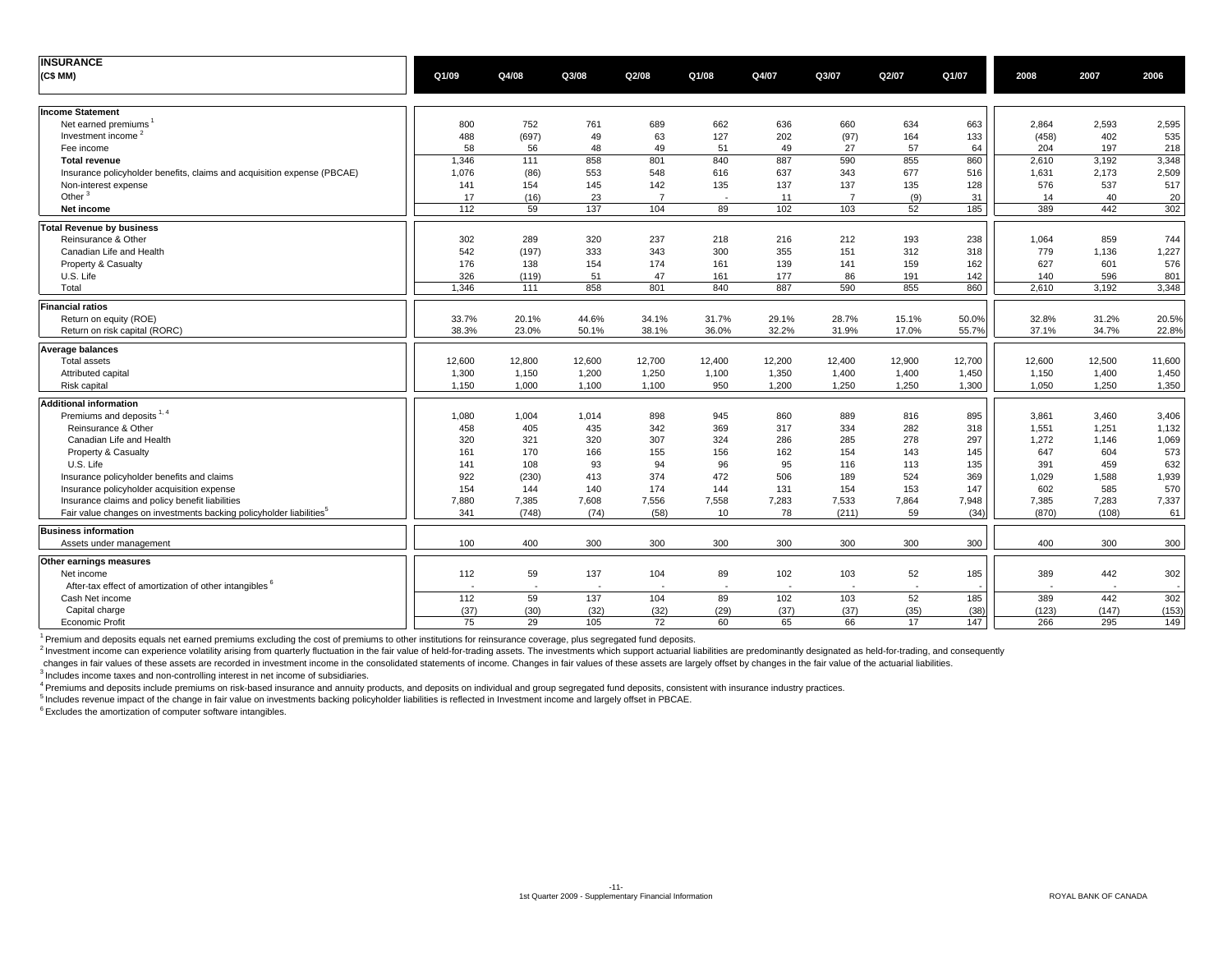| <b>INTERNATIONAL BANKING</b><br>(C\$MM)                   | Q1/09      | Q4/08      | Q3/08          | Q2/08          | Q1/08     | Q4/07     | Q3/07          | Q2/07     | Q1/07     | 2008      | 2007                     | 2006      |
|-----------------------------------------------------------|------------|------------|----------------|----------------|-----------|-----------|----------------|-----------|-----------|-----------|--------------------------|-----------|
|                                                           |            |            |                |                |           |           |                |           |           |           |                          |           |
| <b>Income Statement</b>                                   |            |            |                |                |           |           |                |           |           |           |                          |           |
| Net interest income                                       | 452        | 437        | 347            | 298            | 248       | 239       | 263            | 272       | 257       | 1,330     | 1,031                    | 940       |
| Non-interest income                                       | 115        | 35         | 233            | 266            | 237       | 216       | 259            | 221       | 188       | 771       | 884                      | 688       |
| <b>Total revenue</b>                                      | 567        | 472        | 580            | 564            | 485       | 455       | 522            | 493       | 445       | 2,101     | 1,915                    | 1,628     |
| Provision for credit losses (PCL)                         | 200        | 198        | 137            | 91             | 71        | 72        | 17             | 10        | 10        | 497       | 109                      | 25        |
| Non-interest expense                                      | 595        | 585        | 485            | 428            | 378       | 363       | 389            | 381       | 348       | 1,876     | 1,481                    | 1,216     |
| Other $1$                                                 | (84)       | (105)      | (26)           | $\overline{7}$ | 5         | (1)       | 29             | 35        | 20        | (119)     | 83                       | 126       |
| Net income (loss)                                         | (144)      | (206)      | (16)           | 38             | 31        | 21        | 87             | 67        | 67        | (153)     | 242                      | 261       |
| <b>Total Revenue by business</b>                          |            |            |                |                |           |           |                |           |           |           |                          |           |
| Banking <sup>2</sup>                                      | 374        | 281        | 341            | 349            | 275       | 269       | 302            | 309       | 276       | 1,246     | 1,156                    | 1,070     |
| RBC Dexia IS <sup>3</sup>                                 | 193        | 191        | 239            | 215            | 210       | 186       | 220            | 184       | 169       | 855       | 759                      | 558       |
| Total                                                     | 567        | 472        | 580            | 564            | 485       | 455       | 522            | 493       | 445       | 2,101     | 1,915                    | 1,628     |
| <b>Financial ratios</b>                                   |            |            |                |                |           |           |                |           |           |           |                          |           |
| Return on equity (ROE)                                    | (7.3)%     | $(11.4)\%$ | (1.6)%         | 3.0%           | 3.5%      | 2.2%      | 9.0%           | 7.4%      | 8.8%      | (3.4)%    | 6.9%                     | 10.6%     |
| Return on risk capital (RORC)                             | $(20.3)\%$ | (34.9)%    | (3.8)%         | 6.3%           | 6.4%      | 3.8%      | 15.5%          | 12.7%     | 14.2%     | $(8.1)\%$ | 11.7%                    | 16.1%     |
| Net interest margin (average earning assets) <sup>4</sup> | 3.40%      | 3.78%      | 3.72%          | 3.50%          | 3.41%     | 3.40%     | 3.58%          | 3.69%     | 3.61%     | 3.63%     | 3.57%                    | 3.73%     |
|                                                           |            |            |                |                |           |           |                |           |           |           |                          |           |
| Average balances                                          |            |            |                |                |           |           |                |           |           |           |                          |           |
| <b>Total assets</b>                                       | 68,900     | 65,000     | 52,600         | 47,200         | 40,200    | 39,400    | 41,100         | 41,000    | 37,500    | 51,300    | 39,700                   | 32,600    |
| Total earning assets <sup>4</sup>                         | 46,800     | 42,000     | 33,400         | 30,400         | 25,300    | 24,800    | 26,500         | 27,500    | 25,800    | 32,800    | 26,100                   | 23,300    |
| Loans and acceptances                                     | 37,400     | 33,900     | 28,000         | 25,000         | 21,000    | 20,500    | 23,800         | 23,700    | 21,100    | 27,000    | 22,300                   | 18,500    |
| Deposits                                                  | 54,300     | 51,800     | 42,500         | 40,700         | 35,200    | 34,500    | 35,100         | 35,600    | 31,800    | 42,500    | 34,200                   | 28,700    |
| Attributed capital                                        | 8,550      | 7,450      | 5,600          | 4,550          | 3,150     | 3,300     | 3,650          | 3,500     | 2,950     | 5,200     | 3,350                    | 2,400     |
| Risk capital                                              | 3,050      | 2,450      | 2,300          | 2,150          | 1,750     | 1,900     | 2,100          | 2,050     | 1,800     | 2,150     | 1,950                    | 1,600     |
| <b>Credit quality</b>                                     |            |            |                |                |           |           |                |           |           |           |                          |           |
| Gross impaired loans / Average net loans and acceptances  | 5.65%      | 4.76%      | 3.98%          | 3.67%          | 3.37%     | 2.08%     | 1.05%          | 0.88%     | 0.88%     | 5.97%     | 1.91%                    | 1.01%     |
| PCL / Average net loans and acceptances                   | 2.12%      | 2.32%      | 1.95%          | 1.48%          | 1.35%     | 1.39%     | 0.28%          | 0.17%     | 0.19%     | 1.84%     | 0.49%                    | 0.14%     |
| Net write-offs / Average net loans and acceptances        | 1.44%      | 1.94%      | 1.12%          | 0.85%          | 0.30%     | 0.25%     | 0.25%          | 0.17%     | 0.13%     | 1.16%     | 0.20%                    | 0.15%     |
| <b>Business information</b>                               |            |            |                |                |           |           |                |           |           |           |                          |           |
| Assets under administration - RBC 5                       | 10,600     | 11,200     | 9,400          |                |           |           |                |           |           | 11,200    |                          |           |
| - RBC Dexia IS                                            | 2,131,400  | 2,585,000  | 2,803,900      | 2,697,000      | 2,922,000 | 2,713,100 | 2,843,400      | 2,764,900 | 2,666,400 | 2,585,000 | 2,713,100                | 2,421,100 |
| Assets under management - RBC 5                           | 3.700      | 3.900      | 3,400          |                |           |           | $\overline{a}$ |           |           | 3.900     | $\overline{\phantom{a}}$ |           |
| Other earnings measures                                   |            |            |                |                |           |           |                |           |           |           |                          |           |
| Net income (loss)                                         | (144)      | (206)      | (16)           | 38             | 31        | 21        | 87             | 67        | 67        | (153)     | 242                      | 261       |
| After-tax effect of amortization of other intangibles     | 28         | 25         | 20             | 19             | 16        | 15        | 14             | 15        | 13        | 80        | 57                       | 43        |
| Cash Net income                                           | (116)      | (181)      | $\overline{4}$ | 57             | 47        | 36        | 101            | 82        | 80        | (73)      | 299                      | 304       |
| Capital charge                                            | (247)      | (197)      | (147)          | (118)          | (83)      | (88)      | (95)           | (91)      | (77)      | (545)     | (351)                    | (251)     |
| <b>Economic Profit</b>                                    | (363)      | (378)      | (143)          | (61)           | (36)      | (52)      | 6              | (9)       | 3         | (618)     | (52)                     | 53        |
| (US\$ MM)                                                 |            |            |                |                |           |           |                |           |           |           |                          |           |
| <b>Revenue by business</b>                                |            |            |                |                |           |           |                |           |           |           |                          |           |
| Banking <sup>2</sup>                                      | 305        | 262        | 338            | 346            | 275       | 268       | 283            | 269       | 239       | 1,221     | 1,059                    | 945       |

 $<sup>1</sup>$  Includes income taxes and non-controlling interest in net income of subsidiaries.</sup>

<sup>2</sup> Includes U.S. and Caribbean banking businesses. RBTT Financial Group (RBTT) results are reported on a one-month lag basis.

<sup>3</sup> On January 2, 2006, we combined our Institutional & Investor Services (IIS) business with the institutional investor service business with the institutional investor service business of Dexia Banque Internationale à Lu RBC Dexia IS results are reported on a one-month lag basis.

<sup>4</sup> Calculated based on Banking information.

<sup>5</sup> AUA - RBC and AUM - RBC represent the AUA and AUM, respectively, of RBTT reported on a one-month lag.

<sup>6</sup> AUA - RBC Dexia IS represents the total AUA of the joint venture, of which we have a 50% ownership interest, reported on a one-month lag.

7 Excludes the amortization of computer software intangibles.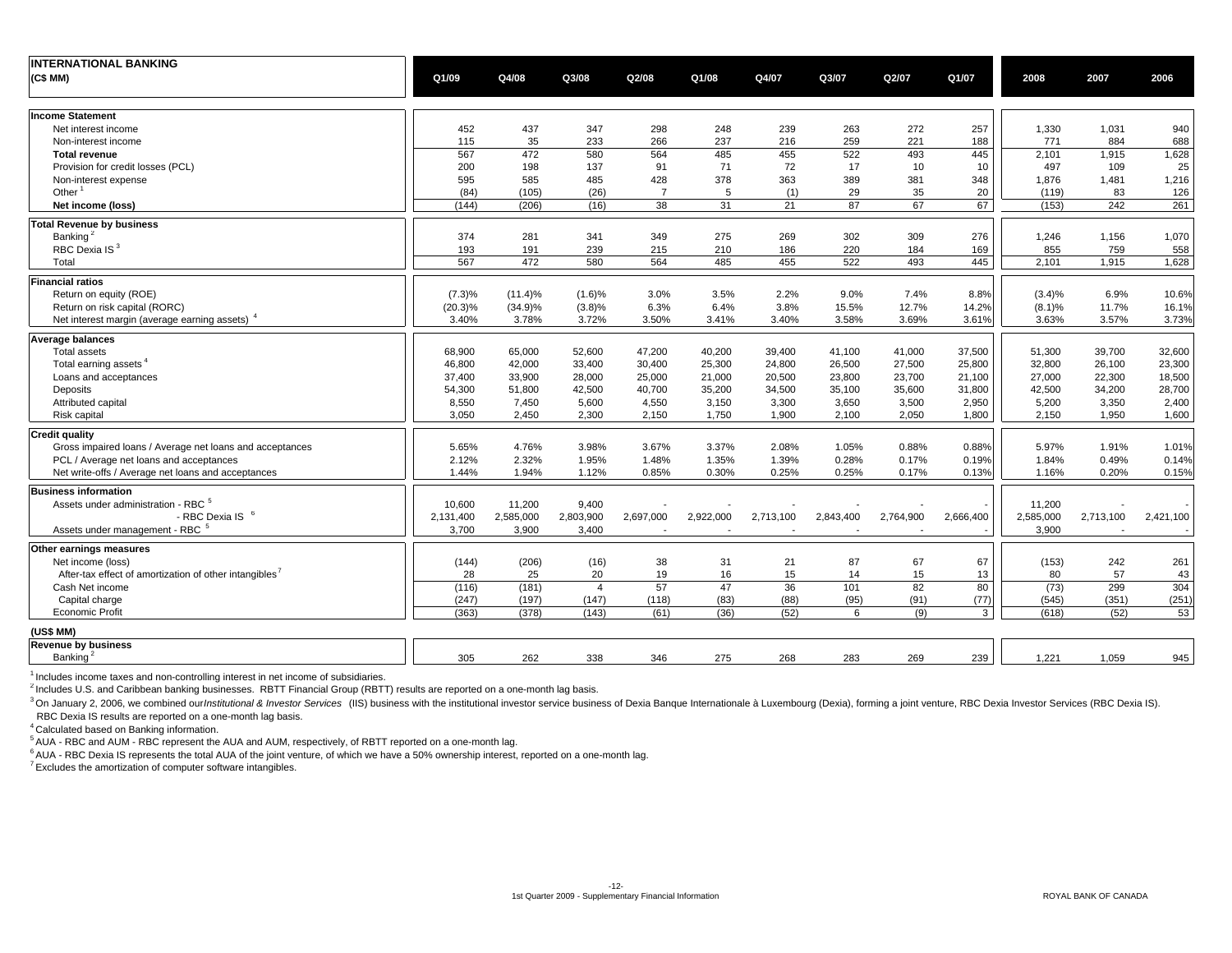| <b>CAPITAL MARKETS</b>                                             |         |                          |                          |         |         |         |         |            |                |                |                |              |
|--------------------------------------------------------------------|---------|--------------------------|--------------------------|---------|---------|---------|---------|------------|----------------|----------------|----------------|--------------|
| (C\$MM)                                                            | Q1/09   | Q4/08                    | Q3/08                    | Q2/08   | Q1/08   | Q4/07   | Q3/07   | Q2/07      | Q1/07          | 2008           | 2007           | 2006         |
| <b>Income Statement</b>                                            |         |                          |                          |         |         |         |         |            |                |                |                |              |
| Net interest income (teb)                                          | 922     | 648                      | 452                      | 421     | 318     | 223     | 175     | 169        | 56             | 1,839          | 623            | 131          |
| Non-interest income                                                | 487     | 542                      | 681                      | 59      | 814     | 596     | 983     | 1,013      | 1,174          | 2,096          | 3,766          | 4,005        |
| Total revenue (teb)                                                | 1,409   | 1,190                    | 1,133                    | 480     | 1,132   | 819     | 1,158   | 1,182      | 1,230          | 3,935          | 4,389          | 4,136        |
| Provision for (recovery of) credit losses (PCL)                    | 160     | 77                       | 20                       | 58      | 28      | (2)     | (7)     | (5)        | (8)            | 183            | (22)           | (115)        |
| Non-interest expense                                               | 891     | 124                      | 717                      | 546     | 734     | 584     | 693     | 754        | 738            | 2,121          | 2,769          | 2,603        |
| Business realignment charges                                       |         | $\blacksquare$           | $\overline{\phantom{a}}$ |         |         |         |         |            |                |                |                | (1)          |
| Other $1$                                                          | 133     | 405                      | 127                      | (137)   | 66      | 51      | 112     | 83         | 104            | 461            | 350            | 294          |
| Net income                                                         | 225     | 584                      | 269                      | 13      | 304     | 186     | 360     | 350        | 396            | 1,170          | 1.292          | 1,355        |
| Total Revenue (teb)                                                |         |                          |                          |         |         |         |         |            |                |                |                |              |
| <b>Total Revenue</b>                                               | 1,409   | 1,190                    | 1,133                    | 480     | 1,132   | 819     | 1,158   | 1,182      | 1,230          | 3,935          | 4,389          | 4,136        |
| Revenue related to VIEs offset in Non-controlling interest         | (29)    | (55)                     | 17                       | (15)    | 5       | (1)     | 13      | 8          | 11             | (48)           | 31             | (7)          |
| <b>Total revenue excluding VIEs</b>                                | 1.380   | 1.245                    | 1,116                    | 495     | 1,127   | 820     | 1,145   | 1,174      | 1,219          | 3,983          | 4,358          | 4,143        |
| <b>Total Revenue by business</b>                                   |         |                          |                          |         |         |         |         |            |                |                |                |              |
| Capital Markets Sales and Trading                                  | 886     | 470                      | 584                      | 153     | 646     | 372     | 615     | 702        | 769            | 1,853          | 2,458          | 2,477        |
| Corporate and Investment Banking                                   | 523     | 720                      | 549                      | 327     | 486     | 447     | 543     | 480        | 461            | 2,082          | 1,931          | 1,659        |
| Total                                                              | 1,409   | 1,190                    | 1,133                    | 480     | 1,132   | 819     | 1,158   | 1,182      | 1,230          | 3,935          | 4,389          | 4,136        |
| <b>Financial ratios</b>                                            |         |                          |                          |         |         |         |         |            |                |                |                |              |
| Return on equity (ROE)                                             | 10.4%   | 34.6%                    | 17.7%                    | 0.7%    | 23.9%   | 15.4%   | 29.3%   | 28.5%      | 32.8%          | 20.5%          | 26.6%          | 31.5%        |
| Return on risk capital (RORC)                                      | 12.0%   | 40.5%                    | 20.8%                    | 0.8%    | 29.1%   | 19.3%   | 35.9%   | 34.4%      | 39.9%          | 24.5%          | 32.5%          | 38.7%        |
| Average balances                                                   |         |                          |                          |         |         |         |         |            |                |                |                |              |
| <b>Total assets</b>                                                | 394,200 | 342,800                  | 327,900                  | 351,400 | 339,200 | 319,400 | 317,300 | 310,200    | 297,700        | 340,300        | 311,200        | 260,600      |
| <b>Trading securities</b>                                          | 122,800 | 133,600                  | 138,700                  | 143,700 | 144,800 | 146,400 | 154,300 | 154,900    | 155,900        | 140,200        | 152,900        | 132,300      |
| Loans and acceptances                                              | 46,200  | 41,900                   | 37,900                   | 36,800  | 36,600  | 32,600  | 28,100  | 27,800     | 27,300         | 38,300         | 29,000         | 22,100       |
| Deposits                                                           | 132,700 | 135,000                  | 131,100                  | 137,200 | 127,300 | 121,500 | 124,700 | 130,400    | 126,100        | 132,600        | 125,700        | 108,100      |
| Attributed capital                                                 | 8,100   | 6,650                    | 5,900                    | 4,800   | 4,950   | 4,650   | 4,800   | 4,950      | 4,750          | 5,600          | 4,800          | 4,250        |
| Risk capital                                                       | 7,050   | 5,650                    | 5,050                    | 3,900   | 4,100   | 3,750   | 3,900   | 4,100      | 3,900          | 4,700          | 3,900          | 3,450        |
| <b>Credit quality</b>                                              |         |                          |                          |         |         |         |         |            |                |                |                |              |
| Gross impaired loans / Average net loans and acceptances           | 1.20%   | 1.19%                    | 0.79%                    | 0.84 %  | 0.27%   | 0.05%   | 0.07%   | 0.07%      | 0.23%          | 1.30%          | 0.06%          | 0.28%        |
| PCL / Average net loans and acceptances                            | 1.37 %  | 0.73%                    | 0.21%                    | 0.64%   | 0.30%   | (0.02)% | (0.10)% | (0.07)%    | (0.12)%        | 0.48%          | (0.08)%        | (0.52)%      |
| Net write-offs / Average net loans and acceptances                 | 1.18%   | 0.07%                    | 0.18%                    | 0.13%   | (0.02)% | (0.02)% | (0.10)% | $(0.06)\%$ | (0.13)%        | 0.09%          | (0.08)%        | (0.24)%      |
| <b>Business information</b>                                        |         |                          |                          |         |         |         |         |            |                |                |                |              |
| Assets under administration                                        | 5,900   | 7,500                    | 6,400                    | 7,000   | 6,900   | 6,400   | 6,800   | 5,400      | 5,400          | 7,500          | 6,400          | 4,700        |
| Other earnings measures                                            |         |                          |                          |         |         |         |         |            |                |                |                |              |
| Net income                                                         | 225     | 584                      | 269                      | 13      | 304     | 186     | 360     | 350        | 396            | 1,170          | 1,292          | 1,355        |
| After-tax effect of amortization of other intangibles <sup>2</sup> | 9       | $\overline{\phantom{a}}$ | $\overline{2}$           |         |         |         |         |            | $\overline{1}$ | $\overline{2}$ | $\overline{1}$ | $\mathbf{1}$ |
| Cash Net income                                                    | 234     | 584                      | 271                      | 13      | 304     | 186     | 360     | 350        | 397            | 1,172          | 1,293          | 1,356        |
| Capital charge                                                     | (235)   | (175)                    | (157)                    | (124)   | (131)   | (123)   | (127)   | (127)      | (126)          | (587)          | (503)          | (447)        |
| <b>Economic Profit</b>                                             | (1)     | 409                      | 114                      | (111)   | 173     | 63      | 233     | 223        | 271            | 585            | 790            | 909          |

 $1$  Includes income taxes and non-controlling interest in net income of subsidiaries.

<sup>2</sup> Excludes the amortization of computer software intangibles.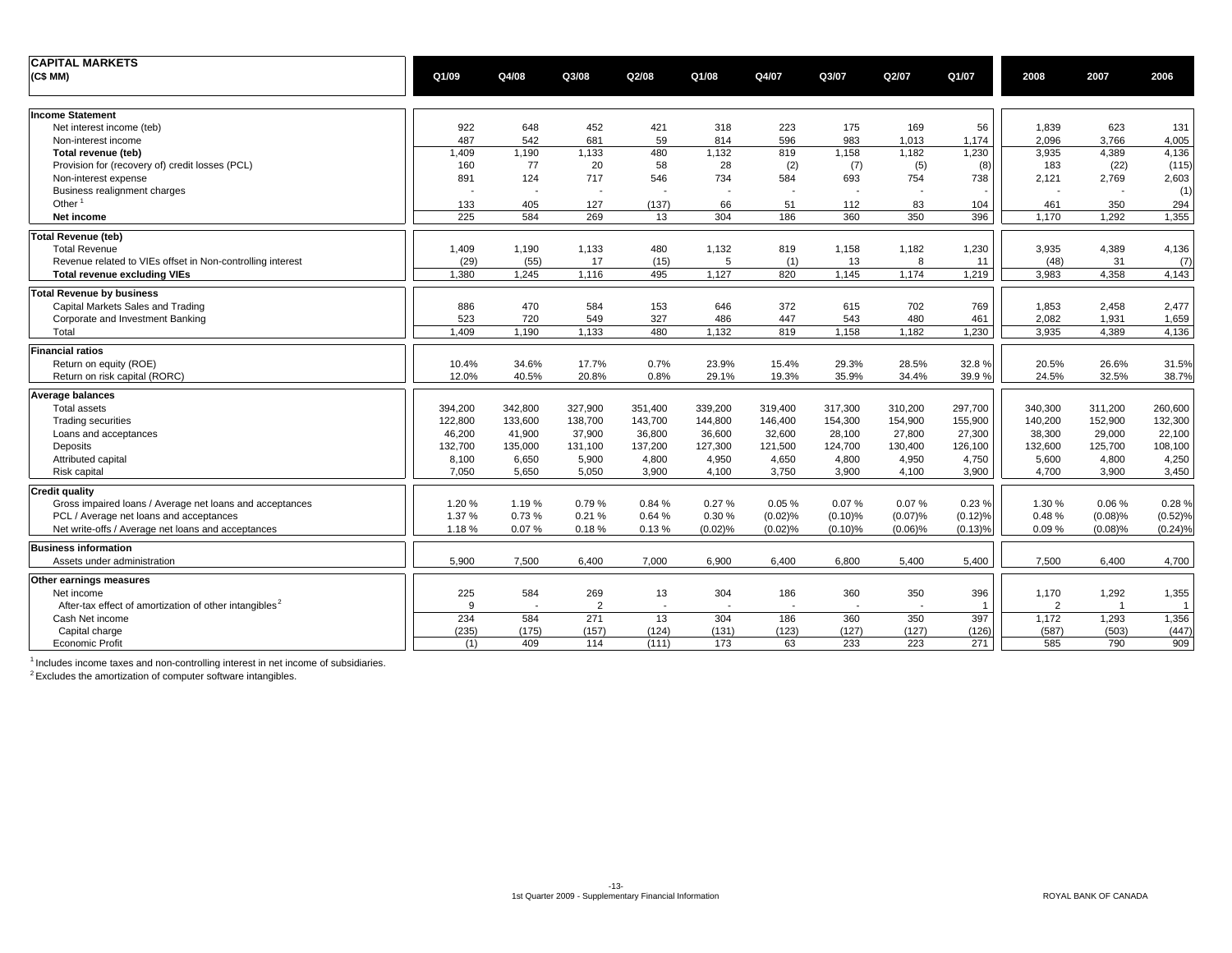| <b>CORPORATE SUPPORT</b><br>(C\$MM)                                | Q1/09        | Q4/08                    | Q3/08        | Q2/08          | Q1/08       | Q4/07                    | Q3/07       | Q2/07        | Q1/07       | 2008         | 2007                     | 2006           |
|--------------------------------------------------------------------|--------------|--------------------------|--------------|----------------|-------------|--------------------------|-------------|--------------|-------------|--------------|--------------------------|----------------|
| <b>Income Statement</b>                                            |              |                          |              |                |             |                          |             |              |             |              |                          |                |
| Net interest income (teb)<br>Non-interest income                   | (279)<br>436 | (210)<br>32              | (302)<br>181 | (259)<br>92    | (224)<br>53 | (215)<br>117             | (184)<br>71 | (215)<br>121 | (118)<br>68 | (995)<br>358 | (732)<br>377             | (488)<br>178   |
| Total revenue (teb)                                                | 157          | (178)                    | (121)        | (167)          | (171)       | (98)                     | (113)       | (94)         | (50)        | (637)        | (355)                    | (310)          |
| Provision for (recovery of) credit losses (PCL)                    | 117          | 119                      | (28)         | (24)           | (20)        | (20)                     | (22)        | (21)         | (22)        | 47           | (85)                     | (86)           |
| Non-interest expense                                               | (8)          | 46                       | (19)         | (34)           | (11)        | 56                       | (20)        | (4)          |             | (18)         | 36                       | 36             |
| Other (teb) $1$                                                    | 12           | (234)                    | (51)         | (96)           | (107)       | (172)                    | (143)       | (119)        | (81)        | (488)        | (515)                    | (371)          |
| Net income (loss)                                                  | 36           | (109)                    | (23)         | (13)           | (33)        | 38                       | 72          | 50           | 49          | (178)        | 209                      | 111            |
| <b>Additional information</b>                                      |              |                          |              |                |             |                          |             |              |             |              |                          |                |
| teb adjustment                                                     | (60)         | (102)                    | (86)         | (90)           | (132)       | (117)                    | (79)        | (66)         | (70)        | (410)        | (332)                    | (213)          |
| <b>Average balances</b>                                            |              |                          |              |                |             |                          |             |              |             |              |                          |                |
| Total assets                                                       | (500)        | (600)                    | (2,100)      | (3,000)        | (6,600)     | (7,600)                  | (7,000)     | (5,900)      | (5,500)     | (3, 100)     | (6,500)                  | (5,400)        |
| Attributed capital                                                 | 150          | 1,050                    | 2,200        | 3,900          | 4,500       | 3,400                    | 2,650       | 2,400        | 2,750       | 3,000        | 2,800                    | 3,150          |
| Other earnings measures                                            |              |                          |              |                |             |                          |             |              |             |              |                          |                |
| Net income (loss)                                                  | 36           | (109)                    | (23)         | (13)           | (33)        | 38                       | 72          | 50           | 49          | (178)        | 209                      | 111            |
| After-tax effect of amortization of other intangibles <sup>2</sup> | $\sim$       | $\overline{\phantom{a}}$ | (2)          | $\overline{2}$ |             | $\overline{\phantom{a}}$ |             |              | (2)         |              | $\overline{\phantom{a}}$ | $\overline{1}$ |
| Cash Net income                                                    | 36           | (109)                    | (25)         | (11)           | (33)        | 38                       | 73          | 51           | 47          | (178)        | 209                      | 112            |
| Capital charge                                                     | (10)         | (19)                     | (51)         | (98)           | (114)       | (84)                     | (70)        | (56)         | (62)        | (282)        | (272)                    | (288)          |
| Economic Profit                                                    | 26           | (128)                    | (76)         | (109)          | (147)       | (46)                     | 3           | (5)          | (15)        | (460)        | (63)                     | (176)          |

| DISCONTINUED OPERATIONS <sup>3</sup><br>(C\$ MM)                   | Q1/09                    | Q4/08                    | Q3/08                    | Q2/08                    | Q1/08                    | Q4/07                    | Q3/07                    | Q2/07                    | Q1/07 | 2008                     | 2007                     | 2006     |
|--------------------------------------------------------------------|--------------------------|--------------------------|--------------------------|--------------------------|--------------------------|--------------------------|--------------------------|--------------------------|-------|--------------------------|--------------------------|----------|
| <b>Income Statement</b>                                            |                          |                          |                          |                          |                          |                          |                          |                          |       |                          |                          |          |
| Net interest income                                                | $\overline{\phantom{a}}$ | $\overline{\phantom{a}}$ |                          |                          |                          |                          |                          |                          |       |                          | $\overline{\phantom{a}}$ |          |
| Non-interest income                                                | $\sim$                   | $\sim$                   | $\overline{\phantom{a}}$ | $\overline{\phantom{a}}$ | $\sim$                   | $\overline{\phantom{a}}$ | $\sim$                   | $\overline{\phantom{a}}$ |       | $\sim$                   | $\sim$                   | (1)      |
| <b>Total revenue</b>                                               | $\sim$                   | $\overline{\phantom{a}}$ | $\overline{\phantom{a}}$ | $\overline{\phantom{a}}$ | $\sim$                   | $\overline{\phantom{a}}$ | $\overline{\phantom{a}}$ | $\overline{\phantom{a}}$ |       | $\sim$                   | $\sim$                   |          |
| Non-interest expense                                               | $\overline{\phantom{a}}$ | $\overline{\phantom{a}}$ | $\overline{\phantom{a}}$ | $\overline{\phantom{a}}$ |                          | $\overline{\phantom{a}}$ |                          | $\overline{\phantom{a}}$ |       |                          | $\overline{\phantom{a}}$ | 51       |
| Other <sup>1</sup>                                                 | $\sim$                   | $\overline{\phantom{a}}$ | $\overline{\phantom{a}}$ | $\overline{\phantom{a}}$ | $\sim$                   | $\overline{\phantom{a}}$ | $\sim$                   | $\overline{\phantom{a}}$ |       | $\sim$                   | $\sim$                   | (18)     |
| Net loss                                                           | $\sim$                   | $\sim$                   | $\sim$                   | $\overline{\phantom{a}}$ | $\overline{\phantom{a}}$ | $\sim$                   | $\sim$                   | $\overline{\phantom{a}}$ |       | $\sim$                   | $\sim$                   | (29)     |
| Average balances                                                   |                          |                          |                          |                          |                          |                          |                          |                          |       |                          |                          |          |
| Total assets                                                       | $\sim$                   | $\overline{\phantom{a}}$ | $\overline{\phantom{a}}$ | $\overline{\phantom{a}}$ | $\overline{\phantom{a}}$ | $\overline{\phantom{a}}$ |                          | $\overline{\phantom{a}}$ |       | $\overline{\phantom{a}}$ | $\sim$                   | 200      |
| Loans and acceptances                                              | $\sim$                   | $\sim$                   | $\overline{\phantom{a}}$ | $\overline{\phantom{a}}$ | $\overline{\phantom{a}}$ | $\sim$                   | $\sim$                   | $\overline{\phantom{a}}$ |       | $\sim$                   | $\sim$                   | 100      |
| Other earnings measures                                            |                          |                          |                          |                          |                          |                          |                          |                          |       |                          |                          |          |
| Net loss                                                           | $\overline{\phantom{a}}$ | $\overline{\phantom{a}}$ | $\overline{\phantom{a}}$ |                          |                          |                          |                          |                          |       |                          | $\overline{\phantom{a}}$ | (29)     |
| After-tax effect of amortization of other intangibles <sup>2</sup> | $\sim$                   | $\overline{\phantom{a}}$ | $\overline{\phantom{a}}$ | $\overline{\phantom{a}}$ | $\overline{\phantom{a}}$ | $\overline{\phantom{a}}$ | $\overline{\phantom{a}}$ | $\overline{\phantom{a}}$ |       | $\overline{\phantom{0}}$ | $\sim$                   | $\sim$ 1 |
| Cash Net income                                                    | $\overline{\phantom{a}}$ | $\overline{\phantom{a}}$ | $\overline{\phantom{a}}$ | $\overline{\phantom{a}}$ | $\sim$                   | $\overline{\phantom{a}}$ | $\overline{\phantom{a}}$ | $\overline{\phantom{a}}$ |       | $\sim$                   | $\sim$                   | (29)     |
| Capital charge                                                     | $\sim$                   | $\sim$                   | $\sim$                   | $\overline{\phantom{a}}$ | $\sim$                   | $\sim$                   | $\sim$                   | $\overline{\phantom{a}}$ |       | $\sim$                   | $\sim$                   | $\sim$ 1 |
| <b>Economic Profit</b>                                             | $\sim$                   | $\overline{\phantom{a}}$ | $\sim$                   | $\overline{\phantom{a}}$ | $\sim$                   | $\overline{\phantom{a}}$ | $\overline{\phantom{a}}$ | $\overline{\phantom{a}}$ |       | $\sim$                   | $\overline{\phantom{a}}$ | (29)     |

 $<sup>1</sup>$  Includes income taxes and non-controlling interest in net income of subsidiaries.</sup>

 $2$  Excludes the amortization of computer software intangibles.

<sup>3</sup> Effective October 31, 2006, RBC Mortgage Company had disposed of substantially all its remaining assets and obligations and therefore we no longer separately classify its results.

Results reported on a total consolidated basis are comparable to results from continuing operations for the corresponding prior periods.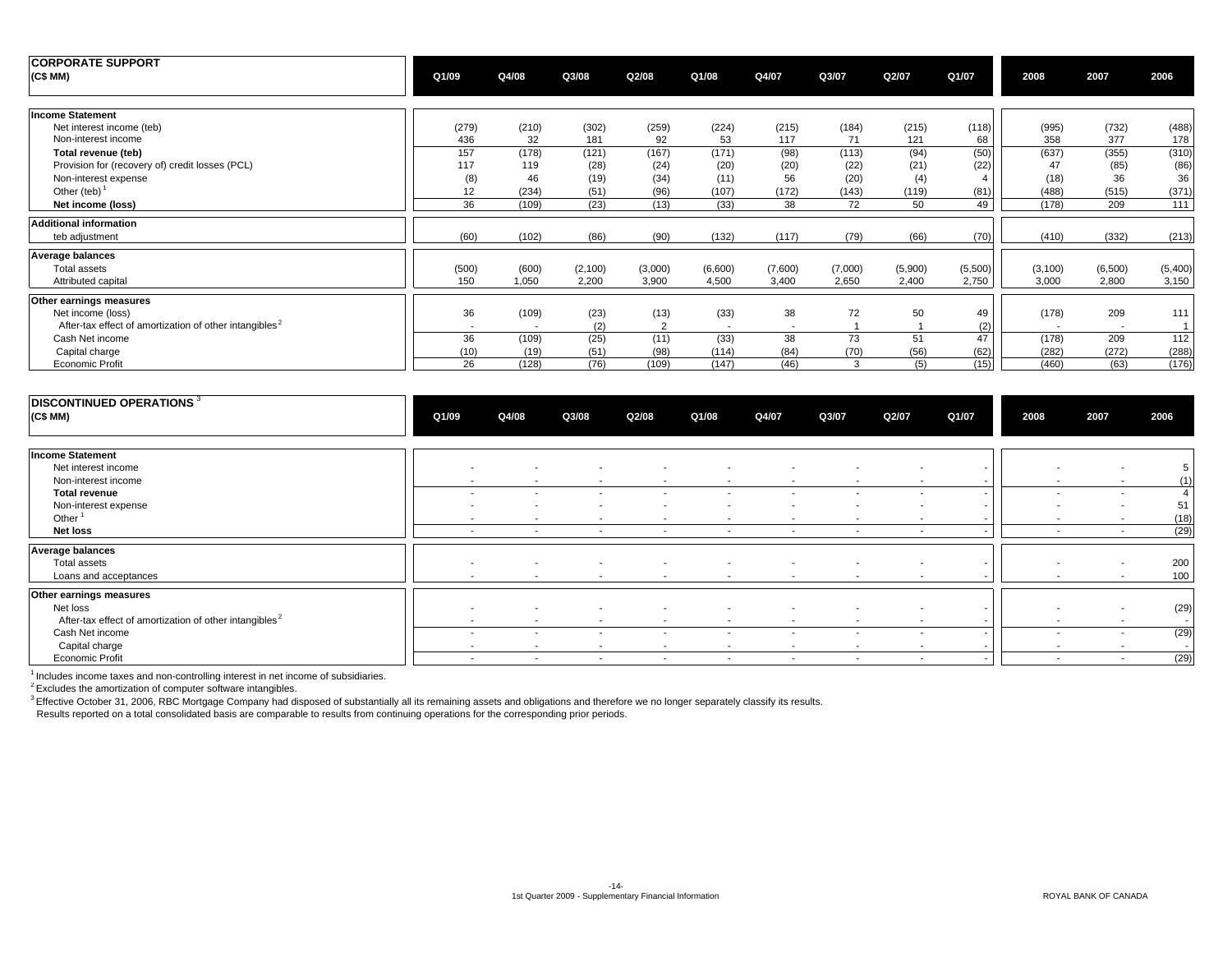| <b>BALANCE SHEETS</b>                                |                      |                      |         |                    |                    |                      |          |                     |          |                   |          |         |
|------------------------------------------------------|----------------------|----------------------|---------|--------------------|--------------------|----------------------|----------|---------------------|----------|-------------------|----------|---------|
| (C\$ MM)                                             | $Q1/09$ <sup>1</sup> | $Q4/08$ <sup>1</sup> | Q3/08   | Q2/08              | Q1/08              | $Q4/07$ <sup>1</sup> | Q3/07    | $Q$ 2/07 $^{\circ}$ | Q1/07    | 2008 <sup>1</sup> | 2007     | 2006    |
|                                                      |                      |                      |         |                    |                    |                      |          |                     |          |                   |          |         |
| Period-end balances                                  |                      |                      |         |                    |                    |                      |          |                     |          |                   |          |         |
| <b>ASSETS</b>                                        |                      |                      |         |                    |                    |                      |          |                     |          |                   |          |         |
| Cash and due from banks                              | 10,199               | 11,086               | 7,571   | 5,958              | 4,187              | 4,226                | 5,091    | 4,270               | 3,878    | 11,086            | 4,226    | 4,401   |
| Interest-bearing deposits with banks                 | 15,362               | 20,041               | 13,326  | 12,349             | 13,664             | 11,881               | 10,159   | 8,512               | 7,637    | 20,041            | 11,881   | 10,502  |
| Securities                                           |                      |                      |         |                    |                    |                      |          |                     |          |                   |          |         |
| Trading                                              | 119,637              | 122,508              | 137,498 | 140,516            | 150,750            | 147,485              | 163,251  | 169,574             | 168,661  | 122,508           | 147,485  | 147,109 |
| Available-for-sale                                   | 52,545               | 48,626               | 38,879  | 34,836             | 33,598             | 30,770               | 26,968   | 28,935              | 28,190   | 48,626            | 30,770   |         |
| Investments                                          |                      |                      |         |                    |                    |                      |          |                     |          |                   |          | 37,760  |
| <b>Total Securities</b>                              | 172,182              | 171,134              | 176,377 | 175,352            | 184,348            | 178,255              | 190,219  | 198,509             | 196,851  | 171,134           | 178,255  | 184,869 |
| Assets purchased under reverse repurchase            |                      |                      |         |                    |                    |                      |          |                     |          |                   |          |         |
| agreements and securities borrowed                   | 40,930               | 44,818               | 56,207  | 61,561             | 76,419             | 64,313               | 77,183   | 72,142              | 67,744   | 44,818            | 64,313   | 59,378  |
| Loans                                                |                      |                      |         |                    |                    |                      |          |                     |          |                   |          |         |
| Retail <sup>2</sup>                                  | 192,988              | 195,455              | 190,669 | 181,802            | 174,779            | 169,462              | 165,554  | 158,616             | 154,333  | 195,455           | 169,462  | 151,050 |
| Wholesale                                            | 92,941               | 96,300               | 81,603  | 77,822             | 72,430             | 69,967               | 67,245   | 67,033              | 65,385   | 96,300            | 69,967   | 58,889  |
| <b>Total loans</b>                                   | 285,929              | 291,755              | 272,272 | 259,624            | 247,209            | 239,429              | 232,799  | 225,649             | 219,718  | 291,755           | 239,429  | 209,939 |
| Allowance for loan losses                            | (2, 493)             | (2, 215)             | (1,859) | (1,730)            | (1,591)            | (1, 493)             | (1, 449) | (1, 446)            | (1, 455) | (2, 215)          | (1, 493) | (1,409) |
| Total loans, net of allowance for loan losses        | 283,436              | 289,540              | 270,413 | 257,894            | 245,618            | 237,936              | 231,350  | 224,203             | 218,263  | 289,540           | 237,936  | 208,530 |
| Customers' liability under acceptances               | 11,240               | 11,285               | 10,517  | 11,257             | 11,700             | 11,786               | 10,463   | 9,944               | 10,011   | 11,285            | 11,786   | 9,108   |
| Derivatives                                          | 144,376              | 136,134              | 69.099  | 71,743             | 73,345             | 66.585               | 54,279   | 45.692              | 42,226   | 136,134           | 66,585   | 37,729  |
| Premises and equipment, net <sup>3</sup>             | 2,463                | 2,471                | 2,060   | 1,970              | 1,638              | 1,570                | 1,533    | 1,494               | 1,436    | 2,471             | 1,570    | 1,361   |
| Goodwill                                             | 9,948                | 9,977                | 8,859   | 6,165              | 4,897              | 4,752                | 5,055    | 5,098               | 4,932    | 9,977             | 4,752    | 4,304   |
| Other intangibles <sup>3</sup>                       | 2,196                | 2,042                | 2,109   | 1,344              | 1,264              | 1,189                | 1,224    | 1,226               | 1,180    | 2,042             | 1,189    | 1,099   |
| Assets of operations held for sale <sup>4</sup>      |                      |                      |         |                    |                    | Ĭ.                   |          | $\overline{a}$      |          |                   |          | 82      |
| Other assets                                         | 20,844               | 25,331               | 20,254  | 21,878             | 15,681             | 17,853               | 18,026   | 17,986              | 17,457   | 25,331            | 17,853   | 15,417  |
| <b>Total assets</b>                                  | 713,176              | 723,859              | 636,792 | 627,471            | 632,761            | 600,346              | 604,582  | 589,076             | 571,615  | 723,859           | 600,346  | 536,780 |
| LIABILITIES AND SHAREHOLDERS' EQUITY                 |                      |                      |         |                    |                    |                      |          |                     |          |                   |          |         |
|                                                      |                      |                      |         |                    |                    |                      |          |                     |          |                   |          |         |
| Deposits                                             |                      |                      |         |                    |                    |                      |          |                     |          |                   |          |         |
| Personal                                             | 142,414              | 139,036              | 126,140 | 125,543<br>238,539 | 121,351<br>229,598 | 116,557              | 119,405  | 119,692             | 117,867  | 139,036           | 116,557  | 114,040 |
| Business and government                              | 251,849              | 269,994              | 258,420 |                    |                    | 219,886              | 214,036  | 210,168             | 198,796  | 269,994           | 219,886  | 189,140 |
| Bank                                                 | 28,587               | 29,545               | 24,531  | 35,343             | 43,467             | 28,762               | 42,884   | 42,868              | 48,943   | 29,545            | 28,762   | 40,343  |
| <b>Total deposits</b>                                | 422,850              | 438,575              | 409,091 | 399,425            | 394,416            | 365,205              | 376,325  | 372,728             | 365,606  | 438,575           | 365,205  | 343,523 |
| Acceptances                                          | 11,240               | 11,285               | 10,517  | 11,257             | 11,700             | 11,786               | 10,463   | 9,944               | 10,011   | 11,285            | 11,786   | 9,108   |
| Obligations related to securities sold short         | 31,701               | 27,507               | 41,696  | 43,264             | 44,312             | 44,689               | 51,157   | 48,377              | 46,361   | 27,507            | 44,689   | 38,252  |
| Obligations related to assets sold under             |                      |                      |         |                    |                    |                      |          |                     |          |                   |          |         |
| repurchase agreements and securities loaned          | 32,370               | 32,053               | 27,815  | 28,278             | 40,522             | 37,033               | 39,842   | 41,207              | 41,117   | 32,053            | 37,033   | 41,103  |
| Derivatives                                          | 130,196              | 128,705              | 66,623  | 71,551             | 74,127             | 72,010               | 58,128   | 48,660              | 43,971   | 128,705           | 72,010   | 42,094  |
| Insurance claims and policy benefit liabilities      | 7,880                | 7,385                | 7,608   | 7,556              | 7,558              | 7,283                | 7,534    | 7,864               | 7,948    | 7,385             | 7,283    | 7,337   |
| Liabilities of operations held for sale <sup>4</sup> |                      |                      |         |                    |                    |                      |          |                     |          |                   |          | 32      |
| Other liabilities                                    | 31,276               | 35,809               | 32,852  | 29,599             | 26,133             | 28,603               | 27,262   | 26,342              | 22,973   | 35,809            | 28,603   | 22,649  |
| Subordinated debentures                              | 7,784                | 8,131                | 7,925   | 6,952              | 5,865              | 6,235                | 6,204    | 6,809               | 6,807    | 8,131             | 6,235    | 7,103   |
| Trust capital securities                             | 1,399                | 1,400                | 1,400   | 1,397              | 1,400              | 1,400                | 1,382    | 1,379               | 1,385    | 1,400             | 1,400    | 1,383   |
| Preferred share liabilities                          |                      |                      | 300     | 300                | 300                | 300                  | 298      | 297                 | 299      |                   | 300      | 298     |
| Non-controlling interest in subsidiaries             | 2,308                | 2,371                | 2,355   | 2,024              | 1,523              | 1,483                | 1,560    | 1,508               | 1,799    | 2,371             | 1,483    | 1,775   |
| Shareholders' equity                                 |                      |                      |         |                    |                    |                      |          |                     |          |                   |          |         |
| Preferred shares                                     | 3,813                | 2,663                | 2,263   | 2,263              | 2,050              | 2,050                | 2,050    | 2,050               | 1,600    | 2,663             | 2,050    | 1,050   |
| Common shares                                        | 12,694               | 10,384               | 10.308  | 8.184              | 7,328              | 7,300                | 7,283    | 7,250               | 7,216    | 10,384            | 7.300    | 7,196   |
| Contributed surplus                                  | 242                  | 242                  | 251     | 245                | 267                | 235                  | 235      | 241                 | 255      | 242               | 235      | 292     |
| Treasury shares - preferred                          | (2)                  | (5)                  | (10)    | (7)                | (6)                | (6)                  | (3)      | (21)                | (3)      | (5)               | (6)      | (2)     |
| - common                                             | (88)                 | (104)                | (98)    | (99)               | (119)              | (101)                | (116)    | (99)                | (114)    | (104)             | (101)    | (180)   |
| Retained earnings                                    | 20,060               | 19,816               | 19,397  | 18,831             | 18,578             | 18,047               | 17,397   | 16,666              | 16,144   | 19,816            | 18,047   | 15,771  |
| Accumulated other comprehensive income (loss)        | (2,547)              | (2,358)              | (3,501) | (3,549)            | (3, 193)           | (3,206)              | (2, 419) | (2, 126)            | (1,760)  | (2,358)           | (3,206)  | (2,004) |
| Total shareholders' equity                           | 34,172               | 30,638               | 28,610  | 25,868             | 24,905             | 24,319               | 24,427   | 23,961              | 23,338   | 30,638            | 24,319   | 22,123  |
| Total liabilities and shareholders' equity           | 713,176              | 723,859              | 636,792 | 627,471            | 632,761            | 600,346              | 604,582  | 589,076             | 571,615  | 723,859           | 600,346  | 536,780 |

 $1$  Opening retained earnings as at November 1, 2006 has been restated. Refer to Notes to Users.

 $2$  Reflects net of amounts securitized. Refer to the Loan securitization information on page 18.

 ${}^{3}$ Comparative information has been reclassified as a result of adopting CICA Handbook Section 3064.

<sup>4</sup> Relates to assets and liabilities of discontinued operations (RBC Mortgage Company). For further information, refer to Discontinued Operations on page 14.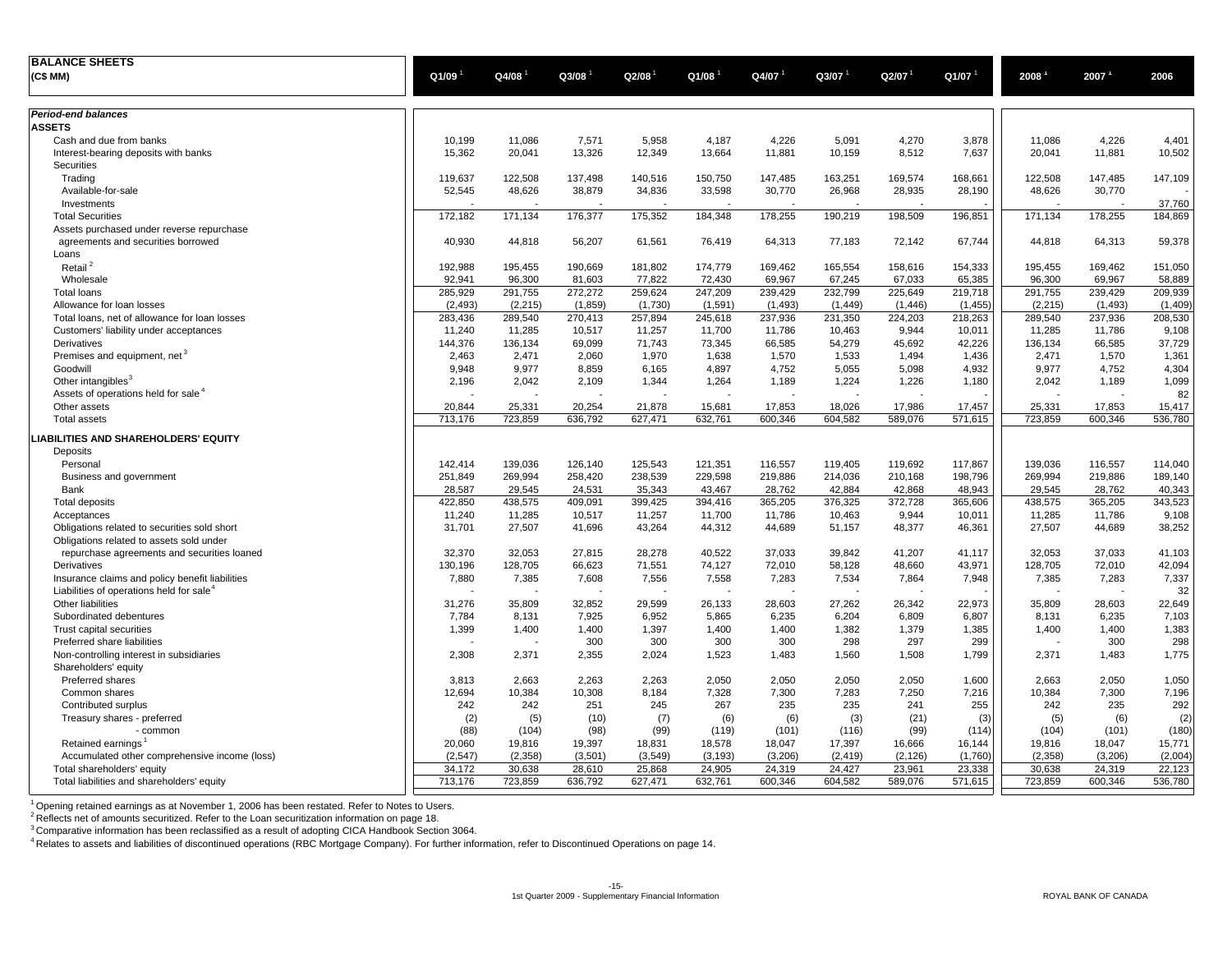| $\sf{ISELECTED}$ AVERAGE BALANCE SHEET ITEMS $^{1,3}$<br>(C\$MM) | Q1/09   | Q4/08   | Q3/08   | Q2/08   | Q1/08   | Q4/07   | Q3/07   | Q2/07   | Q1/07   | 2008    | 2007    | 2006    |
|------------------------------------------------------------------|---------|---------|---------|---------|---------|---------|---------|---------|---------|---------|---------|---------|
| Securities                                                       | 191,500 | 193,000 | 186,700 | 188,500 | 186,700 | 185,900 | 193,200 | 198,500 | 199,930 | 188,700 | 194,300 | 173,000 |
| Assets purchased under reverse repurchase                        |         |         |         |         |         |         |         |         |         |         |         |         |
| agreements and securities borrowed                               | 46,900  | 57,500  | 66.700  | 74,700  | 74,700  | 75,600  | 76,600  | 73,400  | 61,500  | 68,400  | 71,800  | 55,600  |
| Total loans <sup>2</sup>                                         | 283,500 | 278.800 | 263,000 | 252,400 | 243,800 | 233,100 | 226,500 | 220,000 | 213,300 | 259,600 | 223,200 | 197,500 |
| Retail <sup>2</sup>                                              | 199,100 | 193,800 | 184,800 | 179,400 | 174,100 | 168,200 | 161,800 | 156,900 | 153,800 | 183,000 | 160,200 | 145,700 |
| Wholesale <sup>2</sup>                                           | 86,700  | 87,000  | 80,100  | 74,800  | 71,200  | 66,200  | 66,200  | 64,500  | 60.900  | 78.300  | 64,500  | 53,300  |
| Customers' liability under acceptances                           | 11.400  | 10,900  | 10,900  | 11,700  | 11,700  | 11,300  | 10,000  | 10,200  | 9,600   | 11,300  | 10,300  | 8,700   |
| Average earning assets                                           | 539,300 | 545,100 | 528,000 | 530,100 | 518,700 | 506,600 | 507,200 | 500,000 | 483,300 | 530,500 | 499,200 | 434,100 |
| <b>Total assets</b>                                              | 742,600 | 677,300 | 642,900 | 654,800 | 626,200 | 597,500 | 588,800 | 578,700 | 558,900 | 650,300 | 581,000 | 502,300 |
| Deposits                                                         | 446,800 | 433,700 | 411,800 | 409,500 | 389,000 | 372,400 | 371,300 | 370,900 | 359,300 | 411.000 | 368,500 | 323,300 |
| Common equity                                                    | 29,050  | 27,000  | 25.400  | 23,400  | 22,750  | 22.450  | 22.250  | 21,950  | 21.450  | 24,650  | 22,000  | 19,900  |
| Total equity                                                     | 32,000  | 29,200  | 27,700  | 25,500  | 24,700  | 24,500  | 24,200  | 23,600  | 22,600  | 26,800  | 23,800  | 20,700  |
|                                                                  |         |         |         |         |         |         |         |         |         |         |         |         |

| <b>ASSETS UNDER ADMINISTRATION AND MANAGEMENT</b><br>(C\$ MM) | Q1/09     | Q4/08     | Q3/08     | Q2/08     | Q1/08     | Q4/07     | Q3/07     | Q2/07     | Q1/07     | 2008      | 2007      | 2006      |
|---------------------------------------------------------------|-----------|-----------|-----------|-----------|-----------|-----------|-----------|-----------|-----------|-----------|-----------|-----------|
| Assets under administration - RBC <sup>4</sup>                |           |           |           |           |           |           |           |           |           |           |           |           |
| Institutional                                                 | 124.900   | 134.300   | 129,100   | 107,300   | 114,300   | 111,500   | 110,700   | 113,400   | 113,900   | 134,300   | 111,500   | 106,100   |
| Personal                                                      | 414.700   | 430,900   | 450,300   | 436,100   | 427,700   | 436,700   | 452,400   | 447,500   | 447,300   | 430,900   | 436,700   | 419,700   |
| Retail mutual funds                                           | 55,300    | 58,100    | 69,300    | 69,400    | 65,200    | 66,900    | 64,400    | 63,400    | 60,100    | 58,100    | 66,900    | 56,500    |
| Total assets under administration                             | 594,900   | 623,300   | 648,700   | 612,800   | 607,200   | 615,100   | 627,500   | 624,300   | 621,300   | 623,300   | 615,100   | 582,300   |
| Assets under administration <sup>5</sup> - RBC Dexia IS       | 2.131.400 | 2,585,000 | 2,803,900 | 2,697,000 | 2,922,000 | 2.713.100 | 2,843,400 | 2,764,900 | 2,666,400 | 2,585,000 | 2,713,100 | 2,421,100 |
| Assets under management - RBC <sup>4</sup>                    |           |           |           |           |           |           |           |           |           |           |           |           |
| Institutional                                                 | 69,000    | 68,100    | 71,300    | 22,800    | 22,100    | 21,700    | 23,000    | 24,500    | 28,100    | 68,100    | 21,700    | 24,100    |
| Personal                                                      | 44,900    | 47,700    | 53,600    | 50,400    | 49,500    | 48,800    | 47,700    | 46,300    | 44,200    | 47,700    | 48,800    | 39,400    |
| Retail mutual funds                                           | 111,000   | 111,100   | 122,500   | 99,900    | 93,400    | 91,000    | 89,200    | 88,200    | 85,400    | 111,100   | 91,000    | 79,600    |
| Total assets under management                                 | 224,900   | 226,900   | 247,400   | 173,100   | 165,000   | 161,500   | 159,900   | 159,000   | 157,700   | 226,900   | 161,500   | 143,100   |
|                                                               |           |           |           |           |           |           |           |           |           |           |           |           |

| <b>STATEMENTS OF COMPREHENSIVE INCOME</b><br>(C\$ MM)                         | Q1/09 | Q4/08                    | Q3/08 | Q2/08 | Q1/08          | Q4/07    | Q3/07                    | Q2/07   | Q1/07 | 2008     | 2007     | 2006                     |
|-------------------------------------------------------------------------------|-------|--------------------------|-------|-------|----------------|----------|--------------------------|---------|-------|----------|----------|--------------------------|
| Net income                                                                    | 1,053 | 1,120                    | 1,262 | 928   | 1,245          | 1,324    | 1,395                    | 1.279   | 1,494 | 4,555    | 5,492    | 4,728                    |
| Other comprehensive income, net of taxes                                      |       |                          |       |       |                |          |                          |         |       |          |          |                          |
| Net change in unrealized (losses) gains on available-for-sale securities      |       |                          |       |       |                |          |                          |         |       |          |          |                          |
| Net unrealized (losses) gains on available-for-sale securities                | (476) | (923)                    | (248) | (215) | 10             | 48       | (157)                    | (10)    | 26    | (1, 376) | (93)     |                          |
| Reclassification of losses (gains) on available-for-sale securities to income | 171   | 252                      | 99    | 12    | 10             | 10       |                          | (4)     | 13    | 373      | 28       | $\overline{\phantom{a}}$ |
|                                                                               | (305) | (671)                    | (149) | (203) | 20             | 58       | (148)                    | (14)    | 39    | (1,003)  | (65)     | $\sim$                   |
| Foreign currency translation adjustments                                      |       |                          |       |       |                |          |                          |         |       |          |          |                          |
| Unrealized foreign currency translation gains (losses)                        | 178   | 3,581                    | 434   | 55    | 1,010          | (2, 107) | (701)                    | (1,036) | 879   | 5,080    | (2,965)  | (501)                    |
| Reclassification of (gains) losses on foreign currency translation to income  | (1)   | $\overline{\phantom{a}}$ | (1)   | (2)   |                | (1)      | $\overline{\phantom{a}}$ | (1)     | (40)  | (3)      | (42)     |                          |
| Net foreign currency translation (losses) gains from hedging activities       | (19)  | (1,678)                  | (252) | (46)  | (696)          | 1,370    | 405                      | 652     | (623) | (2,672)  | 1,804    | 269                      |
|                                                                               | 158   | 1,903                    | 181   |       | 314            | (738)    | (296)                    | (385)   | 216   | 2,405    | (1,203)  | (230)                    |
| Net change in cash flow hedges                                                |       |                          |       |       |                |          |                          |         |       |          |          |                          |
| Net (losses) gains on derivatives designated as cash flow hedges              | (41)  | (125)                    | (11)  | (144) | (323)          | (110)    | 144                      | 29      | 17    | (603)    | 80       |                          |
| Reclassification of (gains) losses on derivatives designated as cash flow     |       |                          |       |       |                |          |                          |         |       |          |          |                          |
| hedges to income                                                              | (1)   | 36                       | 27    | (16)  | $\overline{2}$ | 3        |                          |         | 17    | 49       | 31       | $\overline{\phantom{a}}$ |
|                                                                               | (42)  | (89)                     | 16    | (160) | (321)          | (107)    | 151                      | 33      | 34    | (554)    | 111      | $\sim$                   |
| Other comprehensive income (loss)                                             | (189) | 1,143                    | 48    | (356) | 13             | (787)    | (293)                    | (366)   | 289   | 848      | (1, 157) | (230)                    |
| Total comprehensive income                                                    | 864   | 2,263                    | 1.310 | 572   | 1.258          | 537      | 1.102                    | 913     | 1.783 | 5,403    | 4,335    | 4,498                    |

 $1$  Calculated using methods intended to approximate the average of the daily balances for the period, as applicable.

<sup>2</sup> Average total loans are reported net of allowance for loan losses. Average retail and wholesale balances are reported on a gross basis (before deducting allowance for loan losses).

3 Prior to Q1/07, all amounts were reported as from continuing operations except for Total assets which also included assets of discontinued operations on page 14.

<sup>4</sup> AUA - RBC and AUM - RBC include RBTT balances reported on a one-month lag.

5 AUA - RBC Dexia IS represents the total AUA of the joint venture, of which we have a 50% ownership interest, reported on a one month lag.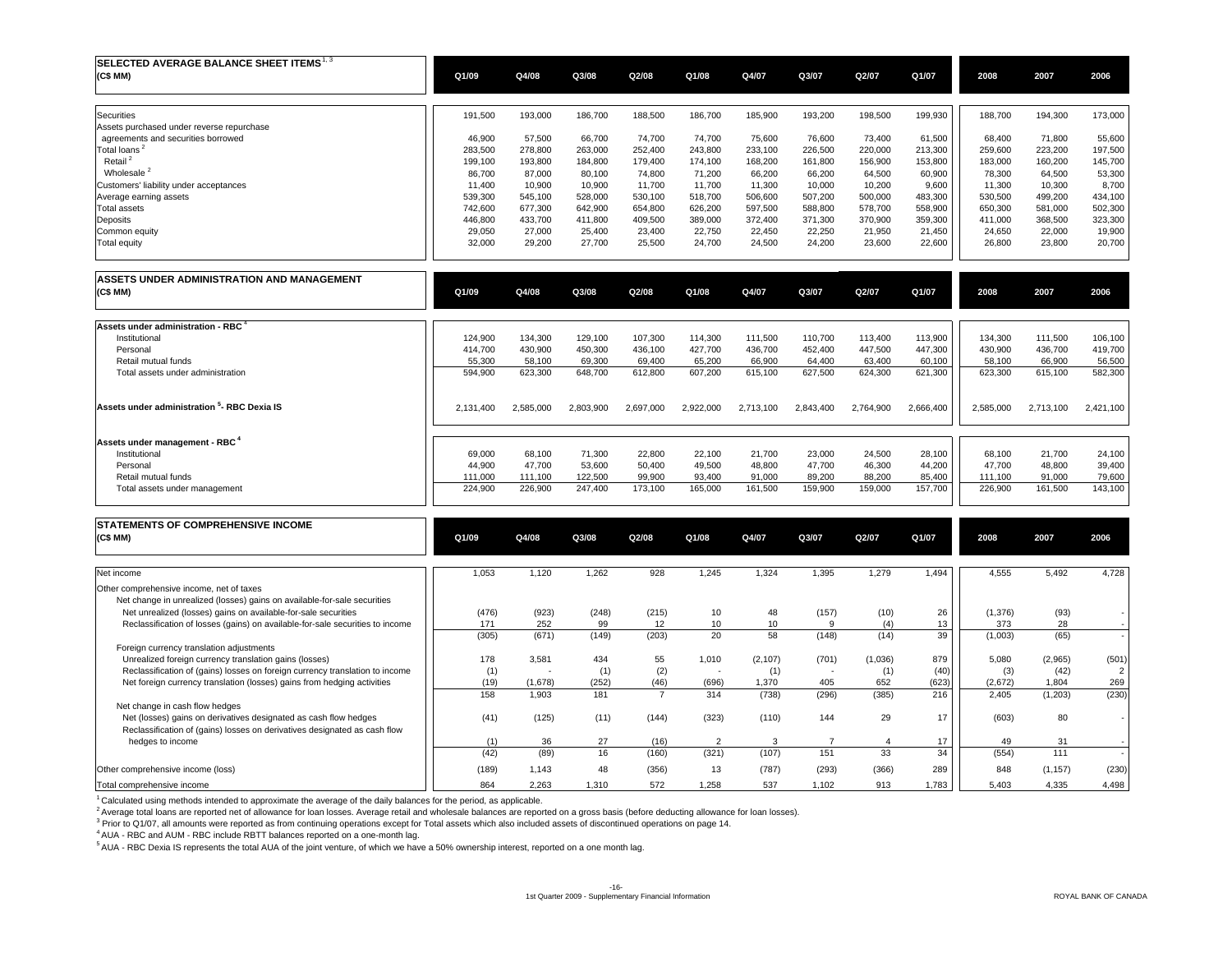| STATEMENTS OF CHANGES IN SHAREHOLDERS' EQUITY                                       |          |                          |                          |                          |                          |                |                          |                      |                |         |          |          |
|-------------------------------------------------------------------------------------|----------|--------------------------|--------------------------|--------------------------|--------------------------|----------------|--------------------------|----------------------|----------------|---------|----------|----------|
| (C\$ MM)                                                                            | Q1/09    | $Q4/08$ <sup>1</sup>     | Q3/08                    | Q2/08                    | $Q1/08$ <sup>1</sup>     | Q4/07          | Q3/07                    | $Q2/07$ <sup>1</sup> | Q1/07          | 2008    | 2007     | 2006     |
|                                                                                     |          |                          |                          |                          |                          |                |                          |                      |                |         |          |          |
| <b>Preferred shares</b>                                                             |          |                          |                          |                          |                          |                |                          |                      |                |         |          |          |
| Balance at beginning of period                                                      | 2,663    | 2,263                    | 2,263                    | 2,050                    | 2,050                    | 2,050          | 2,050                    | 1,600                | 1,050          | 2,050   | 1,050    | 700      |
| Issued                                                                              | 1,150    | 400                      | $\overline{\phantom{a}}$ | 213                      | $\overline{\phantom{a}}$ |                | $\overline{\phantom{a}}$ | 450                  | 700            | 613     | 1,150    | 600      |
| Redeemed for cancellation                                                           |          |                          |                          |                          |                          |                |                          |                      | (150)          |         | (150)    | (250)    |
| Balance at end of period                                                            | 3,813    | 2,663                    | 2,263                    | 2,263                    | 2,050                    | 2,050          | 2,050                    | 2,050                | 1,600          | 2,663   | 2,050    | 1,050    |
| <b>Common shares</b>                                                                |          |                          |                          |                          |                          |                |                          |                      |                |         |          |          |
| Balance at beginning of period                                                      | 10,384   | 10,308                   | 8,184                    | 7,328                    | 7,300                    | 7,283          | 7,250                    | 7,216                | 7,196          | 7,300   | 7,196    | 7,170    |
| Issued                                                                              | 2,310    | 76                       | 2,124                    | 856                      | 34                       | 18             | 39                       | 50                   | 63             | 3,090   | 170      | 127      |
| Purchased for cancellation                                                          |          |                          | $\overline{\phantom{a}}$ | $\overline{\phantom{a}}$ | (6)                      | (1)            | (6)                      | (16)                 | (43)           | (6)     | (66)     | (101)    |
| Balance at end of period                                                            | 12,694   | 10,384                   | 10,308                   | 8,184                    | 7,328                    | 7,300          | 7,283                    | 7,250                | 7,216          | 10,384  | 7,300    | 7,196    |
| <b>Contributed surplus</b>                                                          |          |                          |                          |                          |                          |                |                          |                      |                |         |          |          |
| Balance at beginning of period                                                      | 242      | 251                      | 245                      | 267                      | 235                      | 235            | 241                      | 255                  | 292            | 235     | 292      | 265      |
| Renounced stock appreciation rights                                                 |          | (3)                      |                          |                          | (2)                      | (1)            | (1)                      | (2)                  | (2)            | (5)     | (6)      | (2)      |
| Stock-based compensation awards                                                     | (8)      | $\overline{4}$           | $\mathbf{1}$             | (18)                     | 27                       | $\overline{2}$ | $\mathbf{1}$             | (10)                 | (39)           | 14      | (46)     | (18)     |
| Other                                                                               | 8        | (10)                     | 5                        | (4)                      | $\overline{7}$           | (1)            | (6)                      | (2)                  | $\overline{4}$ | (2)     | (5)      | 47       |
| Balance at end of period                                                            | 242      | 242                      | 251                      | 245                      | 267                      | 235            | 235                      | 241                  | 255            | 242     | 235      | 292      |
| Treasury shares - preferred                                                         |          |                          |                          |                          |                          |                |                          |                      |                |         |          |          |
| Balance at beginning of period                                                      | (5)      | (10)                     | (7)                      | (6)                      | (6)                      | (3)            | (21)                     | (3)                  | (2)            | (6)     | (2)      | (2)      |
| Sales                                                                               | 5        | 10                       | $\overline{2}$           | $\overline{7}$           | 4                        | $\mathbf{1}$   | 25                       | 5                    | $\overline{2}$ | 23      | 33       | 51       |
| Purchases                                                                           | (2)      | (5)                      | (5)                      | (8)                      | (4)                      | (4)            | (7)                      | (23)                 | (3)            | (22)    | (37)     | (51)     |
| Balance at end of period                                                            | (2)      | (5)                      | (10)                     | (7)                      | (6)                      | (6)            | (3)                      | (21)                 | (3)            | (5)     | (6)      | (2)      |
| Treasury shares - common                                                            |          |                          |                          |                          |                          |                |                          |                      |                |         |          |          |
| Balance at beginning of period                                                      | (104)    | (98)                     | (99)                     | (119)                    | (101)                    | (116)          | (99)                     | (114)                | (180)          | (101)   | (180)    | (216)    |
| Sales                                                                               | 28       | $\overline{\phantom{a}}$ | 3                        | 41                       | $\overline{7}$           | 42             | 15                       | 16                   | 102            | 51      | 175      | 193      |
| Purchases                                                                           | (12)     | (6)                      | (2)                      | (21)                     | (25)                     | (27)           | (32)                     | (1)                  | (36)           | (54)    | (96)     | (157)    |
| Balance at end of period                                                            | (88)     | (104)                    | (98)                     | (99)                     | (119)                    | (101)          | (116)                    | (99)                 | (114)          | (104)   | (101)    | (180)    |
| <b>Retained earnings</b>                                                            |          |                          |                          |                          |                          |                |                          |                      |                |         |          |          |
| Balance at beginning of period                                                      | 19,816   | 19,397                   | 18,831                   | 18,578                   | 18,047                   | 17,397         | 16,666                   | 16,144               | 15,771         | 18,047  | 15,771   | 13,704   |
| Transition adjustment - Financial instruments <sup>2</sup>                          |          |                          |                          |                          |                          |                |                          |                      | (86)           |         | (86)     |          |
| Adjustment                                                                          |          |                          |                          |                          |                          |                |                          |                      | (120)          |         | (120)    |          |
| Net income                                                                          | 1,053    | 1,120                    | 1,262                    | 928                      | 1,245                    | 1,324          | 1,395                    | 1,279                | 1,494          | 4.555   | 5,492    | 4,728    |
| Preferred share dividends                                                           | (41)     | (27)                     | (27)                     | (23)                     | (24)                     | (24)           | (26)                     | (22)                 | (16)           | (101)   | (88)     | (60)     |
| Common share dividends                                                              | (702)    | (670)                    | (669)                    | (647)                    | (638)                    | (637)          | (587)                    | (586)                | (511)          | (2,624) | (2, 321) | (1, 847) |
| Premium paid on common shares purchased for cancellation                            |          |                          |                          |                          | (49)                     | (14)           | (52)                     | (143)                | (371)          | (49)    | (580)    | (743)    |
| Issuance costs and other                                                            | (66)     | (4)                      |                          | (5)                      | (3)                      | -1             | -1                       | (6)                  | (17)           | (12)    | (21)     | (11)     |
| Balance at end of period                                                            | 20,060   | 19,816                   | 19,397                   | 18,831                   | 18,578                   | 18,047         | 17,397                   | 16,666               | 16,144         | 19,816  | 18,047   | 15,771   |
| Accumulated other comprehensive income (loss)                                       |          |                          |                          |                          |                          |                |                          |                      |                |         |          |          |
| Transition adjustment - Financial instruments <sup>2</sup>                          | (45)     | (45)                     | (45)                     | (45)                     | (45)                     | (45)           | (45)                     | (45)                 | (45)           | (45)    | (45)     |          |
| Unrealized gains and losses on available-for-sale securities                        | (1, 373) | (1,068)                  | (397)                    | (248)                    | (45)                     | (65)           | (123)                    | 25                   | 39             | (1,068) | (65)     |          |
| Unrealized foreign currency translation gains and losses, net of hedging activities | (644)    | (802)                    | (2,705)                  | (2,886)                  | (2,893)                  | (3,207)        | (2, 469)                 | (2, 173)             | (1,788)        | (802)   | (3,207)  | (2,004)  |
| Gains and losses on derivatives designated as cash flow hedges                      | (485)    | (443)                    | (354)                    | (370)                    | (210)                    | 111            | 218                      | 67                   | 34             | (443)   | 111      |          |
| Balance at end of period                                                            | (2, 547) | (2,358)                  | (3,501)                  | (3, 549)                 | (3, 193)                 | (3,206)        | (2, 419)                 | (2, 126)             | (1,760)        | (2,358) | (3,206)  | (2,004)  |
| Retained earnings and Accumulated Other Comprehensive Income                        | 17,513   | 17,458                   | 15,896                   | 15,282                   | 15,385                   | 14,841         | 14,978                   | 14,540               | 14,384         | 17,458  | 14,841   | 13,767   |
|                                                                                     |          |                          |                          |                          |                          |                |                          |                      |                |         |          |          |
| Shareholders' equity at end of period                                               | 34,172   | 30,638                   | 28,610                   | 25,868                   | 24,905                   | 24,319         | 24,427                   | 23,961               | 23,338         | 30,638  | 24,319   | 22,123   |

 $1$  Opening retained earnings as at November 1, 2006 has been restated. Refer to Notes to Users.

 $2$  The transition adjustment relates to the implementation of the financial instruments accounting standards on November 1, 2006.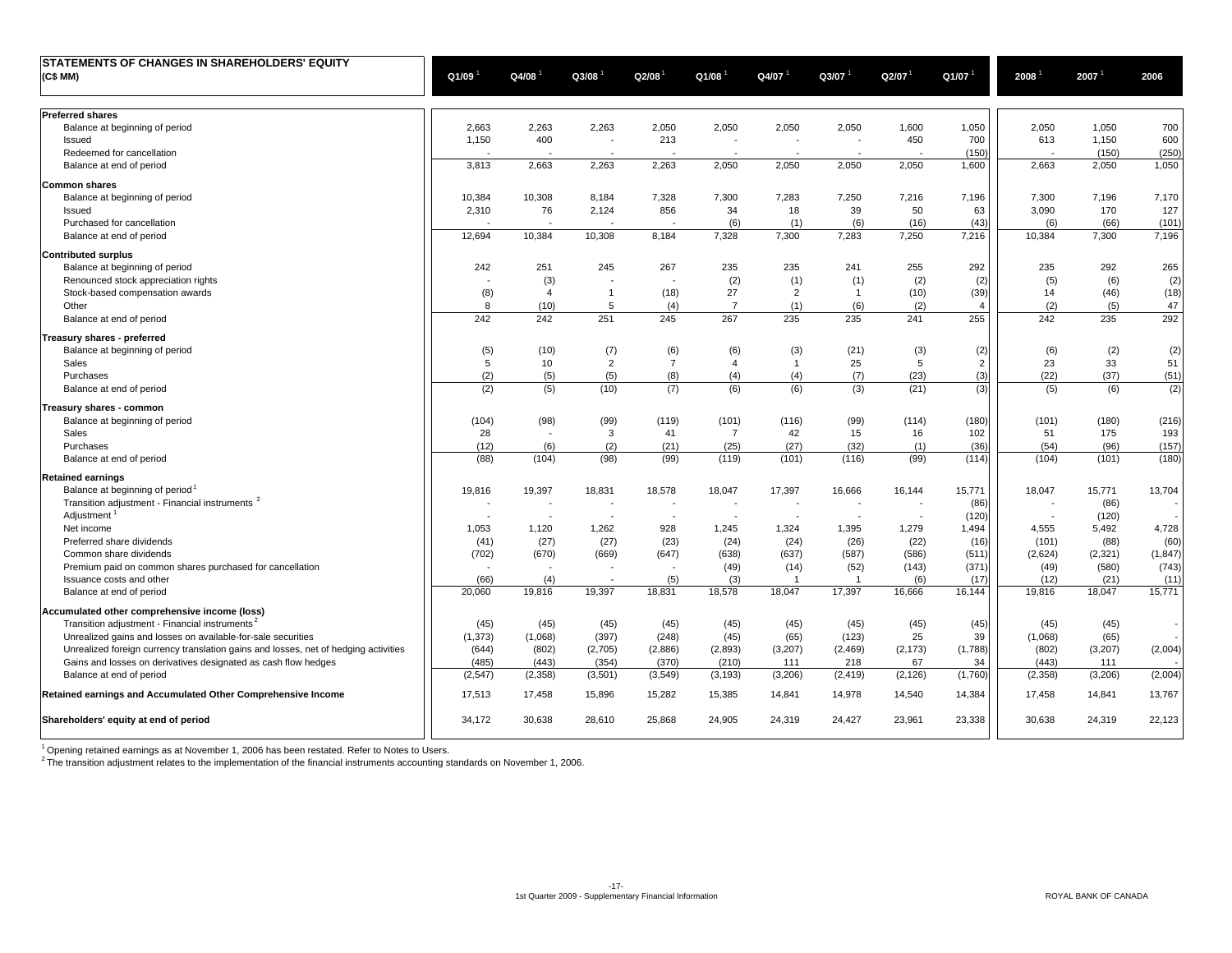| <b>LOAN SECURITIZATION</b>                                              |          |                          |                          |                          |          |                          |          |          |          |          |                          |          |
|-------------------------------------------------------------------------|----------|--------------------------|--------------------------|--------------------------|----------|--------------------------|----------|----------|----------|----------|--------------------------|----------|
| (C\$MM)                                                                 | Q1/09    | Q4/08                    | Q3/08                    | Q2/08                    | Q1/08    | Q4/07                    | Q3/07    | Q2/07    | Q1/07    | 2008     | 2007                     | 2006     |
|                                                                         |          |                          |                          |                          |          |                          |          |          |          |          |                          |          |
|                                                                         |          |                          |                          |                          |          |                          |          |          |          |          |                          |          |
| <b>Credit card loans</b>                                                |          |                          |                          |                          |          |                          |          |          |          |          |                          |          |
| Opening balance                                                         | 4,120    | 4,453                    | 4,530                    | 3,650                    | 3,650    | 3,650                    | 3,650    | 3,650    | 3,650    | 3,650    | 3,650                    | 3,100    |
| Securitized                                                             |          |                          | 423                      | 1,047                    |          | $\overline{a}$           |          |          |          | 1.470    | ٠.                       | 1,200    |
| Reversal of prior securitizations                                       | (42)     | (333)                    | (500)                    | (167)                    |          | $\overline{\phantom{a}}$ |          |          |          | (1,000)  | $\overline{\phantom{a}}$ | (650)    |
| Closing balance                                                         | 4,078    | 4,120                    | 4,453                    | 4,530                    | 3,650    | 3,650                    | 3,650    | 3,650    | 3,650    | 4,120    | 3,650                    | 3,650    |
| Commercial mortgages                                                    |          |                          |                          |                          |          |                          |          |          |          |          |                          |          |
| Opening balance                                                         | 2,159    | 2,229                    | 2,312                    | 2,348                    | 2,405    | 2,438                    | 2,316    | 2,125    | 1,914    | 2,405    | 1,914                    | 1,237    |
| Securitized                                                             |          |                          | Ĭ.                       | $\overline{\phantom{a}}$ |          | $\overline{\phantom{a}}$ | 159      | 226      | 230      |          | 615                      | 718      |
| Amortization                                                            | (45)     | (70)                     | (83)                     | (36)                     | (57)     | (33)                     | (37)     | (35)     | (19)     | (246)    | (124)                    | (41)     |
| Closing balance                                                         | 2,114    | 2,159                    | 2,229                    | 2,312                    | 2,348    | 2,405                    | 2,438    | 2,316    | 2,125    | 2,159    | 2,405                    | 1,914    |
|                                                                         |          |                          |                          |                          |          |                          |          |          |          |          |                          |          |
| Commercial mortgages securitized and not administered by the bank       |          |                          |                          |                          | 166      | 365                      | 491      | 376      | 90       | 166      | 1,322                    |          |
|                                                                         |          |                          |                          |                          |          |                          |          |          |          |          |                          |          |
| U.S. Mortgage-backed securities - sold                                  |          |                          |                          |                          |          |                          |          |          |          |          |                          |          |
| Opening balance                                                         | 308      | 262                      | 237                      | 528                      | 417      | 389                      | 329      | 287      | 224      | 417      | 224                      | 2,100    |
| Sold                                                                    | 54       | 5                        | 26                       | 154                      | 98       | 86                       | 81       | 69       | 59       | 283      | 295                      | 284      |
| Servicing rights sold                                                   |          | $\overline{\phantom{a}}$ | $\overline{\phantom{a}}$ | (435)                    |          |                          |          |          |          | (435)    | $\sim$                   | (1,935)  |
| Amortization                                                            | (13)     | (5)                      | (5)                      | (19)                     | (13)     | (10)                     | (7)      | (9)      | (6)      | (42)     | (32)                     | (138)    |
| Other <sup>2</sup>                                                      | 5        | 46                       | $\overline{4}$           | 9                        | 26       | (48)                     | (14)     | (18)     | 10       | 85       | (70)                     | (87)     |
| Closing balance                                                         | 354      | 308                      | 262                      | 237                      | 528      | 417                      | 389      | 329      | 287      | 308      | 417                      | 224      |
| U.S. residential mortgages securitized and not administered by the bank | 237      | 133                      | 100                      |                          |          |                          |          |          |          | 233      | $\overline{\phantom{a}}$ |          |
| Mortgage-backed securities - sold                                       |          |                          |                          |                          |          |                          |          |          |          |          |                          |          |
| Opening balance                                                         | 21,520   | 19,857                   | 19,391                   | 18,584                   | 18,384   | 17,176                   | 16,014   | 15,082   | 14,131   | 18,384   | 14,131                   | 9,561    |
| Sold                                                                    | 7,572    | 2,806                    | 2,013                    | 1,794                    | 1,244    | 1,332                    | 1,831    | 1,579    | 1,438    | 7,857    | 6,180                    | 6,329    |
| Proceeds reinvested in revolving securitizations                        | 657      | 790                      | 675                      | 345                      | 418      | 1,641                    | 1,410    | 748      | 722      | 2,228    | 4,521                    | 2,717    |
| Amortization                                                            | (1,632)  | (1,933)                  | (2,222)                  | (1, 332)                 | (1, 462) | (1,765)                  | (2,079)  | (1, 395) | (1, 209) | (6,949)  | (6, 448)                 | (4, 476) |
| Closing balance                                                         | 28,117   | 21,520                   | 19,857                   | 19,391                   | 18,584   | 18,384                   | 17,176   | 16,014   | 15,082   | 21,520   | 18,384                   | 14,131   |
|                                                                         |          |                          |                          |                          |          |                          |          |          |          |          |                          |          |
| Mortgage-backed securities - retained 3                                 |          |                          |                          |                          |          |                          |          |          |          |          |                          |          |
| Opening balance, at amortized cost                                      | 12,079   | 8,461                    | 7.652                    | 6,527                    | 6.049    | 4,644                    | 5,214    | 5,462    | 5,591    | 6.049    | 5,591                    | 2,654    |
| Created                                                                 | 10,290   | 7,952                    | 4,246                    | 3,636                    | 2,583    | 4,949                    | 3,264    | 2,640    | 2,482    | 18,417   | 13,335                   | 13,591   |
| Sold                                                                    | (7, 572) | (2,806)                  | (2,013)                  | (1,794)                  | (1, 244) | (1, 332)                 | (1,831)  | (1,579)  | (1, 438) | (7, 857) | (6, 180)                 | (6, 329) |
| Proceeds reinvested in revolving securitizations                        | (657)    | (790)                    | (675)                    | (345)                    | (418)    | (1,641)                  | (1, 410) | (748)    | (722)    | (2, 228) | (4,521)                  | (2,717)  |
| Amortization                                                            | (896)    | (738)                    | (749)                    | (372)                    | (443)    | (571)                    | (593)    | (561)    | (451)    | (2, 302) | (2, 176)                 | (1,608)  |
| Closing balance, at amortized cost                                      | 13,244   | 12,079                   | 8,461                    | 7,652                    | 6,527    | 6,049                    | 4,644    | 5,214    | 5,462    | 12,079   | 6,049                    | 5,591    |
| Unrealized gains/(losses) <sup>4</sup>                                  | 373      | 263                      | 82                       | 69                       | 17       | (95)                     | (117)    | (81)     | (101)    | 263      | (95)                     |          |
| Closing balance, at fair value                                          | 13,617   | 12,342                   | 8,543                    | 7,721                    | 6,544    | 5,954                    | 4,527    | 5,133    | 5,361    | 12,342   | 5,954                    | 5,591    |
| Impact of securitizations on net income before income taxes             |          |                          |                          |                          |          |                          |          |          |          |          |                          |          |
| Net interest income                                                     | (113)    | (113)                    | (120)                    | (115)                    | (99)     | (101)                    | (96)     | (98)     | (94)     | (447)    | (389)                    | (391)    |
| Non-interest income <sup>5</sup>                                        | 491      | 172                      | 87                       | 142                      | 88       | 53                       | 34       | 89       | 89       | 489      | 265                      | 245      |
| Provision for credit losses                                             | 30       | 27                       | 28                       | 24                       | 20       | 21                       | 22       | 22       | 22       | 99       | 87                       | 85       |
| Net income                                                              | 408      | 86                       | (5)                      | 51                       | 9        | (27)                     | (40)     | 13       | 17       | 141      | (37)                     | (61)     |
|                                                                         |          |                          |                          |                          |          |                          |          |          |          |          |                          |          |

| <b>OUR FINANCIAL ASSET SECURITIZATIONS</b><br>(C\$MM) | Q1/09  | Q4/08  |
|-------------------------------------------------------|--------|--------|
|                                                       |        |        |
| <b>Outstanding securitized assets</b>                 |        |        |
| Residential mortgages                                 | 28,471 | 21,828 |
| Credit cards                                          | 4.078  | 4,120  |
| Commercial mortgages                                  | 2,114  | 2,325  |
|                                                       | 34.663 | 28,273 |
| <b>Retained interests</b>                             |        |        |
| Residential mortgages                                 |        |        |
| Mortgage-backed securities retained <sup>1</sup>      | 13.617 | 12.342 |
| Retained rights to future excess interest             | 1.140  | 699    |
| Credit cards                                          |        |        |
| Asset-backed securities purchased                     | 960    | 954    |
| Retained rights to future excess interest             | 24     | 26     |
| Subordinated loan receivables                         |        | 8      |
| Commercial mortgages                                  |        |        |
| Asset-backed securities purchased                     | 5      |        |
|                                                       | 15,753 | 14,036 |

 $1$ <sup>1</sup> The amounts include assets that we have securitized but continue to service.

<sup>2</sup> Other relates to foreign exchange translation gains and losses.<br><sup>3</sup> Mortgage-backed securities - retained are reported as securities on the Balance Sheet.

4 Upon adoption of CICA's financial instruments accounting standards on November 1, 2006, mortgage-backed securities - retained arising from securitization are reported at fair value on the Balance Sheet.

5 Excludes the impact of liquidity, credit and administration fees earned on the securitization of client or third-party assets that are recorded in securitization revenue.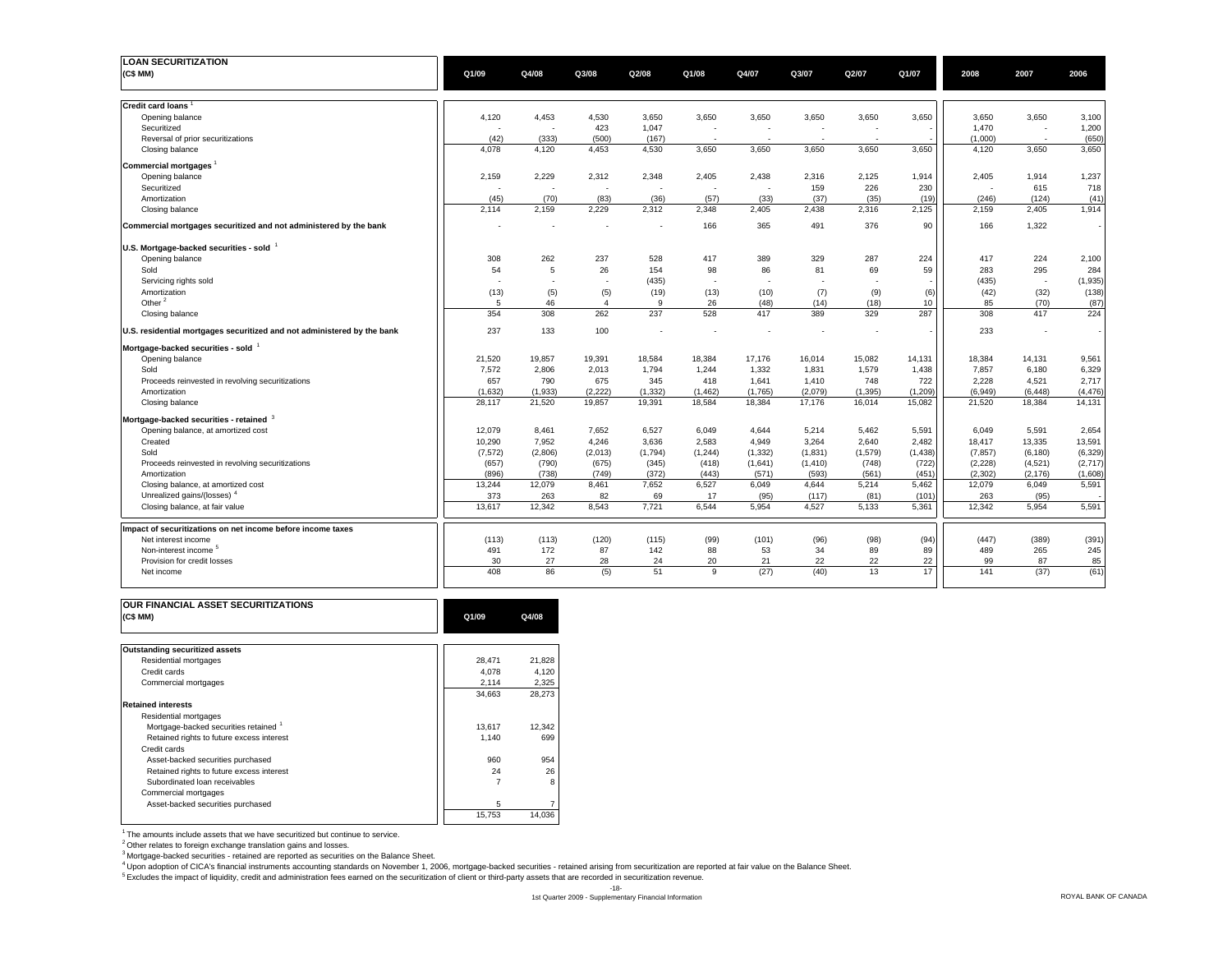| <b>CAPITAL</b>                                                                |                      |                      | <b>Basel II</b>    |                      |          |
|-------------------------------------------------------------------------------|----------------------|----------------------|--------------------|----------------------|----------|
| (C\$ MM, except percentage amounts)                                           | $Q1/09$ <sup>1</sup> | $Q4/08$ <sup>1</sup> | Q3/08 <sup>1</sup> | $Q2/08$ <sup>1</sup> | Q1/08    |
| Tier 1 regulatory capital <sup>2</sup>                                        |                      |                      |                    |                      |          |
| Common shares                                                                 | 12,597               | 10,266               | 10,197             | 8,071                | 7,183    |
| Contributed surplus                                                           | 242                  | 242                  | 251                | 245                  | 267      |
| Retained earnings                                                             | 20,060               | 19,816               | 19,397             | 18,831               | 18,578   |
| Net after tax fair value losses arising from changes in institutions'         |                      |                      |                    |                      |          |
| own credit risk                                                               | (361)                | (316)                | (194)              | (184)                | (149)    |
| Foreign currency translation adjustments                                      | (644)                | (802)                | (2,705)            | (2,885)              | (2,893)  |
| Net after tax unrealized holding loss on available-for-sale equity securities | (670)                | (380)                | (112)              | (70)                 | (48)     |
| Non-cumulative preferred shares                                               | 3,811                | 2,657                | 2,552              | 2,555                | 2,344    |
| <b>Innovative Capital Instruments</b>                                         | 4,141                | 3,857                | 3,684              | 3,604                | 3,500    |
| Other non-controlling interests in subsidiaries                               | 357                  | 357                  | 351                | 27                   | 27       |
| Goodwill <sup>3</sup>                                                         | (9,948)              | (9, 977)             | (8, 859)           | (6, 165)             | (4, 897) |
| Substantial investments <sup>4</sup>                                          | (146)                | (37)                 | (10)               | (10)                 | (8)      |
| Securitization-related deductions <sup>5</sup>                                | (346)                | (329)                | (244)              | (261)                | (224)    |
| Expected loss in excess of allowance - AIRB Approach                          | (190)                | (315)                | (299)              | (191)                | (235)    |
| Other                                                                         | (2)                  | (8)                  | (1)                | (1)                  | (1)      |
| Total Tier 1 capital                                                          | 28,901               | 25,031               | 24,008             | 23,566               | 23,444   |
| Tier 2 regulatory capital <sup>2</sup>                                        |                      |                      |                    |                      |          |
| Permanent subordinated debentures                                             | 936                  | 900                  | 844                | 843                  | 789      |
| Non-permanent subordinated debentures <sup>6</sup>                            | 6,695                | 7,223                | 7,074              | 6,102                | 5,094    |
| Innovative Capital Instruments (excess over 15% of Tier 1)                    |                      | 142                  | 30                 | 175                  |          |
| Excess of non-cumulative preferred shares                                     |                      |                      |                    |                      |          |
| Trust subordinated notes                                                      | 1,027                | 1,027                | 1,027              | 1,027                | 1,027    |
| General allowance                                                             | 527                  | 488                  | 423                | 410                  | 377      |
| Substantial investments                                                       | (146)                | (277)                | (269)              | (282)                | (376)    |
| Investment in insurance subsidiaries                                          | (3,314)              | (3, 198)             | (3,043)            | (2,971)              | (2,922)  |
| Securitization-related deductions <sup>7</sup>                                | (321)                | (305)                | (216)              | (230)                | (204)    |
| Expected loss in excess of allowance - AIRB approach                          | (190)                | (315)                | (299)              | (192)                | (236)    |
| Other                                                                         | (3)                  | (6)                  |                    |                      |          |
| <b>Total Tier 2 capital</b>                                                   | 5,211                | 5,679                | 5,571              | 4,882                | 3,549    |
| <b>Total regulatory capital</b>                                               | 34,112               | 30,710               | 29,579             | 28,448               | 26,993   |
| <b>Regulatory capital ratios</b>                                              |                      |                      |                    |                      |          |
| Tier 1 capital                                                                | 10.6%                | 9.0%                 | 9.4%               | 9.5%                 | 9.7%     |
| <b>Total capital</b>                                                          | 12.5%                | 11.0%                | 11.6%              | 11.4%                | 11.2%    |
| Assets-to-capital multiple <sup>8</sup>                                       | 17.5X                | 20.1X                | 19.5X              | 20.2X                | 22.1X    |
|                                                                               |                      |                      |                    |                      |          |

1 Opening retained earnings as at November 1, 2006 has been restated. Refer to Notes to Users.

 $<sup>2</sup>$  As defined in the guidelines issued by OSFI. Basel I and Basel II calculations are not directly comparable.</sup>

<sup>3</sup> Basel II goodwill deduction reflects total consolidated goodwill. Basel I goodwill deduction reflects consolidated goodwill net of insurance goodwill.

<sup>4</sup> Under Basel II, substantial investment deductions are made 50% from each of Tier I and Tier 2 capital. There was a transitional provision until October 31, 2008, to deduct

substantial investments held prior to December 31, 2006 in full from Tier 2 capital. Under Basel I, these investments were deducted from Total capital.

5 Securitization deduction from Tier 1 capital consists of Seller's interest in residential mortgages of \$103 million and credit cards of \$29 million, and securitizations rated

below BB- of \$78 million and unrated positions of \$136 million.

<sup>6</sup> Subordinated debentures that are within five years of maturity are subject to straight-line amortization to zero during their remaining term and, accordingly, are included at their amortized value.

<sup>7</sup> Securitization deduction from Tier 2 capital consists of Seller's interest in residential mortgages of \$103 million and credit cards of \$4 million, and securitizations rated below BB- of \$78 million and unrated positions of \$136 million.

<sup>8</sup> Effective Q2/08, OSFI amended the treatment of the general allowance in the calculation of Basel II Asset-to-capital multiple. Comparative ratios have not been revised.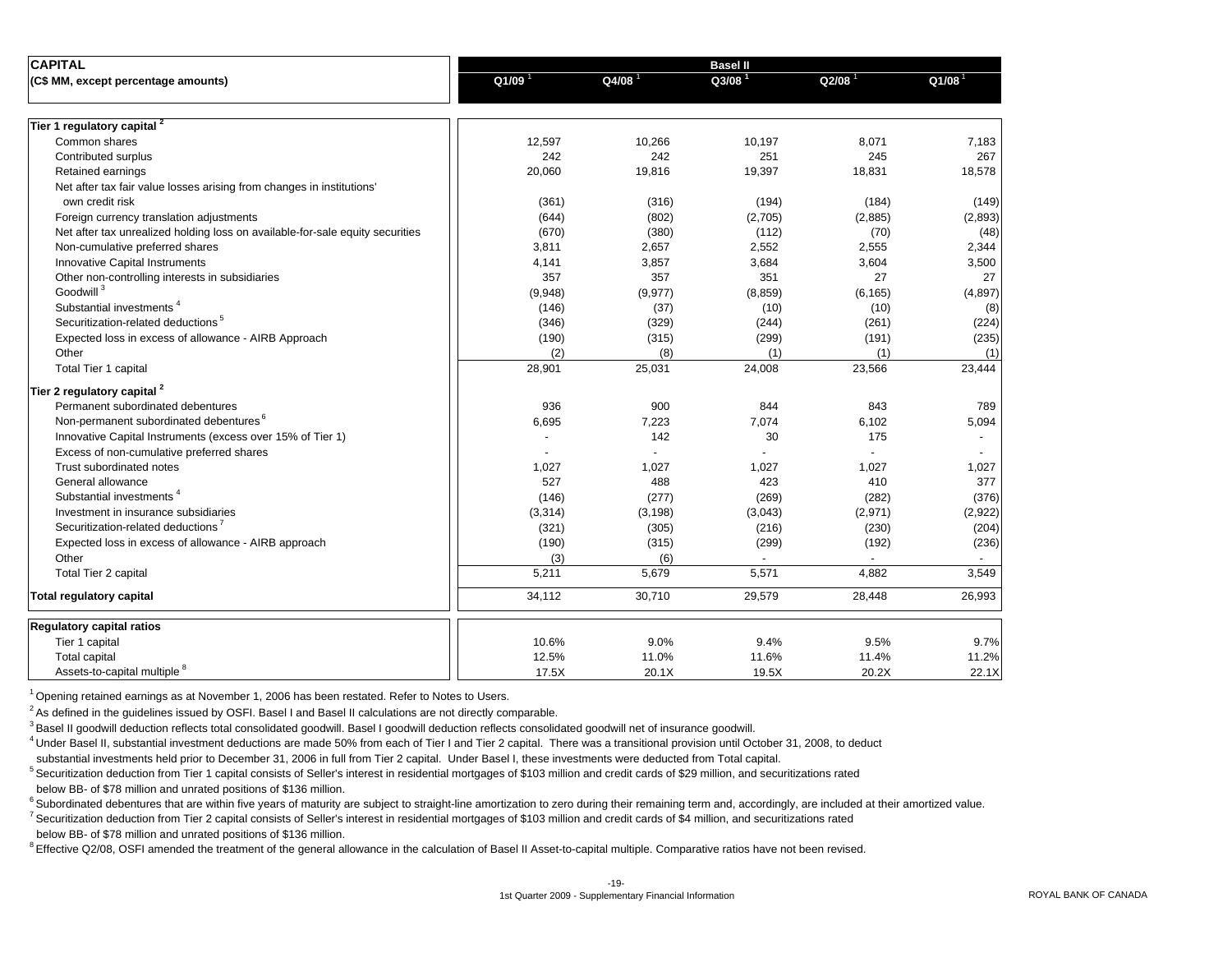| <b>CAPITAL</b>                                                                |         |                      |                      |                          | <b>Basel I</b>       |                          |                          |                |                          |          |
|-------------------------------------------------------------------------------|---------|----------------------|----------------------|--------------------------|----------------------|--------------------------|--------------------------|----------------|--------------------------|----------|
| (C\$ MM, except percentage amounts)                                           | Q1/09   | $Q4/08$ <sup>1</sup> | $Q3/08$ <sup>1</sup> | Q2/08 <sup>1</sup>       | $Q1/08$ <sup>1</sup> | Q4/07 <sup>1</sup>       | Q3/07                    | Q2/07          | $Q1/07$ <sup>1</sup>     | Q4/06    |
| Tier 1 regulatory capital 2                                                   |         |                      |                      |                          |                      |                          |                          |                |                          |          |
| Common shares                                                                 | 12,597  | 10,266               | 10,197               | 8,071                    | 7,183                | 7,135                    | 7,141                    | 7,135          | 7,072                    | 7,005    |
| Contributed surplus                                                           | 242     | 242                  | 251                  | 245                      | 267                  | 235                      | 235                      | 241            | 255                      | 292      |
| Retained earnings                                                             | 20,060  | 19,816               | 19,397               | 18,831                   | 18,578               | 18,047                   | 17,397                   | 16,666         | 16,144                   | 15,771   |
| Net after tax fair value losses arising from changes in institutions's        |         |                      |                      |                          |                      |                          |                          |                |                          |          |
| own credit risk                                                               | (361)   | (316)                | (194)                | (184)                    | (149)                | (58)                     | $\overline{4}$           | (4)            | (1)                      |          |
| Foreign currency translation adjustments                                      | (644)   | (802)                | (2,705)              | (2,885)                  | (2,893)              | (3,207)                  | (2,469)                  | (2, 173)       | (1,788)                  | (2,003)  |
| Net after tax unrealized holding loss on available-for-sale equity securities | (670)   | (380)                | (112)                | (70)                     | (48)                 | $\overline{\phantom{a}}$ | $\overline{a}$           | $\overline{a}$ | $\sim$                   |          |
| Non-cumulative preferred shares                                               | 3,811   | 2,657                | 2,552                | 2,555                    | 2,344                | 2,344                    | 2,345                    | 2,272          | 1,895                    | 1,345    |
| <b>Innovative Capital Instruments</b>                                         | 4,141   | 3,857                | 3,684                | 3,604                    | 3,500                | 3,489                    | 3,463                    | 3,386          | 3,318                    | 3,222    |
| Other non-controlling interests in subsidiaries                               | 357     | 357                  | 351                  | 27                       | 27                   | 25                       | 28                       | 29             | 30                       | 28       |
| Goodwill <sup>3</sup>                                                         | (9,948) | (9, 977)             | (8, 859)             | (6, 164)                 | (4,896)              | (4, 752)                 | (5,055)                  | (4, 977)       | (4,803)                  | (4, 182) |
| <b>Total Tier 1 capital</b>                                                   | 29,585  | 25,720               | 24,562               | 24,030                   | 23,913               | 23,258                   | 23,089                   | 22,575         | 22,122                   | 21,478   |
| Tier 2 regulatory capital 2                                                   |         |                      |                      |                          |                      |                          |                          |                |                          |          |
| Permanent subordinated debentures                                             | 936     | 900                  | 844                  | 843                      | 789                  | 779                      | 789                      | 810            | 813                      | 839      |
| Non-permanent subordinated debentures <sup>4</sup>                            | 6,695   | 7,223                | 7,074                | 6,102                    | 5,094                | 5,473                    | 5,434                    | 6,020          | 6,046                    | 6,313    |
| Innovative Capital Instruments (excess over 15% of Tier 1)                    |         | 142                  | 30                   | 175                      |                      | 5                        | 19                       | 93             | 167                      | 249      |
| Excess of non-cumulative preferred shares                                     |         |                      | $\blacksquare$       | $\overline{\phantom{a}}$ |                      | $\overline{\phantom{a}}$ | $\overline{\phantom{a}}$ | 54             | $\blacksquare$           |          |
| Trust subordinated notes                                                      | 1,027   | 1,027                | 1,027                | 1,027                    | 1,027                | 1,027                    | 1,027                    | 1,000          | $\overline{\phantom{a}}$ |          |
| General allowance                                                             | 1,688   | 1,532                | 1,337                | 1,300                    | 1,244                | 1,221                    | 1,230                    | 1,235          | 1,253                    | 1,223    |
| Accumulated net unrealized gain on                                            |         |                      |                      |                          |                      |                          |                          |                |                          |          |
| available-for-sale equity securities <sup>5</sup>                             |         |                      |                      |                          |                      | 105                      | 89                       | 112            | 135                      |          |
| Other                                                                         |         |                      |                      |                          |                      |                          |                          |                |                          |          |
| Total Tier 2 capital                                                          | 10,346  | 10,824               | 10,312               | 9,447                    | 8,154                | 8,610                    | 8,588                    | 9,324          | 8,414                    | 8,624    |
| <b>Total regulatory capital</b>                                               |         |                      |                      |                          |                      |                          |                          |                |                          |          |
| Total Tier 1 and Tier 2 capital                                               | 39,931  | 36,544               | 34,874               | 33,477                   | 32,067               | 31,868                   | 31,677                   | 31,899         | 30,536                   | 30,102   |
| Substantial investments                                                       | (292)   | (314)                | (279)                | (292)                    | (384)                | (309)                    | (293)                    | (344)          | (492)                    | (445)    |
| Investment in insurance subsidiaries                                          | (3,401) | (3,282)              | (3, 108)             | (3,035)                  | (2,986)              | (2,912)                  | (2,838)                  | (2,971)        | (2,930)                  | (2,794)  |
| First-loss facility                                                           | (273)   | (228)                | (217)                | (219)                    | (203)                | (196)                    | (197)                    | (198)          | (199)                    | (199)    |
| Total regulatory capital <sup>2</sup>                                         | 35,965  | 32,720               | 31,270               | 29,931                   | 28,494               | 28,451                   | 28,349                   | 28,386         | 26,915                   | 26,664   |
| <b>Regulatory capital ratios</b>                                              |         |                      |                      |                          |                      |                          |                          |                |                          |          |
| Tier 1 capital                                                                | 9.6%    | 8.3%                 | 8.7%                 | 8.8%                     | 9.2%                 | 9.4%                     | 9.2%                     | 9.3%           | 9.1%                     | 9.6%     |
| Total capital                                                                 | 11.6%   | 10.5%                | 11.0%                | 10.9%                    | 11.0%                | 11.5%                    | 11.3%                    | 11.6%          | 11.1%                    | 11.9%    |
| Assets-to-capital multiple <sup>6</sup>                                       | 17.4X   | 20.0X                | 19.4X                | 19.9X                    | 21.0X                | 20.0X                    | 20.5X                    | 20.2X          | 20.8X                    | 19.7X    |

 $1$  Opening retained earnings as at November 1, 2006 has been restated. Refer to Notes to Users.

 $<sup>2</sup>$  As defined in the quidelines issued by OSFI. Basel I and Basel II calculations are not directly comparable.</sup>

<sup>3</sup> Basel II goodwill deduction reflects total consolidated goodwill. Basel I goodwill deduction reflects consolidated goodwill net of insurance goodwill.

4 Subordinated debentures that are within five years of maturity are subject to straight-line amortization to zero during their remaining term and, accordingly, are included at their amortized value.

<sup>5</sup> As prescribed by OSFI, certain components of Accumulated other comprehensive income are included in the determination of regulatory capital. Accumulated net foreign currency translation adjustments are included in Tier Net unrealized fair value losses on available-for-sale equities are deducted in the determination of Tier 1 capital while net unrealized fair value gains on available-for-sale equities are included in Tier 2A capital.

<sup>6</sup> Effective Q2/08, OSFI amended the treatment of the general allowance in the calculation of Basel II Asset-to-capital multiple. Comparative ratios have not been revised.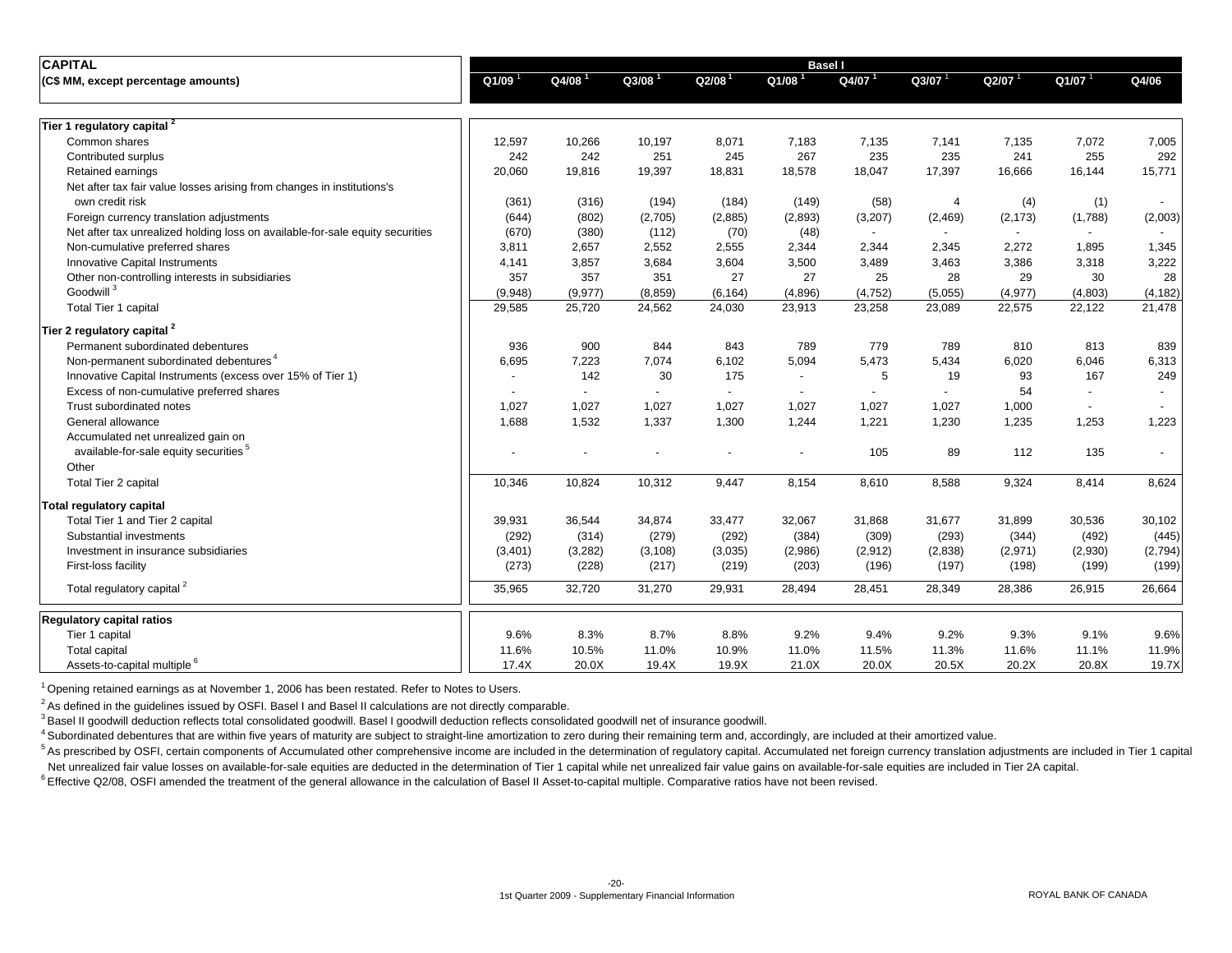| <b>RISK-ADJUSTED ASSETS - BASEL II</b>                                     |               |                                 |                          | Q1/09                       |                          |         |                       |                    |                          | Q4/08                       |                    |                    |                             |                             |                             |
|----------------------------------------------------------------------------|---------------|---------------------------------|--------------------------|-----------------------------|--------------------------|---------|-----------------------|--------------------|--------------------------|-----------------------------|--------------------|--------------------|-----------------------------|-----------------------------|-----------------------------|
| (C\$ MM)                                                                   |               |                                 |                          | <b>Risk-adjusted assets</b> |                          |         |                       |                    |                          | <b>Risk-adjusted assets</b> |                    |                    |                             |                             |                             |
|                                                                            |               | Average                         |                          |                             |                          |         |                       | Average            |                          |                             |                    |                    |                             |                             |                             |
|                                                                            | Exposure $^2$ | of risk<br>weights <sup>3</sup> | Standardized<br>approach | Advanced<br>approach        | Other <sup>4</sup>       | Total   | Exposure <sup>2</sup> | of risk<br>weights | Standardized<br>approach | Advanced<br>approach        | Other <sup>4</sup> | Total <sup>5</sup> | Q3/08<br>Total <sup>5</sup> | Q2/08<br>Total <sup>5</sup> | Q1/08<br>Total <sup>5</sup> |
| Credit risk <sup>6</sup>                                                   |               |                                 |                          |                             |                          |         |                       |                    |                          |                             |                    |                    |                             |                             |                             |
| Lending-related and other                                                  |               |                                 |                          |                             |                          |         |                       |                    |                          |                             |                    |                    |                             |                             |                             |
| Residential mortgages                                                      | 94,070        | 6%                              | 1,493                    | 4,481                       |                          | 5,974   | 93,445                | 8%                 | 1,418                    | 6,024                       |                    | 7,442              | 6,959                       | 5,844                       | 5,886                       |
| Other retail (Personal, Credit cards and Small business treated as retail) | 144,900       | 22%                             | 8,043                    | 24,147                      |                          | 32,190  | 142,221               | 22%                | 7,974                    | 23,954                      |                    | 31,928             | 30,849                      | 28,684                      | 30,345                      |
| Business (Corporate, Commercial, Medium-sized enterprises and Non-bank     |               |                                 |                          |                             |                          |         |                       |                    |                          |                             |                    |                    |                             |                             |                             |
| financial institutions)                                                    | 155,692       | 60%                             | 37.473                   | 55,284                      |                          | 92,757  | 161,331               | 60%                | 40,566                   | 56,760                      |                    | 97,326             | 86,717                      | 81,201                      | 74,561                      |
| Sovereign (Government)                                                     | 16,581        | 13%                             | 614                      | 1,516                       |                          | 2,130   | 15,793                | 12%                | 560                      | 1,266                       |                    | 1,826              | 1,736                       | 1,785                       | 1,919                       |
| Bank                                                                       | 59.281        | 15%                             | 5.785                    | 2.865                       |                          | 8,650   | 67,385                | 13%                | 6.733                    | 2.267                       |                    | 9.000              | 8.017                       | 8.414                       | 8,229                       |
| Total lending-related and other                                            | 470.524       | 30%                             | 53,408                   | 88,293                      | $\overline{\phantom{a}}$ | 141,701 | 480,175               | 31%                | 57,251                   | 90,271                      | $\sim$             | 147,522            | 134,278                     | 125,928                     | 120,940                     |
| Trading-related                                                            |               |                                 |                          |                             |                          |         |                       |                    |                          |                             |                    |                    |                             |                             |                             |
| Repo-style transactions                                                    | 107.099       | 1%                              | 535                      | 833                         |                          | 1,368   | 115,687               | 3%                 | 643                      | 2.472                       |                    | 3,115              | 3.427                       | 2,815                       | 4,155                       |
| Over-the-counter derivatives                                               | 75,428        | 34%                             | 3,337                    | 22.211                      |                          | 25,548  | 86,952                | 30%                | 3,139                    | 22,757                      |                    | 25,896             | 20,667                      | 23,641                      | 24,055                      |
| Total trading-related                                                      | 182.527       | 15%                             | 3.872                    | 23.044                      | $\overline{\phantom{a}}$ | 26,916  | 202,639               | 14%                | 3.782                    | 25.229                      | $\sim$             | 29.011             | 24.094                      | 26,456                      | 28,210                      |
| Total lending-related and other and trading-related                        | 653,051       | 26%                             | 57,280                   | 111,337                     |                          | 168,617 | 682,814               | 26%                | 61,033                   | 115,500                     |                    | 176,533            | 158,372                     | 152,384                     | 149,150                     |
| Bank book equities <sup>7</sup>                                            | 2,812         | 91%                             | $\overline{\phantom{a}}$ | 2,553                       |                          | 2,553   | 3,091                 | 91%                |                          | 2,826                       |                    | 2,826              | 2,688                       | 2,765                       | 2,898                       |
| Securitization exposures                                                   | 83.248        | 10%                             | 861                      | 7.073                       |                          | 7.934   | 83,190                | 9%                 | 767                      | 6.527                       |                    | 7,294              | 5.755                       | 6.169                       | 6,837                       |
| Regulatory scaling factor <sup>8</sup>                                     | n.a.          | n.a.                            | n.a.                     | 7,258                       |                          | 7,258   | n.a.                  | n.a.               | n.a.                     | 7,491                       |                    | 7,491              | 6,712                       | 6,506                       | 6,529                       |
| Other credit risk-adjusted assets                                          | 49.484        | 69%                             | n.a.                     | n.a.                        | 34.102                   | 34,102  | 50.495                | 70%                | n.a.                     | n.a.                        | 35.393             | 35,393             | 32.361                      | 31,699                      | 23,069                      |
| Total credit risk <sup>4</sup>                                             | 788.595       | 28%                             | 58.141                   | 128.221                     | 34.102                   | 220.464 | 819.590               | 28%                | 61.800                   | 132.344                     | 35.393             | 229.537            | 205.888                     | 199.523                     | 188,483                     |
|                                                                            |               |                                 |                          |                             |                          |         |                       |                    |                          |                             |                    |                    |                             |                             |                             |
| <b>Market risk</b>                                                         |               |                                 |                          |                             |                          |         |                       |                    |                          |                             |                    |                    |                             |                             |                             |
| Interest rate                                                              |               |                                 | 2,312                    | 3.609                       |                          | 5,921   |                       |                    | 2,719                    | 2,110                       |                    | 4,829              | 4,272                       | 3,725                       | 3,362                       |
| Equity                                                                     |               |                                 | 456                      | 1,379                       |                          | 1,835   |                       |                    | 1,206                    | 1.367                       |                    | 2,573              | 1,842                       | 1,910                       | 1,814                       |
| Foreign exchange                                                           |               |                                 | 334                      | 68                          |                          | 402     |                       |                    | 326                      | 22                          |                    | 348                | 229                         | 159                         | 161                         |
| Commodities                                                                |               |                                 | 314                      | $\overline{\phantom{a}}$    |                          | 316     |                       |                    | 345                      | $\overline{2}$              |                    | 347                | 504                         | 46                          | 17                          |
| Specific risk                                                              |               |                                 | 6.489                    | 4.221                       |                          | 10,710  |                       |                    | 6.150                    | 2.973                       |                    | 9,123              | 10,747                      | 13,829                      | 13,716                      |
| <b>Total market risk</b>                                                   |               |                                 | 9.905                    | 9.279                       | $\sim$                   | 19.184  |                       |                    | 10.746                   | 6.474                       | $\sim$             | 17,220             | 17.594                      | 19.669                      | 19,070                      |
| Operational risk <sup>10</sup>                                             |               |                                 | 33.913                   | n.a.                        |                          | 33,913  |                       |                    | 31.822                   | n.a.                        | n.a.               | 31.822             | 30.707                      | 30.050                      | 29,942                      |
|                                                                            |               |                                 |                          |                             |                          |         |                       |                    |                          |                             |                    |                    |                             |                             |                             |
| <b>Total risk-adjusted assets</b>                                          | 788,595       |                                 | 101,959                  | 137,500                     | 34,102                   | 273,561 | 819,590               |                    | 104,368                  | 138,818                     | 35,393             | 278,579            | 254,189                     | 249,242                     | 237,495                     |
| Transitional capital floor risk-adjustment prescribed by OSFI <sup>1</sup> |               |                                 |                          |                             |                          |         |                       |                    |                          |                             |                    |                    |                             |                             | 3,711                       |
| Total transitional risk-adiusted assets                                    |               |                                 |                          |                             |                          | 273.561 |                       |                    |                          |                             |                    | 278,579            | 254.189                     | 249.242                     | 241,206                     |

1 Calculated using guidelines issued by OSFI under the new BASEL II framework. For further details, refer to pages 102 to 106 of the Risk management section in our 2008 Annual Report.

<sup>2</sup> Total exposure represents exposure at default which is the expected gross exposure upon the default of an obligor. This amount is before any specific allowances or partial write-offs and does not reflect the impact of

<sup>3</sup> Represents the average of counterparty risk weights within a particular category.

<sup>4</sup> For credit risk, portfolios using the Standardized and Advanced Internal Ratings Based (AIRB) Approach represents 26% and 58%, respectively, of RAA. The remaining 16% represents Balance Sheet assets not included in Sta

<sup>6</sup> For credit risk, a majority of our portfolios use the AIRB Approach and the remainder use the Standardized Approach.

7 The amount of available-for-sale securities held in the banking book that were "grandfathered" under Basel II, and thus subject to a 100% risk-weighting until the end of 2017, was \$860 million for Q1/09.

<sup>8</sup> The scaling factor represents a calibration adjustment of 6% as prescribed by OSFI under the Basel II framework and is applied to RAA amounts for credit risk assessed under the AIRB Approach.

<sup>9</sup> For market risk RAA measurement, we use an internal models approach where we have obtained regulatory approval, and a standardized approach for products yet to be approved.

10 For operational risk, we use the Standardized Approach.

11 Transitional adjustment as prescribed by OSFI Capital Adequacy Requirements guideline Section 1.7.

n.a. not applicable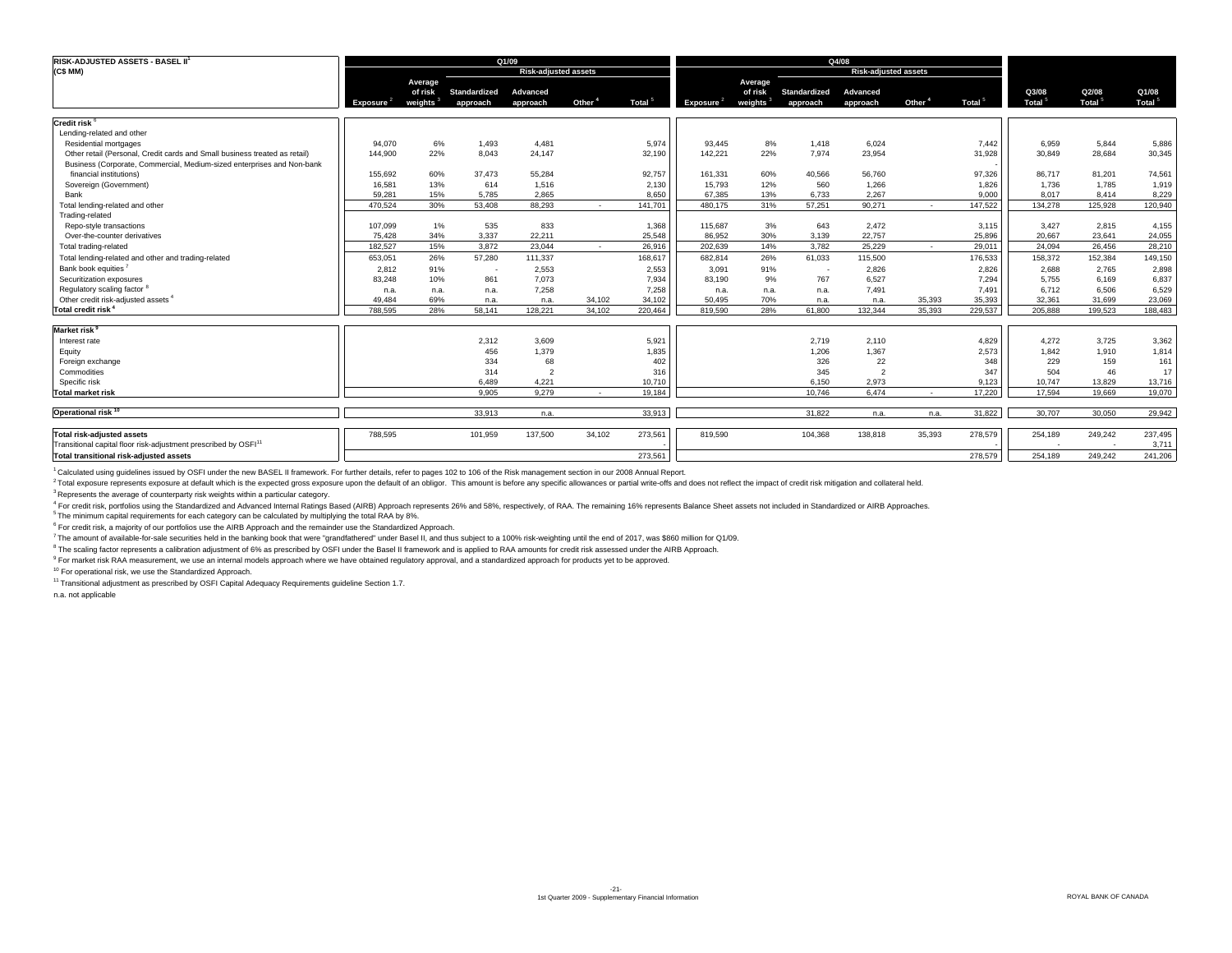| RISK-ADJUSTED ASSETS - BASEL I <sup>1</sup>                             |                |                 | Q1/09       |                   |         |         |                          |                          |                              |                          |                          |                          |         |
|-------------------------------------------------------------------------|----------------|-----------------|-------------|-------------------|---------|---------|--------------------------|--------------------------|------------------------------|--------------------------|--------------------------|--------------------------|---------|
| (C\$MM)                                                                 | <b>Balance</b> | Contract/       | Replacement | Credit            |         |         |                          |                          | <b>Risk-Adjusted Balance</b> |                          |                          |                          |         |
|                                                                         | <b>Sheet</b>   | <b>Notional</b> | Cost        | <b>Equivalent</b> | Q1/09   | Q4/08   | Q3/08                    | Q2/08                    | Q1/08                        | Q4/07                    | Q3/07                    | Q2/07                    | Q1/07   |
| On-balance sheet assets                                                 |                |                 |             |                   |         |         |                          |                          |                              |                          |                          |                          |         |
| Cash resources                                                          | 25,399         |                 |             |                   | 4.533   | 6,093   | 4.078                    | 4.021                    | 3.320                        | 2,852                    | 2,590                    | 2,610                    | 1,839   |
| Securities                                                              | 174,159        |                 |             |                   | 15,604  | 14,894  | 13,351                   | 11,970                   | 10,743                       | 9,547                    | 9,186                    | 9,098                    | 10,226  |
| Residential mortgages                                                   |                |                 |             |                   |         |         |                          |                          |                              |                          |                          |                          |         |
| Insured                                                                 | 28,966         |                 |             |                   | 416     | 438     | 992                      | 614                      | 351                          | 355                      | 367                      | 352                      | 346     |
| Conventional                                                            | 88,786         |                 |             |                   | 42,209  | 41,172  | 41,792                   | 37,942                   | 34,996                       | 32,885                   | 31,039                   | 28,104                   | 28,798  |
| Other loans and acceptances <sup>4</sup>                                |                |                 |             |                   |         |         |                          |                          |                              |                          |                          |                          |         |
| Issued or quaranteed by Canadian or other OECD <sup>5</sup> governments | 29,755         |                 |             |                   | 4.530   | 5,190   | 6,317                    | 5,641                    | 6,838                        | 5,651                    | 5,914                    | 5,532                    | 3,017   |
| Other                                                                   | 187,752        |                 |             |                   | 145,613 | 145,517 | 132,051                  | 127,135                  | 120,721                      | 118,723                  | 117,837                  | 117,365                  | 115,764 |
| Other assets                                                            | 179,946        |                 |             |                   | 18.169  | 18.530  | 13,008                   | 11.752                   | 10.674                       | 10.487                   | 10.629                   | 9.949                    | 10,356  |
| Total                                                                   | 714.763        |                 |             |                   | 231.074 | 231.834 | 211.589                  | 199.075                  | 187.643                      | 180,500                  | 177.562                  | 173.010                  | 170,346 |
|                                                                         |                |                 |             |                   |         |         |                          |                          |                              |                          |                          |                          |         |
| Off-balance sheet credit instruments                                    |                |                 |             |                   |         |         |                          |                          |                              |                          |                          |                          |         |
| Guarantees and standby letters of credit                                |                | 26,882          |             | 24,113            | 14,909  | 13,439  | 12,716                   | 12,845                   | 12,567                       | 11,807                   | 12,391                   | 12,306                   | 14,764  |
| Documentary and commercial letters of credit                            |                | 384             |             | 77                | 46      | 53      | 91                       | 91                       | 75                           | 78                       | 97                       | 104                      | 115     |
| Securities lending                                                      |                | 23,648          |             | 23,648            | 435     | 528     | 1,522                    | 1,008                    | 1,236                        | 962                      | 4,155                    | 4,371                    | 3,468   |
| Commitments to extend credit                                            |                | 67,165          |             | 23,916            | 20,452  | 21,090  | 19,549                   | 19,813                   | 19,463                       | 18,752                   | 18,677                   | 17,807                   | 17,549  |
| Uncommitted amounts                                                     |                | 44,980          |             |                   |         |         | $\overline{\phantom{a}}$ | $\overline{\phantom{a}}$ | $\overline{\phantom{a}}$     |                          | $\overline{\phantom{a}}$ | $\overline{\phantom{a}}$ |         |
| <b>Liquidity facilities</b>                                             |                | 36,168          |             | 3,801             | 3,801   | 4,261   | 4,052                    | 4,326                    | 4,529                        | 4,746                    | 5,445                    | 5,181                    | 4,985   |
| Note issuances and revolving underwriting facilities                    |                |                 |             |                   |         | $\sim$  | $\sim$                   | $\sim$                   | $\overline{\phantom{a}}$     | $\overline{\phantom{a}}$ |                          |                          |         |
| Total                                                                   |                | 199.227         |             | 75.555            | 39.643  | 39.371  | 37.930                   | 38,083                   | 37,870                       | 36.345                   | 40.765                   | 39.769                   | 40,881  |
|                                                                         |                |                 |             |                   |         |         |                          |                          |                              |                          |                          |                          |         |
| Derivative financial instruments                                        |                |                 |             |                   |         |         |                          |                          |                              |                          |                          |                          |         |
| Interest rate agreements                                                |                | 3,482,369       | 14.673      | 18,483            | 5,027   | 3,286   | 2.466                    | 2,511                    | 2,305                        | 1,594                    | 1,700                    | 1,460                    | 1,371   |
| Foreign exchange rate contracts                                         |                | 1,154,785       | 15,709      | 28,009            | 7,312   | 10,371  | 6,396                    | 6,201                    | 5,297                        | 5,877                    | 5,086                    | 5,338                    | 5,043   |
| Precious metals, commodities, equity-linked contracts and credit        |                |                 |             |                   |         |         |                          |                          |                              |                          |                          |                          |         |
| derivatives                                                             |                | 465.058         | 14.424      | 23.149            | 7.885   | 9.323   | 7,561                    | 8.770                    | 8,485                        | 6.986                    | 6,131                    | 5,208                    | 5,683   |
| Total                                                                   |                | 5,102,212       | 44,806      | 69,641            | 20,224  | 22,980  | 16,423                   | 17,482                   | 16,087                       | 14,457                   | 12,917                   | 12,006                   | 12,097  |
|                                                                         |                |                 |             |                   |         |         |                          |                          |                              |                          |                          |                          |         |

| <b>Market risk</b>                     | <b>Minimum</b><br>capital required |                                 |         |         |         |         |         |         |         |         |         |
|----------------------------------------|------------------------------------|---------------------------------|---------|---------|---------|---------|---------|---------|---------|---------|---------|
| Total specific and general market risk | (000s)<br>,446,822                 | <b>Multiplier</b><br>125<br>ں.ے | 18,085  | 16,985  | 17.137  | 18,945  | 18,378  | 16,333  | 18,953  | 18,417  | 18,966  |
| Total risk-adjusted assets 8           |                                    |                                 | 309,026 | 311.170 | 283,079 | 273,585 | 259,978 | 247,635 | 250,197 | 243,202 | 242,290 |

1 Calculated using guidelines issued by OSFI under the Basel I framework.

<sup>2</sup> The amount of credit exposure attributable to an off-balance sheet financial instrument, derived from the notional value of exposure.

<sup>3</sup> When calculating risk-adjusted assets, amortized costs rather than fair value balances are used for certain asset classes as prescribed by OSFI.

4 Amounts are shown net of allowance for loan losses.

<sup>5</sup> OECD stands for Organisation for Economic Co-operation and Development.

<sup>6</sup> In Q4/07, we implemented a new trading credit risk system that enables clearer identification of these balances, resulting in a lower risk-adjusted balance.

7 Excludes non-trading credit derivatives given guarantee treatment for credit risk capital purposes. Credit equivalent is net of collateral.

8 Risk-adjusted assets for April 30, 2007 was revised in Q3/07 to reflect a \$563 million adjustment related to equity derivative contracts.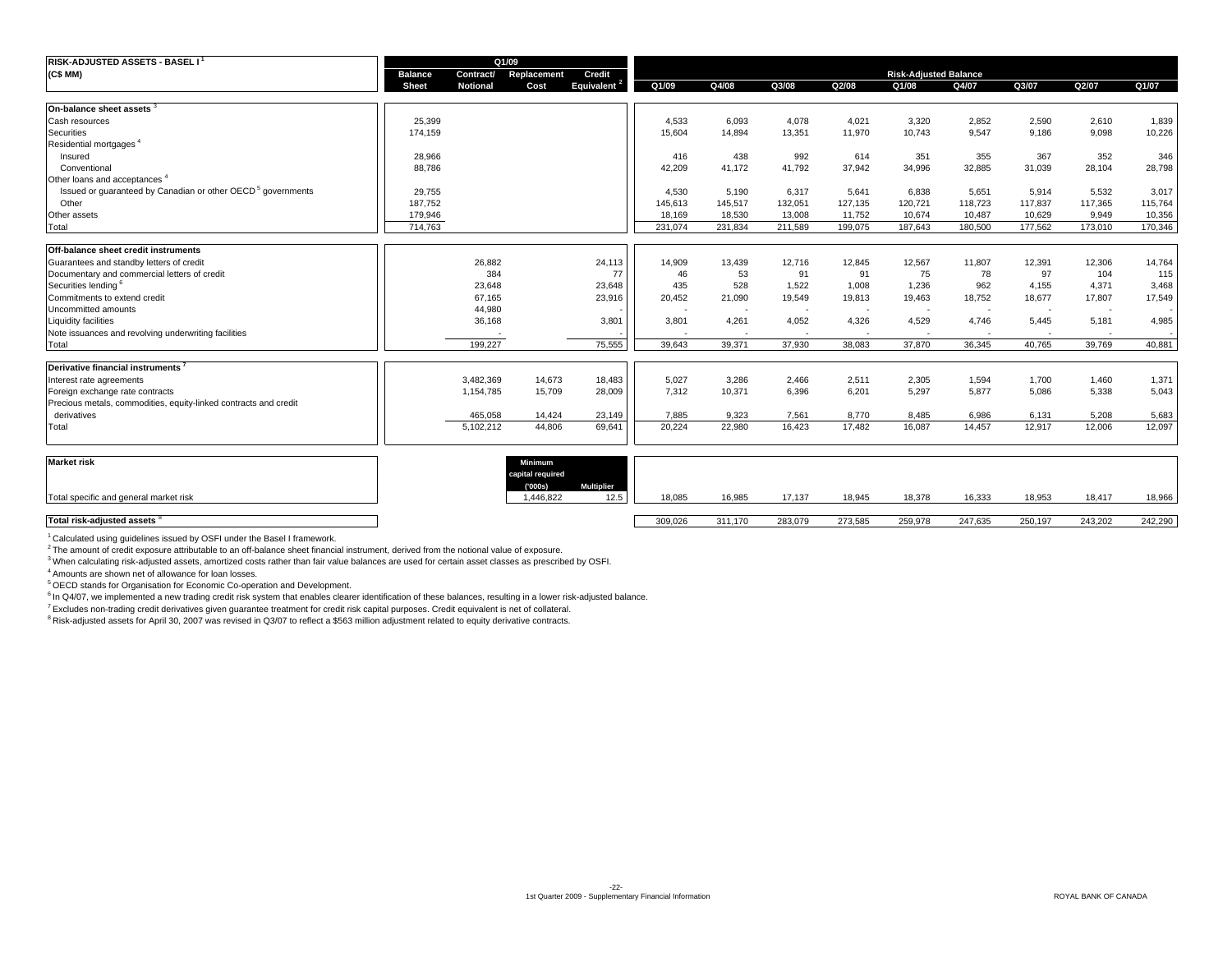| <b>REGULATORY CAPITAL GENERATION</b>                                      |             |               | <b>Basel II</b> |                        |                |              |             |               |               | <b>Basel II</b>         |                |                                                                                         |
|---------------------------------------------------------------------------|-------------|---------------|-----------------|------------------------|----------------|--------------|-------------|---------------|---------------|-------------------------|----------------|-----------------------------------------------------------------------------------------|
| (C\$ MM)                                                                  | Q1/09       | Q4/08         | Q3/08           | Q2/08                  | Q1/08          |              |             |               |               | 2008                    |                |                                                                                         |
| Regulatory capital generation                                             |             |               |                 |                        |                |              |             |               |               |                         |                |                                                                                         |
| Internal capital generation <sup>1</sup>                                  | 310         | 423           | 566             | 258                    | 583            |              |             |               |               | 1,830                   |                |                                                                                         |
| External capital generation:                                              |             |               |                 |                        |                |              |             |               |               |                         |                |                                                                                         |
| Common shares                                                             | 2,310       | 76            | 2,124           | 856                    | 28             |              |             |               |               | 3,084                   |                |                                                                                         |
| Contributed surplus                                                       | ٠           | (9)           | 6               | (22)                   | 32             |              |             |               |               | $\overline{7}$          |                |                                                                                         |
| Premium paid on common shares repurchased                                 | $\sim$      | $\sim$        | $\mathbf{r}$    | $\omega$               | (49)           |              |             |               |               | (49)                    |                |                                                                                         |
| Preferred shares                                                          | 1,150       | 401           | (1)             | 213                    | $\sim$         |              |             |               |               | 613                     |                |                                                                                         |
| Trust capital securities <sup>2</sup>                                     | $\sim$      | ÷.            | $\blacksquare$  | 329                    |                |              |             |               |               | 329                     |                |                                                                                         |
| Treasury shares - common                                                  | 21          | (6)           | $\overline{1}$  | 33                     | 19             |              |             |               |               | 47                      |                |                                                                                         |
| Subordinated debentures<br>Trust subordinated notes                       | (363)       | 211<br>$\sim$ | 942<br>$\sim$   | 1,088<br>$\sim$        | (374)          |              |             |               |               | 1,867                   |                |                                                                                         |
|                                                                           | 3,118       | 673           | 3,072           | 2,497                  | (344)          |              |             |               |               | 5,898                   |                |                                                                                         |
| Other comprehensive income                                                |             |               |                 |                        |                |              |             |               |               |                         |                |                                                                                         |
| Net change in foreign currency translation adjustments,                   |             |               |                 |                        |                |              |             |               |               |                         |                |                                                                                         |
| net of hedging activities                                                 | 158         | 1,903         | 181             | 8                      | 314            |              |             |               |               | 2,406                   |                |                                                                                         |
| Net change in unrealized gains (losses) on available-for-sale             |             |               |                 |                        |                |              |             |               |               |                         |                |                                                                                         |
| equity securities                                                         | (290)       | (268)         | (43)            | (22)                   | (153)          |              |             |               |               | (486)                   |                |                                                                                         |
| Other <sup>3</sup>                                                        | 106         | (1,600)       | (2,645)         | (1,286)                | (1,858)        |              |             |               |               | (7, 389)                |                |                                                                                         |
|                                                                           | (26)        | 35            | (2,507)         | (1,300)                | (1,697)        |              |             |               |               | (5, 469)                |                |                                                                                         |
| Total regulatory capital generation                                       | 3,402       | 1,131         | 1,131           | 1,455                  | (1,458)        |              |             |               |               | 2,259                   |                |                                                                                         |
| <b>REGULATORY CAPITAL GENERATION</b>                                      |             |               |                 |                        | <b>Basel I</b> |              |             |               |               |                         | <b>Basel I</b> |                                                                                         |
| (C\$MM)                                                                   | Q1/09       | Q4/08         | Q3/08           | Q2/08                  | Q1/08          | Q4/07        | Q3/07       | Q2/07         | Q1/07         | 2008                    | 2007           | 2006                                                                                    |
|                                                                           |             |               |                 |                        |                |              |             |               |               |                         |                |                                                                                         |
|                                                                           |             |               |                 |                        |                |              |             |               |               |                         |                |                                                                                         |
| Regulatory capital generation<br>Internal capital generation <sup>1</sup> | 310         | 423           | 566             | 258                    | 583            | 663          | 782         | 671           | 967           | 1,830                   | 3,083          | 2,821                                                                                   |
|                                                                           |             |               |                 |                        |                |              |             |               |               |                         |                |                                                                                         |
| External capital generation:                                              |             |               |                 |                        |                |              |             |               |               |                         |                |                                                                                         |
| Common shares                                                             |             |               |                 |                        |                |              |             |               |               |                         |                |                                                                                         |
|                                                                           |             |               |                 |                        |                |              |             |               |               |                         |                |                                                                                         |
|                                                                           | 2,310<br>÷. | 76            | 2,124<br>6      | 856                    | 28             | 17<br>$\sim$ | 33          | 34            | 20            | 3,084<br>$\overline{7}$ | 104            |                                                                                         |
| Contributed surplus<br>Premium paid on common shares repurchased          | $\sim$      | (9)<br>$\sim$ | $\sim$          | (22)<br>$\overline{a}$ | 32<br>(49)     | (14)         | (6)<br>(52) | (14)<br>(143) | (37)<br>(371) | (49)                    | (57)<br>(580)  |                                                                                         |
| Preferred shares                                                          | 1,150       | 401           | (1)             | 213                    | $\sim$         | ÷.           | ÷.          | 450           | 550           | 613                     | 1,000          |                                                                                         |
| Trust capital securities <sup>2</sup>                                     | $\sim$      | ÷.            | $\sim$          | 329                    | $\sim$         | $\sim$       | ÷.          | ÷.            |               | 329                     | $\sim$         |                                                                                         |
| Treasury shares - common                                                  | 21          | (6)           | $\mathbf{1}$    | 33                     | 19             | (23)         | (27)        | 29            | 48            | 47                      | 27             |                                                                                         |
| Subordinated debentures                                                   | (363)       | 211           | 942             | 1,088                  | (374)          | (3)          | (533)       | (42)          | (302)         | 1,867                   | (880)          |                                                                                         |
| Trust subordinated notes                                                  |             |               | ÷.              |                        |                | $\sim$       | 27          | 1,000         |               |                         | 1,027          |                                                                                         |
|                                                                           | 3,118       | 673           | 3,072           | 2,497                  | (344)          | (23)         | (558)       | 1,314         | (92)          | 5,898                   | 641            |                                                                                         |
| Other comprehensive income                                                |             |               |                 |                        |                |              |             |               |               |                         |                |                                                                                         |
| Net change in foreign currency translation adjustments,                   |             |               |                 |                        |                |              |             |               |               |                         |                |                                                                                         |
| net of hedging activities                                                 | 158         | 1,903         | 181             | 8                      | 314            | (738)        | (296)       | (385)         | 216           | 2,406                   | (1,203)        |                                                                                         |
| Net change in unrealized gains (losses) on available-for-sale             |             |               |                 |                        |                |              |             |               |               |                         |                |                                                                                         |
| equity securities                                                         | (290)       | (268)         | (43)            | (22)                   | (153)          | 16           | (23)        | (23)          | 135           | (486)                   | 105            |                                                                                         |
| Other $3$                                                                 | (51)        | (1,281)       | (2, 437)        | (1, 304)               | (357)          | 184          | 58          | (106)         | (975)         | (5, 379)                | (839)          |                                                                                         |
|                                                                           | (183)       | 354           | (2, 299)        | (1, 318)               | (196)          | (538)        | (261)       | (514)         | (624)         | (3, 459)                | (1,937)        |                                                                                         |
| Total regulatory capital generation                                       | 3,245       | 1,450         | 1,339           | 1,437                  | 43             | 102          | (37)        | 1,471         | 251           | 4,269                   | 1,787          | 26<br>27<br>(743)<br>350<br>56<br>(1,018)<br>(1, 302)<br>(230)<br>(438)<br>(668)<br>851 |

 $1$  Internal capital generation is net income available to common shareholders less common share dividends.

 $^{2}$  In Q2/08, we issued \$500 million of RBC Trust Capital Securities (TruCS), of which \$171 million was not initially recognized as regulatory capital due to OSFI constraints.

<sup>3</sup> Includes changes to investments in insurance subsidiaries, regulatory capital deductions for goodwill, substantial investments, eligible general allowance, non-controlling interest in subsidiaries, securitization relat

treasury shares (other than common) and other adjustments to retained earnings.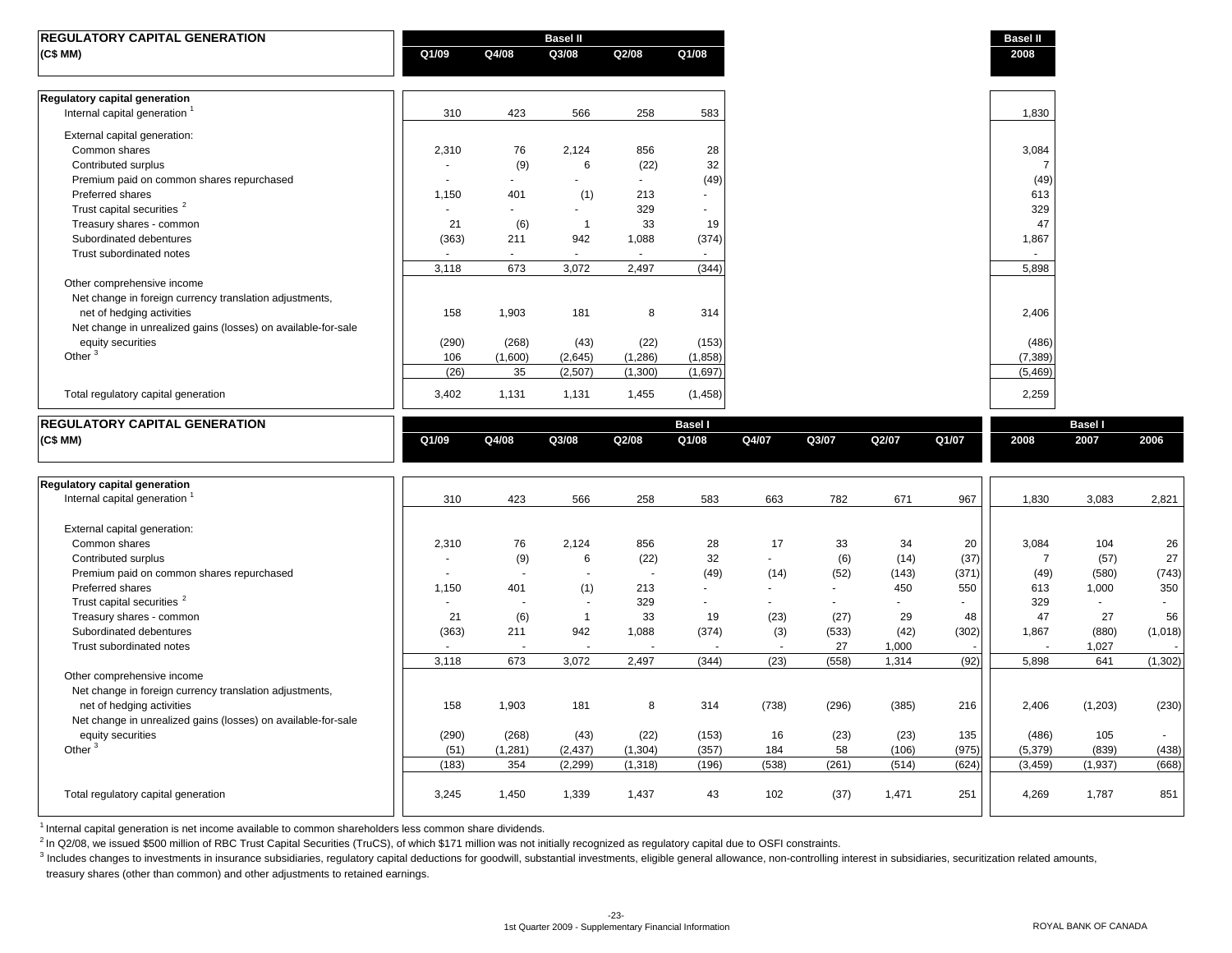| <b>ECONOMIC CAPITAL</b><br>(C\$ MM)   | Q1/09    | Q4/08  | Q3/08  | Q2/08  | Q1/08  | Q4/07  | Q3/07  | Q2/07  | Q1/07  | 2008   | 2007   | 2006   |
|---------------------------------------|----------|--------|--------|--------|--------|--------|--------|--------|--------|--------|--------|--------|
| Economic capital                      |          |        |        |        |        |        |        |        |        |        |        |        |
| Credit risk                           | 10,100   | 8,800  | 8,350  | 7,850  | 7.400  | 7.100  | 6,950  | 6,800  | 6,550  | 8.100  | 6,850  | 5,800  |
| Market risk (trading and non-trading) | 2.800    | 2.000  | 1.850  | 1.750  | 1.300  | 2.550  | 2,800  | 2,850  | 2,650  | 1.750  | 2,700  | 2,500  |
| Operational risk                      | 3,400    | 3.100  | 3,050  | 2,400  | 2.750  | 2,600  | 2,800  | 2,850  | 2,750  | 2,850  | 2,750  | 2,450  |
| Business and fixed assets risk        | 2,250    | 2.450  | 2,350  | 2,000  | 2.050  | 2.000  | 2,000  | 2,000  | 2,000  | 2,200  | 2,000  | 1,800  |
| Insurance risk                        | 150      | 150    | 150    | 150    | 150    | 150    | 150    | 150    | 150    | 150    | 150    | 200    |
| Risk capital                          | 18.700   | 16.500 | 15.750 | 14.150 | 13.650 | 14.400 | 14.700 | 14.650 | 14.100 | 15.050 | 14.450 | 12,750 |
| Goodwill and intangibles              | 12.200   | 10,550 | 8,400  | 6,450  | 5,450  | 5,450  | 5,750  | 5,600  | 5,400  | 7,700  | 5,550  | 4,600  |
| Economic capital                      | 30,900   | 27.050 | 24,150 | 20,600 | 19,100 | 19,850 | 20.450 | 20,250 | 19,500 | 22,750 | 20,000 | 17,350 |
| Under/(over) attribution of capital 1 | (1, 850) | (50)   | .100   | 2,800  | 3,500  | 2.450  | 1.650  | 1.550  | 1,850  | 1,900  | 1,850  | 2,550  |
| Total average common equity           | 29,050   | 27,000 | 25,250 | 23,400 | 22,600 | 22,300 | 22.100 | 21,800 | 21,350 | 24,650 | 21,850 | 19,900 |

| <b>FINANCIAL ASSET SECURITIZATIONS - CAPITAL CHARGES</b> |                          | Q1/09                    | Q4/08                    |         | Q3/08                    |         |          | Q2/08   |                          | Q1/08   |
|----------------------------------------------------------|--------------------------|--------------------------|--------------------------|---------|--------------------------|---------|----------|---------|--------------------------|---------|
| (C\$MM)                                                  | Retained                 | Capital                  | Retained                 | Capital | Retained                 | Capital | Retained | Capital | Retained                 | Capital |
|                                                          | interest                 | charges                  | interest                 | charges | interest                 | charges | interest | charges | interest                 | charges |
| <b>Capital charges</b>                                   |                          |                          |                          |         |                          |         |          |         |                          |         |
| Superior (rated AA or higher)                            | 12,867                   |                          | 11.950                   | 4       | 8.266                    | 4       | 7.311    | 4       | 6,551                    |         |
| Investment grade (rated A to BBB)                        | 174                      |                          | 174                      |         | 174                      |         | 155      | 6       | 108                      |         |
| Non-investment grade (rated BB to CC)                    | $\overline{\phantom{a}}$ | $\overline{\phantom{a}}$ | $\sim$                   |         | $\overline{\phantom{a}}$ |         |          |         | $\overline{\phantom{a}}$ |         |
| Total non-impaired                                       | 13.041                   | 11                       | 12.124                   | 11      | 8.440                    | 11      | 7.466    | 10      | 6,659                    |         |
| Impaired / Default (rated C or lower)                    | $\overline{\phantom{a}}$ |                          | $\overline{\phantom{a}}$ |         | $\overline{\phantom{a}}$ |         |          |         | $\overline{\phantom{a}}$ |         |
|                                                          | 13.041                   | 11                       | 12.124                   | 11      | 8.440                    | 11      | 7,466    | 10      | 6,659                    |         |
|                                                          |                          |                          |                          |         |                          |         |          |         |                          |         |

| <b>ISECURITIZATION SUBJECT TO EARLY AMORTIZATION</b><br><b>SELLER'S INTEREST</b><br>(C\$MM) | <b>Total</b><br>drawn | Q1/09<br>Capital<br>charges<br>drawn l | Capital<br>charges<br>undrawn | Total<br>drawn | Q4/08<br>Capital<br>charges<br>drawn | Capital<br>charges<br>undrawn | Total<br>drawn | Q3/08<br>Capital<br>charges<br>drawn | Capital<br>charges<br>undrawn | Total<br>drawn | Q2/08<br>Capital<br>charges<br>drawn | Capital<br>charges<br>undrawn | <b>Total</b><br>drawn | Q1/08<br>Capital<br>charges<br>drawn | Capital<br>charges<br>undrawn |
|---------------------------------------------------------------------------------------------|-----------------------|----------------------------------------|-------------------------------|----------------|--------------------------------------|-------------------------------|----------------|--------------------------------------|-------------------------------|----------------|--------------------------------------|-------------------------------|-----------------------|--------------------------------------|-------------------------------|
| <b>Our financial assets</b><br>Credit cards                                                 | 2.709                 | 85                                     |                               | 2,854          | 84                                   | 100                           | 2,587          | 75                                   | 90                            | 2,533          | 80                                   | 88                            | 3,465                 | 112                                  | 119                           |

| <b>LOANS MANAGED</b>                                                 |                          | Q1/09                    |                          |                          | Q4/08                    |                          |
|----------------------------------------------------------------------|--------------------------|--------------------------|--------------------------|--------------------------|--------------------------|--------------------------|
| (C\$ MM)                                                             | Loan<br><b>Principal</b> | Past<br>due <sup>2</sup> | <b>Net</b><br>write-offs | Loan<br><b>Principal</b> | Past<br>due <sup>2</sup> | <b>Net</b><br>write-offs |
| Retail                                                               | 229.950                  | 1.379                    | 264                      | 225,775                  | 1.144                    | 230                      |
| Wholesale                                                            | 92.941                   | 2.847                    | 240                      | 96.300                   | 2.309                    | 179                      |
| Total loans managed <sup>3</sup>                                     | 322.891                  | 4.226                    | 504                      | 322.075                  | 3,453                    | 409                      |
| Less: Loans securitized and managed                                  |                          |                          |                          |                          |                          |                          |
| Credit card loans                                                    | 4.078                    | 52                       | 30                       | 4.120                    | 48                       | 27                       |
| Canadian residential mortgage-backed securities created and sold     | 21.351                   | 98                       | $\sim$                   | 15.196                   | 70                       |                          |
| Canadian residential mortgage-backed securities created and retained | 11.179                   | 52                       |                          | 10.696                   | 49                       | $\overline{\phantom{a}}$ |
| U.S. residential mortgage-backed securities created and sold         | 354                      |                          |                          | 308                      | 3                        |                          |
| Total loans reported on the Consolidated Balance Sheets              | 285.929                  | 4.017                    | 474                      | 291.755                  | 3,283                    | 382                      |

 $1$  Under/(over) attribution of capital is reported in Corporate Support. Attribution models are currently under review.

2 Includes impaired loans as well as loans that are contractually 90 days past due but are not considered impaired.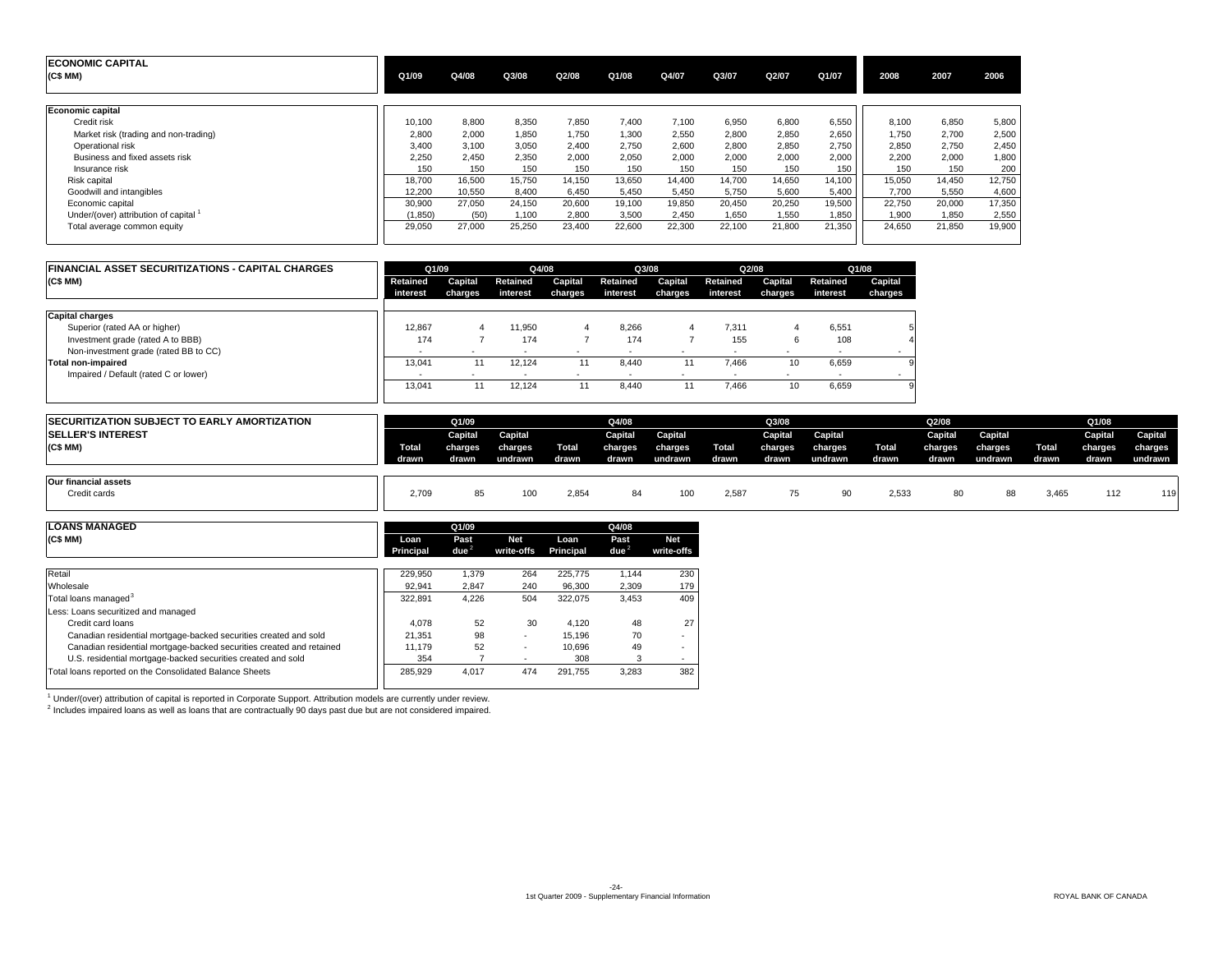| <b>LOANS AND ACCEPTANCES</b>                                  |          |          |         |         |          |          |          |          |          |          |          |         |
|---------------------------------------------------------------|----------|----------|---------|---------|----------|----------|----------|----------|----------|----------|----------|---------|
| (C\$ MM)                                                      | Q1/09    | Q4/08    | Q3/08   | Q2/08   | Q1/08    | Q4/07    | Q3/07    | Q2/07    | Q1/07    | 2008     | 2007     | 2006    |
|                                                               |          |          |         |         |          |          |          |          |          |          |          |         |
| By portfolio and sector                                       |          |          |         |         |          |          |          |          |          |          |          |         |
| Retail                                                        |          |          |         |         |          |          |          |          |          |          |          |         |
| Residential mortgages                                         | 117,791  | 122,991  | 122,197 | 116,495 | 113,430  | 109,745  | 106,681  | 101,479  | 98,527   | 122,991  | 109,745  | 96,675  |
| Personal                                                      | 63,592   | 60,727   | 57,419  | 54,605  | 49,991   | 48,743   | 48,524   | 47,255   | 45,787   | 60,727   | 48,743   | 44,902  |
| Credit cards                                                  | 8,926    | 8,933    | 8,367   | 8,063   | 8,772    | 8,322    | 7,913    | 7,622    | 7,553    | 8,933    | 8,322    | 7,155   |
| Small business                                                | 2,679    | 2,804    | 2,686   | 2,639   | 2,586    | 2,652    | 2,436    | 2,260    | 2,466    | 2,804    | 2,652    | 2,318   |
| Wholesale                                                     | 192,988  | 195,455  | 190,669 | 181,802 | 174,779  | 169,462  | 165,554  | 158,616  | 154,333  | 195,455  | 169,462  | 151,050 |
| <b>Business</b>                                               |          |          |         |         |          |          |          |          |          |          |          |         |
|                                                               | 5,296    | 5,305    | 5,321   | 5,439   | 5,479    | 5,367    | 5,386    | 5,477    | 5,534    | 5,305    | 5,367    | 5,435   |
| Agriculture<br>Automotive                                     | 4,069    | 3,999    | 3,877   | 3,625   | 3,440    | 3,285    | 3,193    | 3,199    | 3,119    | 3,999    | 3,285    | 2,958   |
|                                                               | 7,066    | 7,389    | 6,362   | 5,801   | 5,222    | 5,206    | 4,673    |          | 4,577    | 7,389    | 5,206    | 4,553   |
| Consumer goods                                                |          |          |         |         |          |          |          | 4,445    |          |          |          |         |
| Energy                                                        | 8,827    | 8,146    | 7,146   | 6,876   | 7,680    | 7,632    | 7,244    | 7,601    | 7,981    | 8,146    | 7,632    | 6,010   |
| Non-bank financial services                                   | 5,294    | 8,788    | 4,775   | 4,365   | 4,395    | 6,959    | 4,725    | 6,294    | 5,405    | 8,788    | 6,959    | 4,459   |
| Forest products                                               | 1,088    | 1,152    | 1,188   | 1,294   | 1,450    | 1,349    | 1,089    | 1,093    | 1,021    | 1,152    | 1,349    | 1,126   |
| Industrial products                                           | 4,932    | 5,033    | 4,685   | 4,010   | 3,964    | 4,119    | 3,919    | 3,818    | 3,748    | 5,033    | 4,119    | 3,659   |
| Mining and metals                                             | 3,703    | 3,947    | 2,475   | 2,511   | 2,425    | 2,301    | 1,215    | 1,039    | 885      | 3,947    | 2,301    | 1,072   |
| Real estate and related                                       | 23,726   | 22,978   | 21,581  | 21,091  | 19,220   | 19,187   | 18,398   | 17,943   | 17,815   | 22,978   | 19,187   | 16,145  |
| Technology and media                                          | 4,046    | 3,206    | 2,602   | 2,773   | 2,680    | 2,423    | 2,164    | 2,274    | 2,439    | 3,206    | 2,423    | 2,326   |
| Transportation and environment                                | 4,179    | 4,239    | 3,363   | 3,180   | 2,971    | 2,656    | 3,348    | 3,416    | 3,476    | 4,239    | 2,656    | 2,400   |
| Other <sup>2</sup>                                            | 25,964   | 25,623   | 23,196  | 22,112  | 20,457   | 17,583   | 19,110   | 18,319   | 17,300   | 25,623   | 17,583   | 15,586  |
| Sovereign                                                     | 2,237    | 2,496    | 2,393   | 2,024   | 2,032    | 932      | 801      | 895      | 888      | 2,496    | 932      | 887     |
| Bank                                                          | 3,754    | 5,284    | 3,156   | 3,978   | 2,715    | 2,754    | 2,443    | 1,164    | 1,208    | 5,284    | 2,754    | 1,381   |
|                                                               | 104,181  | 107,585  | 92,120  | 89,079  | 84,130   | 81,753   | 77,708   | 76,977   | 75,396   | 107,585  | 81,753   | 67,997  |
| <b>Total Loans and Acceptances</b>                            | 297,169  | 303,040  | 282,789 | 270,881 | 258,909  | 251,215  | 243,262  | 235,593  | 229,729  | 303,040  | 251,215  | 219,047 |
| Allowance for loan losses                                     | (2, 493) | (2, 215) | (1,859) | (1,730) | (1, 591) | (1, 493) | (1, 449) | (1, 446) | (1, 455) | (2, 215) | (1, 493) | (1,409) |
| Total Loans and Acceptances, net of allowance for loan losses | 294,676  | 300,825  | 280,930 | 269,151 | 257,318  | 249,722  | 241,813  | 234,147  | 228,274  | 300,825  | 249,722  | 217,638 |
|                                                               |          |          |         |         |          |          |          |          |          |          |          |         |
| Loans and Acceptances by geography <sup>3</sup> and portfolio |          |          |         |         |          |          |          |          |          |          |          |         |
| Canada                                                        |          |          |         |         |          |          |          |          |          |          |          |         |
| Residential mortgages                                         | 112,206  | 117,690  | 117,787 | 113,177 | 110,946  | 107,453  | 104,170  | 98,847   | 96,010   | 117,690  | 107,453  | 94,272  |
| Personal                                                      | 51,227   | 48,780   | 47,047  | 45,131  | 43,330   | 42,506   | 41,497   | 39,923   | 38,591   | 48,780   | 42,506   | 37,946  |
| Credit cards                                                  | 8,496    | 8,538    | 8,054   | 7,848   | 8,569    | 8,142    | 7,720    | 7,427    | 7,346    | 8,538    | 8,142    | 6,966   |
| Small business                                                | 2,679    | 2,804    | 2,686   | 2,639   | 2,586    | 2,652    | 2,436    | 2,260    | 2,466    | 2,804    | 2,652    | 2,318   |
| Retail                                                        | 174,608  | 177,812  | 175,574 | 168,795 | 165,431  | 160,753  | 155,823  | 148,457  | 144,413  | 177,812  | 160,753  | 141,502 |
| <b>Business</b>                                               | 53,994   | 53,775   | 50,632  | 49,900  | 51,220   | 51,237   | 49,336   | 47,868   | 45,406   | 53,775   | 51,237   | 44,353  |
| Sovereign                                                     | 1,588    | 1,544    | 1,526   | 1,356   | 1,257    | 585      | 559      | 592      | 645      | 1,544    | 585      | 553     |
| Bank                                                          | 1,444    | 978      | 573     | 831     | 713      | 521      | 208      | 190      | 256      | 978      | 521      | 160     |
| Wholesale                                                     | 57,026   | 56,297   | 52,731  | 52,087  | 53,190   | 52,343   | 50,103   | 48,650   | 46,307   | 56,297   | 52,343   | 45,066  |
|                                                               |          |          |         |         |          |          |          |          |          |          |          |         |
| <b>United States</b>                                          |          |          |         |         |          |          |          |          |          |          |          |         |
| Retail                                                        | 13,288   | 12,931   | 11,065  | 10,856  | 7,258    | 6,804    | 7,687    | 8,127    | 7,842    | 12,931   | 6,804    | 7,652   |
| Wholesale                                                     | 31,577   | 30,943   | 25,747  | 26,796  | 19,617   | 18,548   | 17,150   | 17,640   | 17,812   | 30,943   | 18,548   | 13,847  |
|                                                               | 44,865   | 43,874   | 36,812  | 37,652  | 26,875   | 25,352   | 24,837   | 25,767   | 25,654   | 43,874   | 25,352   | 21,499  |
| Other International                                           |          |          |         |         |          |          |          |          |          |          |          |         |
| Retail                                                        | 5,092    | 4,712    | 4,030   | 2,151   | 2,090    | 1,905    | 2,044    | 2,032    | 2,078    | 4,712    | 1,905    | 1,896   |
| Wholesale                                                     | 15,578   | 20,345   | 13,642  | 10,196  | 11,323   | 10,862   | 10,455   | 10,687   | 11,277   | 20,345   | 10,862   | 9,084   |
| Total                                                         | 20,670   | 25,057   | 17,672  | 12,347  | 13,413   | 12,767   | 12,499   | 12,719   | 13,355   | 25,057   | 12,767   | 10,980  |
|                                                               |          |          |         |         |          |          |          |          |          |          |          |         |
| Retail                                                        | 192,988  | 195,455  | 190,669 | 181,802 | 174,779  | 169,462  | 165,554  | 158,616  | 154,333  | 195,455  | 169,462  | 151,050 |
| Wholesale                                                     | 104,181  | 107,585  | 92,120  | 89,079  | 84,130   | 81,753   | 77,708   | 76,977   | 75,396   | 107,585  | 81,753   | 67,997  |
| <b>Total Loans and Acceptances</b>                            | 297,169  | 303,040  | 282,789 | 270,881 | 258,909  | 251,215  | 243,262  | 235,593  | 229,729  | 303,040  | 251,215  | 219,047 |

<sup>1</sup> Wholesale - Real estate and related loans and acceptances in Q1/09 is comprised of amounts based in Canada of \$10.4 billion, United States of \$11.5 billion and Other International of \$1.8 billion.

 $^2$ Wholesale - Other in Q1/09 related to other services \$11.2 billion, financing products \$5.0 billion, holding and investments \$4.3 billion, health \$2.6 billion, and other \$2.8 billion.

 $3$  Geographic information is based on residence of borrower.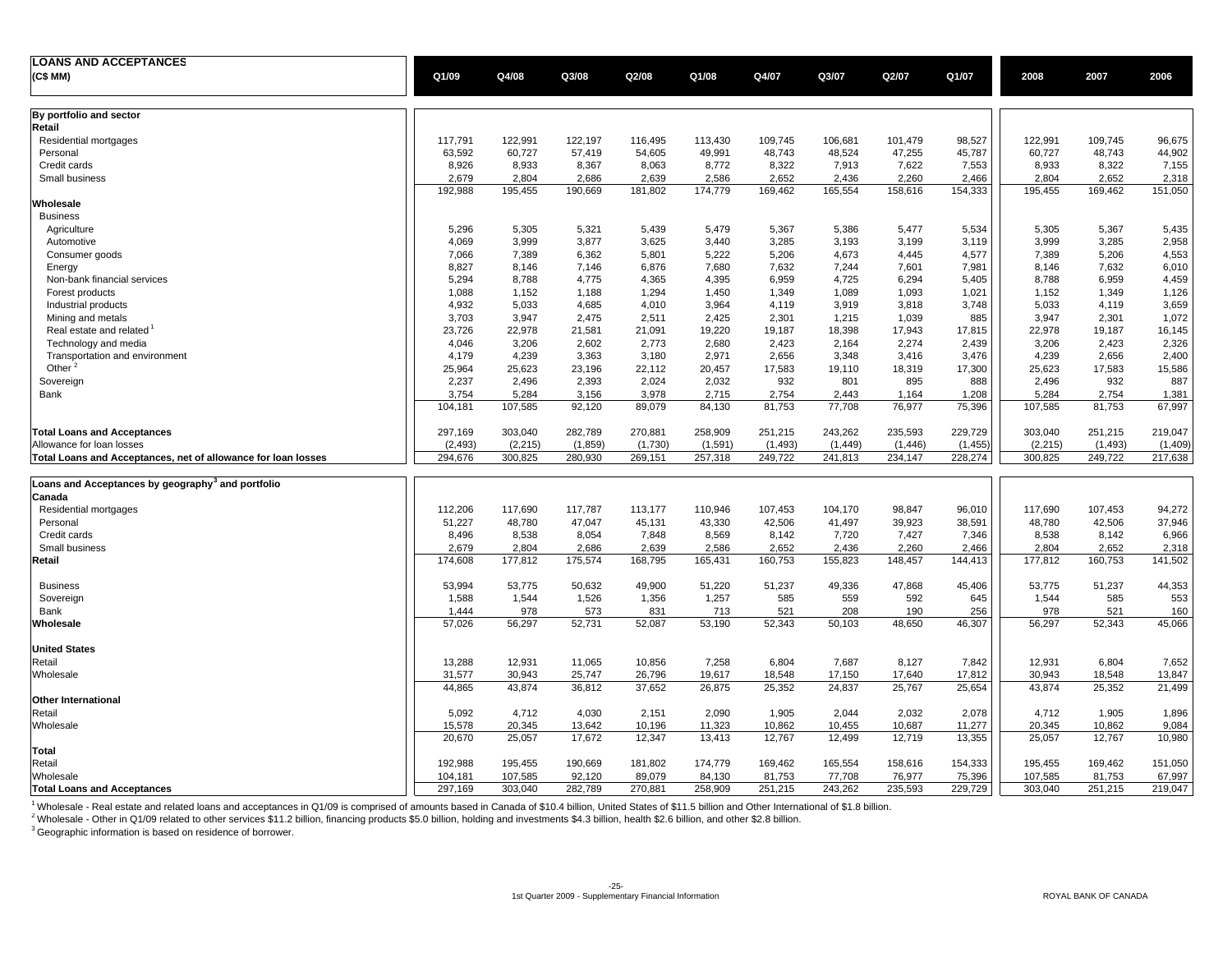| <b>GROSS IMPAIRED LOANS</b>                                  |            |                          |                |                          |                          |                |                          |                |                |                |                          |          |
|--------------------------------------------------------------|------------|--------------------------|----------------|--------------------------|--------------------------|----------------|--------------------------|----------------|----------------|----------------|--------------------------|----------|
| (C\$ MM)                                                     | Q1/09      | Q4/08                    | Q3/08          | Q2/08                    | Q1/08                    | Q4/07          | Q3/07                    | Q2/07          | Q1/07          | 2008           | 2007                     | 2006     |
| Gross Impaired Loans (by portfolio and sector)               |            |                          |                |                          |                          |                |                          |                |                |                |                          |          |
| Retail                                                       |            |                          |                |                          |                          |                |                          |                |                |                |                          |          |
| Residential mortgages                                        | 450        | 340                      | 283            | 257                      | 213                      | 180            | 178                      | 176            | 172            | 340            | 180                      | 165      |
| Personal                                                     | 397        | 348                      | 292            | 227                      | 200                      | 189            | 190                      | 200            | 213            | 348            | 189                      | 205      |
| Small business                                               | 52         | 40                       | 33             | 30                       | 21                       | 19             | 18                       | 17             | 19             | 40             | 19                       | 13       |
| Wholesale                                                    | 899        | 728                      | 608            | 514                      | 434                      | 388            | 386                      | 393            | 404            | 728            | 388                      | 383      |
| <b>Business</b>                                              |            |                          |                |                          |                          |                |                          |                |                |                |                          |          |
| Agriculture                                                  | 83         | 95                       | 84             | 83                       | 58                       | 65             | 61                       | 50             | 50             | 95             | 65                       | 45       |
| Automotive                                                   | 54         | 20                       | 9              | 18                       | $\overline{7}$           | 5              | $\overline{7}$           | $\overline{7}$ | $\overline{7}$ | 20             | 5                        | 8        |
| Consumer goods                                               | 70         | 57                       | 57             | 61                       | 53                       | 83             | 94                       | 81             | 73             | 57             | 83                       | 85       |
| Energy                                                       | 83         | 80                       | 76             | 15                       | 15                       | 3              | $\overline{7}$           | 8              | 8              | 80             | 3                        | 6        |
| Non-bank financial services                                  | 29         | 25                       | 16             | 15                       | 15                       | 14             | 15                       | 18             | 17             | 25             | 14                       | 15       |
| Forest products                                              | 13         | 25                       | 21             | 23                       | 39                       | 29             | 10                       | 12             | 11             | 25             | 29                       | 12       |
| Industrial products                                          | 204        | 194                      | 41             | 45                       | 52                       | 29             | 32                       | 24             | 24             | 194            | 29                       | 17       |
| Mining and metals                                            | 21         | $\overline{7}$           | $\overline{7}$ | 3                        | 6                        | $\overline{4}$ | $\overline{4}$           | 5              | 5              | $\overline{7}$ | $\overline{4}$           | 5        |
| Real estate and related                                      | 1,450      | 1,137                    | 772            | 661                      | 553                      | 353            | 176                      | 127            | 84             | 1,137          | 353                      | 74       |
| Technology and media                                         | 45         | 45                       | 49             | 52                       | 5                        | 10             | 10                       | 12             | 51             | 45             | 10                       | 49       |
| Transportation and environment                               | 13         | 10                       | 9              | 13                       | 15                       | 19             | 10                       | 14             | 23             | 10             | 19                       | 19       |
| Other <sup>2</sup>                                           | 576        | 500                      | 407            | 382                      | 198                      | 116            | 117                      | 118            | 108            | 500            | 116                      | 108      |
| Sovereign                                                    |            |                          | $\overline{a}$ | $\overline{\phantom{a}}$ | $\overline{\phantom{a}}$ |                | $\overline{\phantom{a}}$ |                |                |                | $\overline{\phantom{a}}$ |          |
| Bank                                                         |            | $\overline{\phantom{a}}$ | $\overline{a}$ | - 1                      |                          |                | $\overline{a}$           |                |                |                | $\blacksquare$           |          |
|                                                              | 2,641      | 2,195                    | 1,548          | 1,371                    | 1,016                    | 730            | 543                      | 476            | 461            | 2,195          | 730                      | 443      |
| <b>Total Gross Impaired Loans</b>                            | 3,540      | 2,923                    | 2,156          | 1,885                    | 1,450                    | 1,118          | 929                      | 869            | 865            | 2,923          | 1,118                    | 826      |
| Gross Impaired Loans by geography <sup>3</sup> and portfolio |            |                          |                |                          |                          |                |                          |                |                |                |                          |          |
| Canada                                                       |            |                          |                |                          |                          |                |                          |                |                |                |                          |          |
| Residential mortgages                                        | 293        | 238                      | 209            | 197                      | 169                      | 149            | 143                      | 141            | 135            | 238            | 149                      | 127      |
| Personal                                                     | 157        | 150                      | 136            | 153                      | 147                      | 152            | 157                      | 169            | 187            | 150            | 152                      | 183      |
| Small business                                               | 52         | 40                       | 33             | 30                       | 21                       | 19             | 18                       | 17             | 19             | 40             | 19                       | 13       |
| Retail                                                       | 502        | 428                      | 378            | 380                      | 337                      | 320            | 318                      | 327            | 341            | 428            | 320                      | 323      |
| <b>Business</b>                                              | 533        | 529                      | 366            | 414                      | 381                      | 377            | 354                      | 325            | 288            | 529            | 377                      | 266      |
| Sovereign                                                    |            |                          | $\blacksquare$ |                          | ٠                        |                | $\overline{\phantom{a}}$ |                |                |                | $\overline{\phantom{a}}$ |          |
| Bank                                                         |            |                          |                |                          |                          |                |                          |                |                |                |                          |          |
| Wholesale                                                    | 533        | 529                      | 366            | 414                      | 381                      | 377            | 354                      | 325            | 288            | 529            | 377                      | 266      |
|                                                              | 1,035      | 957                      | 744            | 794                      | 718                      | 697            | 672                      | 652            | 629            | 957            | 697                      | 589      |
| <b>United States</b>                                         |            |                          |                |                          |                          |                |                          |                |                |                |                          |          |
| Retail                                                       | 209        | 133                      | 98             | 69                       | 44                       | 27             | 23                       | 20             | 16             | 133            | 27                       | 15       |
| Wholesale                                                    | 1,964      | 1,526                    | 1,065          | 922                      | 599                      | 322            | 156                      | 119            | 137            | 1,526          | 322                      | 143      |
|                                                              | 2,173      | 1,659                    | 1,163          | 991                      | 643                      | 349            | 179                      | 139            | 153            | 1,659          | 349                      | 158      |
| Other International                                          |            |                          |                |                          |                          |                |                          |                |                |                |                          |          |
| Retail                                                       | 188        | 167                      | 132            | 65                       | 53                       | 41             | 45                       | 46             | 47             | 167            | 41                       | 45       |
| Wholesale                                                    | 144<br>332 | 140<br>307               | 117<br>249     | 35<br>100                | 36<br>89                 | 31<br>72       | 33<br>78                 | 32<br>78       | 36<br>83       | 140<br>307     | 31<br>72                 | 34<br>79 |
| Total                                                        |            |                          |                |                          |                          |                |                          |                |                |                |                          |          |
| Retail                                                       | 899        | 728                      | 608            | 514                      | 434                      | 388            | 386                      | 393            | 404            | 728            | 388                      | 383      |
| Wholesale                                                    | 2,641      | 2,195                    | 1,548          | 1,371                    | 1,016                    | 730            | 543                      | 476            | 461            | 2,195          | 730                      | 443      |
| <b>Total Gross Impaired Loans</b>                            | 3,540      | 2,923                    | 2,156          | 1,885                    | 1,450                    | 1,118          | 929                      | 869            | 865            | 2,923          | 1,118                    | 826      |

1 Wholesale - Real estate and related Gross Impaired Loans in Q1/09 is comprised of loans based in Canada of \$48 million and United States of \$1,402 million.

<sup>2</sup> Wholesale - Other in Q1/09 related to financing products \$204 million, other services \$161 million, holding and investments \$26 million, health \$21 million and other \$164 million.

 $3$  Geographic information is based on residence of borrower.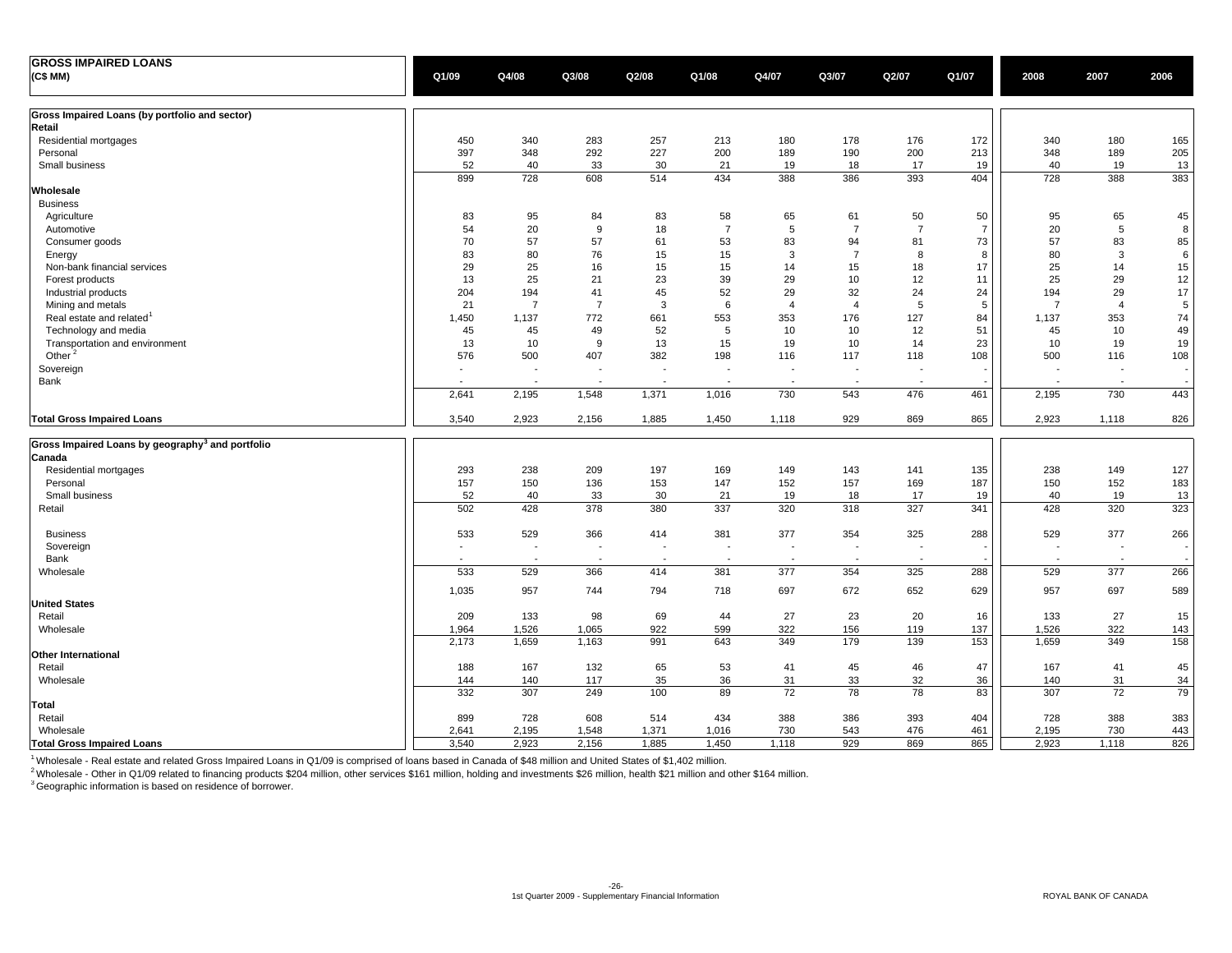| <b>GROSS IMPAIRED LOANS continued</b>                                                                                                                                                                                          |                    |                      |                      |                               |                       |                       |                   |                               |                       |                   |                       |                      |
|--------------------------------------------------------------------------------------------------------------------------------------------------------------------------------------------------------------------------------|--------------------|----------------------|----------------------|-------------------------------|-----------------------|-----------------------|-------------------|-------------------------------|-----------------------|-------------------|-----------------------|----------------------|
| (C\$ MM)                                                                                                                                                                                                                       | Q1/09              | Q4/08                | Q3/08                | Q2/08                         | Q1/08                 | Q4/07                 | Q3/07             | Q2/07                         | Q1/07                 | 2008              | 2007                  | 2006                 |
|                                                                                                                                                                                                                                |                    |                      |                      |                               |                       |                       |                   |                               |                       |                   |                       |                      |
| <b>Changes in Gross Impaired Loans</b><br>Balance at beginning of period                                                                                                                                                       |                    |                      |                      |                               |                       |                       |                   |                               |                       |                   |                       |                      |
| Retail                                                                                                                                                                                                                         | 728                | 608                  | 514                  | 434                           | 388                   | 386                   | 393               | 404                           | 383                   | 388               | 383                   | 340                  |
| Wholesale                                                                                                                                                                                                                      | 2,195              | 1,548                | 1,371                | 1,016                         | 730                   | 543                   | 476               | 461                           | 443                   | 730               | 443                   | 418                  |
| New impaired                                                                                                                                                                                                                   | 2,923              | 2,156                | 1,885                | 1,450                         | 1,118                 | 929                   | 869               | 865                           | 826                   | 1,118             | 826                   | 758                  |
| Retail                                                                                                                                                                                                                         | 510                | 360                  | 294                  | 329                           | 280                   | 239                   | 213               | 229                           | 215                   | 1,263             | 896                   | 810                  |
| Wholesale                                                                                                                                                                                                                      | 2,138              | 731                  | 459                  | 538                           | 410                   | 334                   | 164               | 131                           | 92                    | 2,138             | 721                   | 263                  |
| Repayments, return to performing status, sold and other                                                                                                                                                                        | 2,648              | 1,091                | 753                  | 867                           | 690                   | 573                   | 377               | 360                           | 307                   | 3,401             | 1,617                 | 1,073                |
| Retail                                                                                                                                                                                                                         | (74)               | (5)                  | 21                   | (30)                          | (33)                  | (44)                  | (37)              | (37)                          | (14)                  | (47)              | (132)                 | (144)                |
| Wholesale                                                                                                                                                                                                                      | (1, 440)           | 106<br>101           | (169)                | (100)                         | (75)<br>(108)         | (105)                 | (66)<br>(103)     | (95)                          | (59)<br>(73)          | (238)             | (325)                 | (148)                |
| Net impaired loan formation <sup>1</sup>                                                                                                                                                                                       | (1, 514)           |                      | (148)                | (130)                         |                       | (149)                 |                   | (132)                         |                       | (285)             | (457)                 | (292)                |
| Retail                                                                                                                                                                                                                         | 436                | 355                  | 315                  | 299                           | 247                   | 195                   | 176               | 192                           | 201                   | 1,216             | 764                   | 666                  |
| Wholesale                                                                                                                                                                                                                      | 698<br>1,134       | 837<br>1,192         | 290<br>605           | 438<br>737                    | 335<br>582            | 229<br>424            | 98<br>274         | 36<br>228                     | 33<br>234             | 1.900<br>3,116    | 396<br>1,160          | 115<br>781           |
| Write-offs                                                                                                                                                                                                                     |                    |                      |                      |                               |                       |                       |                   |                               |                       |                   |                       |                      |
| Retail                                                                                                                                                                                                                         | (265)              | (235)                | (221)                | (219)                         | (201)                 | (193)                 | (183)             | (203)                         | (180)                 | (876)             | (759)                 | (623)                |
| Wholesale                                                                                                                                                                                                                      | (252)<br>(517)     | (190)<br>(425)       | (113)<br>(334)       | (83)<br>(302)                 | (49)<br>(250)         | (42)<br>(235)         | (31)<br>(214)     | (21)<br>(224)                 | (15)<br>(195)         | (435)<br>(1, 311) | (109)<br>(868)        | (90)<br>(713)        |
| Balance at end of period                                                                                                                                                                                                       |                    |                      |                      |                               |                       |                       |                   |                               |                       |                   |                       |                      |
| Retail                                                                                                                                                                                                                         | 899                | 728                  | 608                  | 514                           | 434                   | 388                   | 386               | 393                           | 404                   | 728               | 388                   | 383                  |
| Wholesale                                                                                                                                                                                                                      | 2,641<br>3,540     | 2,195<br>2,923       | 1,548<br>2,156       | 1,371<br>1,885                | 1,016<br>1,450        | 730<br>1,118          | 543<br>929        | 476<br>869                    | 461<br>865            | 2,195<br>2,923    | 730<br>1,118          | 443<br>826           |
| Net Impaired Loans by geography <sup>2</sup> and portfolio                                                                                                                                                                     |                    |                      |                      |                               |                       |                       |                   |                               |                       |                   |                       |                      |
| Canada                                                                                                                                                                                                                         |                    |                      |                      |                               |                       |                       |                   |                               |                       |                   |                       |                      |
| Residential mortgages                                                                                                                                                                                                          | 266                | 215                  | 191                  | 180                           | 154                   | 136                   | 131               | 129                           | 123                   | 215               | 136                   | 116                  |
| Personal<br>Small business                                                                                                                                                                                                     | 71<br>31           | 71<br>23             | 58<br>19             | 65<br>18                      | 56<br>11              | 73<br>10              | 71<br>10          | 83<br>9                       | 98                    | 71<br>23          | 73<br>$10$            | 95<br>$\overline{4}$ |
| Retail                                                                                                                                                                                                                         | 368                | 309                  | 268                  | 263                           | 221                   | 219                   | 212               | 221                           | 229                   | 309               | 219                   | 215                  |
| <b>Business</b>                                                                                                                                                                                                                | 366                | 391                  | 247                  | 278                           | 235                   | 224                   | 214               | 195                           | 169                   | 391               | 224                   | 154                  |
| Sovereign                                                                                                                                                                                                                      |                    |                      |                      |                               |                       |                       |                   |                               |                       |                   |                       |                      |
| Bank<br>Wholesale                                                                                                                                                                                                              | 366                | 391                  | 247                  | 278                           | 235                   | 224                   | 214               | 195                           | 169                   | 391               | 224                   | 154                  |
|                                                                                                                                                                                                                                |                    |                      |                      |                               |                       |                       |                   |                               |                       |                   |                       |                      |
| <b>United States</b><br>Retail                                                                                                                                                                                                 | 179                | 112                  | 87                   | 58                            | 36                    | 20                    | 19                | 16                            | 13                    | 112               | 20                    | 12                   |
| Wholesale                                                                                                                                                                                                                      | 1.524              | 1,151                | 797                  | 712                           | 476                   | 261                   | 138               | 99                            | 124                   | 1,151             | 261                   | 131                  |
| <b>Other International</b>                                                                                                                                                                                                     | 1,703              | 1,263                | 884                  | 770                           | 512                   | 281                   | 157               | 115                           | 137                   | 1,263             | 281                   | 143                  |
| Retail                                                                                                                                                                                                                         | 118                | 99                   | 79                   | 47                            | 37                    | 29                    | 31                | 31                            | 31                    | 99                | 29                    | 33                   |
| Wholesale                                                                                                                                                                                                                      | 94                 | 94                   | 75                   | 17                            | 19                    | 14                    | 16                | 15                            | 18                    | 94                | 14                    | 18                   |
| Total                                                                                                                                                                                                                          | 212                | 193                  | 154                  | 64                            | 56                    | 43                    | 47                | 46                            | 49                    | 193               | 43                    | 51                   |
| Retail                                                                                                                                                                                                                         | 665                | 520                  | 434                  | 368                           | 294                   | 268                   | 262               | 268                           | 273                   | 520               | 268                   | 260                  |
| Wholesale                                                                                                                                                                                                                      | 1,984              | 1,636                | 1,119                | 1,007                         | 730                   | 499                   | 368               | 309                           | 311                   | 1,636             | 499                   | 303                  |
| <b>Total Net Impaired Loans</b>                                                                                                                                                                                                | 2,649              | 2,156                | 1,553                | 1,375                         | 1,024                 | 767                   | 630               | 577                           | 584                   | 2,156             | 767                   | 563                  |
| Net Write-offs by geography <sup>2</sup> and portfolio                                                                                                                                                                         |                    |                      |                      |                               |                       |                       |                   |                               |                       |                   |                       |                      |
| Canada                                                                                                                                                                                                                         |                    |                      |                      |                               |                       |                       |                   |                               |                       |                   |                       |                      |
| Residential mortgages<br>Personal                                                                                                                                                                                              | $\mathbf{1}$<br>93 | $\overline{1}$<br>86 | $\overline{1}$<br>90 | -1<br>93                      | $\overline{2}$<br>83  | -1<br>88              | 74                | -1<br>95                      | 89                    | 5<br>352          | 3<br>346              | 5<br>300             |
| Credit cards                                                                                                                                                                                                                   | 82                 | $70\,$               | 67                   | 65                            | 64                    | 55                    | 57                | 59                            | 48                    | 266               | 219                   | 160                  |
| Small business<br>Retail                                                                                                                                                                                                       | 13<br>189          | 11<br>168            | 8<br>166             | 10<br>169                     | $\overline{7}$<br>156 | $\overline{7}$<br>151 | 9<br>140          | 10<br>165                     | -9<br>147             | 36<br>659         | 35<br>603             | 29<br>494            |
|                                                                                                                                                                                                                                |                    |                      |                      |                               |                       |                       |                   |                               |                       |                   |                       |                      |
| <b>Business</b><br>Sovereign                                                                                                                                                                                                   | 146                | 42<br>÷,             | 37                   | 39                            | 39                    | 32<br>÷,              | 18<br>÷,          | $10$                          | 3                     | 157               | 63<br>÷,              | 31                   |
| Bank                                                                                                                                                                                                                           |                    |                      |                      |                               |                       |                       |                   |                               |                       |                   |                       |                      |
| Wholesale                                                                                                                                                                                                                      | 146                | 42                   | 37                   | 39                            | 39                    | 32                    | 18                | $10$                          | 3                     | 157               | 63                    | 31                   |
| <b>United States</b>                                                                                                                                                                                                           |                    |                      |                      |                               |                       |                       |                   |                               |                       |                   |                       |                      |
| Retail<br>Wholesale                                                                                                                                                                                                            | 41<br>94           | 28<br>134            | 18<br>70             | 14<br>37                      | 11<br>3               | $\bf8$<br>3           | 6<br>3            | $\mathbf 3$<br>3              | $\overline{4}$<br>(2) | 71<br>244         | 21<br>$\overline{7}$  | 13<br>(35)           |
|                                                                                                                                                                                                                                | 135                | 162                  | 88                   | 51                            | 14                    | 11                    | 9                 | 6                             | $\overline{2}$        | 315               | 28                    | (22)                 |
| <b>Other International</b>                                                                                                                                                                                                     |                    |                      |                      |                               |                       |                       |                   |                               |                       |                   |                       |                      |
| Retail<br>Wholesale                                                                                                                                                                                                            | $\overline{4}$     | $\overline{7}$<br>3  | 3<br>$\mathbf{1}$    | $\overline{\mathbf{c}}$<br>-1 | 1                     | $\sqrt{2}$            | $\sqrt{2}$<br>(1) | $\overline{\mathbf{c}}$<br>-1 | $\overline{1}$<br>(3) | 13<br>5           | $\overline{7}$<br>(3) | $\,$ 5 $\,$          |
|                                                                                                                                                                                                                                | $\overline{4}$     | $10$                 | $\sqrt{4}$           | $\overline{3}$                | $\overline{1}$        | $\mathbf 2$           | $\overline{1}$    | $\mathbf 3$                   | (2)                   | 18                | $\overline{4}$        | $\,$ 5 $\,$          |
| Total                                                                                                                                                                                                                          |                    |                      |                      |                               |                       |                       |                   |                               |                       |                   |                       |                      |
| Retail<br>Wholesale                                                                                                                                                                                                            | 234<br>240         | 203<br>179           | 187<br>108           | 185<br>77                     | 168<br>42             | 161<br>35             | 148<br>20         | 170<br>14                     | 152<br>(2)            | 743<br>406        | 631<br>67             | 512<br>(4)           |
| <b>Total Net Write-offs</b>                                                                                                                                                                                                    | 474                | 382                  | 295                  | 262                           | 210                   | 196                   | 168               | 184                           | 150                   | 1.149             | 698                   | 508                  |
| 1 Net impaired loan formation for Canadian Banking retail and wholesale portfolios are generally allocated to New impaired as Repayment, return to performing status, sold and other adjustments are not reasonably determinab |                    |                      |                      |                               |                       |                       |                   |                               |                       |                   |                       |                      |
| There is no impact to total Net impaired loan formation amounts.<br>$^2$ Geographic information is based on residence of borrower, net of specific allowance.                                                                  |                    |                      |                      |                               |                       |                       |                   |                               |                       |                   |                       |                      |
|                                                                                                                                                                                                                                |                    |                      |                      |                               |                       |                       |                   |                               |                       |                   |                       |                      |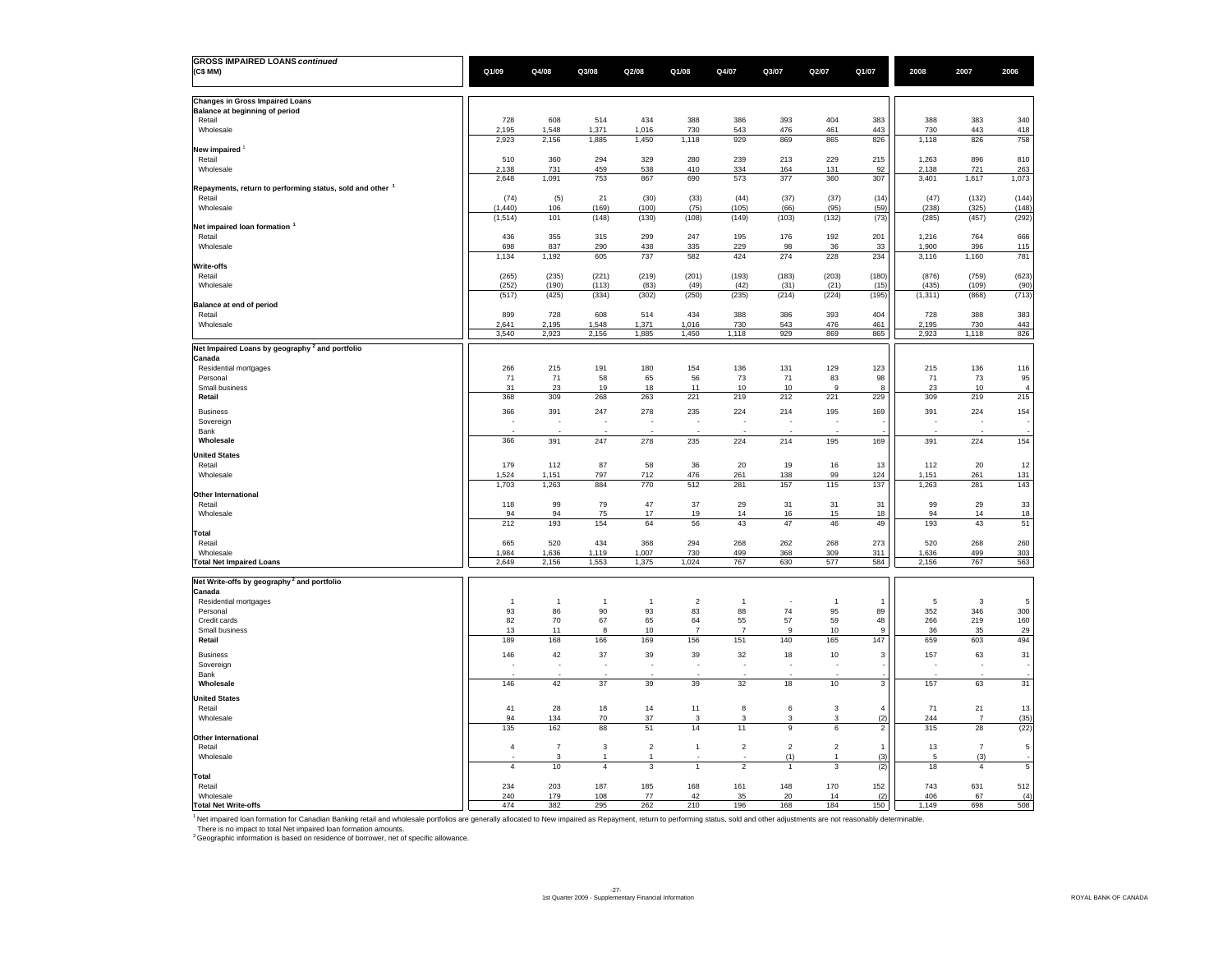| <b>PROVISION FOR CREDIT LOSSES</b>                                         |                         |                |                          |                          |                          |                |                          |                |                |                |                          |                          |
|----------------------------------------------------------------------------|-------------------------|----------------|--------------------------|--------------------------|--------------------------|----------------|--------------------------|----------------|----------------|----------------|--------------------------|--------------------------|
| (C\$ MM)                                                                   | Q1/09                   | Q4/08          | Q3/08                    | Q2/08                    | Q1/08                    | Q4/07          | Q3/07                    | Q2/07          | Q1/07          | 2008           | 2007                     | 2006                     |
|                                                                            |                         |                |                          |                          |                          |                |                          |                |                |                |                          |                          |
| Provision for Credit Losses by portfolio and sector                        |                         |                |                          |                          |                          |                |                          |                |                |                |                          |                          |
| <b>Specific</b>                                                            |                         |                |                          |                          |                          |                |                          |                |                |                |                          |                          |
| Retail                                                                     |                         |                |                          |                          |                          |                |                          |                |                |                |                          |                          |
| Residential mortgages                                                      | 16                      | 10             | $\overline{\phantom{a}}$ | 3                        | 3                        | $\overline{2}$ | ٠.                       | $\overline{1}$ | $\overline{2}$ | 16             | 5                        | 6                        |
| Personal                                                                   | 144                     | 126            | 99                       | 110                      | 110                      | 98             | 79                       | 96             | 91             | 445            | 364                      | 306                      |
| Credit cards                                                               | 83                      | 72             | 67                       | 66                       | 65                       | 57             | 58                       | 59             | 49             | 270            | 223                      | 163                      |
| Small business                                                             | 15                      | 14             | 11                       | 12                       | 9                        | 9              | 10                       | $\overline{7}$ | 8              | 46             | 34                       | 29                       |
|                                                                            | 258                     | 222            | 177                      | 191                      | 187                      | 166            | 147                      | 163            | 150            | 777            | 626                      | 504                      |
| Wholesale                                                                  |                         |                |                          |                          |                          |                |                          |                |                |                |                          |                          |
| <b>Business</b>                                                            |                         |                |                          |                          |                          |                |                          |                |                |                |                          |                          |
| Agriculture                                                                | $\overline{4}$          | -1             | $\overline{\phantom{a}}$ | 3                        | $\mathbf{1}$             | $\sim$         | $\overline{1}$           | $\mathbf{1}$   |                | 5              | $\overline{2}$           | (1)                      |
| Automotive                                                                 | 10                      | $\blacksquare$ | $\overline{2}$           | $\overline{7}$           | $\mathbf{1}$             | (2)            | $\overline{\phantom{a}}$ | 3              | $\overline{1}$ | 10             | $\overline{2}$           | $\overline{4}$           |
| Consumer goods                                                             | 3                       | 8              | $\overline{4}$           | 5                        | $\overline{2}$           | 5              | 14                       | 6              | 2              | 19             | 27                       | $\overline{7}$           |
| Energy                                                                     | (2)                     | (4)            | 23                       | (8)                      | 10                       |                | (2)                      | (1)            | (4)            | 21             | (7)                      | (53)                     |
| Non-bank financial services                                                | 142                     | $\overline{a}$ | J.                       | $\overline{\phantom{a}}$ | $\overline{a}$           |                | $\overline{\phantom{a}}$ |                |                |                | $\blacksquare$           | $\overline{4}$           |
| Forest products                                                            | $\overline{1}$          | $\blacksquare$ | $\overline{1}$           | (1)                      | $\overline{2}$           | 8              | ÷,                       | $\overline{a}$ | $\overline{2}$ | $\overline{2}$ | 10                       | $\sqrt{2}$               |
| Industrial products                                                        | 13                      | 46             | 8                        | 21                       | 20                       | 3              | $\overline{4}$           | $\overline{2}$ | $\mathbf{1}$   | 95             | 10                       | $\sqrt{4}$               |
| Mining and metals                                                          | 5                       |                | $\overline{2}$           |                          |                          | $\overline{1}$ |                          |                |                | 2              | $\overline{1}$           | $\overline{\phantom{a}}$ |
| Real estate and related                                                    | 129                     | 155            | 91                       | 69                       | 30                       | 59             | $\overline{7}$           | 9              | 3              | 345            | 78                       | $\mathbf{1}$             |
| Technology and media                                                       | 10                      | ÷              | $\overline{1}$           | 20                       | ÷,                       | $\overline{2}$ | (4)                      | i.             |                | 21             | (2)                      | (5)                      |
| Transportation and environment                                             | $\overline{1}$          | $\overline{1}$ | $\overline{1}$           | $\mathbf 1$              | ÷,                       | $\overline{a}$ | 3                        | $\overline{2}$ | $\overline{2}$ | 3              | $\overline{7}$           | $\overline{1}$           |
| Other <sup>2</sup>                                                         | 24                      | 45             | 15                       | 42                       | 28                       | 8              | 5                        | 10             | 5              | 130            | 28                       | 14                       |
| Sovereign                                                                  |                         | $\blacksquare$ | J.                       | $\overline{\phantom{a}}$ | $\overline{\phantom{a}}$ |                | $\overline{\phantom{a}}$ |                |                |                | $\overline{\phantom{a}}$ | $\overline{\phantom{a}}$ |
| Bank                                                                       |                         |                | $\overline{\phantom{a}}$ | $\overline{\phantom{a}}$ | $\overline{a}$           | - 1            | ٠.                       |                |                | ÷.             | ٠.                       |                          |
|                                                                            | 340                     | 252            | 148                      | 159                      | 94                       | 84             | 28                       | 32             | 12             | 653            | 156                      | (22)                     |
| Total specific provision for credit losses                                 | 598                     | 474            | 325                      | 350                      | 281                      | 250            | 175                      | 195            | 162            | 1,430          | 782                      | 482                      |
| <b>Total general provision</b>                                             | 149                     | 145            | 9                        | (1)                      | 12                       | 13             | 3                        | (7)            |                | 165            | 9                        | (53)                     |
| Total provision for credit losses                                          | 747                     | 619            | 334                      | 349                      | 293                      | 263            | 178                      | 188            | 162            | 1,595          | 791                      | 429                      |
| Specific provision for credit loss by geography <sup>3</sup> and portfolio |                         |                |                          |                          |                          |                |                          |                |                |                |                          |                          |
| Canada                                                                     |                         |                |                          |                          |                          |                |                          |                |                |                |                          |                          |
| Residential mortgages                                                      | 6                       | $\overline{4}$ | $\overline{\phantom{a}}$ | $\overline{1}$           | 3                        | $\overline{1}$ | $\overline{1}$           | $\mathbf{1}$   | 2              | 8              | 5                        | 6                        |
| Personal                                                                   | 101                     | 87             | 78                       | 92                       | 95                       | 81             | 73                       | 92             | 88             | 352            | 334                      | 296                      |
| Credit cards                                                               | 81                      | 71             | 66                       | 65                       | 64                       | 56             | 57                       | 59             | 48             | 266            | 220                      | 161                      |
| Small business                                                             | 15                      | 14             | 11                       | 12                       | 9                        | 9              | 10                       | $\overline{7}$ | 8              | 46             | 34                       | 29                       |
| Retail                                                                     | 203                     | 176            | 155                      | 170                      | 171                      | 147            | 141                      | 159            | 146            | 672            | 593                      | 492                      |
|                                                                            |                         |                |                          |                          |                          |                |                          |                |                |                |                          |                          |
| <b>Business</b>                                                            | 174                     | 64             | 20                       | 36                       | 32                       | 43             | 26                       | 20             | 13             | 152            | 102                      | 15                       |
| Sovereign                                                                  |                         |                | $\overline{\phantom{a}}$ | $\overline{\phantom{a}}$ | $\overline{\phantom{a}}$ |                | J.                       |                |                | $\blacksquare$ | $\overline{\phantom{a}}$ |                          |
| Bank                                                                       |                         |                |                          |                          |                          |                |                          |                |                | $\overline{a}$ |                          |                          |
| Wholesale                                                                  | 174                     | 64             | 20                       | 36                       | 32                       | 43             | 26                       | 20             | 13             | 152            | 102                      | 15                       |
|                                                                            | 377                     | 240            | 175                      | 206                      | 203                      | 190            | 167                      | 179            | 159            | 824            | 695                      | 507                      |
| <b>United States</b>                                                       |                         |                |                          |                          |                          |                |                          |                |                |                |                          |                          |
| Retail                                                                     | 49                      | 36             | 18                       | 17                       | 13                       | 11             | $\overline{7}$           | 4              | $\overline{4}$ | 84             | 26                       | 12                       |
| Wholesale                                                                  | 162                     | 183            | 127                      | 123                      | 61                       | 48             | $\mathbf{1}$             | 11             | (2)            | 494            | 58                       | (38)                     |
|                                                                            | 211                     | 219            | 145                      | 140                      | 74                       | 59             | 8                        | 15             | 2              | 578            | 84                       | (26)                     |
| Other International                                                        |                         |                |                          |                          |                          |                |                          |                |                |                |                          |                          |
| Retail                                                                     | 6                       | 10             | $\overline{4}$           | 4                        | 3                        | 8              | (1)                      | $\blacksquare$ |                | 21             | $\overline{7}$           |                          |
| Wholesale                                                                  | $\overline{\mathbf{A}}$ | 5              | $\overline{1}$           |                          | $\overline{1}$           | (7)            | $\overline{1}$           | $\mathbf{1}$   | $\mathbf{1}$   | $\overline{7}$ | (4)                      | $\mathbf{1}$             |
|                                                                            | 10                      | 15             | 5                        | $\overline{4}$           | $\overline{4}$           | $\mathbf{1}$   | $\sim$                   | $\mathbf{1}$   | $\mathbf{1}$   | 28             | 3                        | $\mathbf{1}$             |
| Total                                                                      |                         |                |                          |                          |                          |                |                          |                |                |                |                          |                          |
| Retail                                                                     | 258                     | 222            | 177                      | 191                      | 187                      | 166            | 147                      | 163            | 150            | 777            | 626                      | 504                      |
| Wholesale                                                                  | 340                     | 252            | 148                      | 159                      | 94                       | 84             | 28                       | 32             | 12             | 653            | 156                      | (22)                     |
|                                                                            | 598                     | 474            | 325                      | 350                      | 281                      | 250            | 175                      | 195            | 162            | 1,430          | 782                      | 482                      |

<sup>1</sup> Wholesale - Real estate and related provision for credit losses in Q1/09 is comprised of losses based in Canada of \$5 million and United States of \$124 million.

 $^2$ Wholesale - Other in Q1/09 related to financing products, (\$1) million; other services, \$9 million; health, \$3 million; holding and investments, \$1 million; and other, \$12 million.

 $3$  Geographic information is based on residence of borrower.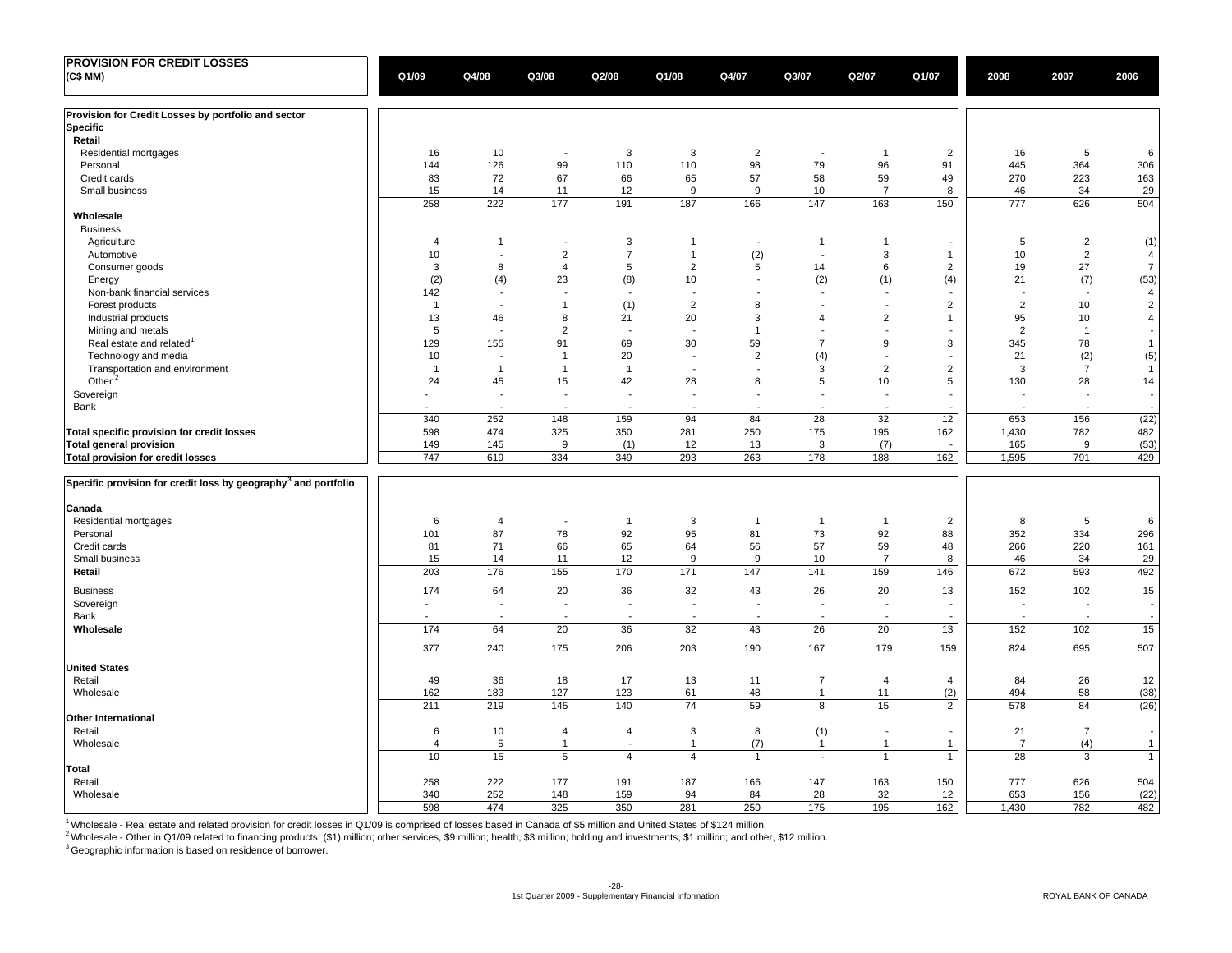| <b>ALLOWANCE FOR CREDIT LOSSES</b>                                              |                |                |                |                  |                |                |                |                |                |                |                  |                  |
|---------------------------------------------------------------------------------|----------------|----------------|----------------|------------------|----------------|----------------|----------------|----------------|----------------|----------------|------------------|------------------|
| (C\$ MM)                                                                        | Q1/09          | Q4/08          | Q3/08          | Q2/08            | Q1/08          | Q4/07          | Q3/07          | Q2/07          | Q1/07          | 2008           | 2007             | 2006             |
|                                                                                 |                |                |                |                  |                |                |                |                |                |                |                  |                  |
|                                                                                 |                |                |                |                  |                |                |                |                |                |                |                  |                  |
| Allowance for credit losses by portfolio and sector                             |                |                |                |                  |                |                |                |                |                |                |                  |                  |
| <b>Specific</b>                                                                 |                |                |                |                  |                |                |                |                |                |                |                  |                  |
| Retail                                                                          |                |                |                |                  |                |                |                |                |                |                |                  |                  |
| Residential mortgages                                                           | 40             | 30             | 21             | 20               | 17             | 15             | 13             | 14             | 14             | 30             | 15               | 13               |
| Personal                                                                        | 173            | 161            | 139            | 114              | 113            | 96             | 103            | 103            | 106            | 161            | 96               | 101              |
| Small business                                                                  | 21             | 17             | 14             | 12               | 10             | 9              | 8              | 8              | 11             | 17             | 9                | 9                |
|                                                                                 | 234            | 208            | 174            | 146              | 140            | 120            | 124            | 125            | 131            | 208            | 120              | 123              |
| Wholesale                                                                       |                |                |                |                  |                |                |                |                |                |                |                  |                  |
| <b>Business</b>                                                                 |                |                |                |                  |                |                |                |                |                |                |                  |                  |
| Agriculture                                                                     | 15             | 13             | 13             | 12               | 11             | $\mathsf g$    | 9              | 8              | 8              | 13             | $\boldsymbol{9}$ | 9                |
| Automotive                                                                      | 14             | $\sqrt{5}$     | $\overline{5}$ | $\boldsymbol{9}$ | $\mathbf{3}$   | $\sqrt{2}$     | 6              | $\overline{7}$ | $\,6\,$        | 5              | $\sqrt{2}$       | $\,$ 5 $\,$      |
| Consumer goods                                                                  | 17             | 18             | 15             | 16               | 13             | 45             | 45             | 37             | 32             | 18             | 45               | $35\,$           |
|                                                                                 | 33             | 30             | 32             | 8                | 12             | -1             | $\overline{4}$ | $\overline{4}$ | $\overline{4}$ | 30             | $\overline{1}$   | $\sqrt{5}$       |
| Energy                                                                          |                |                |                |                  |                |                |                |                | 25             |                |                  | 24               |
| Non-bank financial services                                                     | 31             | 23             | 21             | 21               | 22             | 20             | 23             | 25             |                | 23             | 20               |                  |
| Forest products                                                                 | $\overline{4}$ | $\overline{4}$ | 6              | $\overline{4}$   | 10             | 10             | 3              | $\overline{4}$ | $\overline{4}$ | $\overline{4}$ | 10               | $\overline{2}$   |
| Industrial products                                                             | 74             | 57             | 19             | 24               | 28             | 9              | 12             | 10             | 8              | 57             | $\boldsymbol{9}$ | 8                |
| Mining and metals                                                               | $\overline{7}$ | 2              | $\overline{2}$ | $\overline{1}$   | $\overline{2}$ | $\overline{1}$ | $\overline{1}$ | $\overline{1}$ | $\mathbf{1}$   | $\overline{2}$ | $\overline{1}$   | $\overline{1}$   |
| Real estate and related                                                         | 286            | 250            | 182            | 139              | 97             | 74             | 20             | 17             | 14             | 250            | 74               | 11               |
| Technology and media                                                            | 29             | 19             | 24             | 22               | 3              | 5              | 6              | $\overline{7}$ | 5              | 19             | 5                | 5                |
| Transportation and environment                                                  | 6              | 5              | 6              | $\overline{7}$   | 8              | $\overline{7}$ | 14             | 11             | 10             | 5              | $\overline{7}$   | $\boldsymbol{7}$ |
| Other <sup>2</sup>                                                              | 141            | 133            | 104            | 101              | 77             | 48             | 32             | 36             | 33             | 133            | 48               | 28               |
| Sovereign                                                                       | ٠              | ÷.             |                |                  |                |                | ÷.             | $\overline{a}$ |                |                |                  |                  |
| Bank                                                                            |                |                |                |                  |                |                |                |                |                |                |                  |                  |
|                                                                                 | 657            | 559            | 429            | 364              | 286            | 231            | 175            | 167            | 150            | 559            | 231              | 140              |
|                                                                                 |                |                |                |                  |                |                |                |                |                |                |                  |                  |
| Total                                                                           | 891            | 767            | 603            | 510              | 426            | 351            | 299            | 292            | 281            | 767            | 351              | 263              |
| General                                                                         |                |                |                |                  |                |                |                |                |                |                |                  |                  |
| Retail                                                                          |                |                |                |                  |                |                |                |                |                |                |                  |                  |
| Residential mortgages                                                           | 16             | 20             | 24             | 19               | 16             | 16             | 16             | 17             | 20             | 20             | 16               | 19               |
| Personal                                                                        | 517            | 461            | 372            | 356              | 354            | 349            | 356            | 358            | 365            | 461            | 349              | 365              |
|                                                                                 |                |                |                |                  |                |                |                |                |                |                |                  |                  |
| Credit cards                                                                    | 296            | 270            | 194            | 194              | 194            | 193            | 193            | 193            | 195            | 270            | 193              | 195              |
| Small business                                                                  | 47             | 47             | 37             | 37               | 37             | 37             | 37             | 37             | 37             | 47             | 37               | 37               |
|                                                                                 | 876            | 798            | 627            | 606              | 601            | 595            | 602            | 605            | 617            | 798            | 595              | 616              |
| Wholesale                                                                       | 726            | 650            | 442            | 452              | 383            | 370            | 367            | 365            | 372            | 650            | 370              | 349              |
| General allowance for off-balance sheet and other items                         | 86             | 84             | 268            | 242              | 260            | 256            | 261            | 264            | 264            | 84             | 256              | 258              |
|                                                                                 |                |                |                |                  |                |                |                |                |                |                |                  |                  |
| Total                                                                           | 1,688          | 1,532          | 1,337          | 1,300            | 1,244          | 1,221          | 1,230          | 1,234          | 1,253          | 1,532          | 1,221            | 1,223            |
| Total allowance for credit losses                                               | 2,579          | 2,299          | 1,940          | 1,810            | 1,670          | 1,572          | 1,529          | 1,526          | 1,534          | 2,299          | 1,572            | 1,486            |
| Allowance for credit losses by geography <sup>3</sup> and portfolio<br>Specific |                |                |                |                  |                |                |                |                |                |                |                  |                  |
| Canada                                                                          |                |                |                |                  |                |                |                |                |                |                |                  |                  |
| Residential mortgages                                                           | 27             | 23             | 18             | 17               | 15             | 13             | 12             | 12             | 12             | 23             | 13               | 11               |
| Personal                                                                        | 86             | 79             | 78             | 88               | 91             | 79             | 86             | 86             | 89             | 79             | 79               | 88               |
| Small business                                                                  | 21             | 17             | 14             | 12               | 10             | 9              | 8              | 8              | 11             | 17             | 9                | 9                |
| Retail                                                                          | 134            | 119            | 110            | 117              | 116            | 101            | 106            | 106            | 112            | 119            | 101              | 108              |
|                                                                                 |                |                |                |                  |                |                |                |                |                |                |                  |                  |
| <b>Business</b>                                                                 | 167            | 138            | 119            | 136              | 146            | 153            | 140            | 130            | 119            | 138            | 153              | 112              |
| Sovereign                                                                       |                | ä,             |                | J.               |                |                |                | ÷,             |                | ×,             |                  |                  |
| Bank                                                                            |                |                |                |                  |                |                |                |                |                |                |                  |                  |
| Wholesale                                                                       | 167            | 138            | 119            | 136              | 146            | 153            | 140            | 130            | 119            | 138            | 153              | 112              |
| Canada - Total                                                                  | 301            | 257            | 229            | 253              | 262            | 254            | 246            | 236            | 231            | 257            | 254              | 220              |
| <b>United States</b>                                                            |                |                |                |                  |                |                |                |                |                |                |                  |                  |
| Retail                                                                          | 30             | 21             | 11             | 11               | 8              | 6              | $\overline{4}$ | $\overline{4}$ | 3              | 21             | 6                | 3                |
| Wholesale                                                                       | 440            | 375            | 268            | 210              | 123            | 62             | 18             | 20             | 13             | 375            | 62               | 12               |
| <b>United States - Total</b>                                                    | 470            | 396            | 279            | 221              | 131            | 68             | 22             | 24             | 16             | 396            | 68               | 15               |
|                                                                                 |                |                |                |                  |                |                |                |                |                |                |                  |                  |
| Other International                                                             |                |                |                |                  |                |                |                |                |                |                |                  |                  |
| Retail                                                                          | 70             | 68             | 53             | 18               | 16             | 13             | 14             | 15             | 16             | 68             | 13               | 12               |
| Wholesale                                                                       | 50             | 46             | 42             | 18               | 17             | 16             | 17             | 17             | 18             | 46             | 16               | 16               |
| Other International - Total                                                     | 120            | 114            | 95             | 36               | 33             | 29             | 31             | 32             | 34             | 114            | 29               | 28               |
| Total specific allowance for credit losses                                      | 891            | 767            | 603            | 510              | 426            | 351            | 299            | 292            | 281            | 767            | 351              | 263              |
| Total general allowance for credit losses                                       | 1.688          | 1,532          | 1.337          | 1,300            | 1.244          | 1,221          | 1,230          | 1.234          | 1,253          | 1,532          | 1.221            | 1,223            |
| Total allowance for credit losses                                               | 2,579          | 2,299          | 1,940          | 1,810            | 1,670          | 1,572          | 1,529          | 1,526          | 1,534          | 2,299          | 1,572            | 1,486            |
|                                                                                 |                |                |                |                  |                |                |                |                |                |                |                  |                  |

<sup>1</sup> Wholesale - Real estate and related allowance for credit losses in Q1/09 is comprised of allowances based in Canada of \$14 million and United States of \$272 million.<br><sup>2</sup> Wholesale - Other in Q1/09 related to financing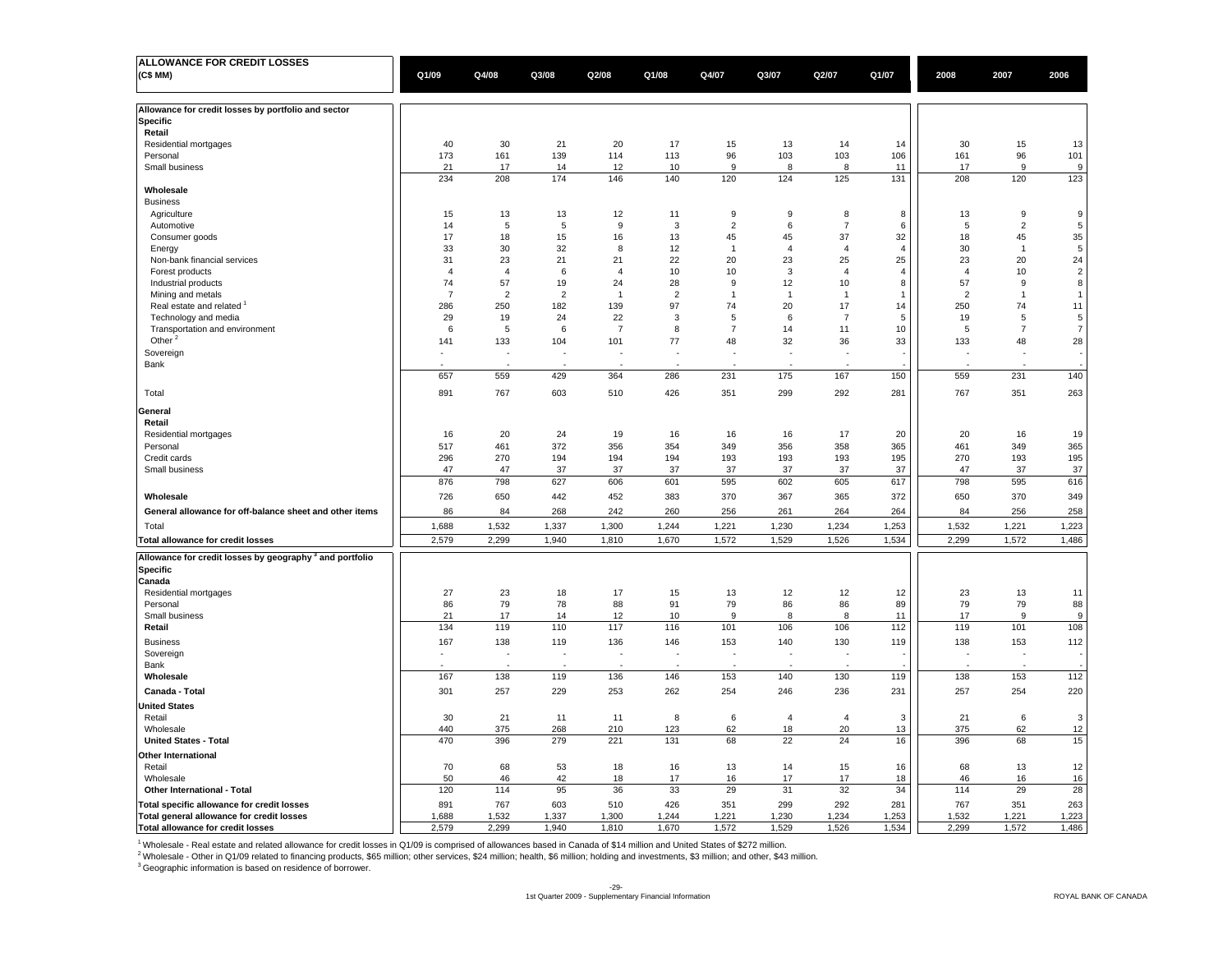| <b>ALLOWANCE FOR CREDIT LOSSES</b>                    |                          |       |       |       |                          |       |       |                          |       |          |              |                |
|-------------------------------------------------------|--------------------------|-------|-------|-------|--------------------------|-------|-------|--------------------------|-------|----------|--------------|----------------|
| (C\$ MM)                                              | Q1/09                    | Q4/08 | Q3/08 | Q2/08 | Q1/08                    | Q4/07 | Q3/07 | Q2/07                    | Q1/07 | 2008     | 2007         | 2006           |
|                                                       |                          |       |       |       |                          |       |       |                          |       |          |              |                |
| Allowance for credit losses by type                   |                          |       |       |       |                          |       |       |                          |       |          |              |                |
| Allowance for loan losses                             | 2,493                    | 2,215 | 1,859 | 1,730 | 1,591                    | 1,493 | 1,449 | 1,446                    | 1,455 | 2,215    | 1,493        | 1,409          |
| Allowance for off-balance sheet items                 | 86                       | 84    | 81    | 80    | 79                       | 79    | 80    | 80                       | 79    | 84       | 79           | 77             |
| Total                                                 | 2,579                    | 2,299 | 1,940 | 1,810 | 1,670                    | 1,572 | 1,529 | 1,526                    | 1,534 | 2,299    | 1,572        | 1,486          |
| Allowance for credit losses continuity                |                          |       |       |       |                          |       |       |                          |       |          |              |                |
| Specific allowance                                    |                          |       |       |       |                          |       |       |                          |       |          |              |                |
| Balance at beginning of period                        | 767                      | 603   | 510   | 426   | 351                      | 299   | 292   | 281                      | 263   | 351      | 263          | 282            |
| Provision for credit losses                           | 598                      | 474   | 325   | 350   | 281                      | 250   | 175   | 195                      | 162   | 1,430    | 782          | 482            |
| Write-offs                                            | (517)                    | (425) | (334) | (302) | (250)                    | (235) | (214) | (224)                    | (195) | (1, 311) | (868)        | (713)          |
| Recoveries                                            | 43                       | 43    | 39    | 40    | 40                       | 39    | 46    | 40                       | 45    | 162      | 170          | 205            |
| Other adjustments                                     | $\overline{\phantom{a}}$ | 72    | 63    | (4)   | $\overline{4}$           | (2)   | ٠     | $\overline{\phantom{a}}$ | 6     | 135      |              | $\overline{7}$ |
| Specific allowance for credit losses at end of period | 891                      | 767   | 603   | 510   | 426                      | 351   | 299   | 292                      | 281   | 767      | 351          | 263            |
| General allowance                                     |                          |       |       |       |                          |       |       |                          |       |          |              |                |
| Balance at beginning of period                        | 1,532                    | 1,337 | 1,300 | 1,244 | 1,221                    | 1,230 | 1,234 | 1,253                    | 1,223 | 1,221    | 1,223        | 1,286          |
| Provision for credit losses                           | 149                      | 145   | 9     | (1)   | 12                       | 13    | 3     | (7)                      |       | 165      | <sub>9</sub> | (53)           |
| Adjustments on acquisition <sup>2</sup>               |                          | (4)   | 25    | 54    | $\overline{\phantom{a}}$ |       |       |                          | 21    | 75       | 21           |                |
| Other adjustments                                     |                          | 54    | 3     | 3     | 11                       | (22)  | (7)   | (12)                     | 9     | 71       | (32)         | (10)           |
| General allowance for credit losses at end of period  | 1,688                    | 1,532 | 1,337 | 1,300 | 1,244                    | 1,221 | 1,230 | 1,234                    | 1,253 | 1,532    | 1,221        | 1,223          |
| Allowance for credit losses                           | 2,579                    | 2,299 | 1,940 | 1,810 | 1,670                    | 1,572 | 1,529 | 1,526                    | 1,534 | 2,299    | 1,572        | 1,486          |

<sup>1</sup> Other adjustments include primarily foreign exchange translations on non-Canadian dollar denominated ACL. In Q3/08, adjustment of \$57 million relates to loans acquired in connection with the acquisition of RBTT.

2 Adjustment amounts include: RBTT \$25 million in Q3/08, Alabama National BanCorporation \$(4) million in Q4/08 and \$54 million in Q2/08 respectively and Flag Bank \$21 million in Q1/07.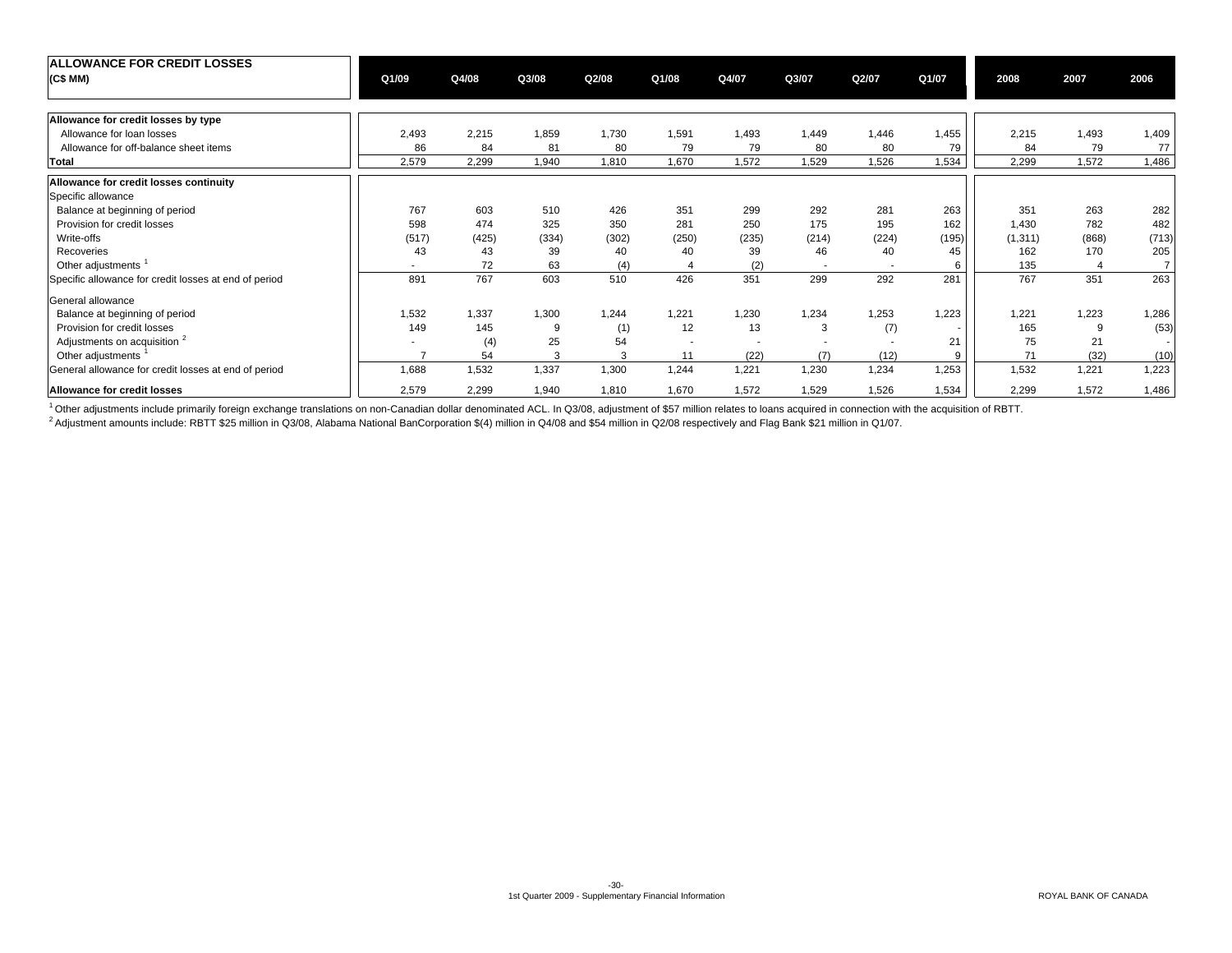| <b>CREDIT QUALITY RATIOS</b><br>(C\$ MM)                               | Q1/09      | Q4/08      | Q3/08      | Q2/08      | Q1/08      | Q4/07      | Q3/07      | Q2/07      | Q1/07      | 2008       | 2007       | 2006       |
|------------------------------------------------------------------------|------------|------------|------------|------------|------------|------------|------------|------------|------------|------------|------------|------------|
| <b>Diversification ratios</b>                                          |            |            |            |            |            |            |            |            |            |            |            |            |
| Portfolio as a % of Total Loans and Acceptances<br>Retail<br>Wholesale | 65%<br>35% | 64%<br>36% | 67%<br>33% | 67%<br>33% | 68%<br>32% | 67%<br>33% | 68%<br>32% | 67%<br>33% | 67%<br>33% | 64%<br>36% | 67%<br>33% | 69%<br>31% |
| Canada                                                                 | 78%        | 77%        | 81%        | 81%        | 85%        | 85%        | 85%        | 84%        | 83%        | 77%        | 85%        | 85%        |
| U.S.                                                                   | 15%        | 14%        | 13%        | 14%        | 10%        | 10%        | 10%        | 11%        | 11%        | 14%        | 10%        | 10%        |
| Other International                                                    | 7%         | 8%         | 6%         | 5%         | 5%         | 5%         | 5%         | 5%         | 6%         | 8%         | 5%         | 5%         |
| <b>Condition ratios</b>                                                |            |            |            |            |            |            |            |            |            |            |            |            |
| Gross Impaired Loans (GILs) as a % of related Loans and Acceptances    | 1.19%      | 0.96%      | 0.76%      | 0.70%      | 0.56%      | 0.45%      | 0.38%      | 0.37%      | 0.38%      | 0.96%      | 0.45%      | 0.38%      |
| Retail                                                                 | 0.47%      | 0.37%      | 0.32%      | 0.28%      | 0.25%      | 0.23%      | 0.23%      | 0.25%      | 0.26%      | 0.37%      | 0.23%      | 0.25%      |
| Wholesale                                                              | 2.54%      | 2.04%      | 1.68%      | 1.54%      | 1.21%      | 0.89%      | 0.70%      | 0.62%      | 0.61%      | 2.04%      | 0.89%      | 0.65%      |
| Canada                                                                 | 0.45%      | 0.41%      | 0.33%      | 0.36%      | 0.33%      | 0.33%      | 0.33%      | 0.33%      | 0.33%      | 0.41%      | 0.33%      | 0.32%      |
| U.S.                                                                   | 4.84%      | 3.78%      | 3.16%      | 2.63%      | 2.39%      | 1.38%      | 0.72%      | 0.54%      | 0.60%      | 3.78%      | 1.38%      | 0.73%      |
| Other International                                                    | 1.61%      | 1.23%      | 1.41%      | 0.81%      | 0.66%      | 0.56%      | 0.62%      | 0.61%      | 0.62%      | 1.23%      | 0.56%      | 0.72%      |
| Net Impaired Loans as a % of Loans and Acceptances                     | 0.89%      | 0.71%      | 0.55%      | 0.51%      | 0.40%      | 0.31%      | 0.26%      | 0.24%      | 0.25%      | 0.71%      | 0.31%      | 0.26%      |
| Retail                                                                 | 0.34%      | 0.27%      | 0.23%      | 0.20%      | 0.17%      | 0.16%      | 0.16%      | 0.17%      | 0.18%      | 0.27%      | 0.16%      | 0.17%      |
| Wholesale                                                              | 1.90%      | 1.52%      | 1.21%      | 1.13%      | 0.87%      | 0.61%      | 0.47%      | 0.40%      | 0.41%      | 1.52%      | 0.61%      | 0.45%      |
| Canada                                                                 | 0.32%      | 0.30%      | 0.23%      | 0.24%      | 0.21%      | 0.21%      | 0.21%      | 0.21%      | 0.21%      | 0.30%      | 0.21%      | 0.20%      |
| U.S.                                                                   | 3.80%      | 2.88%      | 2.40%      | 2.05%      | 1.91%      | 1.11%      | 0.63%      | 0.45%      | 0.53%      | 2.88%      | 1.11%      | 0.67%      |
| Other International                                                    | 1.03%      | 0.77%      | 0.87%      | 0.52%      | 0.42%      | 0.34%      | 0.38%      | 0.36%      | 0.37%      | 0.77%      | 0.34%      | 0.46%      |
| PCL as a % of Average Net Loans and Acceptances                        | 1.00%      | 0.84%      | 0.48%      | 0.54%      | 0.46%      | 0.43%      | 0.30%      | 0.33%      | 0.29%      | 0.59%      | 0.34%      | 0.21%      |
| Specific PCL as a % of Average Net Loans and Acceptances               | 0.80%      | 0.65%      | 0.47%      | 0.54%      | 0.44%      | 0.41%      | 0.29%      | 0.35%      | 0.29%      | 0.53%      | 0.33%      | 0.23%      |
| Retail                                                                 | 0.52%      | 0.46%      | 0.38%      | 0.43%      | 0.43%      | 0.39%      | 0.36%      | 0.43%      | 0.39%      | 0.43%      | 0.39%      | 0.35%      |
| Wholesale                                                              | 1.39%      | 1.03%      | 0.65%      | 0.76%      | 0.46%      | 0.43%      | 0.15%      | 0.18%      | 0.07%      | 0.74%      | 0.21%      | (0.04)%    |
| Canada                                                                 | 0.65%      | 0.42%      | 0.31%      | 0.38%      | 0.37%      | 0.36%      | 0.33%      | 0.38%      | 0.34%      | 0.37%      | 0.35%      | 0.29%      |
| U.S.                                                                   | 1.95%      | 2.21%      | 1.57%      | 1.79%      | 1.14%      | 0.95%      | 0.13%      | 0.24%      | 0.03%      | 1.72%      | 0.35%      | (0.13)%    |
| Other International                                                    | 0.18%      | 0.28%      | 0.15%      | 0.13%      | 0.12%      | 0.03%      | 0.00%      | 0.03%      | 0.03%      | 0.19%      | 0.02%      | 0.01%      |
| Coverage ratios                                                        |            |            |            |            |            |            |            |            |            |            |            |            |
| ACL as a % of Total Loans and Acceptances                              | 0.87%      | 0.76%      | 0.69%      | 0.67%      | 0.65%      | 0.63%      | 0.63%      | 0.65%      | 0.67%      | 0.76%      | 0.63%      | 0.68%      |
| Specific ACL as a % of Total Loans and Acceptances                     | 0.30%      | 0.25%      | 0.21%      | 0.19%      | 0.16%      | 0.14%      | 0.12%      | 0.12%      | 0.12%      | 0.25%      | 0.14%      | 0.12%      |
| Retail                                                                 | 0.08%      | 0.07%      | 0.06%      | 0.05%      | 0.05%      | 0.05%      | 0.05%      | 0.05%      | 0.06%      | 0.07%      | 0.05%      | 0.06%      |
| Wholesale                                                              | 0.22%      | 0.18%      | 0.15%      | 0.13%      | 0.11%      | 0.09%      | 0.07%      | $0.07\%$   | 0.07%      | 0.18%      | 0.09%      | 0.06%      |
| Specific ACL as a % of GIL                                             | 25.17%     | 26.24%     | 27.97%     | 27.06%     | 29.38%     | 31.40%     | 32.19%     | 33.60%     | 32.49%     | 26.24%     | 31.40%     | 31.84%     |
| Retail                                                                 | 26.03%     | 28.57%     | 28.62%     | 28.40%     | 32.26%     | 30.93%     | 32.12%     | 31.81%     | 31.57%     | 28.57%     | 30.93%     | 32.11%     |
| Wholesale                                                              | 24.88%     | 25.47%     | 27.71%     | 26.62%     | 28.15%     | 31.64%     | 32.23%     | 35.08%     | 32.54%     | 25.47%     | 31.64%     | 31.60%     |
| Total Net Write-offs as a % of Average Net Loans and Acceptances       | 0.64%      | 0.52%      | 0.43%      | 0.40%      | 0.33%      | 0.32%      | 0.28%      | 0.33%      | 0.27%      | 0.42%      | 0.30%      | 0.25%      |
| Retail                                                                 | 0.47%      | 0.42%      | 0.40%      | 0.42%      | 0.39%      | 0.38%      | 0.25%      | 0.30%      | 0.27%      | 0.41%      | 0.40%      | 0.25%      |
| Wholesale                                                              | 0.98%      | 0.74%      | 0.48%      | 0.36%      | 0.20%      | 0.18%      | 0.03%      | 0.02%      | 0.00%      | 0.46%      | 0.09%      | 0.00%      |
| Canada                                                                 | 0.58%      | 0.36%      | 0.36%      | 0.39%      | 0.36%      | 0.35%      | 0.31%      | 0.37%      | 0.32%      | 0.37%      | 0.34%      | 0.30%      |
| U.S.                                                                   | 1.24%      | 1.63%      | 0.95%      | 0.65%      | 0.21%      | 0.18%      | 0.14%      | 0.10%      | 0.03%      | 0.94%      | 0.12%      | (0.11)%    |
| Other International                                                    | 0.07%      | 0.19%      | 0.12%      | 0.09%      | 0.03%      | 0.06%      | 0.03%      | 0.10%      | (0.07)%    | 0.13%      | 0.13%      | 0.06%      |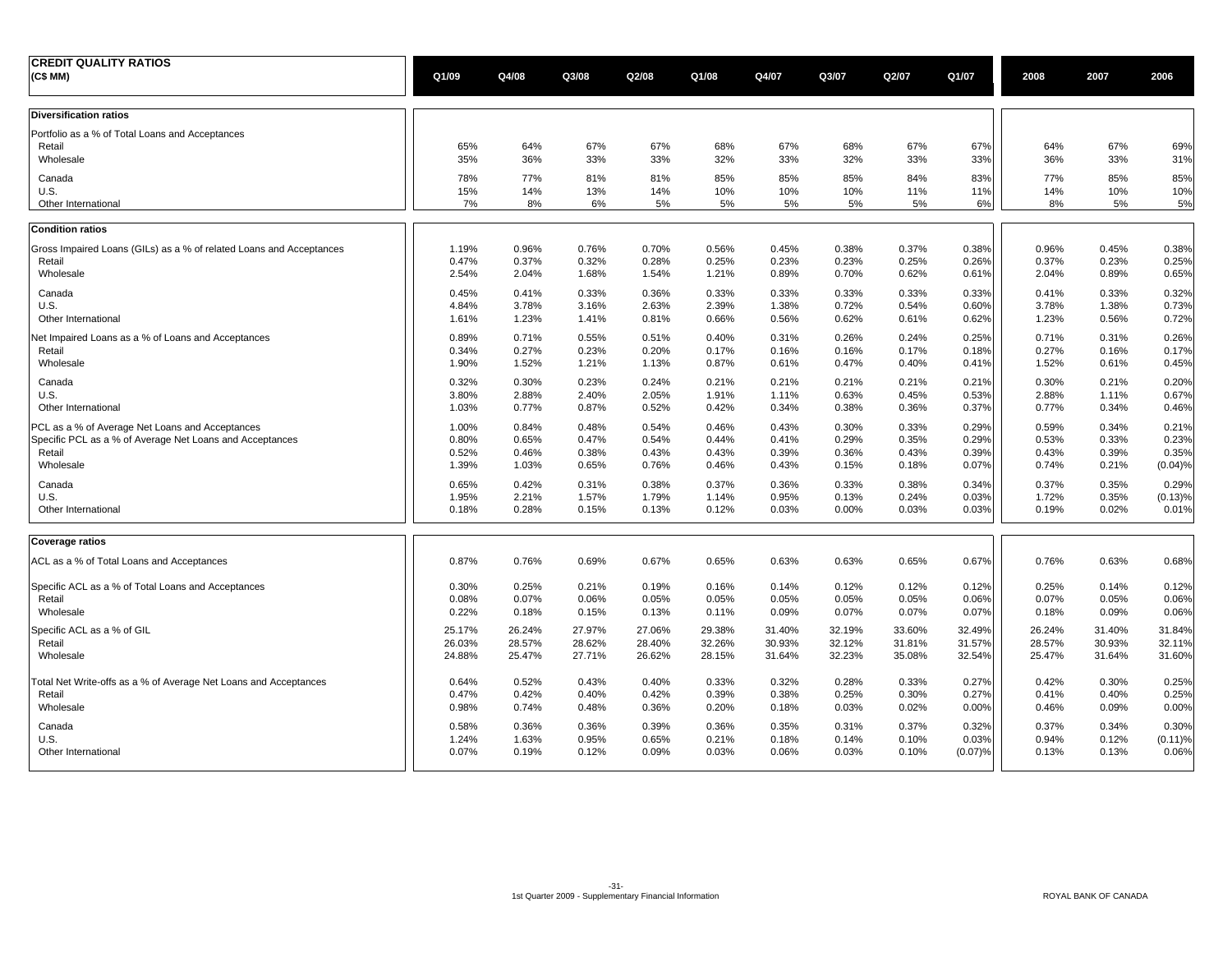| <b>CREDIT RISK EXPOSURE BY GEOGRAPHY AND PORTFOLIO</b> |                              | Lending-related and other |                    | <b>Trading-related</b>                  |                                         |                             |                              | Lending-related and other |                    | <b>Trading-related</b>                  |                                         |                          |                             |                |                             |
|--------------------------------------------------------|------------------------------|---------------------------|--------------------|-----------------------------------------|-----------------------------------------|-----------------------------|------------------------------|---------------------------|--------------------|-----------------------------------------|-----------------------------------------|--------------------------|-----------------------------|----------------|-----------------------------|
| (C\$ MM)                                               | <b>Loans and acceptances</b> |                           |                    |                                         | Over-                                   | Q1/09<br>Total <sup>5</sup> | <b>Loans and acceptances</b> |                           |                    |                                         | Over-                                   | Q4/08<br>Total           | Q3/08<br>Total <sup>5</sup> | Q2/08<br>Total | Q1/08<br>Total <sup>5</sup> |
|                                                        | Outstanding commitments      | Undrawn                   | Other <sup>2</sup> | Repo-style<br>transactions <sup>3</sup> | the-counter<br>derivatives <sup>4</sup> |                             | Outstanding commitments      | <b>Undrawn</b>            | Other <sup>2</sup> | Repo-style<br>transactions <sup>3</sup> | the-counter<br>derivatives <sup>4</sup> |                          |                             |                |                             |
| Credit risk exposure by geography and portfolio        |                              |                           |                    |                                         |                                         |                             |                              |                           |                    |                                         |                                         |                          |                             |                |                             |
|                                                        |                              |                           |                    |                                         |                                         |                             |                              |                           |                    |                                         |                                         |                          |                             |                |                             |
| Canada                                                 |                              |                           |                    |                                         |                                         |                             |                              |                           |                    |                                         |                                         |                          |                             |                |                             |
| Residential mortgages <sup>6</sup>                     | 112,206                      | 3                         |                    |                                         |                                         | 112,209                     | 117,690                      | $\overline{2}$            |                    |                                         |                                         | 117,692                  | 117.789                     | 113,178        | 110,949                     |
| Personal                                               | 51,227                       | 41,618                    | 38                 |                                         | $\overline{\phantom{a}}$                | 92,883                      | 48,780                       | 40,966                    | 42                 |                                         | $\sim$                                  | 89,788                   | 88,538                      | 84,601         | 82,302                      |
| Credit cards                                           | 8,496                        | 19,830                    |                    |                                         | $\sim$                                  | 28,326                      | 8,538                        | 19,662                    |                    |                                         | $\sim$                                  | 28,200                   | 26,407                      | 25,377         | 27,644                      |
| Small business                                         | 2.679                        | 2.262                     | 48                 | $\sim$                                  |                                         | 4.989                       | 2.804                        | 2.265                     | 49                 |                                         | $\sim$                                  | 5,118                    | 5.586                       | 5.490          | 5,294                       |
| Retail                                                 | 174,608                      | 63,713                    | 86                 | $\sim$                                  | $\overline{\phantom{a}}$                | 238,407                     | 177,812                      | 62,895                    | 91                 |                                         | $\sim$                                  | 240,798                  | 238,320                     | 228,646        | 226,189                     |
| <b>Business</b>                                        | 53,994                       | 17,848                    | 7,827              | 17,348                                  | 11,749                                  | 108,766                     | 53,775                       | 17,677                    | 7,274              | 22,624                                  | 15,111                                  | 116,461                  | 115,518                     | 120,872        | 120,279                     |
| Sovereign                                              | 1,588                        | 1,677                     | 8,972              | 1,050                                   | 2,560                                   | 15,847                      | 1,544                        | 1,733                     | 8,439              | 1,719                                   | 5,931                                   | 19,366                   | 15,790                      | 15,766         | 15,997                      |
| Bank                                                   | 1,444                        | 1.143                     | 29,095             | 11,791                                  | 2,885                                   | 46,358                      | 978                          | 1,407                     | 32,027             | 12,938                                  | 4,162                                   | 51,512                   | 46,498                      | 68,020         | 64,334                      |
| Wholesale                                              | 57,026                       | 20,668                    | 45,894             | 30,189                                  | 17,194                                  | 170,971                     | 56,297                       | 20,817                    | 47,740             | 37,281                                  | 25,204                                  | 187,339                  | 177,806                     | 204,658        | 200,610                     |
| <b>Total Canada</b>                                    | 231,634                      | 84,381                    | 45,980             | 30,189                                  | 17,194                                  | 409,378                     | 234,109                      | 83,712                    | 47,831             | 37,281                                  | 25,204                                  | 428,137                  | 416,126                     | 433,304        | 426,799                     |
| <b>United States</b>                                   |                              |                           |                    |                                         |                                         |                             |                              |                           |                    |                                         |                                         |                          |                             |                |                             |
| Residential mortgages <sup>6</sup>                     | 3,119                        | $\sim$                    |                    |                                         |                                         | 3,119                       | 2,948                        | $\sim$                    |                    |                                         | $\overline{\phantom{a}}$                | 2,948                    | 2,453                       | 2,318          | 1,514                       |
| Personal                                               | 9,967                        | 1,438                     | 8                  |                                         |                                         | 11,413                      | 9,796                        | 1,390                     | $\overline{7}$     |                                         | $\overline{\phantom{a}}$                | 11,193                   | 9,596                       | 9,372          | 5,759                       |
| Credit cards                                           | 202                          | 164                       |                    |                                         | $\sim$                                  | 366                         | 187                          | 167                       |                    |                                         | $\sim$                                  | 354                      | 307                         | 300            | 291                         |
| Small business                                         | $\overline{\phantom{a}}$     | $\sim$                    | $\sim$             | $\sim$                                  | $\sim$                                  | $\sim$                      | $\sim$                       | $\sim$                    |                    | $\sim$                                  | $\sim$                                  | $\overline{\phantom{a}}$ | $\sim$                      | $\sim$         | $\sim$                      |
| Retail                                                 | 13,288                       | 1,602                     | 8                  | $\sim$                                  | $\sim$                                  | 14,898                      | 12,931                       | 1,557                     | $\overline{7}$     | $\sim$                                  | $\sim$                                  | 14,495                   | 12,356                      | 11,990         | 7,564                       |
| <b>Business</b>                                        | 31,385                       | 14,105                    | 5,964              | 21,711                                  | 9,497                                   | 82,662                      | 30,498                       | 13,796                    | 7,772              | 22,710                                  | 8,796                                   | 83,572                   | 76,456                      | 81,556         | 73,090                      |
| Sovereign                                              | $\sim$                       | $\sim$                    | 112                | $\sim$                                  | 748                                     | 860                         | $\sim$                       | $\sim$                    | 71                 | $\sim$                                  | 388                                     | 459                      | 151                         | 257            | 160                         |
| Bank                                                   | 192                          | 838                       | 2.407              | 5.561                                   | 5.626                                   | 14,624                      | 445                          | 906                       | 4.819              | 7,116                                   | 5.062                                   | 18,348                   | 22.125                      | 21,778         | 31,159                      |
| Wholesale                                              | 31,577                       | 14,943                    | 8,483              | 27,272                                  | 15,871                                  | 98,146                      | 30,943                       | 14,702                    | 12,662             | 29,826                                  | 14,246                                  | 102,379                  | 98,732                      | 103,591        | 104,409                     |
| <b>Total United States</b>                             | 44,865                       | 16,545                    | 8.491              | 27,272                                  | 15.871                                  | 113,044                     | 43.874                       | 16,259                    | 12.669             | 29,826                                  | 14,246                                  | 116,874                  | 111,088                     | 115,581        | 111,973                     |
| Other International                                    |                              |                           |                    |                                         |                                         |                             |                              |                           |                    |                                         |                                         |                          |                             |                |                             |
| Residential mortgages <sup>6</sup>                     | 2,466                        | $\sim$                    |                    |                                         |                                         | 2,466                       | 2,353                        | $\sim$                    |                    |                                         | $\overline{\phantom{a}}$                | 2,353                    | 1,957                       | 1,000          | 970                         |
| Personal                                               | 2,398                        | 112                       | 9                  |                                         |                                         | 2,519                       | 2,151                        | 106                       | 18                 |                                         | ۰.                                      | 2,275                    | 2,051                       | 1,182          | 1,163                       |
| Credit cards                                           | 228                          | 105                       |                    |                                         | $\overline{\phantom{a}}$                | 333                         | 208                          | 104                       |                    |                                         | $\overline{\phantom{a}}$                | 312                      | 255                         | 159            | 163                         |
| Small business                                         | $\overline{\phantom{a}}$     | $\sim$                    | $\sim$             |                                         | $\sim$                                  | $\sim$                      |                              | $\sim$                    | $\sim$             | $\overline{\phantom{a}}$                | $\sim$                                  | $\sim$                   | $\overline{\phantom{a}}$    | $\sim$         | $\sim$                      |
| Retail                                                 | 5,092                        | 217                       | 9                  | $\sim$                                  | $\sim$                                  | 5,318                       | 4,712                        | 210                       | 18                 | $\sim$                                  | $\overline{\phantom{a}}$                | 4,940                    | 4,263                       | 2,341          | 2,296                       |
| <b>Business</b>                                        | 12,811                       | 5,047                     | 4,947              | 9,220                                   | 8,541                                   | 40,566                      | 15,532                       | 5,181                     | 5,896              | 5,894                                   | 11,050                                  | 43,553                   | 44,085                      | 40,229         | 45,893                      |
| Sovereign                                              | 649                          | 812                       | 2,771              | 724                                     | 8,785                                   | 13,741                      | 952                          | 815                       | 2,239              | 1,065                                   | 11,505                                  | 16,576                   | 14,481                      | 14,617         | 13,760                      |
| Bank                                                   | 2,118                        | 2,364                     | 19,680             | 39,694                                  | 25,037                                  | 88,893                      | 3,861                        | 1,995                     | 20,947             | 41,621                                  | 24,947                                  | 93,371                   | 84.999                      | 92,166         | 89,602                      |
| Wholesale                                              | 15,578                       | 8,223                     | 27,398             | 49,638                                  | 42,363                                  | 143,200                     | 20,345                       | 7,991                     | 29,082             | 48,580                                  | 47,502                                  | 153,500                  | 143,565                     | 147,012        | 149,255                     |
| <b>Total Other International</b>                       | 20,670                       | 8,440                     | 27,407             | 49,638                                  | 42,363                                  | 148,518                     | 25,057                       | 8,201                     | 29,100             | 48,580                                  | 47,502                                  | 158,440                  | 147,828                     | 149,353        | 151,551                     |
| Total exposure                                         | 297.169                      | 109.366                   | 81.878             | 107.099                                 | 75.428                                  | 670.940                     | 303.040                      | 108.172                   | 89,600             | 115,687                                 | 86.952                                  | 703,451                  | 675.042                     | 698,238        | 690,323                     |

<sup>1</sup> Based on residence of borrower.

<sup>2</sup> Includes contingent liabilities such as letters of credit and guarantees, and available-for-sale debt securities.<br><sup>3</sup> Includes repurchase and reverse repurchase agreements and securities borrowing and lending transacti

<sup>4</sup> Credit equivalent amount after factoring in master netting agreements.<br><sup>5</sup> Total exposure represents exposure at default, which is the expected gross exposure upon the default of an obligor. This amount is before any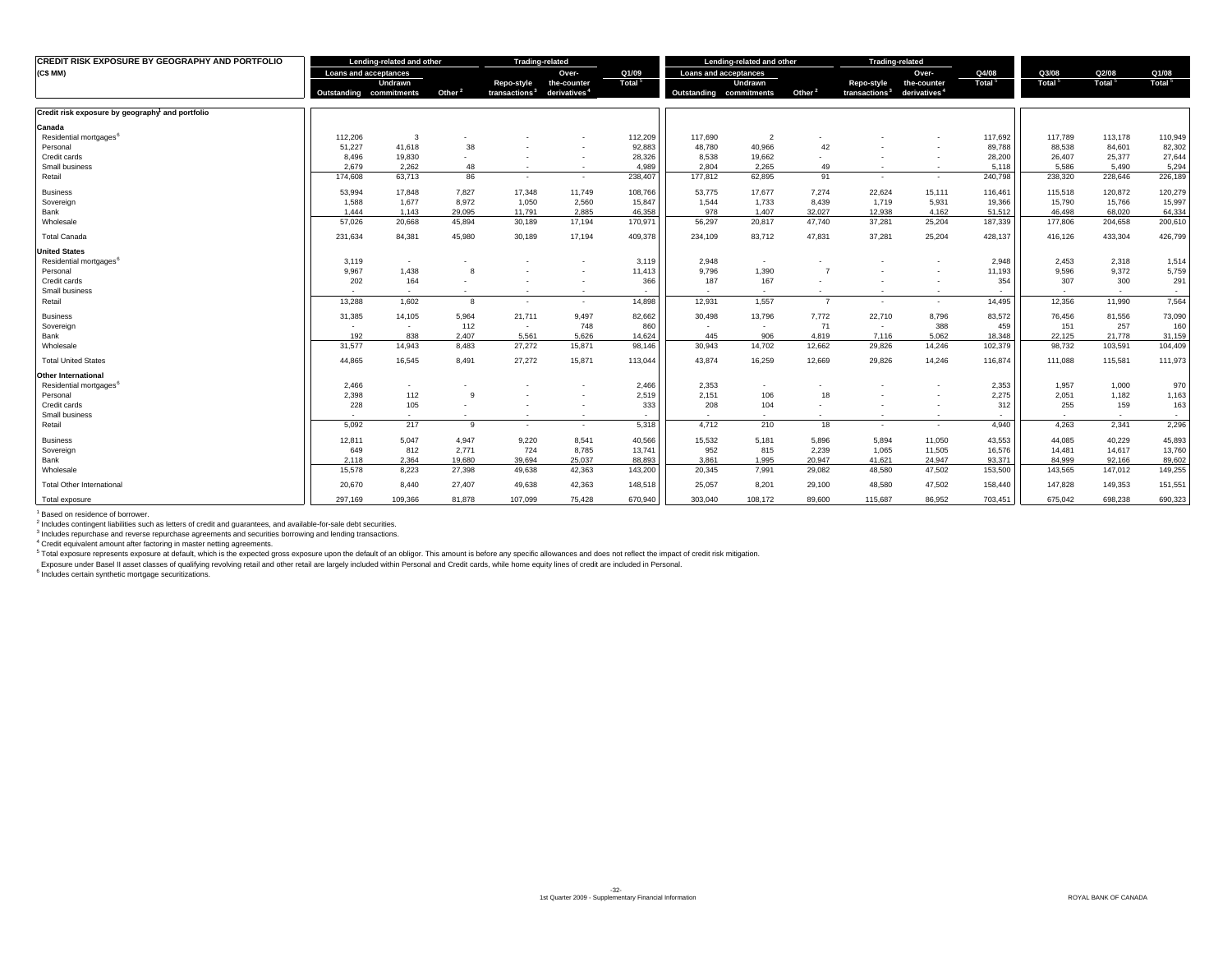| EXPOSURE COVERED BY CREDIT RISK MITIGATION $^{\rm 1}$ |                          |                          | Q1/09                    |        | Q4/08                    |                          |                          |        |  |  |
|-------------------------------------------------------|--------------------------|--------------------------|--------------------------|--------|--------------------------|--------------------------|--------------------------|--------|--|--|
| (C\$MM)                                               |                          | <b>Standardized</b>      | <b>AIRB</b>              |        |                          | Standardized             | <b>AIRB</b>              |        |  |  |
|                                                       | Eligible                 | Guarantees/              | Guarantees/              |        | Eligible                 | Guarantees/              | Guarantees/              |        |  |  |
|                                                       | financial                | credit                   | credit                   |        | financial                | credit                   | credit                   |        |  |  |
|                                                       | collateral <sup>2</sup>  | derivatives              | derivatives              | Total  | collateral <sup>2</sup>  | derivatives              | derivatives              | Total  |  |  |
| Retail                                                |                          |                          |                          |        |                          |                          |                          |        |  |  |
| Residential mortgages                                 | $\sim$                   | 186                      | 23,327                   | 23,513 | $\overline{\phantom{a}}$ | 169                      | 30,438                   | 30,607 |  |  |
| Personal                                              | $\overline{\phantom{a}}$ | 2,247                    | 1,159                    | 3,406  | $\overline{\phantom{a}}$ | 2,973                    | 1,172                    | 4,145  |  |  |
| Credit cards                                          | ۰                        | $\overline{\phantom{a}}$ |                          |        |                          |                          |                          |        |  |  |
| Small business                                        | $\overline{\phantom{a}}$ | $\blacksquare$           | 232                      | 232    | ٠                        | $\overline{\phantom{a}}$ | 226                      | 226    |  |  |
|                                                       | ٠                        | 2,433                    | 24,718                   | 27,151 | $\overline{\phantom{a}}$ | 3,142                    | 31,836                   | 34,978 |  |  |
| Wholesale                                             |                          |                          |                          |        |                          |                          |                          |        |  |  |
| <b>Business</b>                                       | 2,455                    | $\overline{\phantom{a}}$ | 538                      | 2,993  | 791                      | $\overline{\phantom{a}}$ | 468                      | 1,259  |  |  |
| Sovereign                                             |                          | $\overline{\phantom{a}}$ | ٠                        |        |                          |                          | $\overline{\phantom{a}}$ |        |  |  |
| Bank                                                  | 20,619                   | $\overline{\phantom{a}}$ | $\overline{\phantom{a}}$ | 20,619 | 24,905                   | $\overline{\phantom{a}}$ | $\overline{\phantom{a}}$ | 24,905 |  |  |
|                                                       | 23,074                   | ٠                        | 538                      | 23,612 | 25,696                   |                          | 468                      | 26,164 |  |  |
| Total exposure covered by credit risk mitigation      | 23,074                   | 2,433                    | 25,256                   | 50,763 | 25,696                   | 3,142                    | 32,304                   | 61,142 |  |  |
|                                                       |                          |                          |                          |        |                          |                          |                          |        |  |  |

| <b>CREDIT EXPOSURE BY RESIDUAL CONTRACTUAL MATURITY</b> |          | Q1/09    |                                    |         | Q4/08    |         |                                    |         |  |  |
|---------------------------------------------------------|----------|----------|------------------------------------|---------|----------|---------|------------------------------------|---------|--|--|
| (C\$MM)                                                 |          |          | Residual contractual maturity term |         |          |         | Residual contractual maturity term |         |  |  |
|                                                         | Within 1 | 1 to $5$ | Over                               | Total   | Within 1 | 1 to 5  | Over                               | Total   |  |  |
|                                                         | vear     | vears    | 5 years                            |         | vear     | vears   | 5 years                            |         |  |  |
| Lending-related                                         |          |          |                                    |         |          |         |                                    |         |  |  |
| Outstanding loans and acceptances                       | 127,936  | 135,763  | 33,470                             | 297.169 | 128,508  | 144,774 | 29,758                             | 303,040 |  |  |
| Undrawn commitments                                     | 84.876   | 21,738   | 2,752                              | 109,366 | 82,384   | 22,863  | 2,925                              | 108,172 |  |  |
| Other <sup>3</sup>                                      | 66.140   | 12,197   | 3,541                              | 81,878  | 78,722   | 8,340   | 2,538                              | 89,600  |  |  |
|                                                         | 278,952  | 169,698  | 39,763                             | 488,413 | 289,614  | 175,977 | 35,221                             | 500,812 |  |  |
| <b>Trading-related</b>                                  |          |          |                                    |         |          |         |                                    |         |  |  |
| Repo-style transactions <sup>4</sup>                    | 107.099  |          | $\overline{\phantom{a}}$           | 107,099 | 115,687  |         |                                    | 115,687 |  |  |
| Over-the-counter derivatives <sup>5</sup>               | 21.735   | 27,843   | 25,850                             | 75.428  | 35,139   | 27,337  | 24.476                             | 86,952  |  |  |
|                                                         | 128,834  | 27,843   | 25,850                             | 182,527 | 150,826  | 27,337  | 24,476                             | 202,639 |  |  |
| Total exposure <sup>6</sup>                             | 407,786  | 197,541  | 65,613                             | 670,940 | 440,440  | 203,314 | 59,697                             | 703,451 |  |  |

| <b>CREDIT EXPOSURE OF PORTFOLIOS UNDER THE</b><br><b>STANDARDIZED APPROACH BY RISK WEIGHT</b><br>(C\$ MM) | Q1/09<br>Gross exposure ' | Q4/08<br>Gross exposure ' |
|-----------------------------------------------------------------------------------------------------------|---------------------------|---------------------------|
| <b>Risk weight</b>                                                                                        |                           |                           |
| 0%                                                                                                        | 796                       | 2,692                     |
| 20%                                                                                                       | 34,605                    | 37,570                    |
| 35%                                                                                                       | 1.718                     | 1,676                     |
| 50%                                                                                                       | 120                       | 113                       |
| 75%                                                                                                       | 13,560                    | 13,827                    |
| 100%                                                                                                      | 44,246                    | 48,853                    |
| 150%                                                                                                      | 1,376                     | 971                       |
| Total                                                                                                     | 96.421                    | 105,702                   |

<sup>1</sup> Under the AIRB approach, disclosure on eligible financial collateral is not required as the benefit the collateral provides has been taken into account in the Loss Given Default (LGD) estimates in our internal LGD risk 2 Eligible financial collateral includes cash and deposit, gold, as well as qualifying debt securities, equities and mutual funds.

<sup>3</sup> Includes contingent liabilities such as letters of credit and guarantees, and available-for-sale debt securities.

4 Includes repurchase and reverse repurchase agreements and securities borrowing and lending transactions.

5 Credit equivalent amount after factoring in master netting agreements.

<sup>6</sup> Total exposure represents exposure at default, which is the expected gross exposure upon the default of an obligor. This amount is before any specific allowances and does not reflect the impact of credit risk mitigatio

<sup>7</sup> Gross exposure represents exposure at default, which is the expected gross exposure upon the default of an obligor. This amount is before any specific allowances and does not reflect the impact of credit risk mitigatio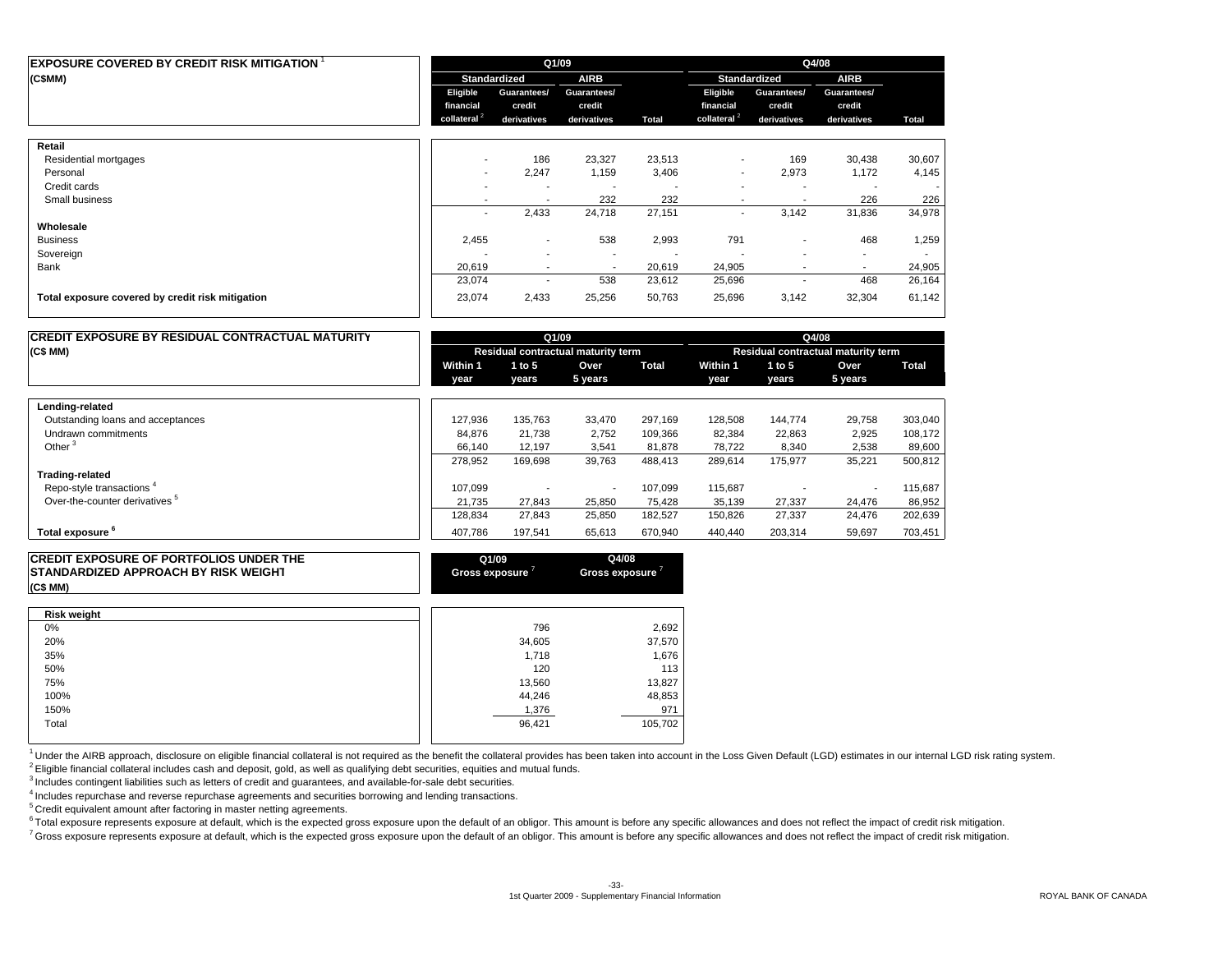| <b>RETAIL CREDIT EXPOSURE</b><br>BY PORTFOLIO AND RISK CATEGORY |                          |                          | Q1/09              |                          |                          |                            |                    |                          | Q4/08                                   |                          |                           |                               |
|-----------------------------------------------------------------|--------------------------|--------------------------|--------------------|--------------------------|--------------------------|----------------------------|--------------------|--------------------------|-----------------------------------------|--------------------------|---------------------------|-------------------------------|
| (C\$MM)                                                         | <b>Residential</b>       |                          | Credit             | Small                    |                          |                            | <b>Residential</b> |                          | Credit                                  | Small                    |                           |                               |
|                                                                 | mortgages                | Personal                 | cards              | business                 | Total                    |                            | mortgages          | Personal                 | cards                                   | business                 | <b>Total</b>              |                               |
| Low risk (0.00%-1.00%)                                          | 101,540                  | 96,061                   | 25,199             | 2,102                    | 224,902                  |                            | 105,835            | 92,613                   | 25,239                                  | 2,043                    | 225,730                   |                               |
| Medium risk (1.10%-6.40%)                                       | 12,576                   | 8,242                    | 3,305              | 2,008                    | 26,131                   |                            | 12,973             | 7,991                    | 3,174                                   |                          | 26,259                    |                               |
| High risk (6.50%-99.99%)                                        | 3,228                    | 2,115                    | 521                | 827                      | 6,691                    |                            | 3,845              | 2,304                    | 453                                     | 2,121<br>914             | 7,516                     |                               |
|                                                                 | 450                      | 397                      | $\sim$             | 52                       | 899                      |                            | 340                | 348                      | $\sim$                                  | 40                       | 728                       |                               |
| Impaired (100%)<br><b>Total exposure</b>                        | 117,794                  | 106,815                  | 29,025             | 4,989                    | 258,623                  |                            | 122,993            | 103,256                  | 28,866                                  | 5,118                    | 260,233                   |                               |
| <b>WHOLESALE CREDIT EXPOSURE</b>                                |                          |                          |                    | Q1/09                    |                          |                            |                    |                          |                                         | Q4/08                    |                           |                               |
| BY PORTFOLIO AND RISK RATING                                    |                          | Undrawn                  | Average            | Average                  | Average                  |                            |                    | Undrawn                  | Average                                 | Average                  | Average                   |                               |
| (C\$ MM, except percentage amounts)                             |                          | commitments probability  |                    | loss given               | exposure                 | Average                    |                    | commitments probability  |                                         | loss given               | exposure                  | Average                       |
|                                                                 | Total                    | (Notional                | of                 | default                  | at default               | risk                       | Total              | (Notional                | of                                      | default                  | at default                | risk                          |
|                                                                 | exposure $^3$            | amount)                  | default $4$<br>(%) | rate <sup>4</sup><br>(%) | rate <sup>4</sup><br>(%) | weight <sup>4</sup><br>(%) | exposure $^3$      | amount)                  | $\theta$ default <sup>4</sup><br>$(\%)$ | rate <sup>4</sup><br>(%) | rate <sup>4</sup><br>(% ) | weight <sup>4</sup><br>$(\%)$ |
| <b>INTERNAL RATING</b> <sup>2</sup>                             |                          |                          |                    |                          |                          |                            |                    |                          |                                         |                          |                           |                               |
| <b>Business</b>                                                 |                          |                          |                    |                          |                          |                            |                    |                          |                                         |                          |                           |                               |
| $1 - 4$                                                         | 9,730                    | 14,313                   | 0.02%              | 25.31%                   | 63.47%                   | 10.15%                     | 10,673             | 16,629                   | 0.02%                                   | 27.26%                   | 61.20%                    | 9.78%                         |
| $5 - 7$                                                         | 16,034                   | 19,888                   | 0.07%              | 35.83%                   | 66.46%                   | 24.40%                     | 14,429             | 17,776                   | 0.07%                                   | 35.02%                   | 64.77%                    | 26.56%                        |
| $8 - 10$                                                        | 31,050                   | 28,419                   | 0.26%              | 35.31%                   | 55.61%                   | 43.23%                     | 33,819             | 29,594                   | 0.25%                                   | 35.63%                   | 54.89%                    | 44.24%                        |
| $11 - 13$                                                       | 54,238                   | 38,796                   | 1.13%              | 26.22%                   | 39.59%                   | 74.68%                     | 53,535             | 38,397                   | 1.14%                                   | 27.00%                   | 40.70%                    | 76.48%                        |
| 14-16                                                           | 17,633                   | 7,558                    | 3.74%              | 25.97%                   | 35.88%                   | 97.16%                     | 17,796             | 8,298                    | 3.80%                                   | 25.64%                   | 36.46%                    | 97.91%                        |
| 17-20                                                           | 3,864                    | 987                      | 18.36%             | 24.14%                   | 36.10%                   | 152.04%                    | 4,012              | 1,025                    | 17.28%                                  | 24.02%                   | 36.24%                    | 148.64%                       |
| $21 - 22$                                                       | 2,641                    | 306                      | 100.00%            | 11.56%                   | 46.30%                   | 134.55%                    | 2,195              | 280                      | 100.00%                                 | 16.26%                   | 46.60%                    | 177.00%                       |
| <b>Total Business</b>                                           | 135,190                  | 110,267                  | 3.49%              | 29.00%                   | 55.19%                   | 63.16%                     | 136,459            | 111,999                  | 3.13%                                   | 29.57%                   | 54.03%                    | 64.53%                        |
| Sovereign                                                       |                          |                          |                    |                          |                          |                            |                    |                          |                                         |                          |                           |                               |
| $1 - 4$                                                         | 2,182                    | 7,558                    | 0.01%              | 22.71%                   | 49.41%                   | 3.27%                      | 2,357              | 7,669                    | 0.01%                                   | 22.31%                   | 48.57%                    | 3.27%                         |
| $5 - 7$                                                         | 1,688                    | 1,971                    | 0.04%              | 32.10%                   | 43.72%                   | 9.11%                      | 1,765              | 1,880                    | 0.04%                                   | 31.45%                   | 44.30%                    | 9.86%                         |
| $8 - 10$                                                        | 666                      | 823                      | 0.15%              | 26.52%                   | 59.74%                   | 26.25%                     | 769                | 662                      | 0.14%                                   | 25.23%                   | 60.08%                    | 31.21%                        |
| $11 - 13$                                                       | 164                      | 476                      | 0.95%              | 8.00%                    | 42.39%                   | 58.14%                     | 126                | 489                      | 0.92%                                   | 10.77%                   | 37.14%                    | 44.22%                        |
| 14-16                                                           | 21                       | 6                        | 4.05%              | 34.17%                   | 13.01%                   | 92.25%                     | 22                 | $\overline{7}$           | 4.07%                                   | 33.97%                   | 12.64%                    | 92.19%                        |
| 17-20                                                           | 5                        | $\overline{2}$           | 29.98%             | 0.08%                    | 20.00%                   | 100.20%                    | 5                  | $\overline{2}$           | 29.97%                                  | 0.10%                    | 20.00%                    | 100.24%                       |
| $21 - 22$                                                       | $\overline{\phantom{a}}$ | $\overline{\phantom{a}}$ |                    |                          |                          |                            |                    | $\overline{\phantom{a}}$ |                                         |                          |                           |                               |
| <b>Total Sovereign</b>                                          | 4,726                    | 10,836                   | 0.12%              | 26.12%                   | 49.46%                   | 10.98%                     | 5,044              | 10,709                   | 0.11%                                   | 25.70%                   | 49.04%                    | 11.33%                        |
| Bank                                                            |                          |                          |                    |                          |                          |                            |                    |                          |                                         |                          |                           |                               |
| $1 - 4$                                                         | 444                      | 2,747                    | 0.03%              | 30.69%                   | 36.08%                   | 6.33%                      | 1,423              | 3,512                    | 0.03%                                   | 26.69%                   | 55.94%                    | 7.50%                         |
| $5 - 7$                                                         | 4,793                    | 13,236                   | 0.03%              | 33.09%                   | 52.30%                   | 10.25%                     | 4,463              | 12,331                   | 0.03%                                   | 36.31%                   | 47.42%                    | 8.97%                         |
| $8 - 10$                                                        | 1,544                    | 2,276                    | 0.06%              | 35.04%                   | 44.38%                   | 10.79%                     | 1,972              | 2,331                    | 0.05%                                   | 34.19%                   | 47.17%                    | 10.34%                        |
| $11 - 13$                                                       | 1,008                    | 1,728                    | 0.41%              | 17.43%                   | 14.76%                   | 74.20%                     | 1,255              | 2,492                    | 0.40%                                   | 16.39%                   | 13.88%                    | 73.46%                        |
| 14-16                                                           | 173                      | 549                      | 1.48%              | 24.35%                   | 38.06%                   | 66.34%                     | 166                | 477                      | 1.53%                                   | 23.20%                   | 40.59%                    | 66.32%                        |
| 17-20                                                           | 137                      | $\overline{1}$           | 15.00%             | 2.00%                    | 10.00%                   | 100.00%                    | 313                | 2                        | 12.40%                                  | 8.63%                    | 7.69%                     | 29.21%                        |
| $21 - 22$                                                       |                          |                          |                    |                          |                          |                            |                    |                          |                                         |                          |                           |                               |
| <b>Total Bank</b>                                               | 8,099                    | 20,537                   | 0.37%              | 30.67%                   | 48.08%                   | 20.81%                     | 9.592              | 21,145                   | 0.51%                                   | 30.71%                   | 47.76%                    | 19.13%                        |

1 Total exposure represents exposure at default, which is the expected gross exposure upon the default of an obligor. This amount is before any specific allowances and

does not reflect the impact of credit risk mitigation such as guarantees. Exposure under Basel II asset classes of qualifying revolving retail and other retail

are largely included within Personal and Credit cards, while home equity lines of credit are included in Personal.

<sup>2</sup> Ratings 8-10 or above are regarded as investment grade while ratings 11-13 or below to 17-20 inclusive are non-investment grade. Ratings 21-22 represent impaired/default.

3 Total exposure includes loans and acceptances outstanding and undrawn commitments and represents exposure at default, which is the

expected gross exposure upon the default of an obligor. This amount is before any specific allowances and does not reflect the impact of credit risk mitigation.

4 Represents the exposure-weighted average of probability of default (PD), LGD rate, exposure at default (EAD) rate and risk weight within each internal rating.

EAD rate is a percentage of undrawn commitments (notional amount) that is currently undrawn but expected to be drawn in the event of a default.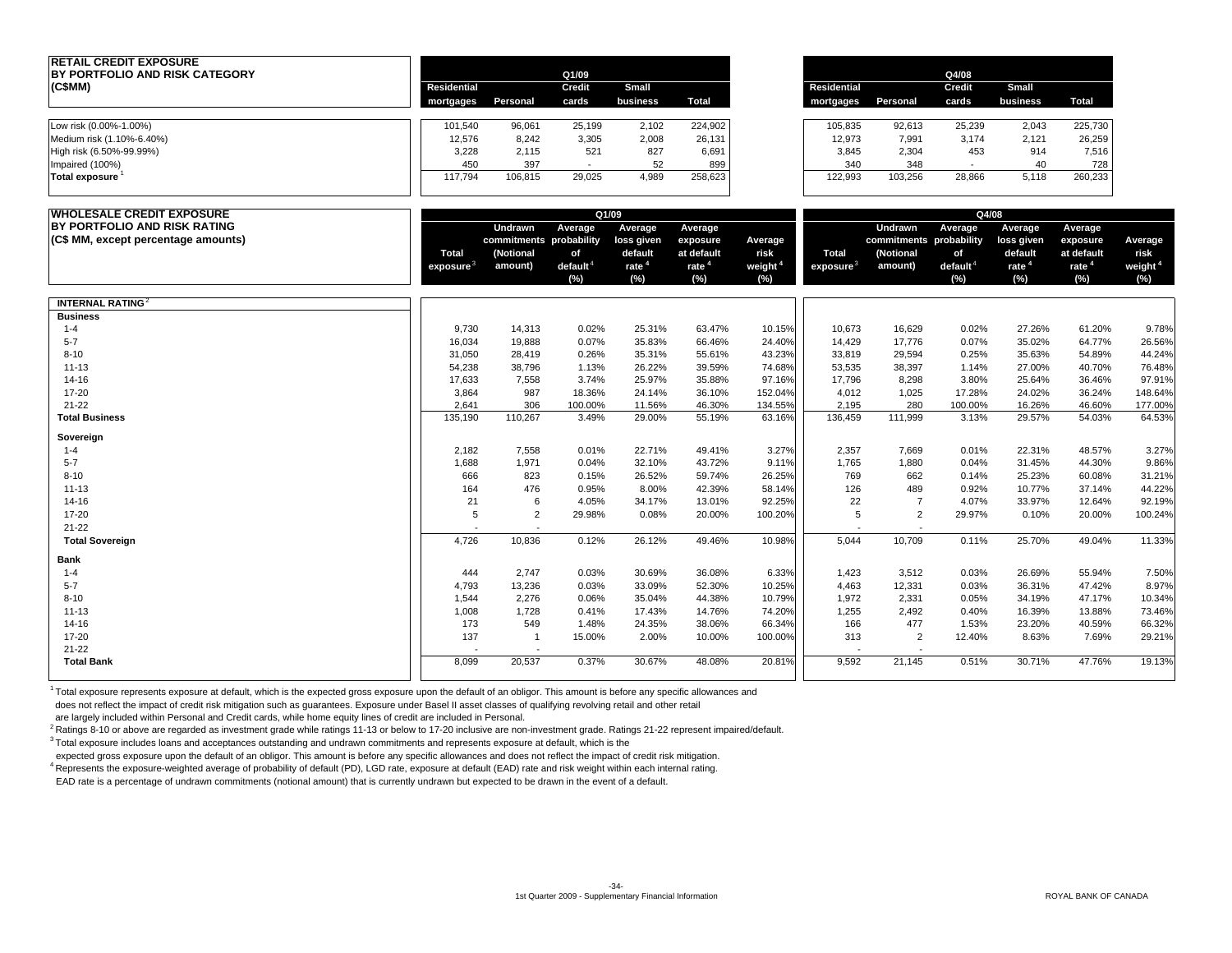| <b>FAIR VALUE OF DERIVATIVE INSTRUMENTS</b><br>(C\$MM)                                     | Q1/09<br><b>Fair value</b> |                 | Q4/08<br><b>Fair value</b> |                 |  |
|--------------------------------------------------------------------------------------------|----------------------------|-----------------|----------------------------|-----------------|--|
|                                                                                            | <b>Positive</b>            | <b>Negative</b> | <b>Positive</b>            | <b>Negative</b> |  |
| Held or issued for trading purposes                                                        | 134.866                    | 123,499         | 129,061                    | 123,762         |  |
| Held or issued for other than trading purposes                                             | 11,190                     | 7,265           | 8,922                      | 6,699           |  |
| Total gross fair values before netting <sup>1</sup><br>Impact of master netting agreements | 146.056                    | 130.764         | 137,983                    | 130,461         |  |
| With intent to settle net or simultaneously <sup>2</sup>                                   | (568)                      | (568)           | (1,756)                    | (1,756)         |  |
| Without intent to settle net or simultaneously 3                                           | (93,998)                   | (93,998)        | (76, 179)                  | (76, 179)       |  |
| <b>Total</b>                                                                               | 51,490                     | 36,198          | 60,048                     | 52,526          |  |

| <b>IDERIVATIVE-RELATED CREDIT RISK</b> |                               | Q1/09               |                                       |                                           | Q4/08                                  |                     |                                       |                                           |  |
|----------------------------------------|-------------------------------|---------------------|---------------------------------------|-------------------------------------------|----------------------------------------|---------------------|---------------------------------------|-------------------------------------------|--|
| (C\$MM)                                | <b>Notional</b><br>amount $4$ | Replacement<br>cost | <b>Credit</b><br>equivalent<br>amount | Risk-<br>adjusted<br>balance <sup>5</sup> | <b>Notional</b><br>amount <sup>4</sup> | Replacement<br>cost | <b>Credit</b><br>equivalent<br>amount | Risk-<br>adjusted<br>balance <sup>5</sup> |  |
| Interest rate contracts                |                               |                     |                                       |                                           |                                        |                     |                                       |                                           |  |
| Forward rate agreements                | 424,807                       | 436                 | 645                                   | 437                                       | 265,042                                | 329                 | 430                                   | 244                                       |  |
| Swaps                                  | 2,598,992                     | 13,923              | 17,136                                | 6,025                                     | 2,758,202                              | 7,743               | 12,938                                | 4,106                                     |  |
| Options purchased                      | 97,450                        | 313                 | 701                                   | 214                                       | 92,607                                 | 353                 | 729                                   | 230                                       |  |
|                                        | 3,121,249                     | 14,672              | 18,482                                | 6,676                                     | 3,115,851                              | 8,425               | 14,097                                | 4,580                                     |  |
| Foreign exchange contracts             |                               |                     |                                       |                                           |                                        |                     |                                       |                                           |  |
| Forward contracts                      | 711,394                       | 8,142               | 11,367                                | 2,499                                     | 901,723                                | 16,438              | 19,797                                | 3,938                                     |  |
| Swaps                                  | 351,334                       | 6,723               | 14,251                                | 3,047                                     | 371,187                                | 9,692               | 19,212                                | 3,806                                     |  |
| Options purchased                      | 46,192                        | 1,594               | 2,391                                 | 490                                       | 46,398                                 | 508                 | 1,101                                 | 274                                       |  |
|                                        | 1,108,920                     | 16,459              | 28,009                                | 6,036                                     | 1,319,308                              | 26,638              | 40,110                                | 8,018                                     |  |
| Credit derivatives <sup>6</sup>        | 260,567                       | 6,054               | 10,758                                | 8,629                                     | 272,524                                | 5,607               | 10,344                                | 8,130                                     |  |
| Other contracts'                       | 78,840                        | 8,371               | 12,391                                | 4,207                                     | 87,973                                 | 12,979              | 17,680                                | 5,168                                     |  |
| Total derivatives <sup>8</sup>         | 4,569,576                     | 45,556              | 69,640                                | 25,548                                    | 4,795,656                              | 53,649              | 82,231                                | 25,896                                    |  |

| <b>REALIZED GAINS AND LOSSES ON AVAILABLE-FOR-SALE</b><br><b>SECURITIES</b><br>(C\$MM) | Q1/09 | Q4/08 |
|----------------------------------------------------------------------------------------|-------|-------|
| Realized gains                                                                         | 22    | 16    |
| Realized losses and writedowns                                                         | (290) | (403) |
| Net (losses) gains on Available-for-sale securities                                    | (268) | (387) |

 $1$  Market and credit valuation adjustments that are determined on an instrument-specific basis are included. For the remaining instruments, these adjustments are determined on a pooled basis and thus, have been excluded. Positive year-end fair values exclude market and credit valuation adjustments of \$(1,380) million (Q4/08 - \$(1,117) million) and margin requirements of \$268 million (Q4/08 - \$1,024 million).

<sup>2</sup> Impact of offsetting credit exposures on contracts where we have both a legally enforceable master netting agreement in place and we intend to settle the contracts on either a net basis or simultaneously.

<sup>3</sup> Additional impact of offsetting credit exposures on contracts where we have a legally enforceable master netting agreement in place but do not intend to settle the contracts on a net basis or simultaneously.

4 The notional amounts exclude exchange traded of \$284 million (Q4/08 - \$393 million), over-the-counter options written of \$248 million (Q4/08 - \$228 million), and non-trading credit derivatives of \$3 billion (Q4/08 - \$3 b 5 Calculated using guidelines issued by OSFI under the BASEL II framework.

 $6$  Comprises credit default swaps, total return swaps and credit default baskets. The above excludes credit derivatives issued for other-than-trading purposes related to bought and sold protection

with a replacement cost of \$384 million (Q4/08 - \$400 million). Credit derivatives issued for other-than-trading purposes related to sold protection with a replacement cost of \$1 million (Q4/08 - \$3 million),

credit equivalent amount of \$165 million (Q4/08 - \$147 million) and risk-adjusted asset amount of \$58 million (Q4/08 - \$35 million) which were given guarantee treatment per OSFI guidance.

 $7$  Comprises precious metal, commodity and equity-linked derivative contracts.

 $8$  The total credit equivalent amount after netting includes collateral applied of \$5,788 million (Q4/08 - \$4,721 million).